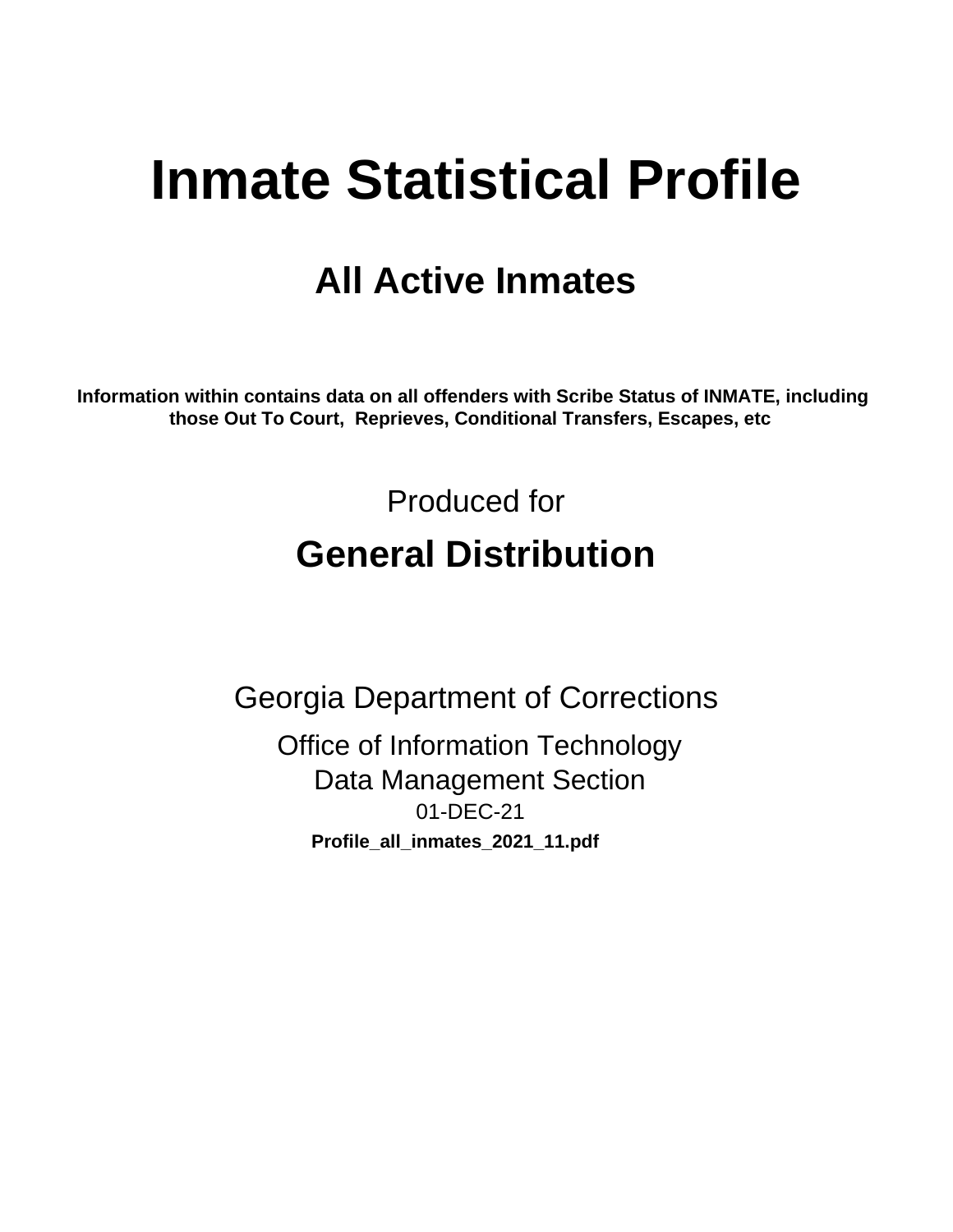#### **Inmate Statistical Profile 01-DEC-21** Contents

**All Active Inmates** 

Produced for General Distribution

# **Table of Contents**

| <b>Demographic information</b>                                        |
|-----------------------------------------------------------------------|
| 4 Current age, broken out in ten year age groups                      |
| 5 Race group                                                          |
| 6 Marital status, self-reported at entry to prison                    |
| 7 Number of Inmates with Dependents, self-reported at entry to prison |
| 8 Religious affiliation, self-reported at entry to prison             |
| 9 Home county - self-reported at entry to prison                      |
| 14 Employment status before prison, self-reported at entry to prison  |
| 15 Age at admission                                                   |
| 17 Age at admission                                                   |
| 20 Height, measured at entry to prison                                |
| 22 Weight, measured at entry to prison                                |
| 23 Military service                                                   |
| <b>Correctional information</b>                                       |
| 24 Type of admission to prison                                        |
| 25 Current / last supervision level                                   |
| 26 Current / last institution type                                    |
| 27 Institution type - transitional centers                            |
| 28 Institution type - county prisons                                  |
| 30 Institution type - state prisons                                   |
| 32 Institution type - private prisons                                 |
| 33 Institution type - inmate boot camp                                |
| 34 Number of disciplinary reports                                     |
| 35 Number of transfers                                                |
| 36 Number of escapes                                                  |
| 37 Split sentence - Probation to follow                               |
| 38 Probable future release type of still active inmates               |
| 39 Time served in current (or last) institution                       |
| <b>Educational, psychological and physical information</b>            |
| 40 Highest grade level attained                                       |
| 41 Culture fair IQ scores                                             |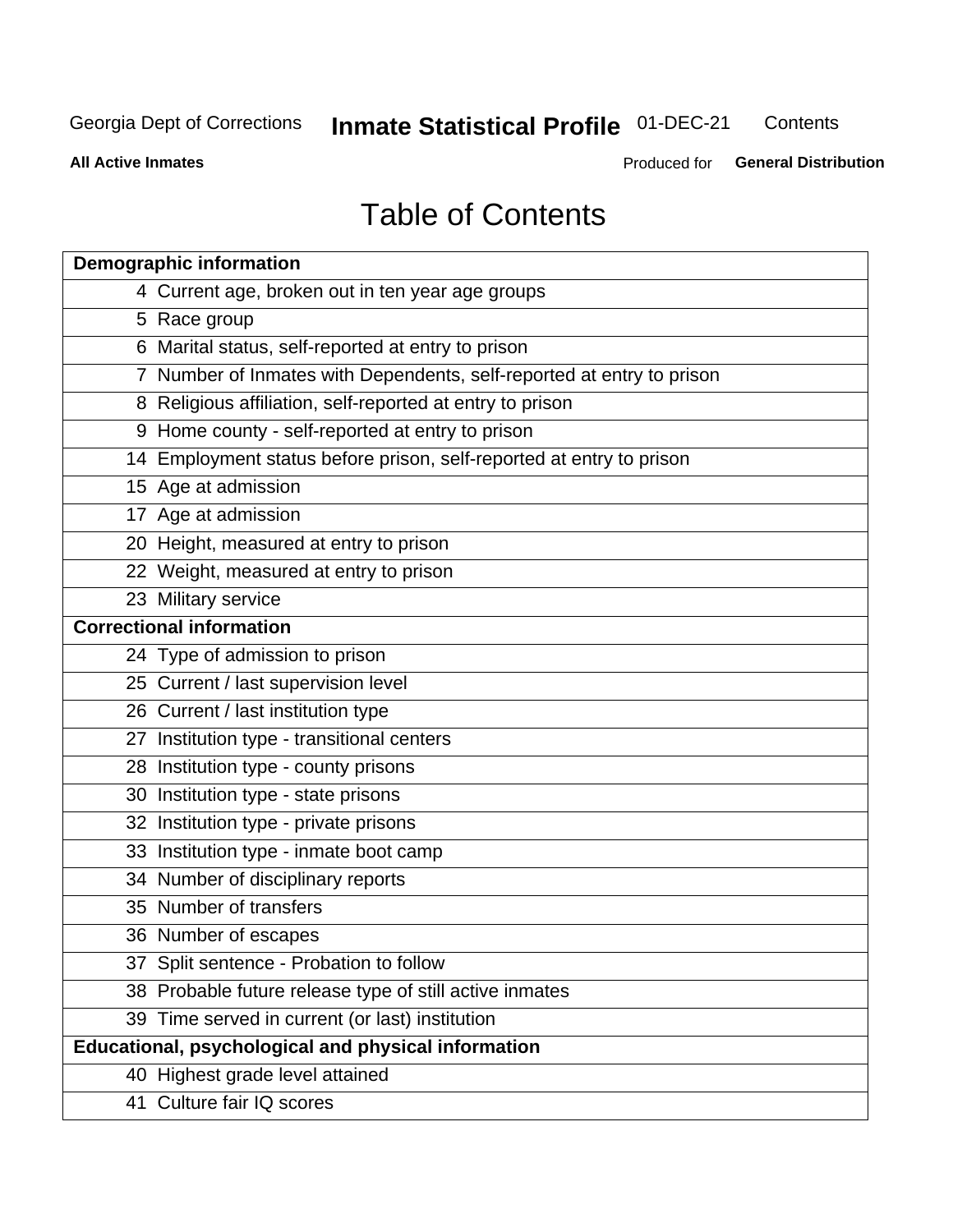# **Inmate Statistical Profile 01-DEC-21**

Contents

**All Active Inmates** 

Produced for General Distribution

# **Table of Contents**

| Educational, psychological and physical information              |
|------------------------------------------------------------------|
| 42 Wide Range Achievement Test (WRAT) reading score              |
| 43 Wide Range Achievement Test (WRAT) math score                 |
| 44 Wide Range Achievement Test (WRAT) spelling score             |
| 45 Current / last mental health treatment level                  |
| 46 PULHESDWIT medical scale - 'P' overall condition ('P'hysical) |
| 47 PULHESDWIT medical scale - 'U' upper body                     |
| 48 PULHESDWIT medical scale - 'L' lower body                     |
| 49 PULHESDWIT medical scale - 'H' hearing                        |
| 50 PULHESDWIT medical scale - 'E' vision                         |
| 51 PULHESDWIT medical scale -'S' psychiatric                     |
| 52 PULHESDWIT medical scale - 'D' dental                         |
| 53 PULHESDWIT medical scale - 'W' work ability                   |
| 54 PULHESDWIT medical scale - 'I' impairment                     |
| 55 PULHESDWIT medical scale - 'T' transportability               |
| <b>Crimes and criminal history information</b>                   |
| 56 Number of prior Georgia incarcerations                        |
| 57 Prison sentence in years                                      |
| 58 Primary offense, broken out into felonies vs misdemeanors     |
| 59 Primary offense, broken out into six broad crime categories   |
| 60 Primary offense, detailed offense code                        |
| 68 County of conviction of primary offense                       |
| 73 Circuit of conviction of primary offense                      |
| 75 Years served (jail + prison) in this incarceration            |
| <b>Medical information</b>                                       |
| 76 Results of most recent HIV test                               |
| 77 Results of most recent tuberculosis test                      |
| 78 Results of most recent syphilis test                          |
| 79 Results of most recent Hepatitis-C test                       |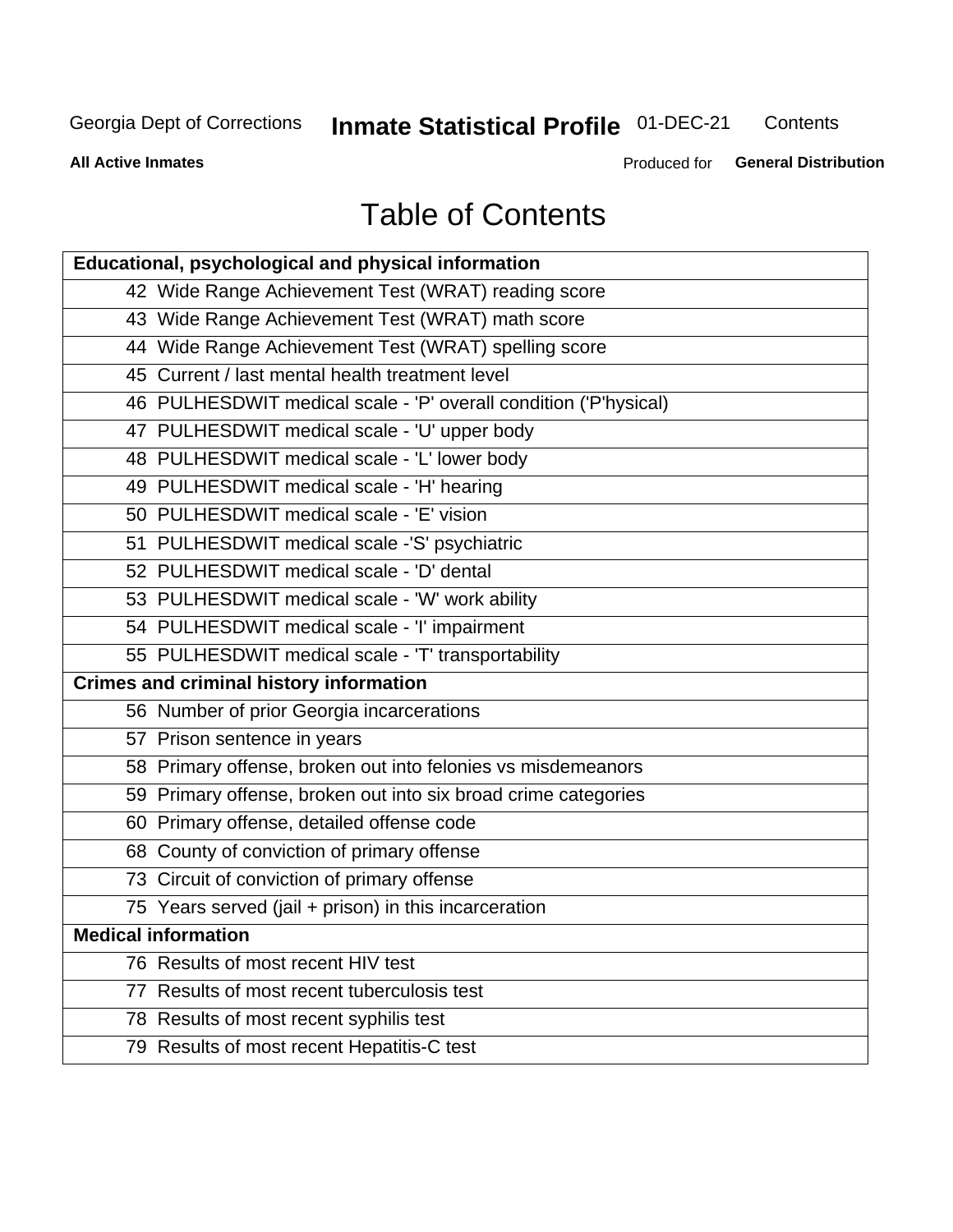#### Inmate Statistical Profile 01-DEC-21 Page 4

#### **All Active Inmates**

#### Produced for General Distribution

### Current age, broken out in ten-year age groups

COL % - percent each COUNT is of its particular column

|                          | <b>Male</b>  |        |        | <b>Female</b>   |          |          | <b>Total</b> |        |
|--------------------------|--------------|--------|--------|-----------------|----------|----------|--------------|--------|
| <b>Current Age</b>       | <b>Count</b> | Col %  | Row %  | <b>Count</b>    | Col %    | Row %    | <b>Total</b> | Col %  |
| <b>Teens (1-19)</b>      | 317          | 0.73%  | 97.24% | 9               | $0.30\%$ | 2.76%    | 326          | 0.70%  |
| <b>Twenties (20-29)</b>  | 9,920        | 22.80% | 93.91% | 643             | 21.21%   | 6.09%    | 10,563       | 22.70% |
| Thirties (30-39)         | 13,609       | 31.28% | 92.60% | 1,088           | 35.90%   | 7.40%    | 14,697       | 31.58% |
| <b>Forties (40-49)</b>   | 9,959        | 22.89% | 92.86% | 766             | 25.27%   | 7.14%    | 10,725       | 23.05% |
| <b>Fifties (50-59)</b>   | 6,166        | 14.17% | 94.04% | 391             | 12.90%   | 5.96%    | 6,557        | 14.09% |
| <b>Sixties (60-69)</b>   | 2,823        | 6.49%  | 96.09% | 115             | 3.79%    | 3.91%    | 2,938        | 6.31%  |
| Seventy + (70 and above) | 707          | 1.63%  | 97.38% | 19 <sup>1</sup> | 0.63%    | $2.62\%$ | 726          | 1.56%  |
| <b>Total Reported</b>    | 43,501       | 100%   | 93.49% | 3,031           | 100%     | 6.51%    | 46,532       | 100%   |

| <b>Not</b><br><b>ported</b> | 359    |       | 360    |
|-----------------------------|--------|-------|--------|
| <b>Total</b>                | 43,860 | 3,032 | 46.892 |

| <b>Mean</b><br>(average) | 39.71 | 38.70 | 39.64 |
|--------------------------|-------|-------|-------|
| Median (middle)          | 38    |       | 38    |
| Mode<br>(most frequent)  |       | ◡▵    | 30    |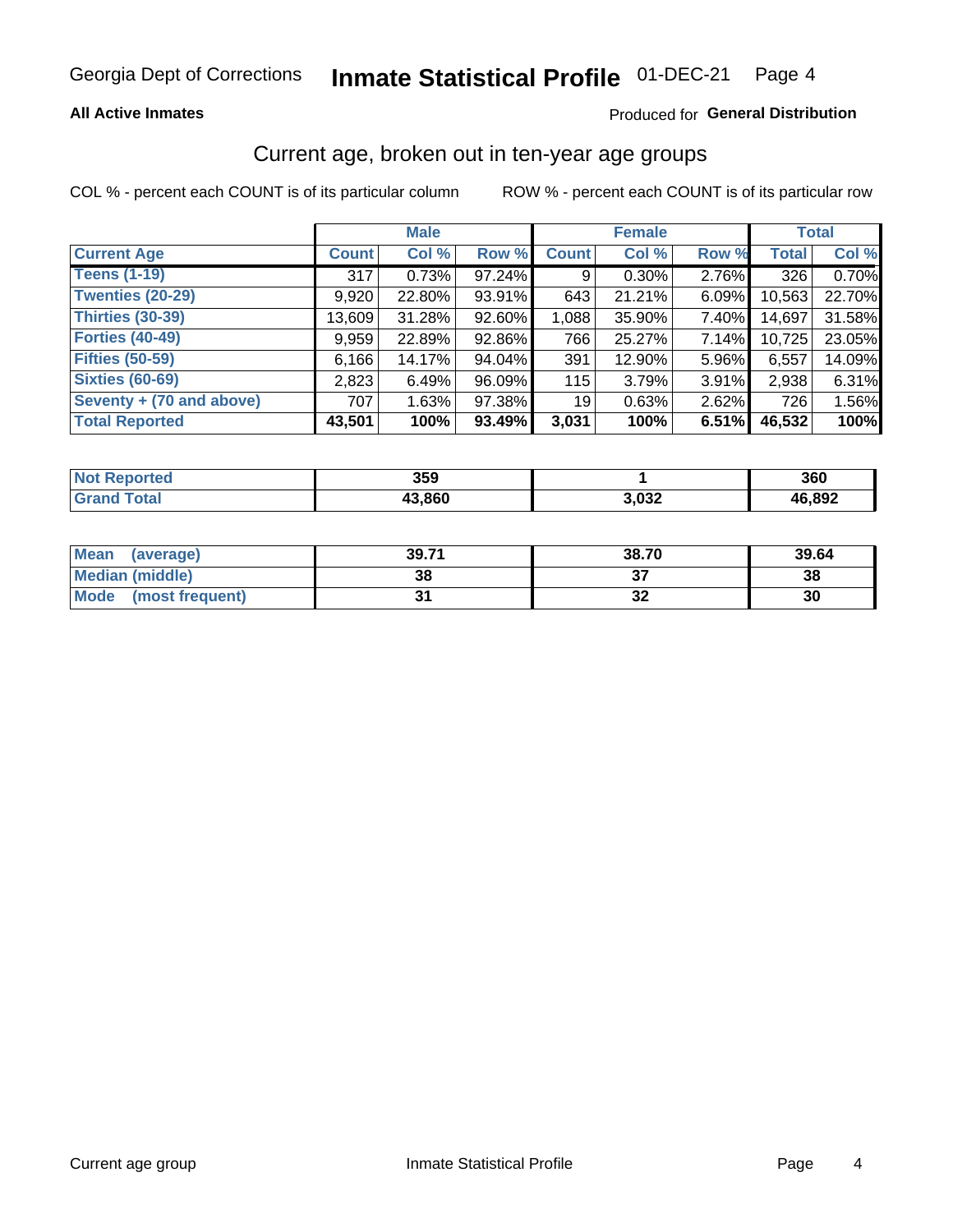#### Inmate Statistical Profile 01-DEC-21 Page 5

#### **All Active Inmates**

#### Produced for General Distribution

#### Race group

COL % - percent each COUNT is of its particular column

|                                   |                 | <b>Male</b> |             |       | <b>Female</b> |          |              | <b>Total</b> |  |
|-----------------------------------|-----------------|-------------|-------------|-------|---------------|----------|--------------|--------------|--|
| <b>Race Group</b>                 | <b>Count</b>    | Col %       | Row % Count |       | Col %         | Row %    | <b>Total</b> | Col %        |  |
| <b>White</b>                      | 15,282          | 34.84%      | 89.54%      | 1,786 | 58.91%        | 10.46%   | 17,068       | 36.40%       |  |
| <b>Black</b><br>2                 | 26,483          | 60.38%      | 95.70%      | 1,189 | 39.22%        | 4.30%    | 27,672       | 59.01%       |  |
| <b>Other</b><br>5.                | 18 <sub>1</sub> | .04%        | 94.74%      |       | .03%          | 5.26%    | 19           | .04%         |  |
| <b>Asian</b><br>6                 | 150             | .34%        | 96.15%      | 6     | .20%          | 3.85%    | 156          | .33%         |  |
| <b>Unknown</b><br>9               | 5               | $.01\%$     | 100.00%     |       |               |          | 5            | .01%         |  |
| <b>Hispanic</b><br>10             | .902            | 4.34%       | 97.54%      | 48    | 1.58%         | 2.46%    | 1,950        | 4.16%        |  |
| <b>Native American</b><br>$12 \,$ | 20 <sub>1</sub> | $.05\%$     | 90.91%      | 2     | $.07\%$       | $9.09\%$ | 22           | .05%         |  |
| <b>Total Reported</b>             | 43,860          | 100%        | 93.53%      | 3,032 | 100%          | 6.47%    | 46,892       | 100%         |  |

| orted<br>NO.   |        |       |        |
|----------------|--------|-------|--------|
| `otal<br>"Gran | 43,860 | 3,032 | 46,892 |

| m | <br>w |  |
|---|-------|--|
|   |       |  |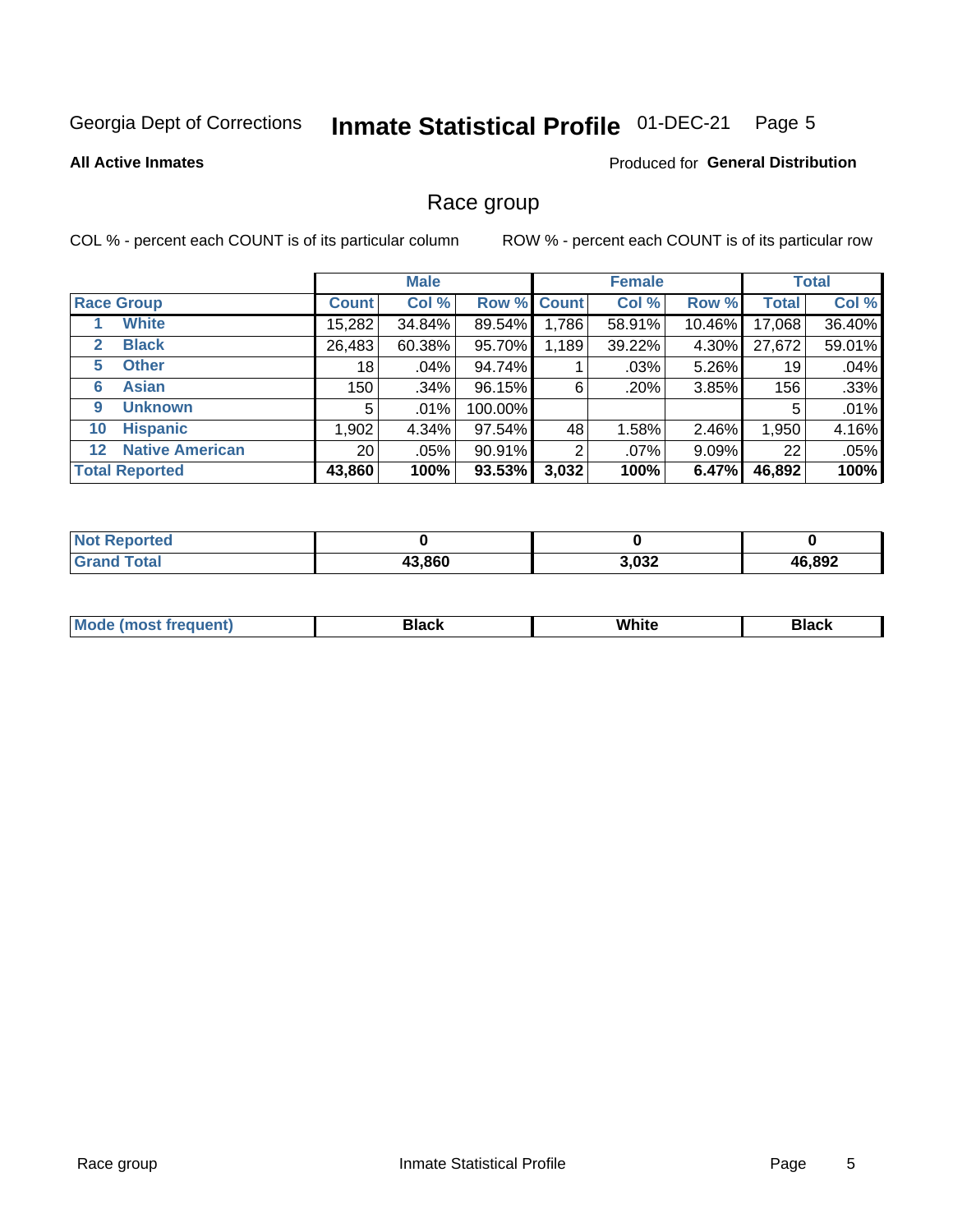#### Inmate Statistical Profile 01-DEC-21 Page 6

**All Active Inmates** 

#### Produced for General Distribution

### Marital status, self-reported at entry to prison

COL % - percent each COUNT is of its particular column

|                            | <b>Male</b>  |          |        |              | <b>Female</b> | <b>Total</b> |              |        |
|----------------------------|--------------|----------|--------|--------------|---------------|--------------|--------------|--------|
| <b>Marital Status</b>      | <b>Count</b> | Col %    | Row %  | <b>Count</b> | Col %         | Row %        | <b>Total</b> | Col %  |
| <b>Unknown</b><br>$\bf{0}$ | 2,162        | 4.93%    | 95.71% | 97           | 3.20%         | 4.29%        | 2,259        | 4.82%  |
| <b>Divorced</b><br>D       | 3,950        | 9.01%    | 89.83% | 447          | 14.74%        | 10.17%       | 4,397        | 9.38%  |
| <b>Married</b><br>М        | 5,538        | 12.63%   | 90.83% | 559          | 18.44%        | 9.17%        | 6,097        | 13.00% |
| <b>Separated</b><br>S.     | 1,346        | $3.07\%$ | 91.75% | 121          | 3.99%         | 8.25%        | 1,467        | 3.13%  |
| <b>Unmarried</b><br>U      | 30,375       | 69.25%   | 94.77% | 1,677        | 55.31%        | 5.23%        | 32,052       | 68.35% |
| <b>Widow</b><br>W          | 489          | 1.11%    | 78.87% | 131          | 4.32%         | 21.13%       | 620          | 1.32%  |
| <b>Total Reported</b>      | 43,860       | 100%     | 93.53% | 3,032        | 100%          | 6.47%        | 46,892       | 100%   |

| <b>Not Repo</b><br>≅norted |       |                        |        |
|----------------------------|-------|------------------------|--------|
| <b>Total</b>               | 3,860 | ഹം<br>, , , , <u>,</u> | 46,892 |

|--|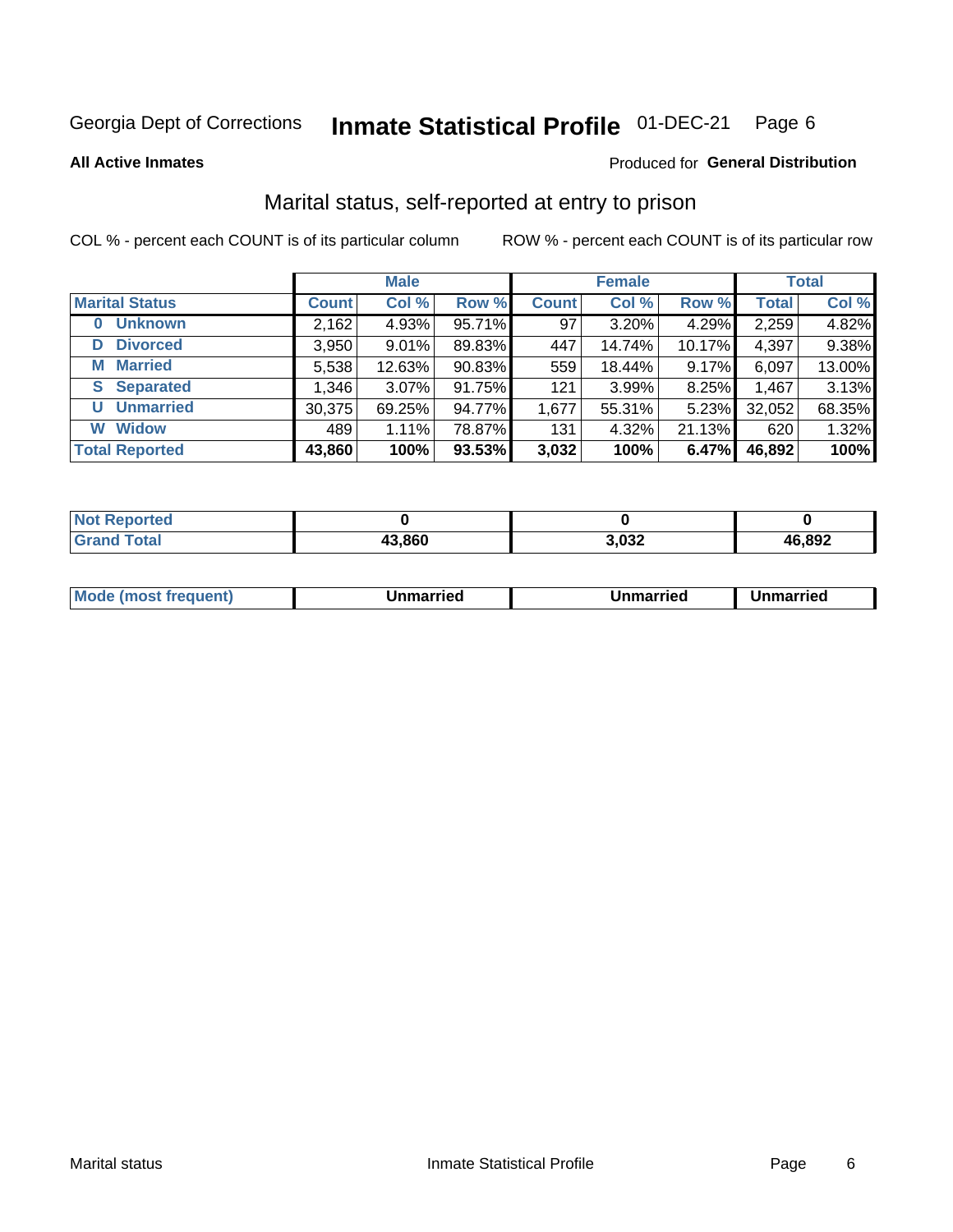#### Inmate Statistical Profile 01-DEC-21 Page 7

#### **All Active Inmates**

#### Produced for General Distribution

### Number of Inmates with Dependents, Self-Reported at Entry to Prison

COL % - percent each COUNT is of its particular column

|                             | <b>Male</b>  |        |         |              | <b>Female</b> | <b>Total</b> |              |        |
|-----------------------------|--------------|--------|---------|--------------|---------------|--------------|--------------|--------|
| <b>Number of dependents</b> | <b>Count</b> | Col %  | Row %   | <b>Count</b> | Col %         | Row %        | <b>Total</b> | Col %  |
| 10                          | 13,176       | 36.45% | 91.43%  | 1,235        | 45.74%        | 8.57%        | 14,411       | 37.09% |
|                             | 8,426        | 23.31% | 94.56%  | 485          | 17.96%        | 5.44%        | 8,911        | 22.94% |
| $\overline{2}$              | 6,376        | 17.64% | 93.61%  | 435          | 16.11%        | 6.39%        | 6,811        | 17.53% |
| $\overline{\mathbf{3}}$     | 3,819        | 10.56% | 92.92%  | 291          | 10.78%        | 7.08%        | 4,110        | 10.58% |
| 4                           | 2,074        | 5.74%  | 93.42%  | 146          | 5.41%         | 6.58%        | 2,220        | 5.71%  |
| 5                           | 1,050        | 2.90%  | 94.42%  | 62           | 2.30%         | 5.58%        | 1,112        | 2.86%  |
| 6                           | 557          | 1.54%  | 96.03%  | 23           | 0.85%         | 3.97%        | 580          | 1.49%  |
| 7                           | 261          | 0.72%  | 95.96%  | 11           | 0.41%         | 4.04%        | 272          | 0.70%  |
| $\overline{\mathbf{8}}$     | 170          | 0.47%  | 95.51%  | 8            | 0.30%         | 4.49%        | 178          | 0.46%  |
| 9                           | 78           | 0.22%  | 98.73%  |              | 0.04%         | 1.27%        | 79           | 0.20%  |
| 10                          | 65           | 0.18%  | 95.59%  | 3            | 0.11%         | 4.41%        | 68           | 0.18%  |
| Over 10                     | 100          | 0.28%  | 100.00% |              |               |              | 100          | 0.26%  |
| <b>Total Reported</b>       | 36,152       | 100%   | 93.05%  | 2,700        | 100%          | 6.95%        | 38,852       | 100%   |

| тес.              | 7,708  | າາາ<br>∠دد | 8,040  |
|-------------------|--------|------------|--------|
| $T \sim$ follows: | 43.860 | nnn<br>ບວ∠ | 46,892 |

| Mean (average)       | l.53 | דר | 1.52 |
|----------------------|------|----|------|
| Median (middle)      |      |    |      |
| Mode (most frequent) |      |    |      |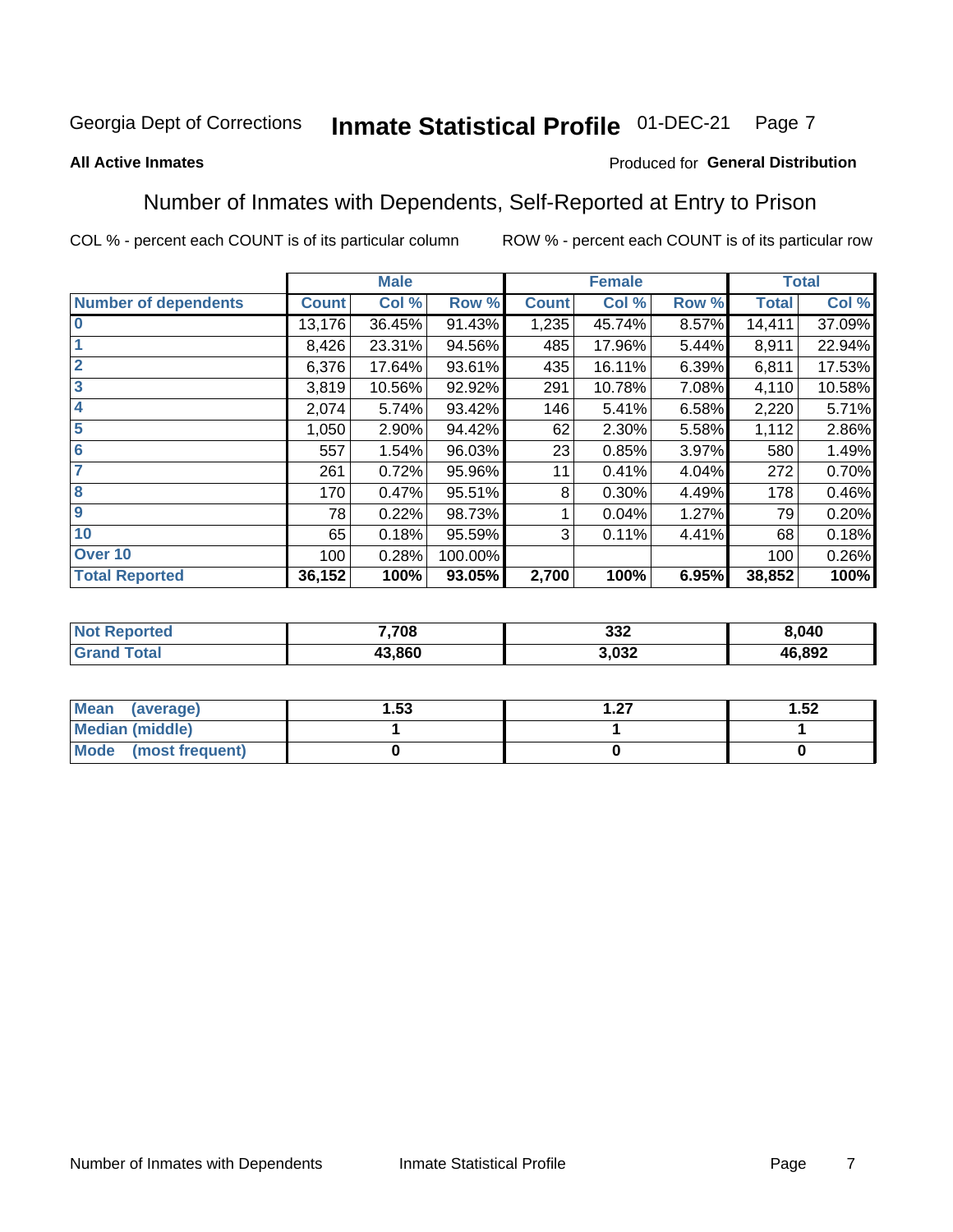#### Inmate Statistical Profile 01-DEC-21 Page 8

#### **All Active Inmates**

#### Produced for General Distribution

### Religious affiliation, self-reported at entry to prison

COL % - percent each COUNT is of its particular column

|                         |                              |                 | <b>Male</b> |         |                         | <b>Female</b> |                  |                 | <b>Total</b> |
|-------------------------|------------------------------|-----------------|-------------|---------|-------------------------|---------------|------------------|-----------------|--------------|
|                         | <b>Religious Affiliation</b> | <b>Count</b>    | Col %       | Row %   | <b>Count</b>            | Col %         | Row <sup>%</sup> | <b>Total</b>    | Col %        |
| $\overline{1}$          | <b>Islam</b>                 | 1,845           | 8.05%       | 95.10%  | $\overline{95}$         | 3.63%         | 4.90%            | 1,940           | 7.60%        |
| $\overline{2}$          | <b>Catholic</b>              | 1,045           | 4.56%       | 89.78%  | 119                     | 4.55%         | 10.22%           | 1,164           | 4.56%        |
| 3                       | <b>Baptist</b>               | 10,007          | 43.66%      | 91.01%  | 989                     | 37.78%        | 8.99%            | 10,996          | 43.06%       |
| 4                       | <b>Methodist</b>             | 291             | 1.27%       | 92.09%  | 25                      | .95%          | 7.91%            | 316             | 1.24%        |
| 5                       | <b>Episcopal</b>             | 32              | .14%        | 91.43%  | 3                       | .11%          | 8.57%            | 35              | .14%         |
| $\overline{\bf{6}}$     | <b>Presbyterian</b>          | 57              | .25%        | 93.44%  | $\overline{\mathbf{4}}$ | .15%          | 6.56%            | 61              | .24%         |
| 7                       | <b>Church Of God</b>         | 293             | 1.28%       | 92.14%  | 25                      | .95%          | 7.86%            | 318             | 1.25%        |
| $\overline{\mathbf{8}}$ | <b>Holiness</b>              | 392             | 1.71%       | 87.89%  | 54                      | 2.06%         | 12.11%           | 446             | 1.75%        |
| $\overline{9}$          | <b>Jewish</b>                | 79              | .34%        | 76.70%  | 24                      | .92%          | 23.30%           | 103             | .40%         |
| 10                      | <b>Anglican</b>              | 20              | .09%        | 90.91%  | $\boldsymbol{2}$        | .08%          | 9.09%            | 22              | .09%         |
| $\overline{11}$         | <b>Greek Orthodox</b>        | $\overline{4}$  | .02%        | 66.67%  | $\overline{2}$          | .08%          | 33.33%           | $\,6$           | .02%         |
| 12                      | <b>Hindu</b>                 | 14              | .06%        | 93.33%  | $\overline{1}$          | .04%          | 6.67%            | 15              | .06%         |
| 13                      | <b>Buddhist</b>              | 49              | .21%        | 89.09%  | 6                       | .23%          | 10.91%           | 55              | .22%         |
| 14                      | <b>Taoist</b>                | $\overline{4}$  | .02%        | 100.00% |                         |               |                  | 4               | .02%         |
| 15                      | <b>Shintoist</b>             | $\mathbf{1}$    | .01%        | 100.00% |                         |               |                  | 1               | .01%         |
| 16                      | <b>Seventh Day Adventist</b> | 67              | .29%        | 77.01%  | 20                      | .76%          | 22.99%           | 87              | .34%         |
| 17                      | <b>Jehovah Witness</b>       | 245             | 1.07%       | 89.09%  | 30                      | 1.15%         | 10.91%           | 275             | 1.08%        |
| 18                      | <b>Latter Day Saints</b>     | 26              | .11%        | 86.67%  | 4                       | .15%          | 13.33%           | 30              | .12%         |
| 19                      | Quaker                       | $\overline{2}$  | .01%        | 100.00% |                         |               |                  | $\overline{2}$  | .01%         |
| 20                      | <b>Other Prot</b>            | 1,174           | 5.12%       | 98.41%  | 19                      | .73%          | 1.59%            | 1,193           | 4.67%        |
| 21                      | <b>Messianic Judaism</b>     | 59              | .26%        | 29.35%  | 142                     | 5.42%         | 70.65%           | 201             | .79%         |
| 22                      | <b>Asatru-Odinism</b>        | 3               | .01%        | 100.00% |                         |               |                  | 3               | .01%         |
| 23                      | <b>Hebrew Israelite</b>      | 69              | .30%        | 92.00%  | 6                       | .23%          | 8.00%            | $\overline{75}$ | .29%         |
| 24                      | <b>Nation Of Islam</b>       | 41              | .18%        | 85.42%  | $\overline{7}$          | .27%          | 14.58%           | 48              | .19%         |
| 25                      | <b>Native American</b>       | $\overline{23}$ | .10%        | 100.00% |                         |               |                  | $\overline{23}$ | .09%         |
| 26                      | Pagan                        | 8               | .03%        | 66.67%  | $\overline{\mathbf{4}}$ | .15%          | 33.33%           | 12              | .05%         |
| 27                      | <b>Pentecostal</b>           | 82              | .36%        | 68.91%  | 37                      | 1.41%         | 31.09%           | 119             | .47%         |
| 28                      | <b>Rastafari</b>             | 12              | .05%        | 60.00%  | 8                       | .31%          | 40.00%           | 20              | .08%         |
| 29                      | <b>Wiccan</b>                | 40              | .17%        | 85.11%  | $\overline{7}$          | .27%          | 14.89%           | 47              | .18%         |
| 30                      | <b>No Religion</b>           | 1,506           | 6.57%       | 87.76%  | 210                     | 8.02%         | 12.24%           | 1,716           | 6.72%        |
| 31                      | Christian -                  | 4,239           | 18.49%      | 84.56%  | 774                     | 29.56%        | 15.44%           | 5,013           | 19.63%       |
|                         | <b>Unspecified</b>           |                 |             |         |                         |               |                  |                 |              |
| 96                      | <b>None</b>                  | 1,191           | 5.20%       | 99.92%  | 1                       | .04%          | .08%             | 1,192           | 4.67%        |
|                         | <b>Total Reported</b>        | 22,920          | 100%        | 89.75%  | 2,618                   | 100%          | 10.25%           | 25,538          | 100%         |

| тес. | 20,940 |       | 21,354 |
|------|--------|-------|--------|
|      | 43.860 | 3,032 | 46.892 |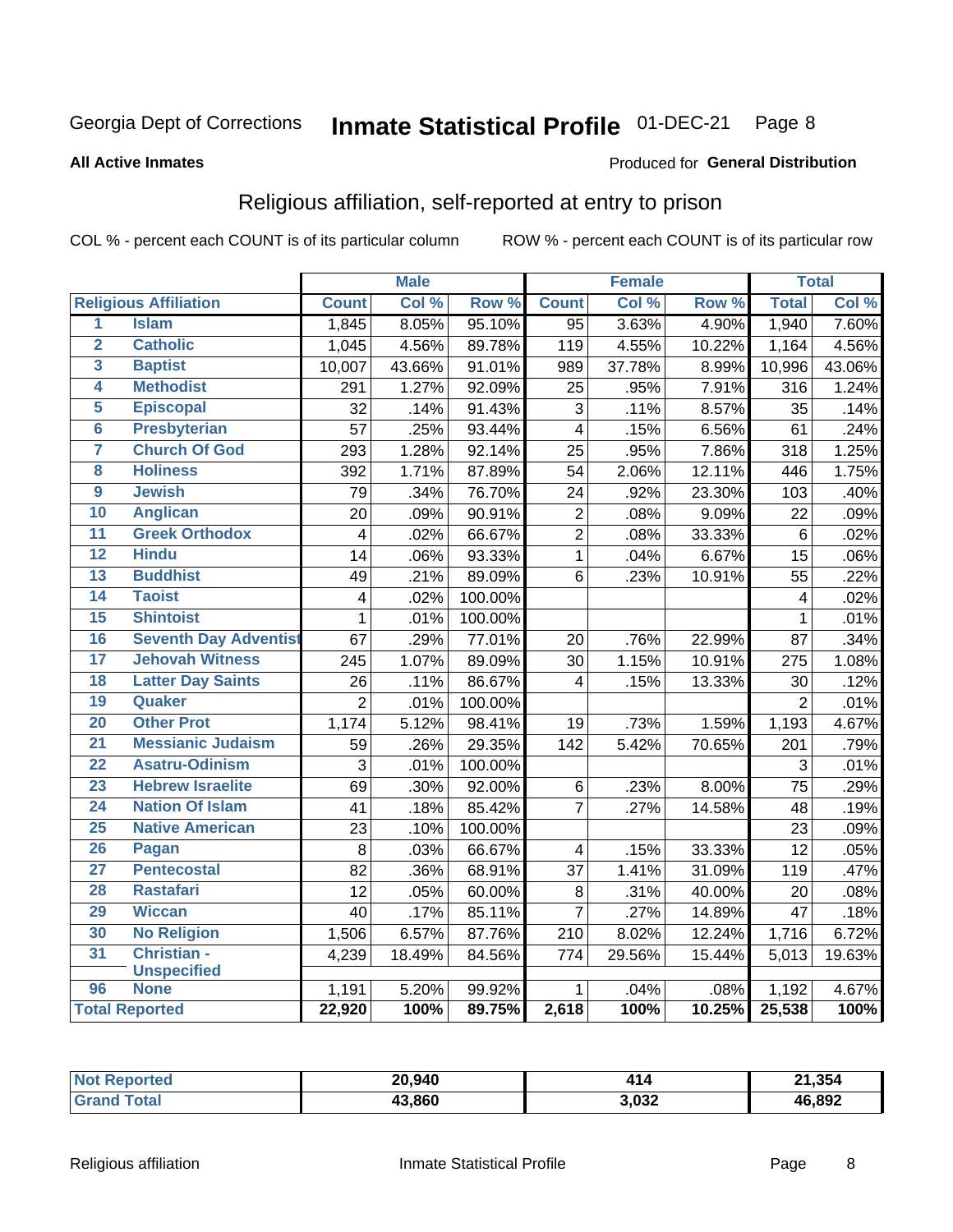#### Inmate Statistical Profile 01-DEC-21 Georgia Dept of Corrections Page 9

#### **All Active Inmates**

#### Produced for General Distribution

# Religious affiliation, self-reported at entry to prison

COL % - percent each COUNT is of its particular column ROW % - percent each COUNT is of its particular row

| <b>Mode (most frequent)</b> | 3aptist | aptist | Baptist |
|-----------------------------|---------|--------|---------|
|-----------------------------|---------|--------|---------|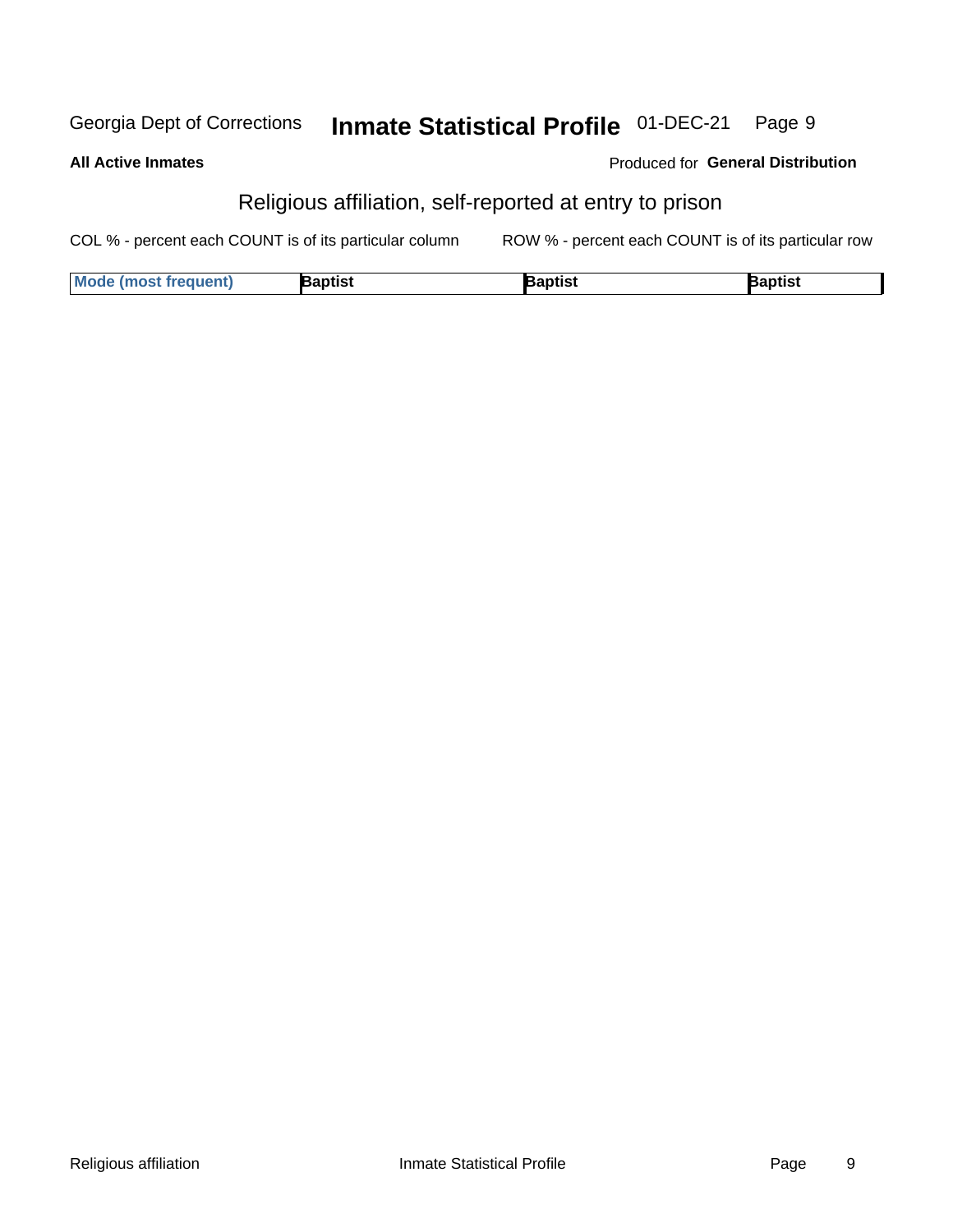#### Inmate Statistical Profile 01-DEC-21 Page 9

**All Active Inmates** 

#### Produced for General Distribution

### Home county, self-reported at entry to prison

COL % - percent each COUNT is of its particular column

|     |                             |              | <b>Male</b> |                  |                  | <b>Female</b> |        | <b>Total</b> |        |
|-----|-----------------------------|--------------|-------------|------------------|------------------|---------------|--------|--------------|--------|
|     | <b>Home County</b>          | <b>Count</b> | Col %       | Row <sup>%</sup> | <b>Count</b>     | Col %         | Row %  | <b>Total</b> | Col %  |
| 000 | <b>Unknown</b>              | 7,392        | 16.85%      | 93.30%           | 531              | 17.51%        | 6.70%  | 7,923        | 16.90% |
| 001 | <b>Appling County</b>       | 112          | .26%        | 96.55%           | 4                | .13%          | 3.45%  | 116          | .25%   |
| 002 | <b>Atkinson County</b>      | 37           | .08%        | 97.37%           | 1                | .03%          | 2.63%  | 38           | .08%   |
| 003 | <b>Bacon County</b>         | 83           | .19%        | 93.26%           | $\,6$            | .20%          | 6.74%  | 89           | .19%   |
| 004 | <b>Baker County</b>         | 14           | .03%        | 93.33%           | $\mathbf 1$      | .03%          | 6.67%  | 15           | .03%   |
| 005 | <b>Baldwin County</b>       | 258          | .59%        | 92.81%           | 20               | .66%          | 7.19%  | 278          | .59%   |
| 006 | <b>Banks County</b>         | 77           | .18%        | 96.25%           | $\mathbf{3}$     | .10%          | 3.75%  | 80           | .17%   |
| 007 | <b>Barrow County</b>        | 270          | .62%        | 89.70%           | 31               | 1.02%         | 10.30% | 301          | .64%   |
| 008 | <b>Bartow County</b>        | 457          | 1.04%       | 89.96%           | 51               | 1.68%         | 10.04% | 508          | 1.08%  |
| 009 | <b>Ben Hill County</b>      | 161          | .37%        | 93.60%           | 11               | .36%          | 6.40%  | 172          | .37%   |
| 010 | <b>Berrien County</b>       | 82           | .19%        | 95.35%           | 4                | .13%          | 4.65%  | 86           | .18%   |
| 011 | <b>Bibb County</b>          | 985          | 2.25%       | 96.00%           | 41               | 1.35%         | 4.00%  | 1,026        | 2.19%  |
| 012 | <b>Bleckley County</b>      | 56           | .13%        | 90.32%           | $\,6$            | .20%          | 9.68%  | 62           | .13%   |
| 013 | <b>Brantley County</b>      | 69           | .16%        | 83.13%           | 14               | .46%          | 16.87% | 83           | .18%   |
| 014 | <b>Brooks County</b>        | 159          | .36%        | 100.00%          |                  |               |        | 159          | .34%   |
| 015 | <b>Bryan County</b>         | 63           | .14%        | 91.30%           | $\,6$            | .20%          | 8.70%  | 69           | .15%   |
| 016 | <b>Bulloch County</b>       | 293          | .67%        | 94.52%           | 17               | .56%          | 5.48%  | 310          | .66%   |
| 017 | <b>Burke County</b>         | 164          | .37%        | 98.20%           | $\mathbf{3}$     | .10%          | 1.80%  | 167          | .36%   |
| 018 | <b>Butts County</b>         | 126          | .29%        | 90.00%           | 14               | .46%          | 10.00% | 140          | .30%   |
| 019 | <b>Calhoun County</b>       | 64           | .15%        | 92.75%           | 5                | .16%          | 7.25%  | 69           | .15%   |
| 020 | <b>Camden County</b>        | 106          | .24%        | 92.17%           | $\boldsymbol{9}$ | .30%          | 7.83%  | 115          | .25%   |
| 021 | <b>Candler County</b>       | 70           | .16%        | 93.33%           | 5                | .16%          | 6.67%  | 75           | .16%   |
| 022 | <b>Carroll County</b>       | 447          | 1.02%       | 93.32%           | 32               | 1.06%         | 6.68%  | 479          | 1.02%  |
| 023 | <b>Catoosa County</b>       | 196          | .45%        | 94.69%           | 11               | .36%          | 5.31%  | 207          | .44%   |
| 024 | <b>Charlton County</b>      | 31           | .07%        | 83.78%           | 6                | .20%          | 16.22% | 37           | .08%   |
| 025 | <b>Chatham County</b>       | 1,282        | 2.92%       | 96.10%           | 52               | 1.72%         | 3.90%  | 1,334        | 2.84%  |
| 026 | <b>Chattahoochee County</b> | 12           | .03%        | 92.31%           | 1                | .03%          | 7.69%  | 13           | .03%   |
| 027 | <b>Chattooga County</b>     | 154          | .35%        | 88.00%           | 21               | .69%          | 12.00% | 175          | .37%   |
| 028 | <b>Cherokee County</b>      | 331          | .75%        | 89.46%           | 39               | 1.29%         | 10.54% | 370          | .79%   |
| 029 | <b>Clarke County</b>        | 414          | .94%        | 93.24%           | 30               | .99%          | 6.76%  | 444          | .95%   |
| 030 | <b>Clay County</b>          | 23           | .05%        | 92.00%           | $\overline{2}$   | .07%          | 8.00%  | 25           | .05%   |
| 031 | <b>Clayton County</b>       | 1,198        | 2.73%       | 93.96%           | 77               | 2.54%         | 6.04%  | 1,275        | 2.72%  |
| 032 | <b>Clinch County</b>        | 32           | .07%        | 88.89%           | 4                | .13%          | 11.11% | 36           | .08%   |
| 033 | <b>Cobb County</b>          | 1,312        | 2.99%       | 93.92%           | 85               | 2.80%         | 6.08%  | 1,397        | 2.98%  |
| 034 | <b>Coffee County</b>        | 303          | .69%        | 94.69%           | 17               | .56%          | 5.31%  | 320          | .68%   |
| 035 | <b>Colquitt County</b>      | 203          | .46%        | 93.12%           | 15               | .49%          | 6.88%  | 218          | .46%   |
| 036 | <b>Columbia County</b>      | 243          | .55%        | 90.67%           | 25               | .82%          | 9.33%  | 268          | .57%   |
| 037 | <b>Cook County</b>          | 112          | .26%        | 94.12%           | $\overline{7}$   | .23%          | 5.88%  | 119          | .25%   |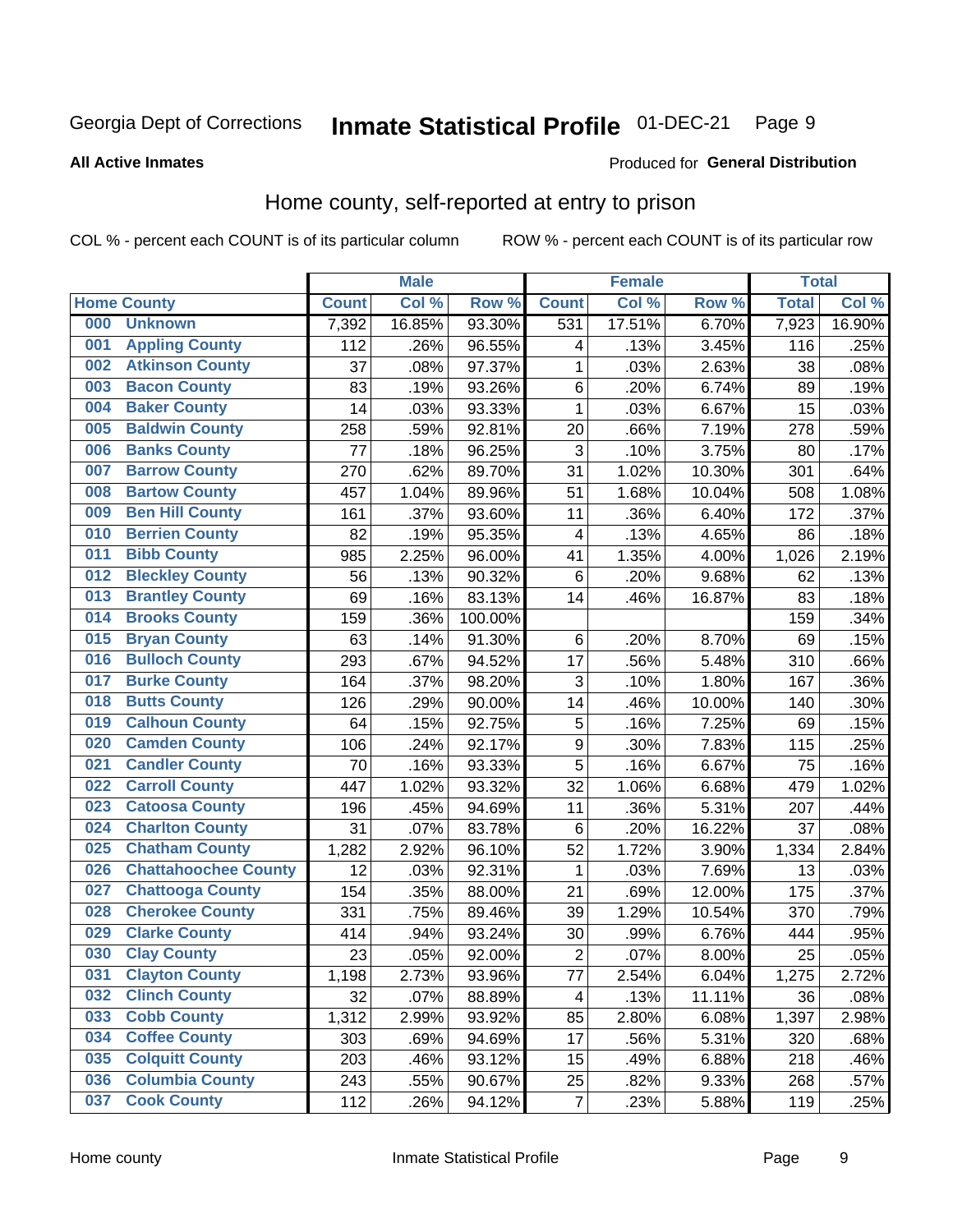#### Inmate Statistical Profile 01-DEC-21 Page 10

Produced for General Distribution

#### **All Active Inmates**

#### Home county, self-reported at entry to prison

COL % - percent each COUNT is of its particular column

|     |                         |              | <b>Male</b> |                  |                  | <b>Female</b> |                  | <b>Total</b>   |         |
|-----|-------------------------|--------------|-------------|------------------|------------------|---------------|------------------|----------------|---------|
|     | <b>Home County</b>      | <b>Count</b> | Col %       | Row <sup>%</sup> | <b>Count</b>     | Col %         | Row <sup>%</sup> | <b>Total</b>   | Col %   |
| 038 | <b>Coweta County</b>    | 395          | .90%        | 95.18%           | 20               | .66%          | 4.82%            | 415            | .89%    |
| 039 | <b>Crawford County</b>  | 35           | .08%        | 92.11%           | 3                | .10%          | 7.89%            | 38             | .08%    |
| 040 | <b>Crisp County</b>     | 210          | .48%        | 94.59%           | 12               | .40%          | 5.41%            | 222            | .47%    |
| 041 | <b>Dade County</b>      | 52           | .12%        | 83.87%           | 10               | .33%          | 16.13%           | 62             | .13%    |
| 042 | <b>Dawson County</b>    | 70           | .16%        | 88.61%           | 9                | .30%          | 11.39%           | 79             | .17%    |
| 043 | <b>Decatur County</b>   | 213          | .49%        | 95.95%           | 9                | .30%          | 4.05%            | 222            | .47%    |
| 044 | <b>Dekalb County</b>    | 2,215        | 5.05%       | 95.76%           | 98               | 3.23%         | 4.24%            | 2,313          | 4.93%   |
| 045 | <b>Dodge County</b>     | 85           | .19%        | 87.63%           | 12               | .40%          | 12.37%           | 97             | .21%    |
| 046 | <b>Dooly County</b>     | 121          | .28%        | 98.37%           | $\overline{2}$   | .07%          | 1.63%            | 123            | .26%    |
| 047 | <b>Dougherty County</b> | 609          | 1.39%       | 95.01%           | 32               | 1.06%         | 4.99%            | 641            | 1.37%   |
| 048 | <b>Douglas County</b>   | 502          | 1.14%       | 94.18%           | 31               | 1.02%         | 5.82%            | 533            | 1.14%   |
| 049 | <b>Early County</b>     | 47           | .11%        | 92.16%           | 4                | .13%          | 7.84%            | 51             | .11%    |
| 050 | <b>Echols County</b>    | 11           | .03%        | 100.00%          |                  |               |                  | 11             | .02%    |
| 051 | <b>Effingham County</b> | 169          | .39%        | 90.86%           | 17               | .56%          | 9.14%            | 186            | .40%    |
| 052 | <b>Elbert County</b>    | 109          | .25%        | 97.32%           | 3                | .10%          | 2.68%            | 112            | .24%    |
| 053 | <b>Emanuel County</b>   | 154          | .35%        | 95.65%           | $\overline{7}$   | .23%          | 4.35%            | 161            | .34%    |
| 054 | <b>Evans County</b>     | 62           | .14%        | 89.86%           | $\overline{7}$   | .23%          | 10.14%           | 69             | .15%    |
| 055 | <b>Fannin County</b>    | 81           | .18%        | 92.05%           | $\overline{7}$   | .23%          | 7.95%            | 88             | .19%    |
| 056 | <b>Fayette County</b>   | 125          | .28%        | 89.29%           | 15               | .49%          | 10.71%           | 140            | $.30\%$ |
| 057 | <b>Floyd County</b>     | 606          | 1.38%       | 91.27%           | 58               | 1.91%         | 8.73%            | 664            | 1.42%   |
| 058 | <b>Forsyth County</b>   | 169          | .39%        | 92.35%           | 14               | .46%          | 7.65%            | 183            | $.39\%$ |
| 059 | <b>Franklin County</b>  | 104          | .24%        | 90.43%           | 11               | .36%          | 9.57%            | 115            | .25%    |
| 060 | <b>Fulton County</b>    | 3,784        | 8.63%       | 95.68%           | 171              | 5.64%         | 4.32%            | 3,955          | 8.43%   |
| 061 | <b>Gilmer County</b>    | 84           | .19%        | 84.00%           | 16               | .53%          | 16.00%           | 100            | .21%    |
| 062 | <b>Glascock County</b>  | 5            | .01%        | 71.43%           | $\overline{2}$   | .07%          | 28.57%           | $\overline{7}$ | .01%    |
| 063 | <b>Glynn County</b>     | 330          | .75%        | 94.56%           | 19               | .63%          | 5.44%            | 349            | .74%    |
| 064 | <b>Gordon County</b>    | 261          | .60%        | 89.69%           | 30               | .99%          | 10.31%           | 291            | .62%    |
| 065 | <b>Grady County</b>     | 109          | .25%        | 94.78%           | 6                | .20%          | 5.22%            | 115            | .25%    |
| 066 | <b>Greene County</b>    | 70           | .16%        | 94.59%           | 4                | .13%          | 5.41%            | 74             | .16%    |
| 067 | <b>Gwinnett County</b>  | 1,470        | 3.35%       | 93.75%           | 98               | 3.23%         | 6.25%            | 1,568          | 3.34%   |
| 068 | <b>Habersham County</b> | 83           | .19%        | 77.57%           | 24               | .79%          | 22.43%           | 107            | .23%    |
| 069 | <b>Hall County</b>      | 512          | 1.17%       | 92.59%           | 41               | 1.35%         | 7.41%            | 553            | 1.18%   |
| 070 | <b>Hancock County</b>   | 44           | .10%        | 91.67%           | 4                | .13%          | 8.33%            | 48             | .10%    |
| 071 | <b>Haralson County</b>  | 98           | .22%        | 92.45%           | 8                | .26%          | 7.55%            | 106            | .23%    |
| 072 | <b>Harris County</b>    | 88           | .20%        | 94.62%           | 5                | .16%          | 5.38%            | 93             | .20%    |
| 073 | <b>Hart County</b>      | 122          | .28%        | 90.37%           | 13               | .43%          | 9.63%            | 135            | .29%    |
| 074 | <b>Heard County</b>     | 48           | .11%        | 96.00%           | $\boldsymbol{2}$ | .07%          | 4.00%            | 50             | .11%    |
| 075 | <b>Henry County</b>     | 569          | 1.30%       | 93.13%           | 42               | 1.39%         | 6.87%            | 611            | 1.30%   |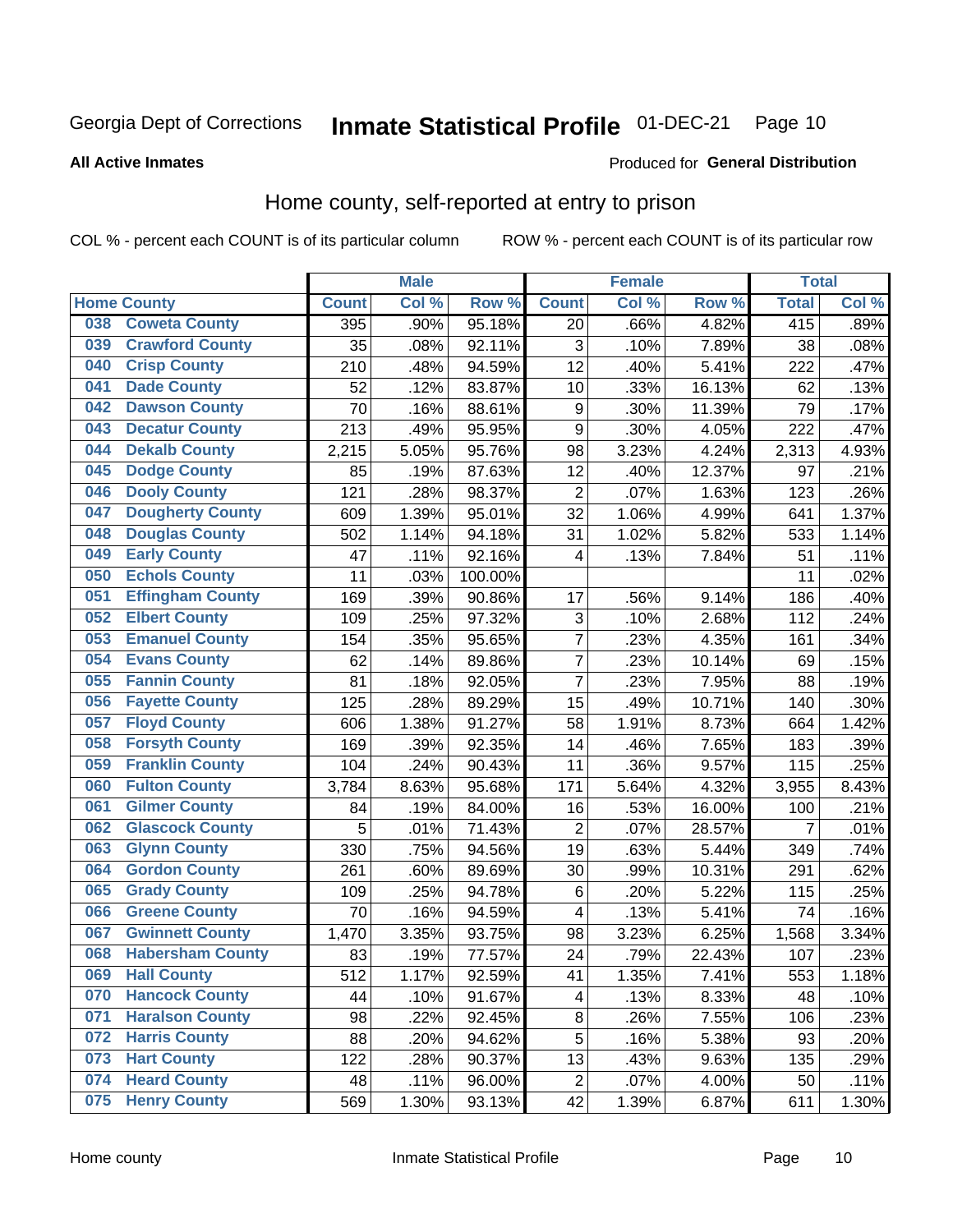#### Inmate Statistical Profile 01-DEC-21 Page 11

**All Active Inmates** 

#### Produced for General Distribution

### Home county, self-reported at entry to prison

COL % - percent each COUNT is of its particular column

|                  |                          |              | <b>Male</b> |        |                  | <b>Female</b> |                  | <b>Total</b>    |       |
|------------------|--------------------------|--------------|-------------|--------|------------------|---------------|------------------|-----------------|-------|
|                  | <b>Home County</b>       | <b>Count</b> | Col %       | Row %  | <b>Count</b>     | Col %         | Row <sup>%</sup> | <b>Total</b>    | Col % |
| 076              | <b>Houston County</b>    | 529          | 1.21%       | 91.36% | 50               | 1.65%         | 8.64%            | 579             | 1.23% |
| 077              | <b>Irwin County</b>      | 54           | .12%        | 93.10% | 4                | .13%          | 6.90%            | 58              | .12%  |
| 078              | <b>Jackson County</b>    | 207          | .47%        | 89.61% | 24               | .79%          | 10.39%           | 231             | .49%  |
| 079              | <b>Jasper County</b>     | 69           | .16%        | 94.52% | 4                | .13%          | 5.48%            | 73              | .16%  |
| 080              | <b>Jeff Davis County</b> | 66           | .15%        | 91.67% | 6                | .20%          | 8.33%            | 72              | .15%  |
| 081              | <b>Jefferson County</b>  | 149          | .34%        | 91.41% | 14               | .46%          | 8.59%            | 163             | .35%  |
| 082              | <b>Jenkins County</b>    | 69           | .16%        | 94.52% | 4                | .13%          | 5.48%            | 73              | .16%  |
| 083              | <b>Johnson County</b>    | 36           | .08%        | 97.30% | $\mathbf 1$      | .03%          | 2.70%            | 37              | .08%  |
| 084              | <b>Jones County</b>      | 83           | .19%        | 90.22% | $\boldsymbol{9}$ | .30%          | 9.78%            | 92              | .20%  |
| 085              | <b>Lamar County</b>      | 65           | .15%        | 90.28% | $\overline{7}$   | .23%          | 9.72%            | $\overline{72}$ | .15%  |
| 086              | <b>Lanier County</b>     | 79           | .18%        | 94.05% | $\overline{5}$   | .16%          | 5.95%            | 84              | .18%  |
| 087              | <b>Laurens County</b>    | 242          | .55%        | 93.44% | 17               | .56%          | 6.56%            | 259             | .55%  |
| 088              | <b>Lee County</b>        | 91           | .21%        | 92.86% | 7                | .23%          | 7.14%            | 98              | .21%  |
| 089              | <b>Liberty County</b>    | 168          | .38%        | 93.85% | 11               | .36%          | 6.15%            | 179             | .38%  |
| 090              | <b>Lincoln County</b>    | 33           | .08%        | 84.62% | $\,6$            | .20%          | 15.38%           | 39              | .08%  |
| 091              | <b>Long County</b>       | 34           | .08%        | 87.18% | 5                | .16%          | 12.82%           | 39              | .08%  |
| 092              | <b>Lowndes County</b>    | 360          | .82%        | 96.26% | 14               | .46%          | 3.74%            | 374             | .80%  |
| 093              | <b>Lumpkin County</b>    | 70           | .16%        | 88.61% | $\boldsymbol{9}$ | .30%          | 11.39%           | 79              | .17%  |
| 094              | <b>Macon County</b>      | 51           | .12%        | 85.00% | $\boldsymbol{9}$ | .30%          | 15.00%           | 60              | .13%  |
| 095              | <b>Madison County</b>    | 153          | .35%        | 94.44% | 9                | .30%          | 5.56%            | 162             | .35%  |
| 096              | <b>Marion County</b>     | 50           | .11%        | 90.91% | 5                | .16%          | 9.09%            | 55              | .12%  |
| 097              | <b>Mcduffie County</b>   | 120          | .27%        | 91.60% | 11               | .36%          | 8.40%            | 131             | .28%  |
| 098              | <b>Mcintosh County</b>   | 54           | .12%        | 93.10% | 4                | .13%          | 6.90%            | 58              | .12%  |
| 099              | <b>Meriwether County</b> | 158          | .36%        | 94.61% | 9                | .30%          | 5.39%            | 167             | .36%  |
| 100              | <b>Miller County</b>     | 21           | .05%        | 91.30% | $\overline{2}$   | .07%          | 8.70%            | 23              | .05%  |
| 101              | <b>Mitchell County</b>   | 140          | .32%        | 93.33% | 10               | .33%          | 6.67%            | 150             | .32%  |
| 102              | <b>Monroe County</b>     | 105          | .24%        | 94.59% | $\,6$            | .20%          | 5.41%            | 111             | .24%  |
| 103              | <b>Montgomery County</b> | 73           | .17%        | 90.12% | 8                | .26%          | 9.88%            | 81              | .17%  |
| 104              | <b>Morgan County</b>     | 93           | .21%        | 91.18% | 9                | .30%          | 8.82%            | 102             | .22%  |
| 105              | <b>Murray County</b>     | 192          | .44%        | 89.30% | 23               | .76%          | 10.70%           | 215             | .46%  |
| 106              | <b>Muscogee County</b>   | 790          | 1.80%       | 95.64% | 36               | 1.19%         | 4.36%            | 826             | 1.76% |
| 107              | <b>Newton County</b>     | 496          | 1.13%       | 93.23% | 36               | 1.19%         | 6.77%            | 532             | 1.13% |
| 108              | <b>Oconee County</b>     | 42           | .10%        | 85.71% | 7                | .23%          | 14.29%           | 49              | .10%  |
| 109              | <b>Oglethorpe County</b> | 58           | .13%        | 93.55% | 4                | .13%          | 6.45%            | 62              | .13%  |
| 110              | <b>Paulding County</b>   | 272          | .62%        | 88.60% | 35               | 1.15%         | 11.40%           | 307             | .65%  |
| 111              | <b>Peach County</b>      | 86           | .20%        | 94.51% | 5                | .16%          | 5.49%            | 91              | .19%  |
| $\overline{112}$ | <b>Pickens County</b>    | 99           | .23%        | 89.19% | 12               | .40%          | 10.81%           | 111             | .24%  |
| 113              | <b>Pierce County</b>     | 79           | .18%        | 91.86% | $\overline{7}$   | .23%          | 8.14%            | 86              | .18%  |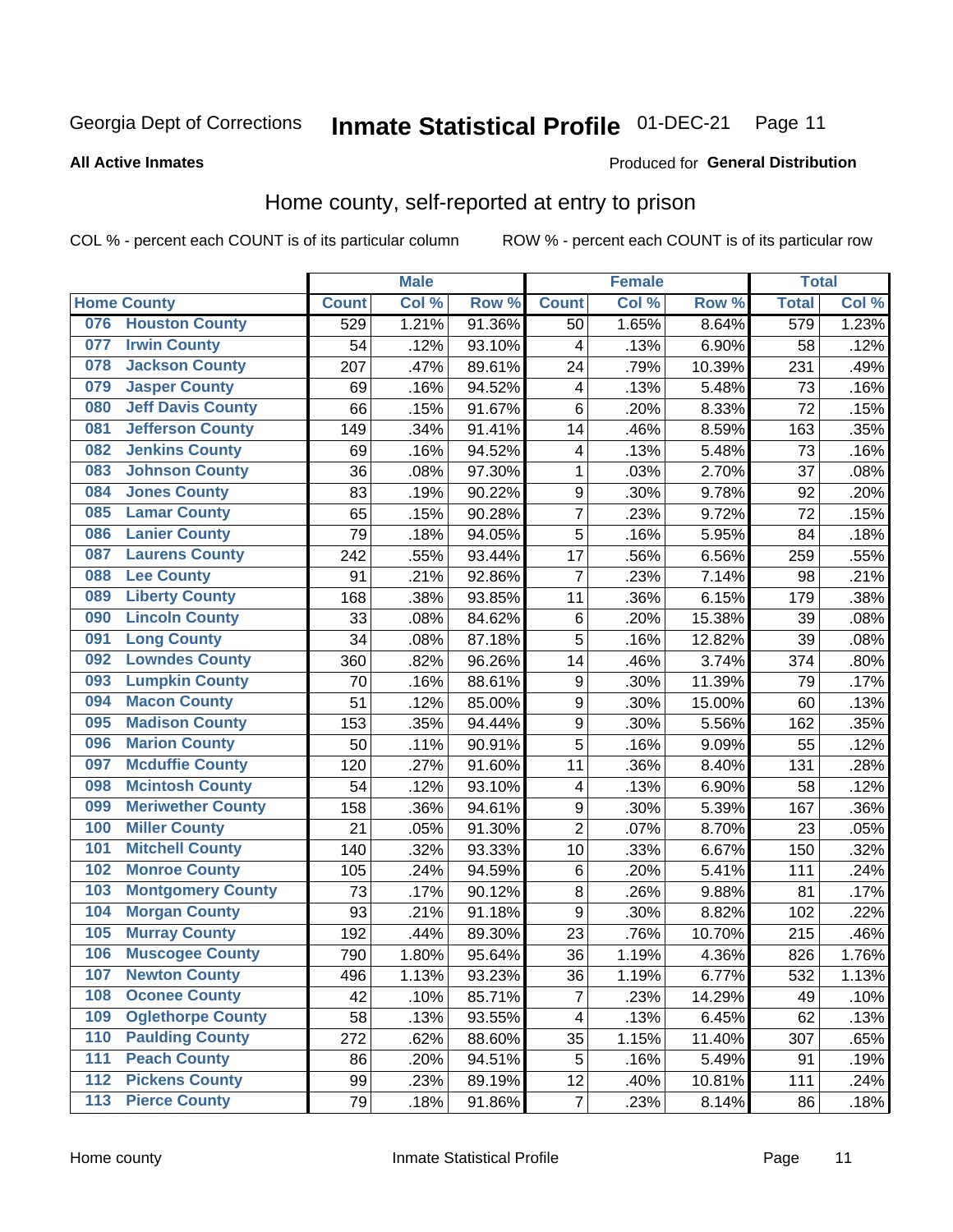# Inmate Statistical Profile 01-DEC-21 Page 12

#### **All Active Inmates**

#### Produced for General Distribution

#### Home county, self-reported at entry to prison

COL % - percent each COUNT is of its particular column

|                  |                          |                  | <b>Male</b> |         |                         | <b>Female</b> |        | <b>Total</b>    |       |
|------------------|--------------------------|------------------|-------------|---------|-------------------------|---------------|--------|-----------------|-------|
|                  | <b>Home County</b>       | <b>Count</b>     | Col %       | Row %   | <b>Count</b>            | Col %         | Row %  | <b>Total</b>    | Col % |
| 114              | <b>Pike County</b>       | 34               | .08%        | 91.89%  | 3                       | .10%          | 8.11%  | $\overline{37}$ | .08%  |
| 115              | <b>Polk County</b>       | $\overline{2}11$ | .48%        | 87.55%  | 30                      | .99%          | 12.45% | 241             | .51%  |
| 116              | <b>Pulaski County</b>    | 41               | .09%        | 83.67%  | 8                       | .26%          | 16.33% | 49              | .10%  |
| 117              | <b>Putnam County</b>     | 120              | .27%        | 91.60%  | 11                      | .36%          | 8.40%  | 131             | .28%  |
| 118              | <b>Quitman County</b>    | 10               | .02%        | 100.00% |                         |               |        | 10              | .02%  |
| 119              | <b>Rabun County</b>      | 36               | .08%        | 81.82%  | 8                       | .26%          | 18.18% | 44              | .09%  |
| 120              | <b>Randolph County</b>   | 45               | .10%        | 86.54%  | $\overline{7}$          | .23%          | 13.46% | 52              | .11%  |
| 121              | <b>Richmond County</b>   | 1,337            | 3.05%       | 95.30%  | 66                      | 2.18%         | 4.70%  | 1,403           | 2.99% |
| 122              | <b>Rockdale County</b>   | 291              | .66%        | 92.68%  | 23                      | .76%          | 7.32%  | 314             | .67%  |
| 123              | <b>Schley County</b>     | 14               | .03%        | 100.00% |                         |               |        | 14              | .03%  |
| 124              | <b>Screven County</b>    | 93               | .21%        | 94.90%  | 5                       | .16%          | 5.10%  | 98              | .21%  |
| 125              | <b>Seminole County</b>   | 62               | .14%        | 88.57%  | 8                       | .26%          | 11.43% | 70              | .15%  |
| 126              | <b>Spalding County</b>   | 332              | .76%        | 95.13%  | 17                      | .56%          | 4.87%  | 349             | .74%  |
| 127              | <b>Stephens County</b>   | 101              | .23%        | 90.99%  | 10                      | .33%          | 9.01%  | 111             | .24%  |
| 128              | <b>Stewart County</b>    | 23               | .05%        | 100.00% |                         |               |        | 23              | .05%  |
| 129              | <b>Sumter County</b>     | 174              | .40%        | 96.67%  | $\,6$                   | .20%          | 3.33%  | 180             | .38%  |
| 130              | <b>Talbot County</b>     | 33               | .08%        | 100.00% |                         |               |        | 33              | .07%  |
| 131              | <b>Taliaferro County</b> | 7                | .02%        | 100.00% |                         |               |        | $\overline{7}$  | .01%  |
| 132              | <b>Tattnall County</b>   | 184              | .42%        | 95.34%  | $\boldsymbol{9}$        | .30%          | 4.66%  | 193             | .41%  |
| 133              | <b>Taylor County</b>     | 40               | .09%        | 93.02%  | 3                       | .10%          | 6.98%  | 43              | .09%  |
| 134              | <b>Telfair County</b>    | 74               | .17%        | 97.37%  | $\overline{2}$          | .07%          | 2.63%  | 76              | .16%  |
| 135              | <b>Terrell County</b>    | 69               | .16%        | 100.00% |                         |               |        | 69              | .15%  |
| 136              | <b>Thomas County</b>     | 166              | .38%        | 97.65%  | 4                       | .13%          | 2.35%  | 170             | .36%  |
| 137              | <b>Tift County</b>       | 245              | .56%        | 97.61%  | $\,6$                   | .20%          | 2.39%  | 251             | .54%  |
| 138              | <b>Toombs County</b>     | 227              | .52%        | 92.65%  | 18                      | .59%          | 7.35%  | 245             | .52%  |
| 139              | <b>Towns County</b>      | 17               | .04%        | 73.91%  | $\,6$                   | .20%          | 26.09% | 23              | .05%  |
| 140              | <b>Treutlen County</b>   | 53               | .12%        | 94.64%  | 3                       | .10%          | 5.36%  | 56              | .12%  |
| 141              | <b>Troup County</b>      | 425              | .97%        | 93.82%  | 28                      | .92%          | 6.18%  | 453             | .97%  |
| $\overline{142}$ | <b>Turner County</b>     | 61               | .14%        | 93.85%  | 4                       | .13%          | 6.15%  | 65              | .14%  |
| 143              | <b>Twiggs County</b>     | 32               | .07%        | 91.43%  | $\overline{3}$          | .10%          | 8.57%  | 35              | .07%  |
| 144              | <b>Union County</b>      | 82               | .19%        | 88.17%  | 11                      | .36%          | 11.83% | 93              | .20%  |
| 145              | <b>Upson County</b>      | 126              | .29%        | 96.92%  | $\overline{\mathbf{4}}$ | .13%          | 3.08%  | 130             | .28%  |
| 146              | <b>Walker County</b>     | 325              | .74%        | 89.53%  | 38                      | 1.25%         | 10.47% | 363             | .77%  |
| 147              | <b>Walton County</b>     | 414              | .94%        | 91.19%  | 40                      | 1.32%         | 8.81%  | 454             | .97%  |
| 148              | <b>Ware County</b>       | 205              | .47%        | 94.47%  | 12                      | .40%          | 5.53%  | 217             | .46%  |
| 149              | <b>Warren County</b>     | 29               | .07%        | 96.67%  | 1                       | .03%          | 3.33%  | 30              | .06%  |
| 150              | <b>Washington County</b> | 160              | .36%        | 91.43%  | 15                      | .49%          | 8.57%  | 175             | .37%  |
| 151              | <b>Wayne County</b>      | 182              | .41%        | 89.66%  | 21                      | .69%          | 10.34% | 203             | .43%  |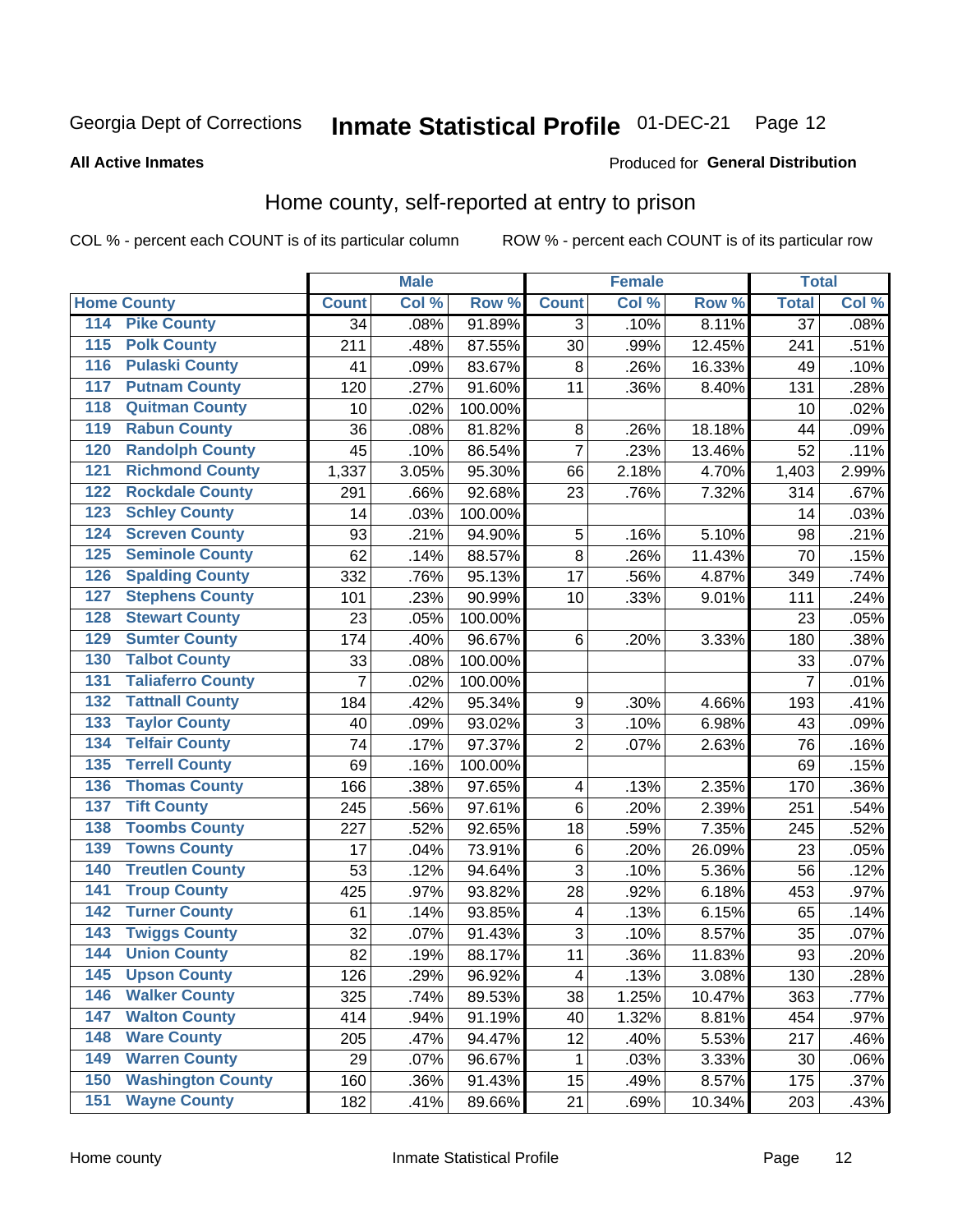#### Inmate Statistical Profile 01-DEC-21 Page 13

**All Active Inmates** 

#### Produced for General Distribution

#### Home county, self-reported at entry to prison

COL % - percent each COUNT is of its particular column

|     |                             |              | <b>Male</b> |        |              | <b>Female</b> |        | <b>Total</b> |       |
|-----|-----------------------------|--------------|-------------|--------|--------------|---------------|--------|--------------|-------|
|     | <b>Home County</b>          | <b>Count</b> | Col %       | Row %  | <b>Count</b> | Col %         | Row %  | <b>Total</b> | Col % |
| 152 | <b>Webster County</b>       | 4            | .01%        | 80.00% |              | .03%          | 20.00% | 5            | .01%  |
| 153 | <b>Wheeler County</b>       | 84           | .19%        | 97.67% | 2            | .07%          | 2.33%  | 86           | .18%  |
| 154 | <b>White County</b>         | 71           | .16%        | 92.21% | 6            | .20%          | 7.79%  | 77           | .16%  |
| 155 | <b>Whitfield County</b>     | 505          | 1.15%       | 90.34% | 54           | 1.78%         | 9.66%  | 559          | 1.19% |
| 156 | <b>Wilcox County</b>        | 59           | .13%        | 93.65% | 4            | .13%          | 6.35%  | 63           | .13%  |
| 157 | <b>Wilkes County</b>        | 63           | .14%        | 92.65% | 5            | .16%          | 7.35%  | 68           | .15%  |
| 158 | <b>Wilkinson County</b>     | 33           | $.08\%$     | 91.67% | 3            | .10%          | 8.33%  | 36           | .08%  |
| 159 | <b>Worth County</b>         | 98           | .22%        | 92.45% | 8            | .26%          | 7.55%  | 106          | .23%  |
| 999 | <b>Other Custody/Out Of</b> | 115          | .26%        | 98.29% | 2            | .07%          | 1.71%  | 117          | .25%  |
|     | <b>State</b>                |              |             |        |              |               |        |              |       |
|     | <b>Total Rported</b>        | 43,860       | 100%        | 93.53% | 3,032        | 100%          | 6.47%  | 46,892       | 100%  |

| <b>Not</b><br>Reported |        |       |        |
|------------------------|--------|-------|--------|
| Total                  | 43,860 | 3,032 | 46,892 |

| Mode (most frequent) | <b>Fulton County</b> | <b>Fulton County</b> | <b>Fulton County</b> |
|----------------------|----------------------|----------------------|----------------------|
|                      |                      |                      |                      |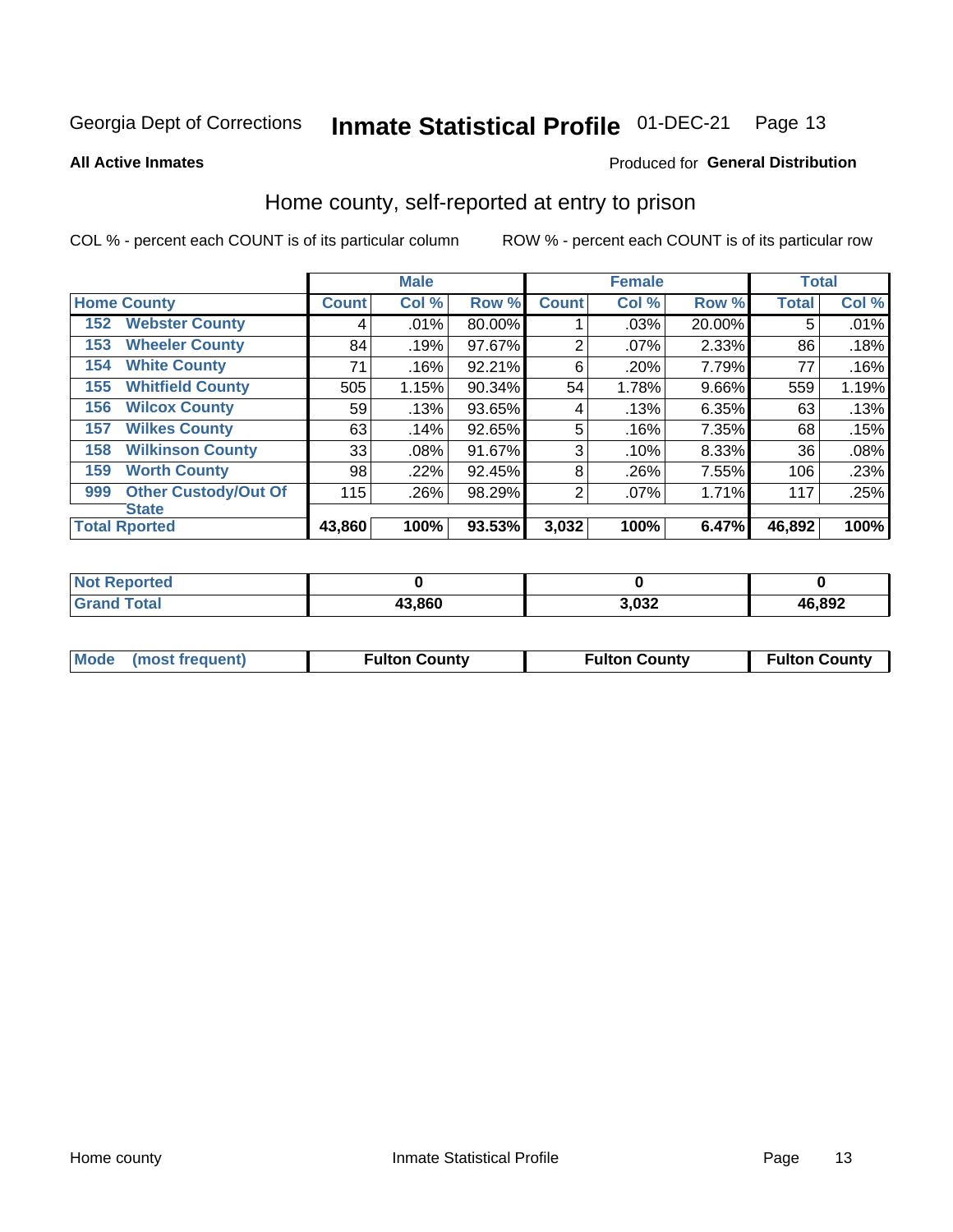#### Inmate Statistical Profile 01-DEC-21 Page 14

#### **All Active Inmates**

#### Produced for General Distribution

### Employment status before prison, self-reported at entry to prison

COL % - percent each COUNT is of its particular column

|                           | <b>Male</b>  |          | <b>Female</b> |              |          | <b>Total</b> |        |        |
|---------------------------|--------------|----------|---------------|--------------|----------|--------------|--------|--------|
| <b>Employment Status</b>  | <b>Count</b> | Col %    | Row %         | <b>Count</b> | Col %    | Row %        | Total  | Col %  |
| <b>Full Time</b><br>01    | 11,326       | 45.08%   | 95.71%        | 508          | 34.49%   | $4.29\%$     | 11,834 | 44.49% |
| <b>Part Time</b><br>02    | 1,748        | $6.96\%$ | 93.68%        | 118          | $8.01\%$ | 6.32%        | 1,866  | 7.02%  |
| Unempl $<$ 6M<br>03       | ,645         | 6.55%    | 98.33%        | 28           | $1.90\%$ | 1.67%        | 1,673  | 6.29%  |
| Unempl > 6M<br>04         | 5,965        | 23.74%   | 92.21%        | 504          | 34.22%   | 7.79%        | 6,469  | 24.32% |
| <b>Never Worked</b><br>05 | 2,766        | 11.01%   | 95.94%        | 117          | 7.94%    | 4.06%        | 2,883  | 10.84% |
| <b>Student</b><br>06      | 677          | 2.69%    | 96.03%        | 28           | $1.90\%$ | 3.97%        | 705    | 2.65%  |
| 07<br><b>Incapable</b>    | 997          | $3.97\%$ | 85.43%        | 170          | 11.54%   | 14.57%       | 1,167  | 4.39%  |
| <b>Total Reported</b>     | 25,124       | 100%     | 94.46%        | 1,473        | 100%     | 5.54%        | 26,597 | 100%   |

| $^{\dagger}$ Not.<br><b>norted</b> | 18.736 | Ⅰ,559 | 20,295 |
|------------------------------------|--------|-------|--------|
| Total                              | 43.860 | 3,032 | 46,892 |

| Mc | ----<br>me<br>ш | nc<br>. |
|----|-----------------|---------|
|    |                 |         |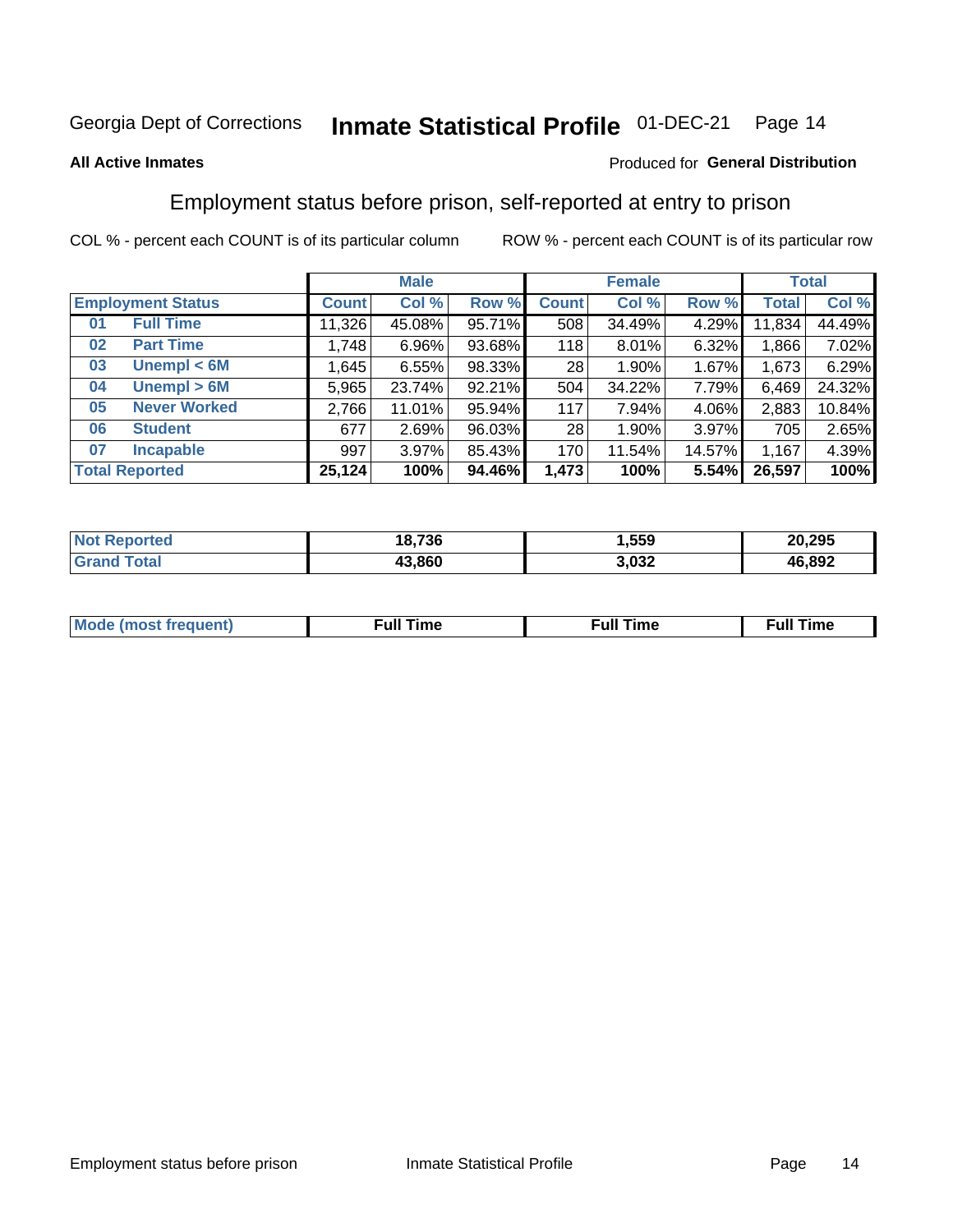# Inmate Statistical Profile 01-DEC-21 Page 15

#### **All Active Inmates**

Produced for General Distribution

### Age at admission

COL % - percent each COUNT is of its particular column

|                         |              | <b>Male</b> |         |                | <b>Female</b> |       |              | <b>Total</b> |
|-------------------------|--------------|-------------|---------|----------------|---------------|-------|--------------|--------------|
| <b>Age At Admission</b> | <b>Count</b> | Col %       | Row %   | <b>Count</b>   | Col %         | Row % | <b>Total</b> | Col %        |
| 13                      | $\mathbf{1}$ | 0.01%       | 100.00% |                |               |       | 1            | 0.01%        |
| $\overline{14}$         | 5            | 0.01%       | 100.00% |                |               |       | 5            | 0.01%        |
| 15                      | 28           | 0.06%       | 100.00% |                |               |       | 28           | 0.06%        |
| 16                      | 109          | 0.25%       | 98.20%  | $\overline{2}$ | 0.07%         | 1.80% | 111          | 0.24%        |
| $\overline{17}$         | 509          | 1.16%       | 95.68%  | 23             | 0.76%         | 4.32% | 532          | 1.13%        |
| 18                      | 1,066        | 2.43%       | 97.00%  | 33             | $1.09\%$      | 3.00% | 1,099        | 2.34%        |
| 19                      | 1,536        | 3.50%       | 96.85%  | 50             | 1.65%         | 3.15% | 1,586        | 3.38%        |
| 20                      | 1,686        | 3.84%       | 95.74%  | 75             | 2.47%         | 4.26% | 1,761        | 3.76%        |
| $\overline{21}$         | 1,747        | 3.98%       | 95.78%  | 77             | 2.54%         | 4.22% | 1,824        | 3.89%        |
| $\overline{22}$         | 1,757        | 4.01%       | 95.54%  | 82             | 2.70%         | 4.46% | 1,839        | 3.92%        |
| 23                      | 1,716        | 3.91%       | 94.86%  | 93             | 3.07%         | 5.14% | 1,809        | 3.86%        |
| 24                      | 1,580        | 3.60%       | 93.16%  | 116            | 3.83%         | 6.84% | 1,696        | 3.62%        |
| $\overline{25}$         | 1,586        | 3.62%       | 93.90%  | 103            | 3.40%         | 6.10% | 1,689        | 3.60%        |
| 26                      | 1,612        | 3.68%       | 93.67%  | 109            | 3.59%         | 6.33% | 1,721        | 3.67%        |
| $\overline{27}$         | 1,613        | 3.68%       | 93.94%  | 104            | 3.43%         | 6.06% | 1,717        | 3.66%        |
| 28                      | 1,536        | 3.50%       | 94.12%  | 96             | 3.17%         | 5.88% | 1,632        | 3.48%        |
| 29                      | 1,539        | 3.51%       | 94.19%  | 95             | 3.13%         | 5.81% | 1,634        | 3.48%        |
| 30                      | 1,518        | 3.46%       | 92.28%  | 127            | 4.19%         | 7.72% | 1,645        | 3.51%        |
| 31                      | 1,398        | 3.19%       | 92.34%  | 116            | 3.83%         | 7.66% | 1,514        | 3.23%        |
| 32                      | 1,331        | 3.03%       | 91.67%  | 121            | 3.99%         | 8.33% | 1,452        | 3.10%        |
| 33                      | 1,326        | 3.02%       | 91.13%  | 129            | 4.25%         | 8.87% | 1,455        | 3.10%        |
| 34                      | 1,288        | 2.94%       | 91.93%  | 113            | 3.73%         | 8.07% | 1,401        | 2.99%        |
| 35                      | 1,238        | 2.82%       | 92.94%  | 94             | 3.10%         | 7.06% | 1,332        | 2.84%        |
| 36                      | 1,200        | 2.74%       | 92.66%  | 95             | 3.13%         | 7.34% | 1,295        | 2.76%        |
| $\overline{37}$         | 1,131        | 2.58%       | 93.09%  | 84             | 2.77%         | 6.91% | 1,215        | 2.59%        |
| 38                      | 1,059        | 2.41%       | 92.33%  | 88             | 2.90%         | 7.67% | 1,147        | 2.45%        |
| 39                      | 1,018        | 2.32%       | 91.88%  | 90             | 2.97%         | 8.12% | 1,108        | 2.36%        |
| 40                      | 1,004        | 2.29%       | 91.61%  | 92             | 3.03%         | 8.39% | 1,096        | 2.34%        |
| 41                      | 982          | 2.24%       | 92.38%  | 81             | 2.67%         | 7.62% | 1,063        | 2.27%        |
| 42                      | 826          | 1.88%       | 92.50%  | 67             | 2.21%         | 7.50% | 893          | 1.90%        |
| 43                      | 765          | 1.74%       | 93.64%  | 52             | 1.72%         | 6.36% | 817          | 1.74%        |
| 44                      | 685          | 1.56%       | 90.85%  | 69             | 2.28%         | 9.15% | 754          | 1.61%        |
| 45                      | 670          | 1.53%       | 92.54%  | 54             | 1.78%         | 7.46% | 724          | 1.54%        |
| 46                      | 622          | 1.42%       | 91.88%  | 55             | 1.81%         | 8.12% | 677          | 1.44%        |
| 47                      | 580          | 1.32%       | 91.05%  | 57             | 1.88%         | 8.95% | 637          | 1.36%        |
| 48                      | 594          | 1.35%       | 92.81%  | 46             | 1.52%         | 7.19% | 640          | 1.36%        |
| 49                      | 518          | 1.18%       | 92.17%  | 44             | 1.45%         | 7.83% | 562          | 1.20%        |
| 50                      | 469          | 1.07%       | 92.32%  | 39             | 1.29%         | 7.68% | 508          | 1.08%        |
| 51                      | 420          | 0.96%       | 91.90%  | 37             | 1.22%         | 8.10% | 457          | 0.97%        |
| 52                      | 418          | 0.95%       | 92.48%  | 34             | 1.12%         | 7.52% | 452          | 0.96%        |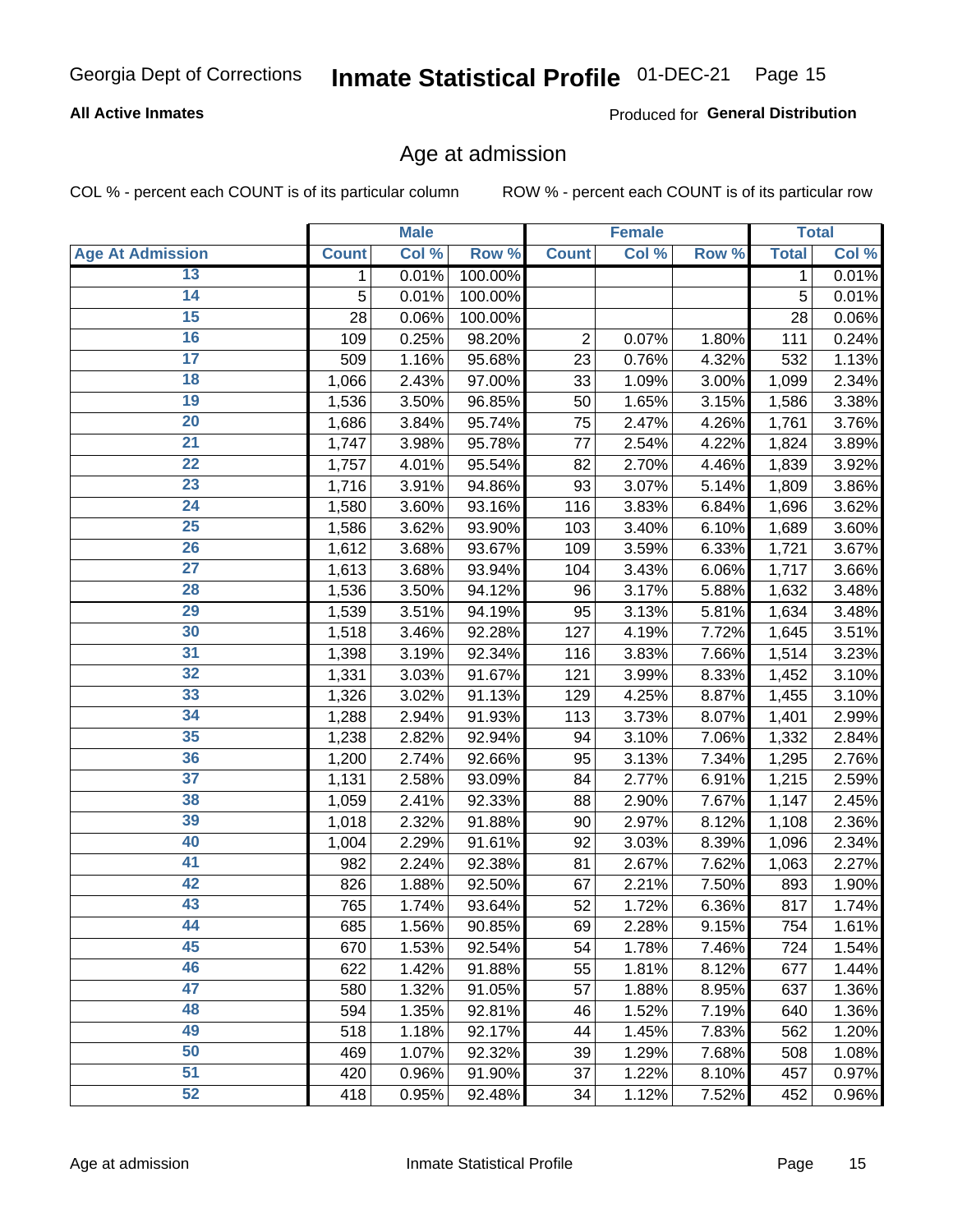# Inmate Statistical Profile 01-DEC-21 Page 16

#### **All Active Inmates**

Produced for General Distribution

#### Age at admission

COL % - percent each COUNT is of its particular column

|                         |                  | <b>Male</b> |         |                | <b>Female</b> |                  |                | <b>Total</b> |
|-------------------------|------------------|-------------|---------|----------------|---------------|------------------|----------------|--------------|
| <b>Age At Admission</b> | <b>Count</b>     | Col %       | Row %   | <b>Count</b>   | Col %         | Row <sup>%</sup> | <b>Total</b>   | Col %        |
| 53                      | 401              | 0.91%       | 92.82%  | 31             | 1.02%         | 7.18%            | 432            | 0.92%        |
| 54                      | 323              | 0.74%       | 93.35%  | 23             | 0.76%         | 6.65%            | 346            | 0.74%        |
| 55                      | 312              | 0.71%       | 93.69%  | 21             | 0.69%         | 6.31%            | 333            | 0.71%        |
| 56                      | 277              | 0.63%       | 92.33%  | 23             | 0.76%         | 7.67%            | 300            | 0.64%        |
| $\overline{57}$         | 276              | 0.63%       | 95.50%  | 13             | 0.43%         | 4.50%            | 289            | 0.62%        |
| 58                      | 268              | 0.61%       | 95.04%  | 14             | 0.46%         | 4.96%            | 282            | 0.60%        |
| 59                      | 219              | 0.50%       | 92.80%  | 17             | 0.56%         | 7.20%            | 236            | 0.50%        |
| 60                      | 189              | 0.43%       | 94.97%  | 10             | 0.33%         | 5.03%            | 199            | 0.42%        |
| 61                      | 155              | 0.35%       | 93.37%  | 11             | 0.36%         | 6.63%            | 166            | 0.35%        |
| 62                      | 153              | 0.35%       | 95.63%  | $\overline{7}$ | 0.23%         | 4.38%            | 160            | 0.34%        |
| 63                      | 102              | 0.23%       | 95.33%  | 5              | 0.16%         | 4.67%            | 107            | 0.23%        |
| 64                      | 98               | 0.22%       | 98.00%  | $\overline{2}$ | 0.07%         | 2.00%            | 100            | 0.21%        |
| 65                      | 82               | 0.19%       | 100.00% |                |               |                  | 82             | 0.17%        |
| 66                      | 51               | 0.12%       | 94.44%  | 3              | 0.10%         | 5.56%            | 54             | 0.12%        |
| 67                      | 41               | 0.09%       | 93.18%  | 3              | 0.10%         | 6.82%            | 44             | 0.09%        |
| 68                      | 42               | 0.10%       | 95.45%  | $\overline{2}$ | 0.07%         | 4.55%            | 44             | 0.09%        |
| 69                      | 45               | 0.10%       | 97.83%  | 1              | 0.03%         | 2.17%            | 46             | 0.10%        |
| 70                      | 26               | 0.06%       | 100.00% |                |               |                  | 26             | 0.06%        |
| $\overline{71}$         | 20               | 0.05%       | 90.91%  | $\overline{2}$ | 0.07%         | 9.09%            | 22             | 0.05%        |
| $\overline{72}$         | 18               | 0.04%       | 94.74%  | 1              | 0.03%         | 5.26%            | 19             | 0.04%        |
| 73                      | 16               | 0.04%       | 100.00% |                |               |                  | 16             | 0.03%        |
| $\overline{74}$         | 11               | 0.03%       | 91.67%  | $\mathbf{1}$   | 0.03%         | 8.33%            | 12             | 0.03%        |
| $\overline{75}$         | 11               | 0.03%       | 100.00% |                |               |                  | 11             | 0.02%        |
| 76                      | $\boldsymbol{7}$ | 0.02%       | 100.00% |                |               |                  | $\overline{7}$ | 0.01%        |
| $\overline{77}$         | $\overline{3}$   | 0.01%       | 100.00% |                |               |                  | $\overline{3}$ | 0.01%        |
| 78                      | $\overline{6}$   | 0.01%       | 100.00% |                |               |                  | $\overline{6}$ | 0.01%        |
| 79                      | $\overline{2}$   | 0.01%       | 100.00% |                |               |                  | $\overline{2}$ | 0.01%        |
| 80                      | $\overline{3}$   | 0.01%       | 100.00% |                |               |                  | $\overline{3}$ | 0.01%        |
| 81                      | 7                | 0.02%       | 100.00% |                |               |                  | 7              | 0.01%        |
| 82                      | 4                | 0.01%       | 100.00% |                |               |                  | 4              | 0.01%        |
| 83                      | 3                | 0.01%       | 100.00% |                |               |                  | 3              | 0.01%        |
| 86                      | $\mathbf 1$      | 0.01%       | 100.00% |                |               |                  | 1              | 0.01%        |
| 87                      | $\mathbf{1}$     | 0.01%       | 100.00% |                |               |                  | $\mathbf{1}$   | 0.01%        |
| <b>Total Reported</b>   | 43,859           | 100%        | 93.53%  | 3,032          | 100%          | 6.47%            | 46,891         | 100%         |

| тес |        |                |        |
|-----|--------|----------------|--------|
|     | 43.860 | המה מ<br>J.UJZ | 46,892 |

| Mean<br>33.21<br>34.68<br>53.3.<br>$ -$ |
|-----------------------------------------|
|-----------------------------------------|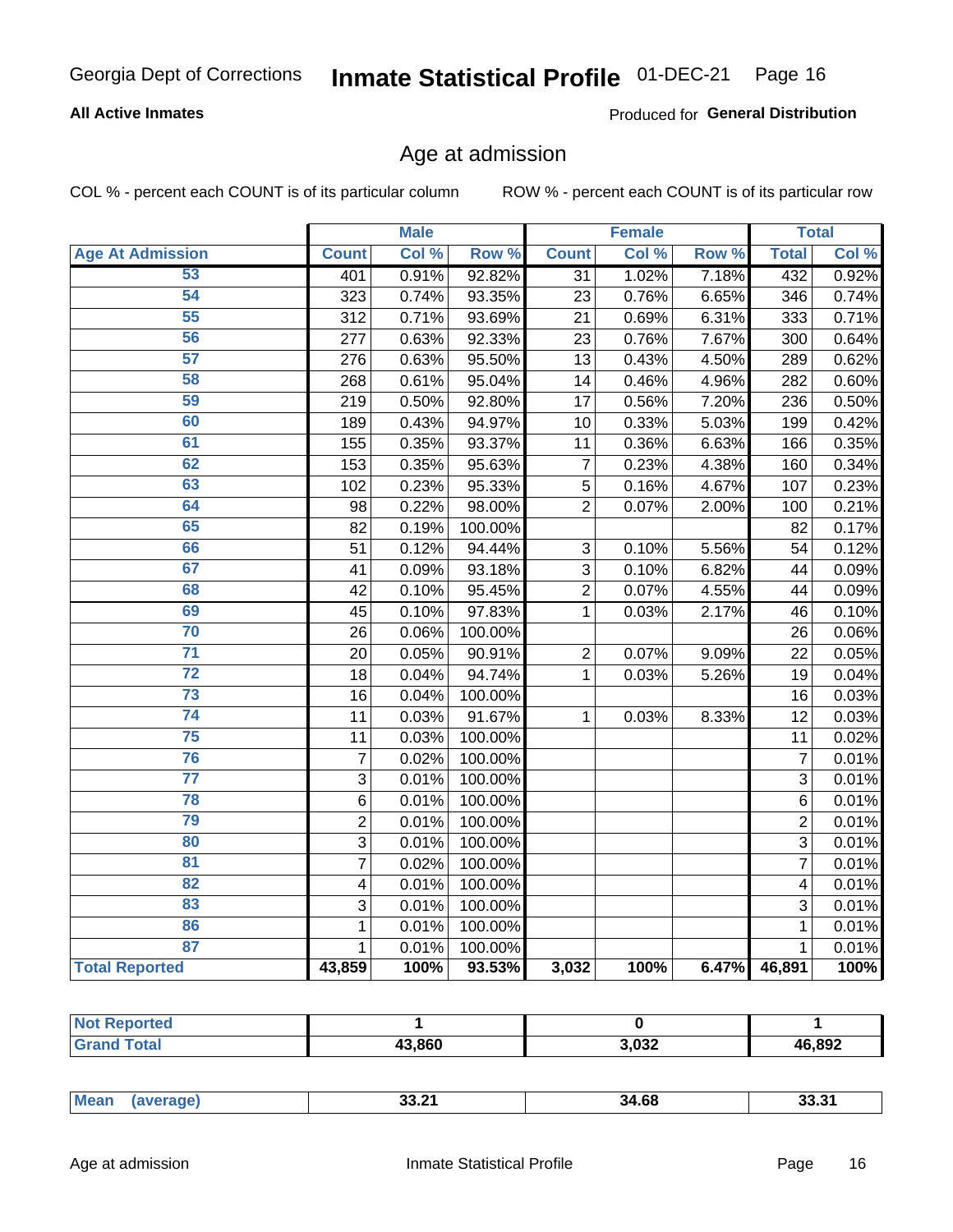| Georgia Dept of Corrections |
|-----------------------------|
|                             |

#### **All Active Inmates**

Produced for General Distribution

# Age at admission

Inmate Statistical Profile 01-DEC-21 Page 17

COL % - percent each COUNT is of its particular column

|                                  | <b>Male</b> | <b>Female</b> | <b>Total</b> |
|----------------------------------|-------------|---------------|--------------|
| MetiRep(aniektig)                |             | 33            | 21           |
| <b>Gloaded Tomadst frequent)</b> |             | 33            | າາ<br>LL     |
|                                  |             |               |              |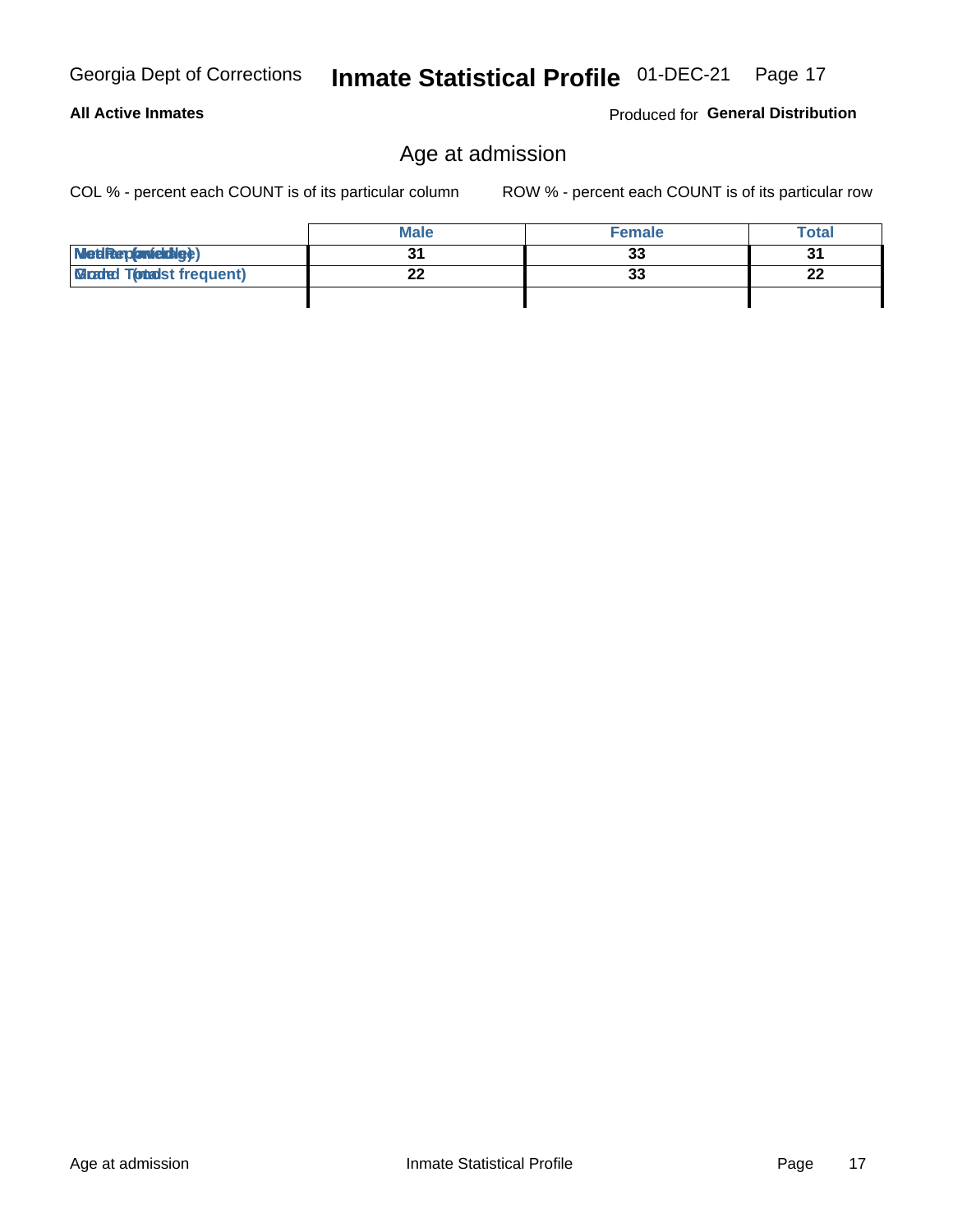#### Inmate Statistical Profile 01-DEC-21 Page 20

#### **All Active Inmates**

#### Produced for General Distribution

#### Height, measured at entry to prison

COL % - percent each COUNT is of its particular column

|                         |                | <b>Male</b> |         |                | <b>Female</b> |         |                | <b>Total</b>        |
|-------------------------|----------------|-------------|---------|----------------|---------------|---------|----------------|---------------------|
| <b>Height</b>           | <b>Count</b>   | Col %       | Row %   | <b>Count</b>   | Col %         | Row %   | <b>Total</b>   | Col %               |
| $\overline{\mathbf{0}}$ | 549            | 1.25%       | 97.17%  | 16             | 0.53%         | 2.83%   | 565            | 1.20%               |
| 4'02''                  | $\overline{2}$ | 0.01%       | 100.00% |                |               |         | $\overline{2}$ | 0.01%               |
| 4'03''                  | 4              | 0.01%       | 100.00% |                |               |         | 4              | 0.01%               |
| 4'04"                   | 1              | 0.01%       | 100.00% |                |               |         | 1              | 0.01%               |
| 4'05"                   | $\overline{2}$ | 0.01%       | 100.00% |                |               |         | $\overline{2}$ | 0.01%               |
| 4'06"                   | 4              | 0.01%       | 80.00%  | 1              | 0.03%         | 20.00%  | 5              | 0.01%               |
| 4'07"                   |                |             |         | 1              | 0.03%         | 100.00% | $\mathbf 1$    | 0.01%               |
| 4'08"                   | $\,6$          | 0.01%       | 66.67%  | 3              | 0.10%         | 33.33%  | 9              | 0.02%               |
| 4'09"                   | 4              | 0.01%       | 28.57%  | 10             | 0.33%         | 71.43%  | 14             | 0.03%               |
| 4'10"                   | 10             | 0.02%       | 47.62%  | 11             | 0.36%         | 52.38%  | 21             | 0.04%               |
| 4'11''                  | 20             | 0.05%       | 22.73%  | 68             | 2.24%         | 77.27%  | 88             | 0.19%               |
| 5'00''                  | 112            | 0.26%       | 51.85%  | 104            | 3.43%         | 48.15%  | 216            | 0.46%               |
| 5'01"                   | 110            | 0.25%       | 39.71%  | 167            | 5.51%         | 60.29%  | 277            | 0.59%               |
| 5'02"                   | 249            | 0.57%       | 44.70%  | 308            | 10.16%        | 55.30%  | 557            | 1.19%               |
| 5'03''                  | 416            | 0.95%       | 51.36%  | 394            | 12.99%        | 48.64%  | 810            | 1.73%               |
| 5'04"                   | 838            | 1.91%       | 65.62%  | 439            | 14.48%        | 34.38%  | 1,277          | 2.72%               |
| 5'05"                   | 1,565          | 3.57%       | 80.80%  | 372            | 12.27%        | 19.20%  | 1,937          | 4.13%               |
| 5'06''                  | 3,114          | 7.10%       | 88.92%  | 388            | 12.80%        | 11.08%  | 3,502          | 7.47%               |
| 5'07"                   | 3,492          | 7.96%       | 92.19%  | 296            | 9.76%         | 7.81%   | 3,788          | 8.08%               |
| 5'08''                  | 4,198          | 9.57%       | 95.60%  | 193            | 6.37%         | 4.40%   | 4,391          | 9.36%               |
| 5'09''                  | 5,602          | 12.77%      | 97.43%  | 148            | 4.88%         | 2.57%   | 5,750          | 12.26%              |
| 5'10''                  | 4,673          | 10.65%      | 98.77%  | 58             | 1.91%         | 1.23%   | 4,731          | 10.09%              |
| 5'11''                  | 5,004          | 11.41%      | 99.48%  | 26             | 0.86%         | 0.52%   | 5,030          | 10.73%              |
| 5'19''                  | 1              | 0.01%       | 100.00% |                |               |         | 1              | 0.01%               |
| 6'00''                  | 4,842          | 11.04%      | 99.65%  | 17             | 0.56%         | 0.35%   | 4,859          | 10.36%              |
| 6'01''                  | 3,524          | 8.03%       | 99.77%  | 8              | 0.26%         | 0.23%   | 3,532          | 7.53%               |
| 6'02"                   | 2,604          | 5.94%       | 99.92%  | $\overline{c}$ | 0.07%         | 0.08%   | 2,606          | 5.56%               |
| 6'03''                  | 1,489          | 3.39%       | 99.87%  | $\overline{2}$ | 0.07%         | 0.13%   | 1,491          | 3.18%               |
| 6'04"                   | 790            | 1.80%       | 100.00% |                |               |         | 790            | 1.68%               |
| 6'05"                   | 342            | 0.78%       | 100.00% |                |               |         | 342            | 0.73%               |
| 6'06''                  | 167            | 0.38%       | 100.00% |                |               |         | 167            | 0.36%               |
| 6'07"                   | 49             | 0.11%       | 100.00% |                |               |         | 49             | 0.10%               |
| 6'08''                  | 33             | 0.08%       | 100.00% |                |               |         | 33             | 0.07%               |
| 6'09''                  | 26             | 0.06%       | 100.00% |                |               |         | 26             | $0.06\%$            |
| 6'10''                  | $\bf 8$        | 0.02%       | 100.00% |                |               |         | 8              | 0.02%               |
| 6'11''                  | 6              | 0.01%       | 100.00% |                |               |         | 6              | $\overline{0.01\%}$ |
| 7'00"                   | 3              | 0.01%       | 100.00% |                |               |         | 3              | 0.01%               |
| 7'01''                  | 1              | 0.01%       | 100.00% |                |               |         |                | 0.01%               |
| <b>Total Reported</b>   | 43,860         | 100%        | 93.53%  | 3,032          | 100%          | 6.47%   | 46,892         | 100%                |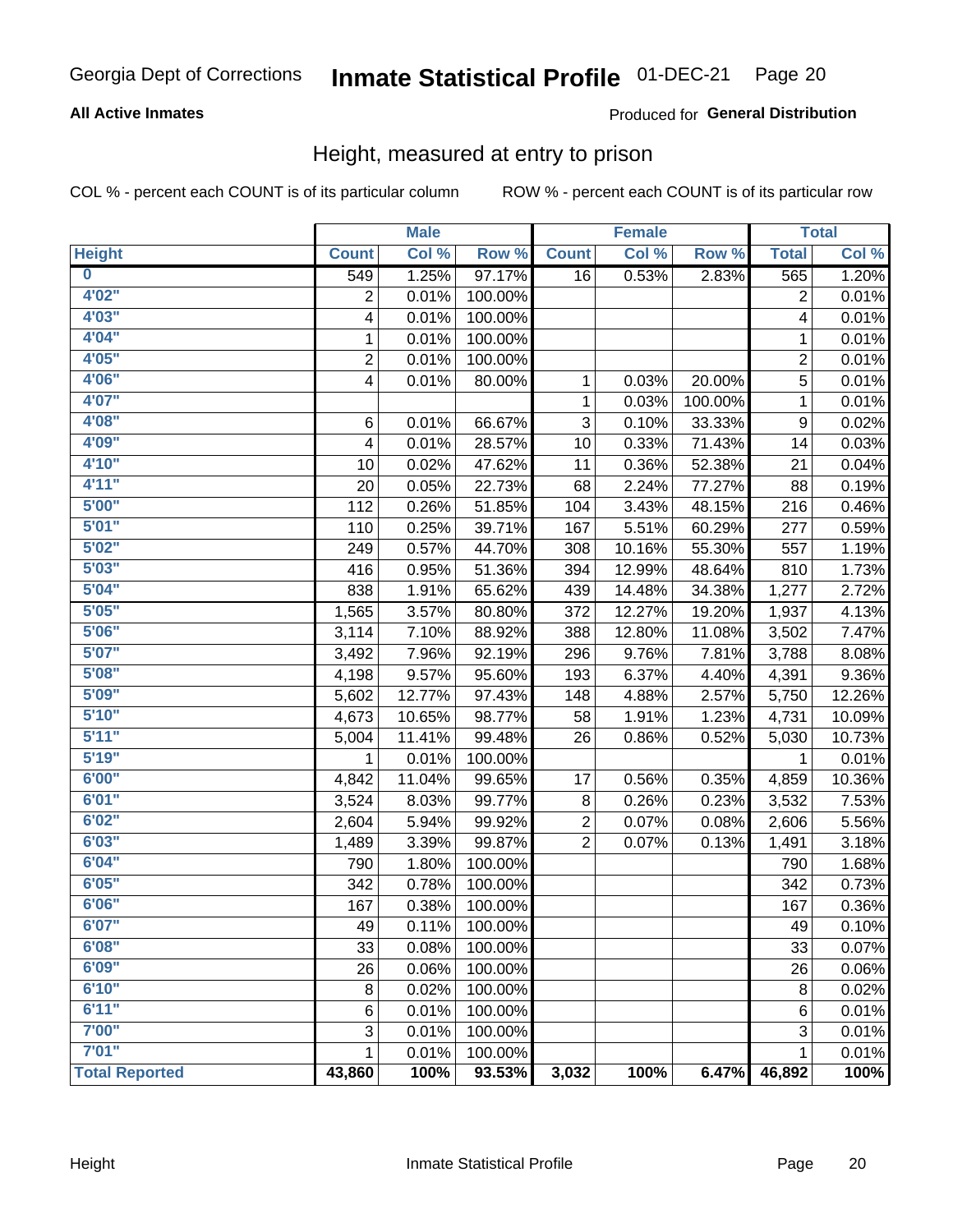# Inmate Statistical Profile 01-DEC-21 Page 21

#### **All Active Inmates**

Produced for General Distribution

#### Height, measured at entry to prison

COL % - percent each COUNT is of its particular column

|                     | <b>Male</b> | Female | <b>Total</b> |
|---------------------|-------------|--------|--------------|
| <b>Not Reported</b> |             |        |              |
| <b>Grand Total</b>  | 43,860      | 3,032  | 46,892       |

| <b>Mean</b> | erage) | 5'10" | 5'05" | <b>CIA AIL</b><br>. . |
|-------------|--------|-------|-------|-----------------------|
|             |        |       |       |                       |
| <b>Mode</b> |        | 5'09" | 5'04" | 5'09"                 |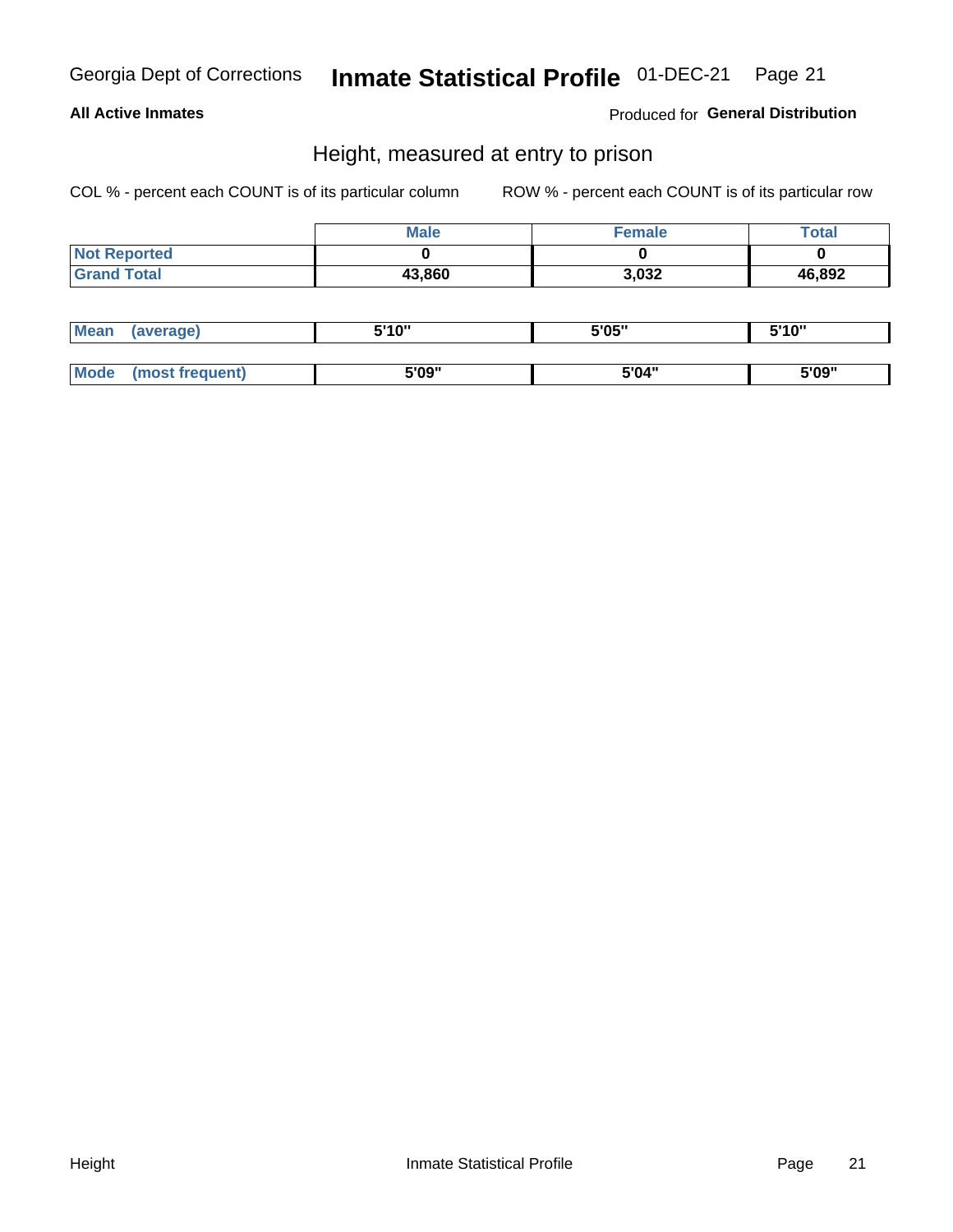#### **Inmate Statistical Profile 01-DEC-21** Page 22

**All Active Inmates** 

Produced for General Distribution

# Weight, measured at entry to prison

COL % - percent each COUNT is of its particular column

|                                                    |              | <b>Male</b>      |         |                  | <b>Female</b>    |        |              | <b>Total</b> |
|----------------------------------------------------|--------------|------------------|---------|------------------|------------------|--------|--------------|--------------|
| Weight                                             | <b>Count</b> | Col %            | Row %   | <b>Count</b>     | Col %            | Row %  | <b>Total</b> | Col %        |
| <b>Under 80 pounds</b>                             | 9            | 0.02%            | 100.00% |                  |                  |        | 9            | 0.02%        |
| 80 - 89 pounds                                     | $\mathbf{1}$ | 0.01%            | 100.00% |                  |                  |        | $\mathbf 1$  | 0.01%        |
| 90 - 99 pounds                                     | 3            | 0.01%            | 42.86%  | 4                | 0.13%            | 57.14% | 7            | 0.02%        |
| 100 - 109 pounds                                   | 31           | 0.07%            | 51.67%  | 29               | 0.96%            | 48.33% | 60           | 0.13%        |
| 110 - 119 pounds                                   | 118          | 0.27%            | 64.48%  | 65               | 2.16%            | 35.52% | 183          | 0.39%        |
| 120 - 129 pounds                                   | 478          | 1.10%            | 79.01%  | 127              | 4.21%            | 20.99% | 605          | 1.31%        |
| 130 - 139 pounds                                   | 1,383        | 3.19%            | 86.93%  | 208              | 6.90%            | 13.07% | 1,591        | 3.43%        |
| 140 - 149 pounds                                   | 2,712        | 6.26%            | 91.16%  | 263              | 8.72%            | 8.84%  | 2,975        | 6.42%        |
| 150 - 159 pounds                                   | 4,224        | 9.75%            | 92.92%  | 322              | 10.68%           | 7.08%  | 4,546        | 9.81%        |
| 160 - 169 pounds                                   | 5,458        | 12.60%           | 94.14%  | 340              | 11.27%           | 5.86%  | 5,798        | 12.51%       |
| 170 - 179 pounds                                   | 5,243        | 12.10%           | 94.42%  | 310              | 10.28%           | 5.58%  | 5,553        | 11.98%       |
| 180 - 189 pounds                                   | 5,610        | 12.95%           | 95.12%  | 288              | 9.55%            | 4.88%  | 5,898        | 12.73%       |
| 190 - 199 pounds                                   | 3,782        | 8.73%            | 94.91%  | 203              | 6.73%            | 5.09%  | 3,985        | 8.60%        |
| 200 - 209 pounds                                   | 3,612        | 8.34%            | 94.26%  | 220              | 7.29%            | 5.74%  | 3,832        | 8.27%        |
| 210 - 219 pounds                                   | 2,646        | 6.11%            | 95.87%  | 114              | 3.78%            | 4.13%  | 2,760        | 5.96%        |
| 220 - 229 pounds                                   | 2,297        | 5.30%            | 94.76%  | 127              | 4.21%            | 5.24%  | 2,424        | 5.23%        |
| 230 - 239 pounds                                   | 1,566        | 3.61%            | 93.77%  | 104              | 3.45%            | 6.23%  | 1,670        | 3.60%        |
| 240 - 249 pounds                                   | 1,191        | 2.75%            | 95.13%  | 61               | 2.02%            | 4.87%  | 1,252        | 2.70%        |
| 250 - 259 pounds                                   | 929          | 2.14%            | 92.16%  | 79               | 2.62%            | 7.84%  | 1,008        | 2.18%        |
| 260 - 269 pounds                                   | 588          | 1.36%            | 92.74%  | 46               | 1.53%            | 7.26%  | 634          | 1.37%        |
| 270 - 279 pounds                                   | 392          | 0.90%            | 93.56%  | 27               | 0.90%            | 6.44%  | 419          | 0.90%        |
| 280 - 289 pounds                                   | 336          | 0.78%            | 94.65%  | 19               | 0.63%            | 5.35%  | 355          | 0.77%        |
| 290 - 299 pounds                                   | 167          | 0.39%            | 94.89%  | 9                | 0.30%            | 5.11%  | 176          | 0.38%        |
| 300 - 309 pounds                                   | 186          | 0.43%            | 89.42%  | 22               | 0.73%            | 10.58% | 208          | 0.45%        |
| 310 - 319 pounds                                   | 67           | 0.15%            | 88.16%  | $\boldsymbol{9}$ | 0.30%            | 11.84% | 76           | 0.16%        |
| 320 - 329 pounds                                   | 88           | 0.20%            | 90.72%  | $\boldsymbol{9}$ | 0.30%            | 9.28%  | 97           | 0.21%        |
| 330 - 339 pounds                                   | 39           | 0.09%            | 95.12%  | $\overline{2}$   | 0.07%            | 4.88%  | 41           | 0.09%        |
| 340 - 349 pounds                                   | 41           | 0.09%            | 100.00% |                  |                  |        | 41           | 0.09%        |
| 350 - 359 pounds                                   | 48           | 0.11%            | 90.57%  | 5                | 0.17%            | 9.43%  | 53           | 0.11%        |
| 360 - 369 pounds                                   | 18           | 0.04%            | 100.00% |                  |                  |        | 18           | 0.04%        |
| 370 - 379 pounds                                   | 15           | 0.03%            | 93.75%  | 1                | 0.03%            | 6.25%  | 16           | 0.03%        |
| 380 - 389 pounds                                   | 13           | 0.03%            | 86.67%  | $\boldsymbol{2}$ | 0.07%            | 13.33% | 15           | 0.03%        |
| 390 - 399 pounds                                   | 6            | 0.01%            | 85.71%  | 1                | 0.03%            | 14.29% | 7            | 0.02%        |
| 400 pounds and over                                | 29           | 0.07%            | 100.00% |                  |                  |        | 29           | 0.06%        |
| <b>Total Reported</b>                              | 43,326       | 100%             | 93.49%  | 3,016            | 100%             | 6.51%  | 46,342       | 100.0%       |
|                                                    |              |                  |         |                  |                  |        |              |              |
| <b>Not Reported</b>                                |              | $\overline{534}$ |         |                  | $\overline{16}$  |        |              | 550          |
| <b>Grand Total</b>                                 |              | 43,860           |         |                  | 3,032            |        |              | 46,892       |
|                                                    |              | 187              |         |                  | 179              |        |              | 187          |
| <b>Mean</b><br>(average)<br><b>Median (middle)</b> |              | 180              |         |                  | $\overline{172}$ |        |              | 180          |
| <b>Mode</b><br>(most frequent)                     |              | 180              |         |                  | 150              |        |              | 180          |
|                                                    |              |                  |         |                  |                  |        |              |              |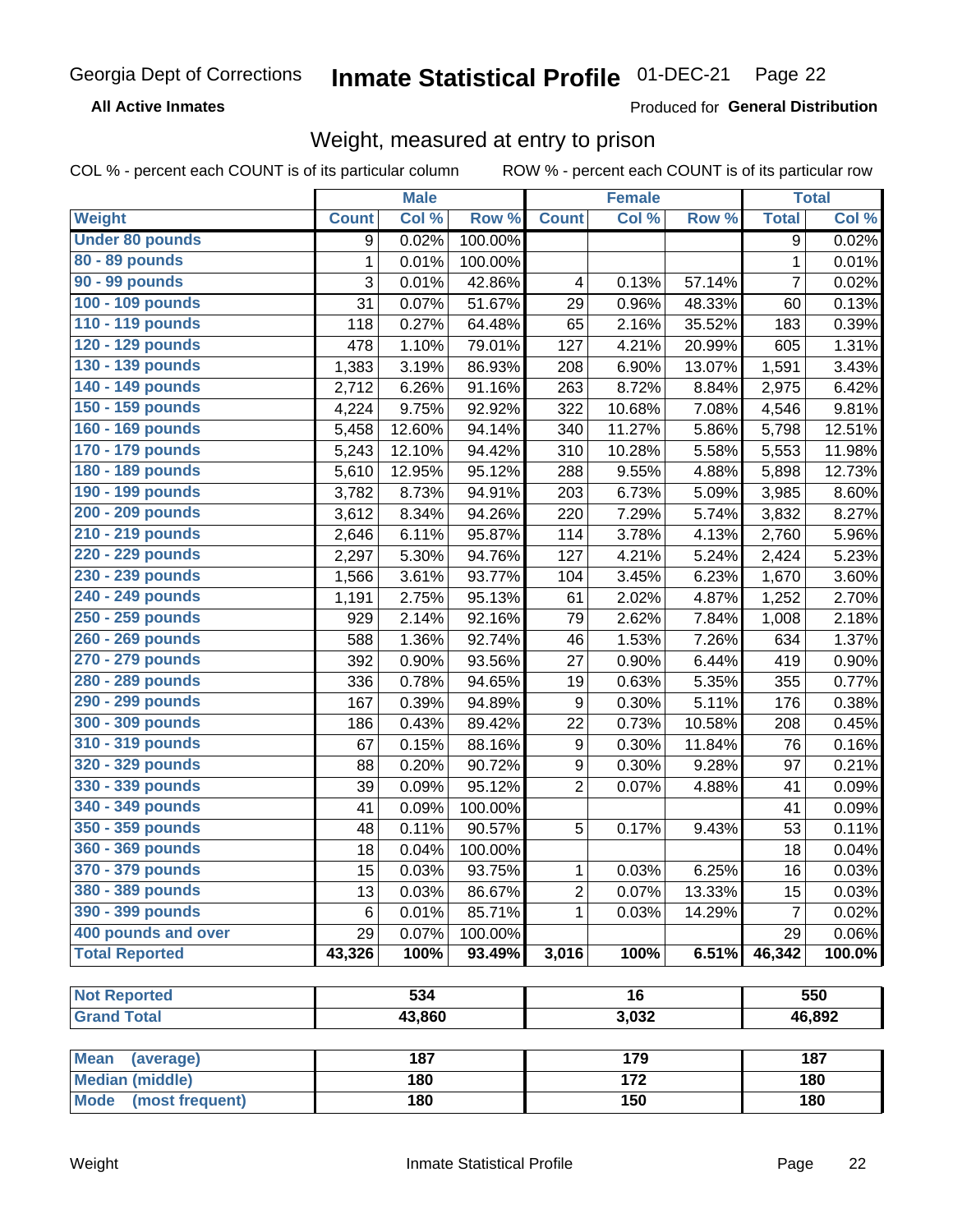#### Inmate Statistical Profile 01-DEC-21 Page 23

**All Active Inmates** 

#### Produced for General Distribution

### Veterans validated by Veteran's Administration

COL % - percent each COUNT is of its particular column

|                             |              | <b>Male</b> |                    |    | <b>Female</b> |       |              | <b>Total</b> |
|-----------------------------|--------------|-------------|--------------------|----|---------------|-------|--------------|--------------|
| <b>Military service</b>     | <b>Count</b> | Col %       | <b>Row % Count</b> |    | Col %         | Row % | <b>Total</b> | Col %        |
| <b>Others</b><br>0          | 736          | 32.41%      | 97.23%             | 21 | 42.86%        | 2.77% | 757          | 32.63%       |
| <b>Air Force</b>            | 879          | 38.71%      | 97.78%             | 20 | 40.82%        | 2.22% | 899          | 38.75%       |
| <b>Army</b><br>$\mathbf{2}$ | 127          | 5.59%       | 99.22%             |    | 2.04%         | .78%  | 128          | 5.52%        |
| <b>Navy</b><br>3            | 305          | 13.43%      | 99.03%             | 3  | 6.12%         | .97%  | 308          | 13.28%       |
| <b>Marines</b><br>4         | 11           | .48%        | 100.00%            |    |               |       | 11           | .47%         |
| <b>Coast Guard</b><br>5.    | 213          | 9.38%       | 98.16%             | 4  | 8.16%         | 1.84% | 217          | 9.35%        |
| <b>Total Reported</b>       | 2,271        | 100%        | 97.89%             | 49 | 100%          | 2.11% | 2,320        | 100%         |

| orted<br><b>NOT</b> | 41,589 | 2,983 | -70             |
|---------------------|--------|-------|-----------------|
| $n+n$               | 43,860 | 3,032 | 16,892<br>/1 Ir |

|  |  | <b>Mode (most frequent)</b> | <b>Force</b><br>Aır | วthers | orce |
|--|--|-----------------------------|---------------------|--------|------|
|--|--|-----------------------------|---------------------|--------|------|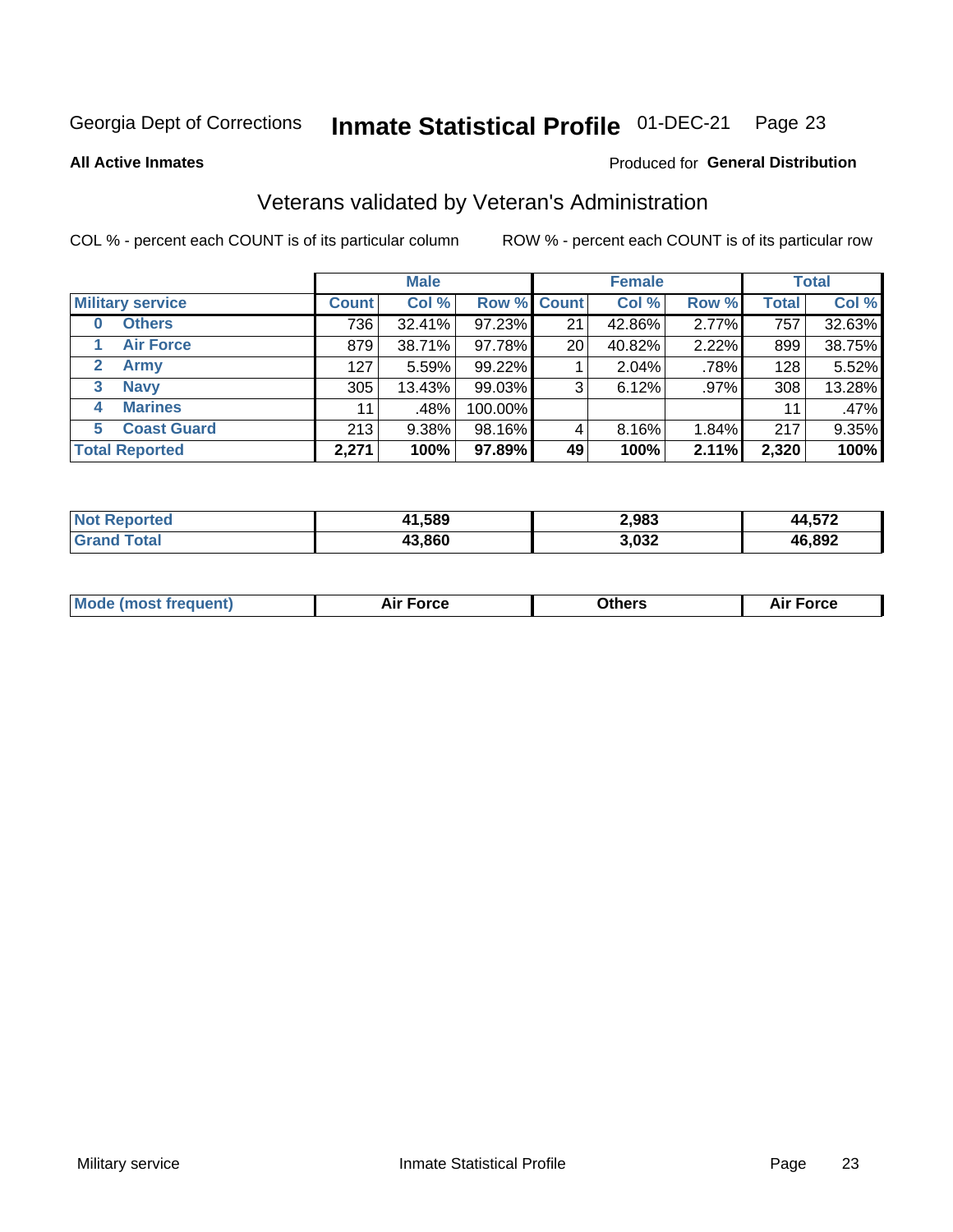#### Inmate Statistical Profile 01-DEC-21 Page 24

**All Active Inmates** 

#### Produced for General Distribution

### Type of admission to prison

COL % - percent each COUNT is of its particular column

|    |                                  |              | <b>Male</b> |                    |       | <b>Female</b> |       |              | <b>Total</b> |
|----|----------------------------------|--------------|-------------|--------------------|-------|---------------|-------|--------------|--------------|
|    | <b>Type of Admission</b>         | <b>Count</b> | Col %       | <b>Row % Count</b> |       | Col %         | Row % | <b>Total</b> | Col %        |
| 16 | <b>Population Redistribution</b> | 3            | .01%        | 100.00%            |       |               |       | 3            | .01%         |
| 27 | <b>Boot Camp Plus</b>            |              | .01%        | 100.00%            |       |               |       |              | .01%         |
| 28 | <b>Initial Assignment</b>        |              | .02%        | 100.00%            |       |               |       |              | .01%         |
| 52 | <b>New Sentence</b>              | 35,122       | 80.09%      | 93.62%             | 2,394 | 78.96%        | 6.38% | 37,516       | 80.02%       |
| 53 | <b>Probation Rev Partial</b>     | 1,849        | 4.22%       | 91.53%             | 171   | 5.64%         | 8.47% | 2,020        | 4.31%        |
| 54 | <b>Probation Rev Remainder</b>   | 2,890        | 6.59%       | 91.46%             | 270   | 8.91%         | 8.54% | 3,160        | 6.74%        |
| 55 | <b>Parole Rev New Sentence</b>   | 2,447        | 5.58%       | 94.73%             | 136   | 4.49%         | 5.27% | 2,583        | 5.51%        |
| 56 | <b>Parole Rev No New</b>         | 1,477        | 3.37%       | 96.03%             | 61    | 2.01%         | 3.97% | 1,538        | 3.28%        |
|    | <b>Sentence</b>                  |              |             |                    |       |               |       |              |              |
| 57 | <b>Released In Error</b>         | 10           | .02%        | 100.00%            |       |               |       | 10           | .02%         |
| 65 | <b>Return Appeal/Bond</b>        | 2            | .01%        | 100.00%            |       |               |       | 2            | .01%         |
| 67 | <b>Admit Fm Other Cust</b>       | 3            | .01%        | 100.00%            |       |               |       | 3            | .01%         |
| 69 | <b>New Sent/Par Rev Pnd</b>      |              | .01%        | 100.00%            |       |               |       |              | .01%         |
| 70 | <b>Life W/O Parole</b>           | 13           | .03%        | 100.00%            |       |               |       | 13           | .03%         |
| 72 | <b>Par Rev/Rsn Unknown</b>       | 23           | .05%        | 100.00%            |       |               |       | 23           | .05%         |
| 76 | <b>Par Rev/Revoc Center</b>      |              | .01%        | 100.00%            |       |               |       |              | .01%         |
| 82 | <b>Unknown</b>                   | 3            | .01%        | 100.00%            |       |               |       | 3            | .01%         |
|    | <b>Total Reported</b>            | 43,852       | 100%        | 93.53% 3,032       |       | 100%          | 6.47% | 46,884       | 100%         |

| enorted<br>NO. |        |       |        |
|----------------|--------|-------|--------|
| ™ota⊾<br>Gr:   | 43.860 | 3,032 | 46,892 |

| <b>Mode (most frequent)</b> | <b>New Sentence</b> | <b>New Sentence</b> | <b>New Sentence</b> |
|-----------------------------|---------------------|---------------------|---------------------|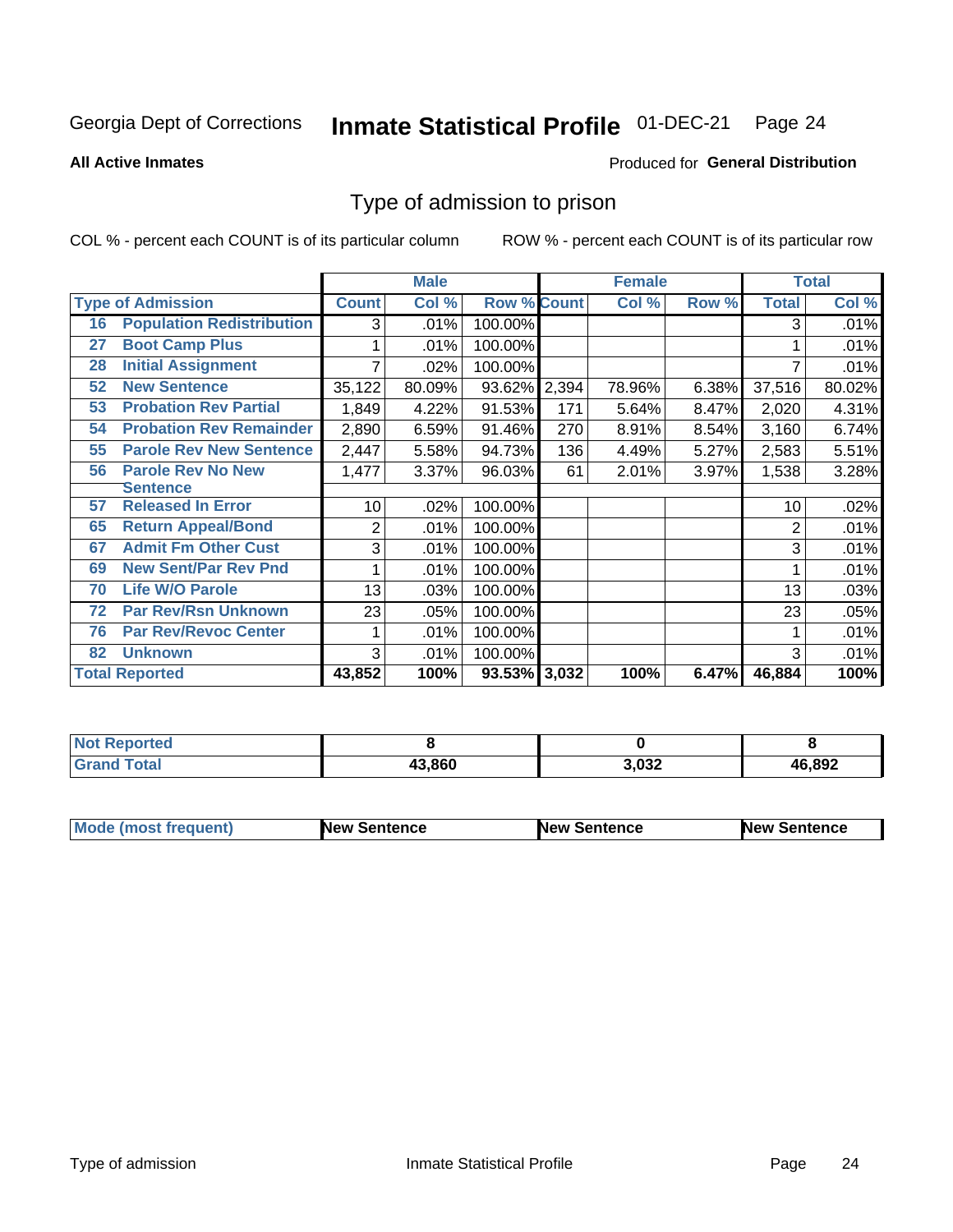# Inmate Statistical Profile 01-DEC-21 Page 25

**All Active Inmates** 

#### Produced for General Distribution

# Current / last supervision level

COL % - percent each COUNT is of its particular column

|                        |              | <b>Male</b> |                    |       | <b>Female</b> |           |        | <b>Total</b> |
|------------------------|--------------|-------------|--------------------|-------|---------------|-----------|--------|--------------|
| <b>Security Status</b> | <b>Count</b> | Col %       | <b>Row % Count</b> |       | Col %         | Row %     | Total  | Col %        |
| 3 Minimum              | 4.924        | 11.23%      | 80.96%             | 1,158 | 38.19%        | $19.04\%$ | 6,082  | 12.97%       |
| 4 Medium               | 28,771       | 65.61%      | 94.41%             | 1,702 | 56.13%        | $5.59\%$  | 30,473 | 65.00%       |
| 5 Close                | 10.154       | 23.16%      | 98.33%             | 172   | 5.67%         | $1.67\%$  | 10,326 | 22.03%       |
| <b>Total Reported</b>  | 43,849       | 100%        | 93.53%             | 3,032 | 100%          | $6.47\%$  | 46,881 | 100%         |

| <b>Still being diagnosed</b> |        |       |        |
|------------------------------|--------|-------|--------|
| <b>Not Reported</b>          |        |       |        |
| <b>Grand Total</b>           | 43,860 | 3,032 | 46,892 |

| M | M | . . |
|---|---|-----|
|   |   |     |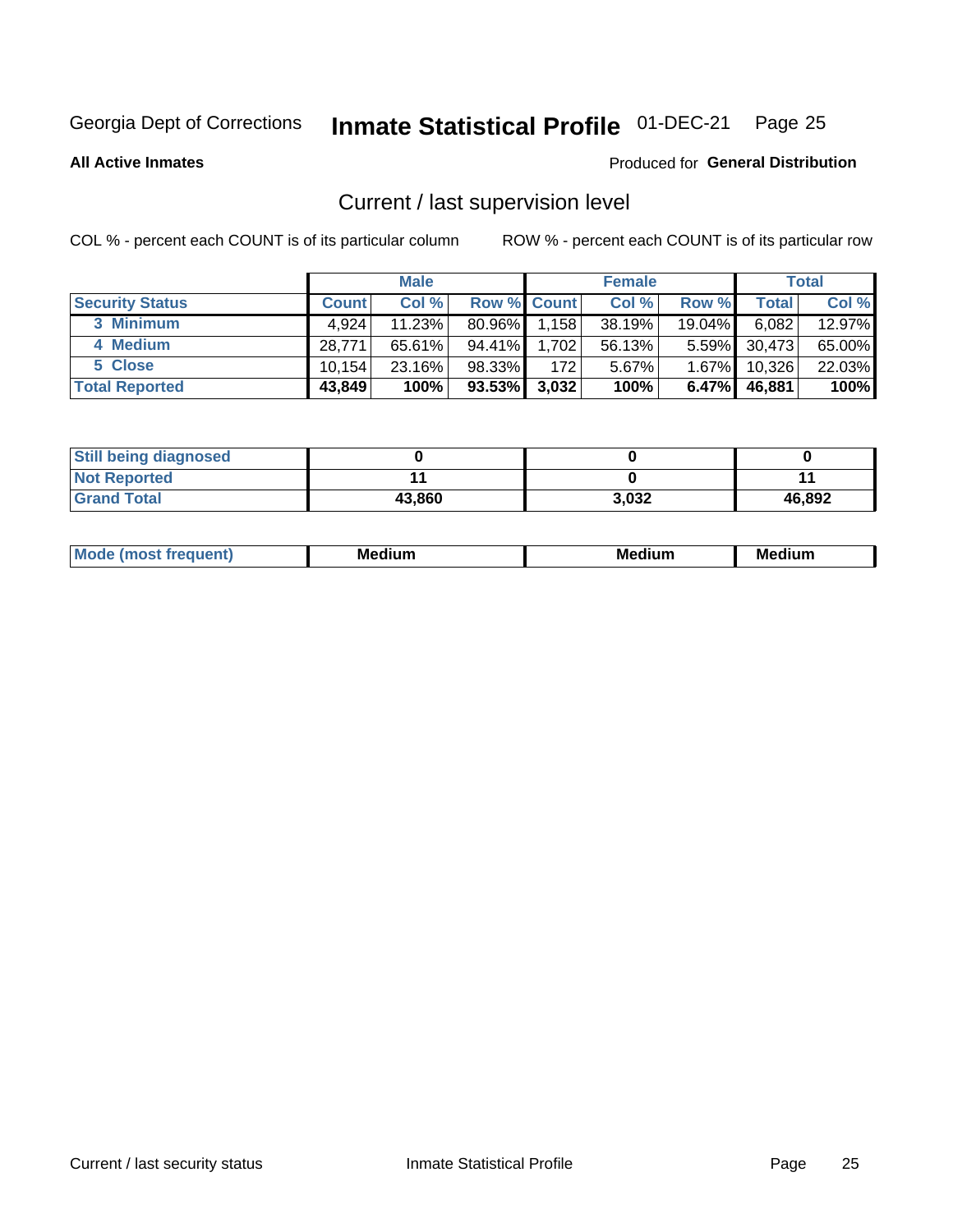#### Inmate Statistical Profile 01-DEC-21 Page 26

**All Active Inmates** 

#### Produced for General Distribution

# Current / last type of institution

COL % - percent each COUNT is of its particular column

|                            |                | <b>Male</b> |             |       | <b>Female</b> |        |              | <b>Total</b> |
|----------------------------|----------------|-------------|-------------|-------|---------------|--------|--------------|--------------|
| <b>Type of Institution</b> | <b>Count</b>   | Col %       | Row % Count |       | Col %         | Row %  | <b>Total</b> | Col %        |
| <b>County Ci</b>           | 4,777          | 10.98%      | 99.98%      |       | $.03\%$       | .02%   | 4,778        | 10.27%       |
| <b>State Prison</b>        | 29,973         | 68.89%      | 91.65%      | 2,730 | 90.07%        | 8.35%  | 32,703       | 70.27%       |
| <b>Transitional Center</b> | 1,496          | $3.44\%$    | 83.34%      | 299   | 9.86%         | 16.66% | 1,795        | 3.86%        |
| <b>Private Prison</b>      | 7,256          | 16.68%      | 100.00%     |       |               |        | 7,256        | 15.59%       |
| <b>County Jail</b>         | 5              | $.01\%$     | 100.00%     |       |               |        |              | .01%         |
| <b>State Hospital</b>      | 3 <sup>1</sup> | .01%        | 75.00%      |       | .03%          | 25.00% | 4            | .01%         |
| <b>Total Reported</b>      | 43,510         | 100%        | 93.49%      | 3,031 | 100%          | 6.51%  | 46,541       | 100%         |

| <b>Reported</b> |         |       |        |
|-----------------|---------|-------|--------|
|                 | 19 E1 N | 2.024 | 46.541 |

|  | <b>Mode (most frequent)</b> | State Prison | <b>State Prison</b> | <b>State Prison</b> |
|--|-----------------------------|--------------|---------------------|---------------------|
|--|-----------------------------|--------------|---------------------|---------------------|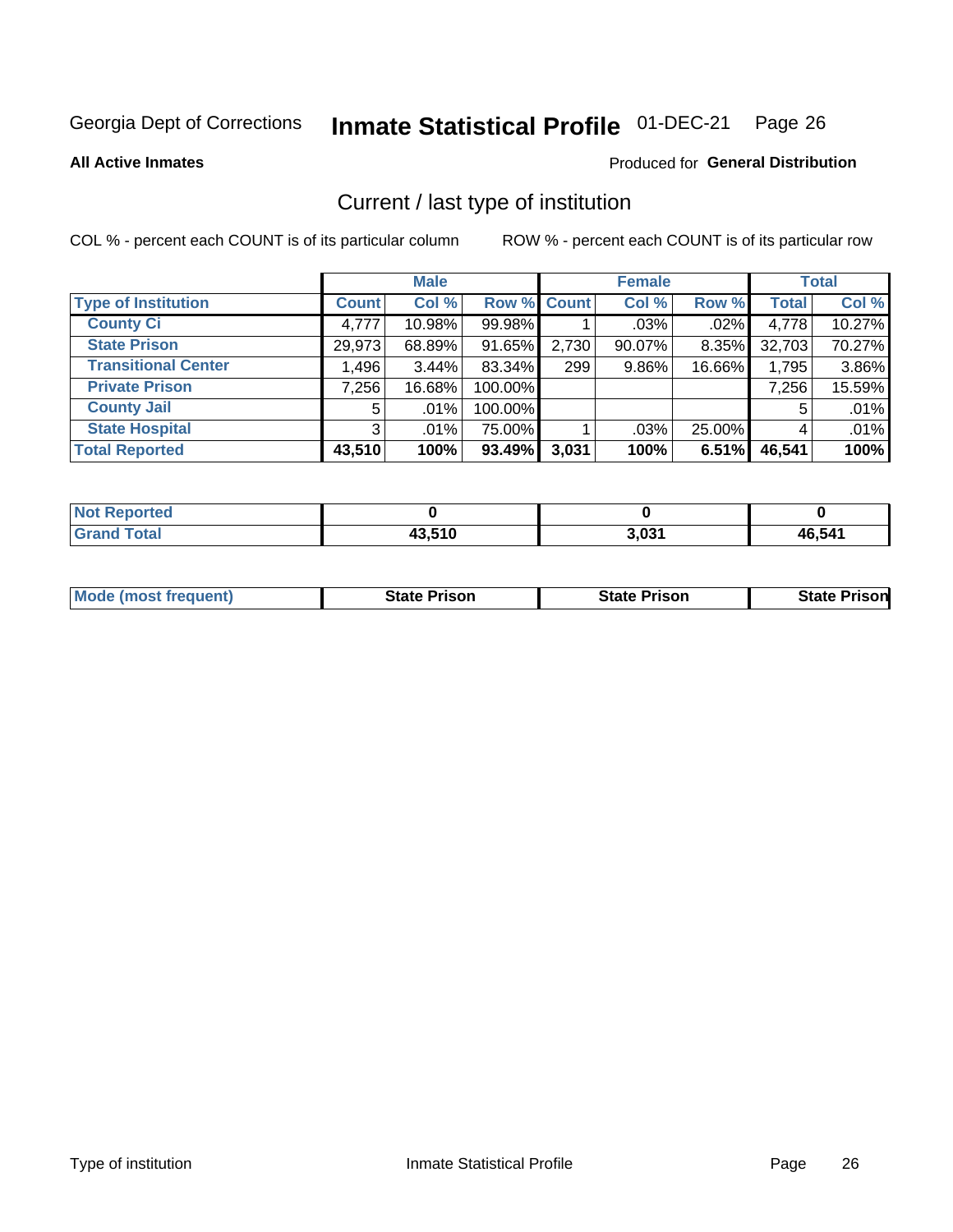#### Inmate Statistical Profile 01-DEC-21 Page 27

#### **All Active Inmates**

#### Produced for General Distribution

#### Institution type - transitional centers

COL % - percent each COUNT is of its particular column

|                                          |              | <b>Male</b> |         |              | <b>Female</b> |         |                | <b>Total</b> |
|------------------------------------------|--------------|-------------|---------|--------------|---------------|---------|----------------|--------------|
| <b>Institution Type - Trans. Centers</b> | <b>Count</b> | Col %       | Row %   | <b>Count</b> | Col %         | Row %   | <b>Total</b>   | Col %        |
| <b>Albany Tc</b>                         |              | .07%        | 100.00% |              |               |         |                | .06%         |
| <b>Arrendale Tc</b>                      |              |             |         | 126          | 42.14%        | 100.00% | 126            | 7.02%        |
| <b>Atlanta Tc</b>                        | 200          | 13.37%      | 100.00% |              |               |         | 200            | 11.14%       |
| <b>Augusta Tc</b>                        | 174          | 11.63%      | 100.00% |              |               |         | 174            | 9.69%        |
| <b>Bacon Tc</b>                          | 41           | 2.74%       | 100.00% |              |               |         | 41             | 2.28%        |
| <b>Charles D. Hudson Tc</b>              | 111          | 7.42%       | 100.00% |              |               |         | 111            | 6.18%        |
| <b>Clayton Tc</b>                        | 227          | 15.17%      | 100.00% |              |               |         | 227            | 12.65%       |
| <b>Coastal Tc</b>                        |              | .07%        | 100.00% |              |               |         |                | .06%         |
| <b>Columbus Tc</b>                       | 124          | 8.29%       | 100.00% |              |               |         | 124            | 6.91%        |
| <b>Macon Tc</b>                          | 133          | 8.89%       | 100.00% |              |               |         | 133            | 7.41%        |
| <b>Macon Womens Tc</b>                   |              |             |         | 2            | .67%          | 100.00% | $\overline{2}$ | .11%         |
| <b>Metro Tc</b>                          |              |             |         | 171          | 57.19%        | 100.00% | 171            | 9.53%        |
| <b>Phillips Tc</b>                       | 172          | 11.50%      | 100.00% |              |               |         | 172            | 9.58%        |
| <b>Savannah Mens Tc</b>                  | 1            | .07%        | 100.00% |              |               |         |                | .06%         |
| <b>Smith Tc</b>                          | 185          | 12.37%      | 100.00% |              |               |         | 185            | 10.31%       |
| <b>Valdosta Tc</b>                       | 126          | 8.42%       | 100.00% |              |               |         | 126            | 7.02%        |
| <b>Total Reported</b>                    | 1,496        | 100%        | 83.34%  | 299          | 100%          | 16.66%  | 1,795          | 100%         |

| <b>Reported</b> |      |     |       |
|-----------------|------|-----|-------|
| <b>otal</b>     | ,496 | 299 | 1,795 |

| Mode (most frequent) | <b>Clayton Tc</b> | Metro Tc | <b>Clayton Tc</b> |
|----------------------|-------------------|----------|-------------------|
|                      |                   |          |                   |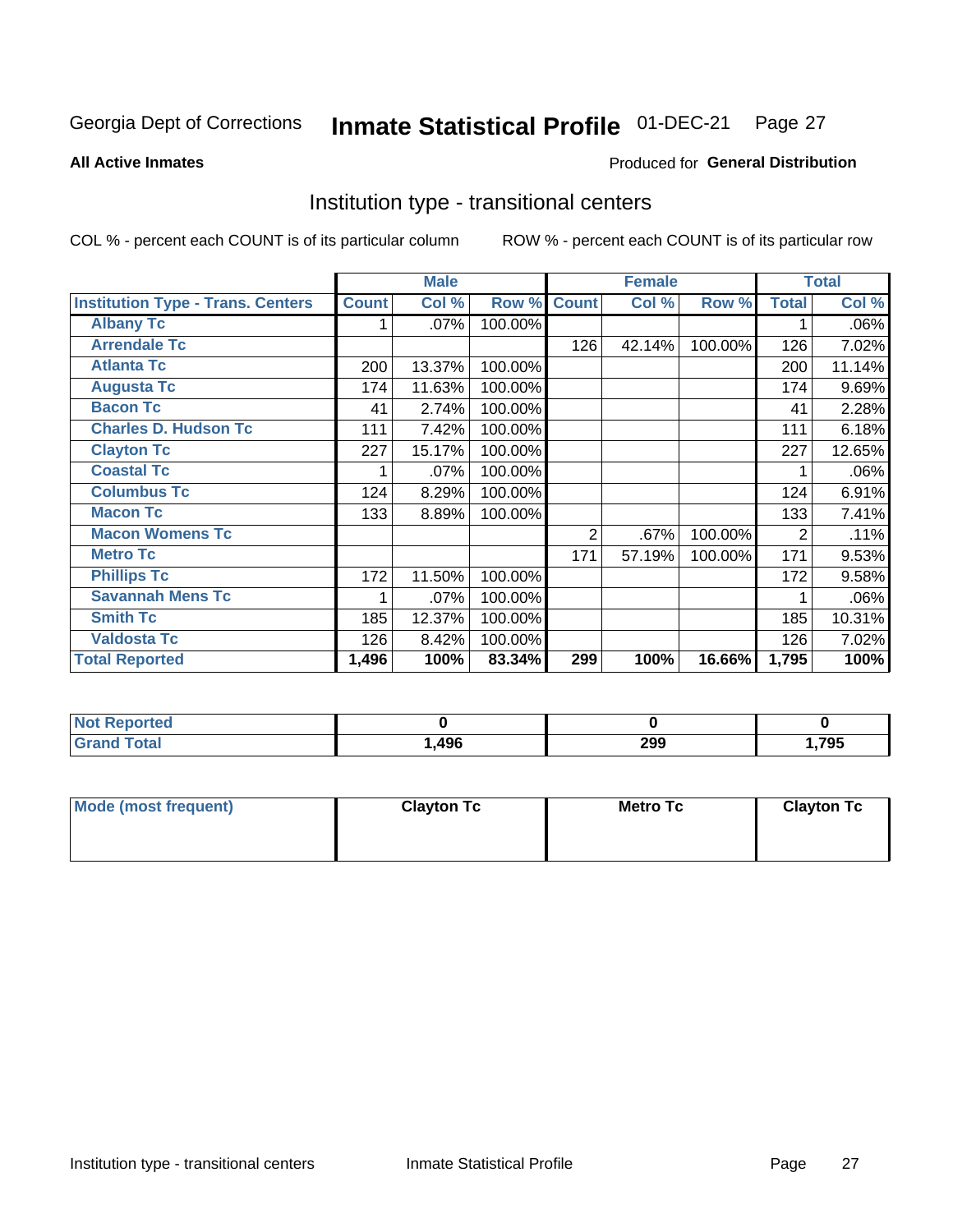# Inmate Statistical Profile 01-DEC-21 Page 28

#### **All Active Inmates**

#### Produced for General Distribution

#### Institution type - county prisons

COL % - percent each COUNT is of its particular column

|                                          |                | <b>Male</b> |         |              | <b>Female</b> |       |                | <b>Total</b> |
|------------------------------------------|----------------|-------------|---------|--------------|---------------|-------|----------------|--------------|
| <b>Institution Type - County Prisons</b> | <b>Count</b>   | Col %       | Row %   | <b>Count</b> | Col %         | Row % | <b>Total</b>   | Col %        |
| <b>Bulloch County Ci</b>                 | 138            | 2.89%       | 100.00% |              |               |       | 138            | 2.89%        |
| <b>Calhoun County Ci</b>                 | 1              | .02%        | 100.00% |              |               |       | 1              | .02%         |
| <b>Carroll County Ci</b>                 | 245            | 5.13%       | 100.00% |              |               |       | 245            | 5.13%        |
| <b>Chattooga County Ci</b>               | 1              | .02%        | 100.00% |              |               |       | 1              | .02%         |
| <b>Clarke County Ci</b>                  | 155            | 3.24%       | 100.00% |              |               |       | 155            | 3.24%        |
| <b>Clayton County Ci</b>                 | 233            | 4.88%       | 100.00% |              |               |       | 233            | 4.88%        |
| <b>Colquitt County Ci</b>                | 186            | 3.89%       | 100.00% |              |               |       | 186            | 3.89%        |
| <b>Coweta County Ci</b>                  | 223            | 4.67%       | 100.00% |              |               |       | 223            | 4.67%        |
| <b>Decatur County Ci</b>                 | 176            | 3.68%       | 100.00% |              |               |       | 176            | 3.68%        |
| <b>Effingham County Ci</b>               | 187            | 3.91%       | 100.00% |              |               |       | 187            | 3.91%        |
| <b>Floyd County Ci</b>                   | 386            | 8.08%       | 100.00% |              |               |       | 386            | 8.08%        |
| <b>Fulton County Ci</b>                  | 7              | .15%        | 100.00% |              |               |       | $\overline{7}$ | .15%         |
| <b>Gilmer County Ci</b>                  | $\overline{2}$ | .04%        | 100.00% |              |               |       | $\overline{2}$ | .04%         |
| <b>Grady County Ci</b>                   | $\overline{2}$ | .04%        | 100.00% |              |               |       | $\overline{2}$ | .04%         |
| <b>Gwinnett County Ci</b>                | 213            | 4.46%       | 100.00% |              |               |       | 213            | 4.46%        |
| <b>Hall County Ci</b>                    | 203            | 4.25%       | 100.00% |              |               |       | 203            | 4.25%        |
| <b>Hancock County Ci</b>                 | 1              | .02%        | 100.00% |              |               |       | 1              | .02%         |
| <b>Harris County Ci</b>                  | 155            | 3.24%       | 100.00% |              |               |       | 155            | 3.24%        |
| <b>Hart County Ci</b>                    | 4              | .08%        | 100.00% |              |               |       | 4              | .08%         |
| <b>Henry County Ci</b>                   | 1              | .02%        | 100.00% |              |               |       | 1              | .02%         |
| <b>Jackson County Ci</b>                 | 150            | 3.14%       | 100.00% |              |               |       | 150            | 3.14%        |
| <b>Jefferson County Ci</b>               | 194            | 4.06%       | 100.00% |              |               |       | 194            | 4.06%        |
| <b>Meriwether County Ci</b>              | 1              | .02%        | 100.00% |              |               |       | 1              | .02%         |
| <b>Miller County Ci</b>                  | 1              | .02%        | 100.00% |              |               |       | 1              | .02%         |
| <b>Mitchell County Ci</b>                | 139            | 2.91%       | 100.00% |              |               |       | 139            | 2.91%        |
| <b>Morgan County Ci</b>                  | 1              | .02%        | 100.00% |              |               |       | 1              | .02%         |
| <b>Muscogee County Ci</b>                | 529            | 11.07%      | 100.00% |              |               |       | 529            | 11.07%       |
| <b>Richmond County Ci</b>                | 234            | 4.90%       | 100.00% |              |               |       | 234            | 4.90%        |
| <b>Screven County Ci</b>                 | 143            | 2.99%       | 100.00% |              |               |       | 143            | 2.99%        |
| <b>Spalding County Ci</b>                | 366            | 7.66%       | 100.00% |              |               |       | 366            | 7.66%        |
| <b>Stewart County Ci</b>                 | 1              | .02%        | 100.00% |              |               |       | 1              | .02%         |
| <b>Sumter County Ci</b>                  | 348            | 7.28%       | 100.00% |              |               |       | 348            | 7.28%        |
| <b>Terrell County Ci</b>                 | 138            | 2.89%       | 100.00% |              |               |       | 138            | 2.89%        |
| <b>Thomas County Ci</b>                  | 3              | .06%        | 100.00% |              |               |       | 3              | .06%         |
| <b>Tift County Ci</b>                    | $\overline{2}$ | .04%        | 100.00% |              |               |       | $\overline{2}$ | .04%         |
| <b>Upson County Ci</b>                   | 1              | .02%        | 100.00% |              |               |       | 1              | .02%         |
| <b>Walker County Ci</b>                  | 3              | .06%        | 100.00% |              |               |       | 3              | .06%         |
| <b>Walton County Ci</b>                  | $\overline{2}$ | .04%        | 100.00% |              |               |       | $\overline{2}$ | .04%         |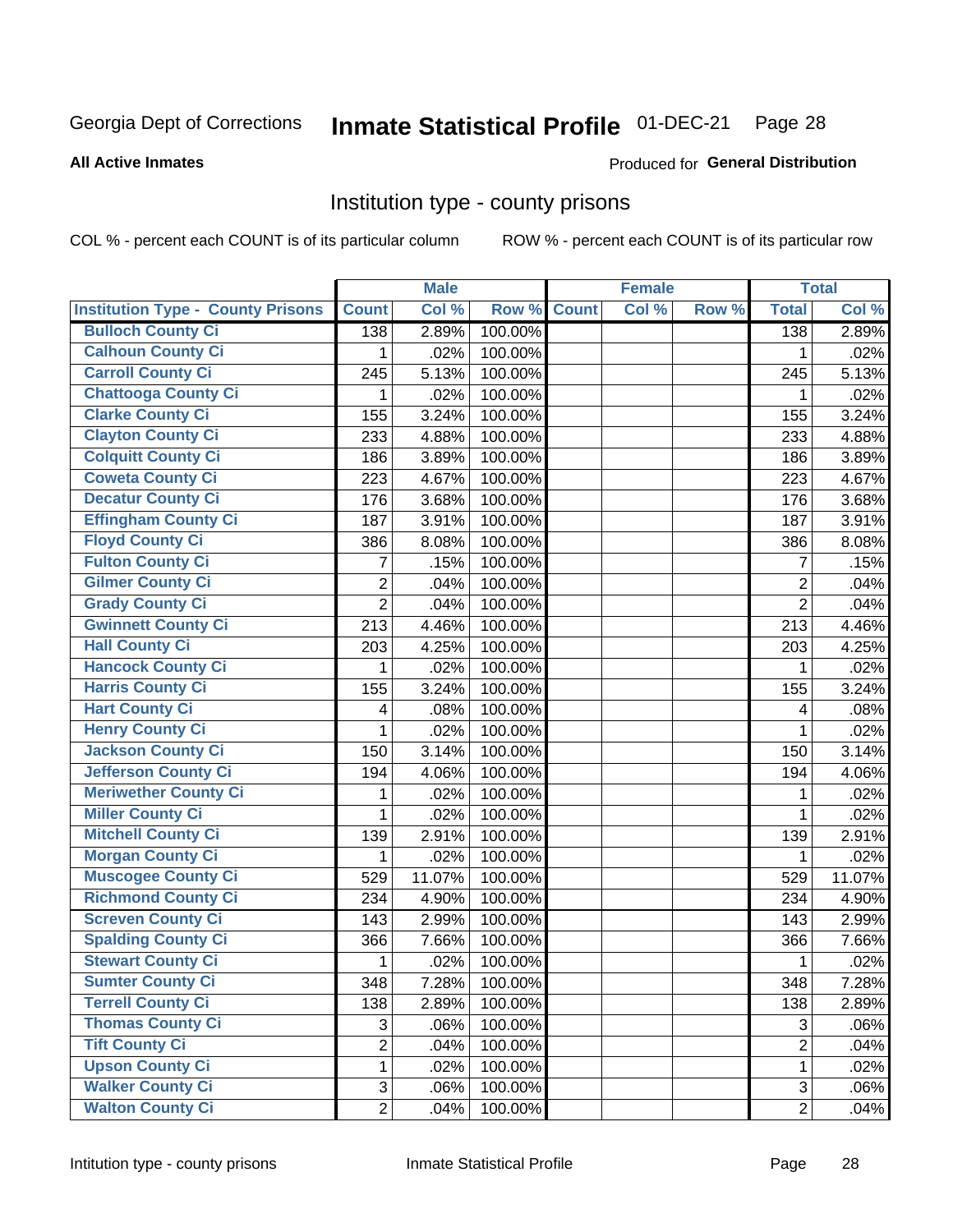# Inmate Statistical Profile 01-DEC-21 Page 29

**All Active Inmates** 

**Produced for General Distribution** 

#### Institution type - county prisons

COL % - percent each COUNT is of its particular column

|                                                    | <b>Male</b> |      |                    | <b>Female</b> |           |         | Total |         |
|----------------------------------------------------|-------------|------|--------------------|---------------|-----------|---------|-------|---------|
| <b>Institution Type - County Prisons   Count  </b> |             | Col% | <b>Row % Count</b> |               | Col%      | Row %   | Total | Col %   |
| <b>Wilkes County Ci</b>                            | ົ           | .04% | $100.00\%$         |               |           |         |       | $.04\%$ |
| <b>Womens Ci</b>                                   |             |      |                    |               | 1 100.00% | 100.00% |       | $.02\%$ |
| <b>Total Reported</b>                              | 4,777       | 100% | 99.98%             |               | 100%      | .02%    | 4.778 | 100%    |

| oorted      |           |           |
|-------------|-----------|-----------|
| <b>otal</b> | $- - - -$ | 770<br>70 |

| Mode (most frequent) | <b>Muscogee County Ci</b> | <b>Womens Ci</b> Muscogee County |
|----------------------|---------------------------|----------------------------------|
|----------------------|---------------------------|----------------------------------|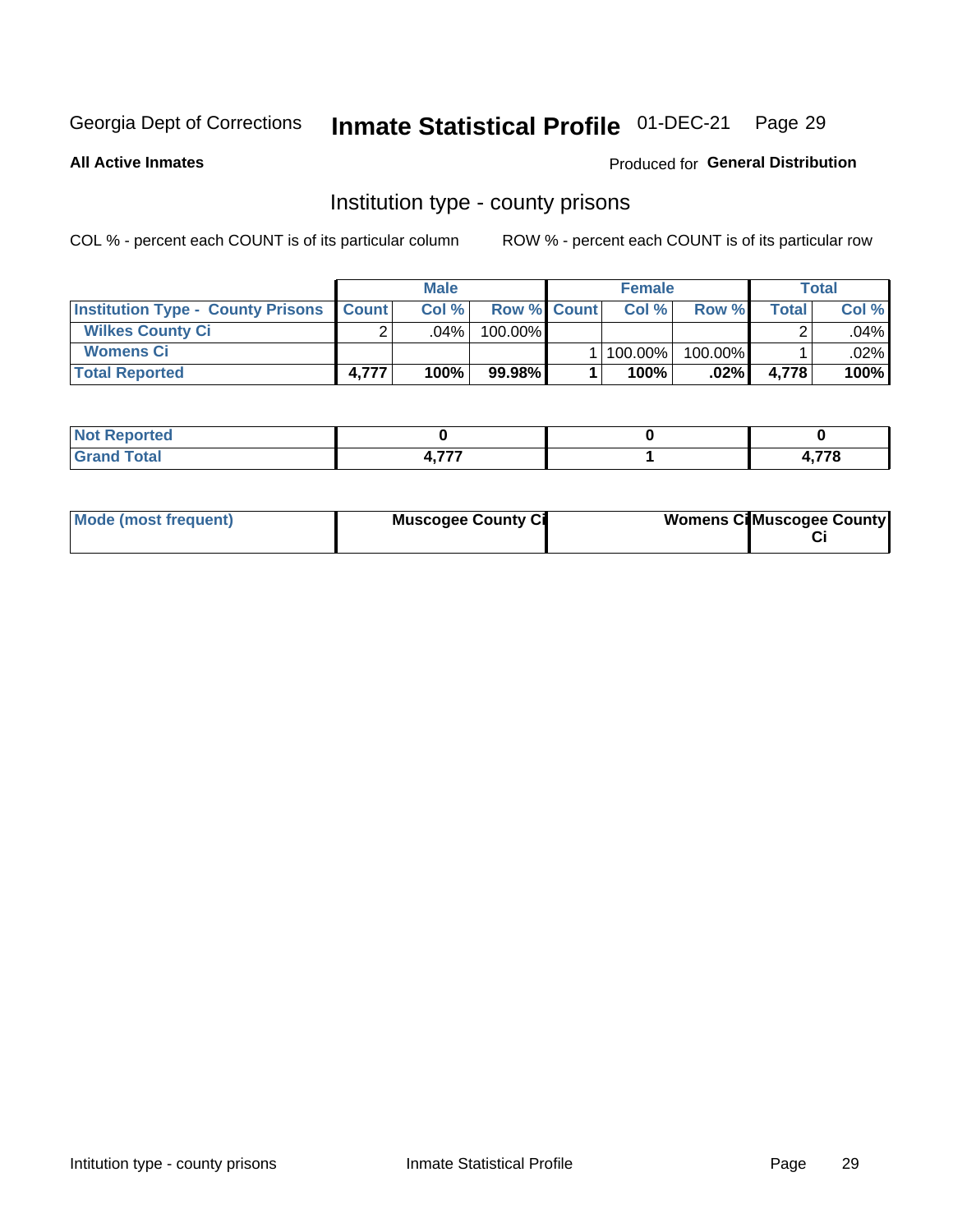#### Inmate Statistical Profile 01-DEC-21 Page 30

#### **All Active Inmates**

#### Produced for General Distribution

#### Institution type - state prisons

COL % - percent each COUNT is of its particular column

|                                         |                | <b>Male</b> |         |              | <b>Female</b> |         | <b>Total</b>   |       |
|-----------------------------------------|----------------|-------------|---------|--------------|---------------|---------|----------------|-------|
| <b>Institution Type - State Prisons</b> | <b>Count</b>   | Col %       | Row %   | <b>Count</b> | Col %         | Row %   | <b>Total</b>   | Col % |
| <b>Arrendale State Prison</b>           | 1              | .01%        | .13%    | 771          | 28.24%        | 99.87%  | 772            | 2.36% |
| <b>Augusta State Med. Prison</b>        | 1,118          | 3.73%       | 100.00% |              |               |         | 1,118          | 3.42% |
| <b>Autry State Prison</b>               | 840            | 2.80%       | 100.00% |              |               |         | 840            | 2.57% |
| <b>Baldwin State Prison</b>             | 911            | 3.04%       | 100.00% |              |               |         | 911            | 2.79% |
| <b>Burruss Correctional Training</b>    | 668            | 2.23%       | 100.00% |              |               |         | 668            | 2.04% |
| <b>Ctr</b>                              |                |             |         |              |               |         |                |       |
| <b>Calhoun State Prison</b>             | 1,613          | 5.38%       | 100.00% |              |               |         | 1,613          | 4.93% |
| <b>Central State Prison</b>             | 903            | 3.01%       | 100.00% |              |               |         | 903            | 2.76% |
| <b>Chatham State Prison</b>             | $\overline{7}$ | .02%        | 100.00% |              |               |         | 7              | .02%  |
| <b>Coastal State Prison</b>             | 1,510          | 5.04%       | 100.00% |              |               |         | 1,510          | 4.62% |
| <b>Dodge State Prison</b>               | 1,224          | 4.08%       | 100.00% |              |               |         | 1,224          | 3.74% |
| <b>Dooly State Prison</b>               | 1,708          | 5.70%       | 100.00% |              |               |         | 1,708          | 5.22% |
| <b>Emanuel Womens Facility</b>          |                |             |         | 396          | 14.51%        | 100.00% | 396            | 1.21% |
| <b>Ga Diag Class Prison</b>             | 2,110          | 7.04%       | 100.00% |              |               |         | 2,110          | 6.45% |
| <b>Ga State Prison</b>                  | 576            | 1.92%       | 100.00% |              |               |         | 576            | 1.76% |
| <b>Hancock State Prison</b>             | 913            | 3.05%       | 100.00% |              |               |         | 913            | 2.79% |
| <b>Hays State Prison</b>                | 1,008          | 3.36%       | 100.00% |              |               |         | 1,008          | 3.08% |
| <b>Helms Facility</b>                   | 8              | .03%        | 44.44%  | 10           | .37%          | 55.56%  | 18             | .06%  |
| <b>Johnson State Prison</b>             | 1,378          | 4.60%       | 100.00% |              |               |         | 1,378          | 4.21% |
| <b>Lee State Prison</b>                 | 501            | 1.67%       | 100.00% |              |               |         | 501            | 1.53% |
| <b>Long Unit</b>                        | 167            | .56%        | 100.00% |              |               |         | 167            | .51%  |
| <b>Lowndes Unit</b>                     | 7              | .02%        | 100.00% |              |               |         | $\overline{7}$ | .02%  |
| <b>Macon State Prison</b>               | 1,537          | 5.13%       | 100.00% |              |               |         | 1,537          | 4.70% |
| <b>Metro Reentry Facility</b>           | 166            | .55%        | 100.00% |              |               |         | 166            | .51%  |
| <b>Metro State Prison (W)</b>           |                |             |         | 1            | .04%          | 100.00% | 1              | .01%  |
| <b>Montgomery State Prison</b>          | 389            | 1.30%       | 100.00% |              |               |         | 389            | 1.19% |
| <b>Phillips State Prison</b>            | 798            | 2.66%       | 100.00% |              |               |         | 798            | 2.44% |
| <b>Pulaski State Prison</b>             |                |             |         | 1,163        | 42.60%        | 100.00% | 1,163          | 3.56% |
| <b>Putnam State Prison</b>              | 1              | .01%        | 100.00% |              |               |         | 1              | .01%  |
| <b>Rogers State Prison</b>              | 1,130          | 3.77%       | 100.00% |              |               |         | 1,130          | 3.46% |
| <b>Rutledge State Prison</b>            | 600            | 2.00%       | 100.00% |              |               |         | 600            | 1.83% |
| <b>Smith State Prison</b>               | 1,326          | 4.42%       | 100.00% |              |               |         | 1,326          | 4.05% |
| <b>Special Management Unit</b>          | 162            | .54%        | 100.00% |              |               |         | 162            | .50%  |
| <b>Telfair State Prison</b>             | 1,204          | 4.02%       | 100.00% |              |               |         | 1,204          | 3.68% |
| <b>Valdosta State Prison</b>            | 846            | 2.82%       | 100.00% |              |               |         | 846            | 2.59% |
| <b>Walker State Prison</b>              | 394            | 1.31%       | 100.00% |              |               |         | 394            | 1.20% |
| <b>Ware State Prison</b>                | 1,024          | 3.42%       | 100.00% |              |               |         | 1,024          | 3.13% |
| <b>Washington State Prison</b>          | 1,547          | 5.16%       | 100.00% |              |               |         | 1,547          | 4.73% |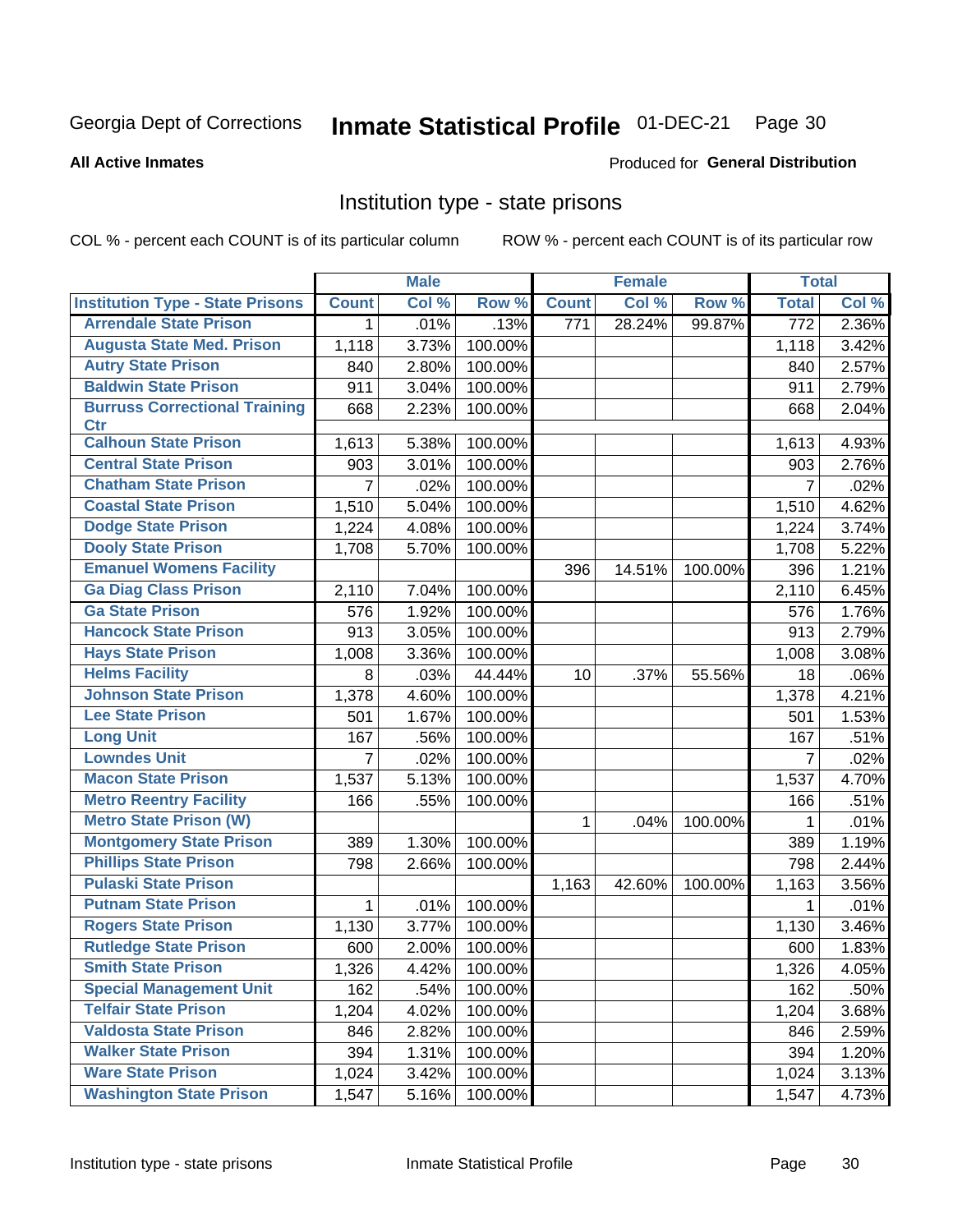#### Inmate Statistical Profile 01-DEC-21 Page 31

**All Active Inmates** 

#### Produced for General Distribution

### Institution type - state prisons

COL % - percent each COUNT is of its particular column

|                                         |              | <b>Male</b> |            |              | <b>Female</b> |          | Total        |         |
|-----------------------------------------|--------------|-------------|------------|--------------|---------------|----------|--------------|---------|
| <b>Institution Type - State Prisons</b> | <b>Count</b> | Col %       | Row %I     | <b>Count</b> | Col %         | Row %    | <b>Total</b> | Col %   |
| <b>Wayne State Prison</b>               |              | $.01\%$     | $100.00\%$ |              |               |          |              | $.01\%$ |
| <b>Whitworth Women'S Facility</b>       |              |             |            | 389          | 14.25%        | 100.00%  | 389          | 1.19%   |
| <b>Wilcox State Prison</b>              | .677         | $5.60\%$    | $100.00\%$ |              |               |          | 1.677        | 5.13%   |
| <b>Total Reported</b>                   | 29,973       | 100%        | $91.65\%$  | 2.730        | 100%          | $8.35\%$ | 32,703       | 100%    |

| <b>Not Reported</b>  |                             |                             |                                       |
|----------------------|-----------------------------|-----------------------------|---------------------------------------|
| <b>Grand Total</b>   | 29.973                      | 2,730                       | 32.703                                |
| Mode (most frequent) | <b>Ga Diag Class Prison</b> | <b>Pulaski State Prison</b> | <b>Ga Diag Class</b><br><b>Prison</b> |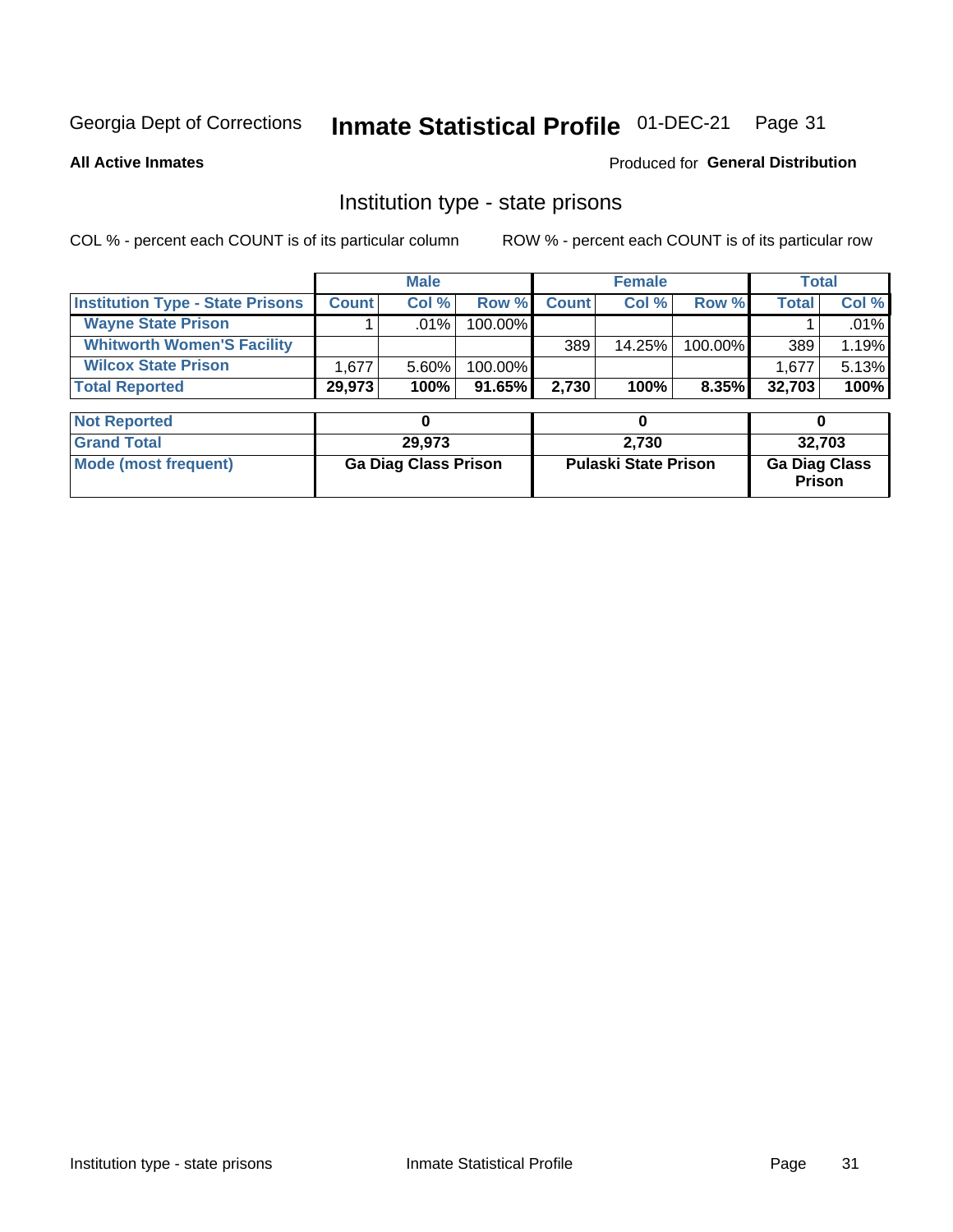# Inmate Statistical Profile 01-DEC-21 Page 32

**All Active Inmates** 

#### Produced for General Distribution

### Institution type - private prisons

COL % - percent each COUNT is of its particular column

|                                           |              | <b>Male</b> |             | <b>Female</b> |       |              | <b>Total</b> |
|-------------------------------------------|--------------|-------------|-------------|---------------|-------|--------------|--------------|
| <b>Institution Type - Private Prisons</b> | <b>Count</b> | Col %       | Row % Count | Col %         | Row % | <b>Total</b> | Col %        |
| <b>Coffee Corr Facility</b>               | 2.279        | $31.41\%$   | 100.00%     |               |       | 2,279        | 31.41%       |
| <b>Jenkins Corr Facility</b>              | .152         | 15.88%      | 100.00%     |               |       | 1,152        | 15.88%       |
| <b>Riverbend Corr Facility</b>            | 1.492        | 20.56%      | 100.00%     |               |       | 1,492        | 20.56%       |
| <b>Wheeler Corr Facility</b>              | 2,333        | 32.15%      | 100.00%     |               |       | 2,333        | 32.15%       |
| <b>Total Reported</b>                     | 7,256        | 100%        | $100\%$     |               | %     | 7,256        | 100%         |

| <b>Not</b><br>' Reported |       |       |
|--------------------------|-------|-------|
| <b>Total</b>             | 7,256 | 7,256 |

| <b>Mode (most frequent)</b> | <b>Wheeler Corr Facility</b> | <b>Null</b> | <b>Wheeler Corr</b><br><b>Facility</b> |
|-----------------------------|------------------------------|-------------|----------------------------------------|
|-----------------------------|------------------------------|-------------|----------------------------------------|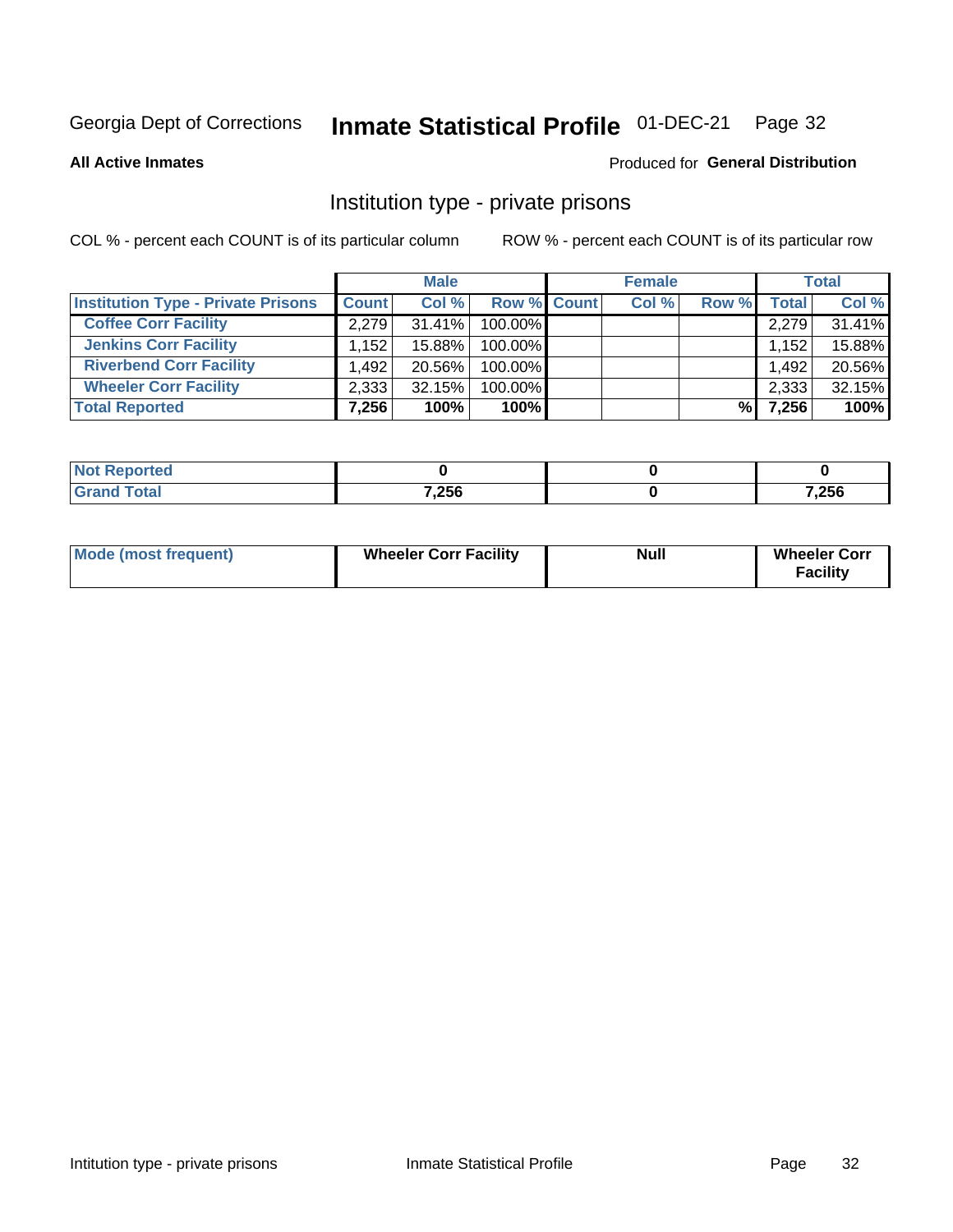# Inmate Statistical Profile 01-DEC-21 Page 33

**All Active Inmates** 

#### Produced for General Distribution

### Institution type - inmate boot camp

COL % - percent each COUNT is of its particular column

|                                      | <b>Male</b>      |       |              | <b>Female</b> |       |             | <b>Total</b> |       |
|--------------------------------------|------------------|-------|--------------|---------------|-------|-------------|--------------|-------|
| <b>Institution Type - Boot Camps</b> | <b>I</b> Count I | Col % | <b>Row %</b> | <b>Count</b>  | Col % | Row % Total |              | Col % |
| <b>Total Rported</b>                 |                  |       |              |               |       |             |              |       |

| <b>Not Reported</b>            |  |  |
|--------------------------------|--|--|
| <b>Total</b><br>C <sub>r</sub> |  |  |

| Mod<br>uamo | Nul.<br>$- - - - - -$ | <b>Null</b> | . .<br>uu.<br>------ |
|-------------|-----------------------|-------------|----------------------|
|             |                       |             |                      |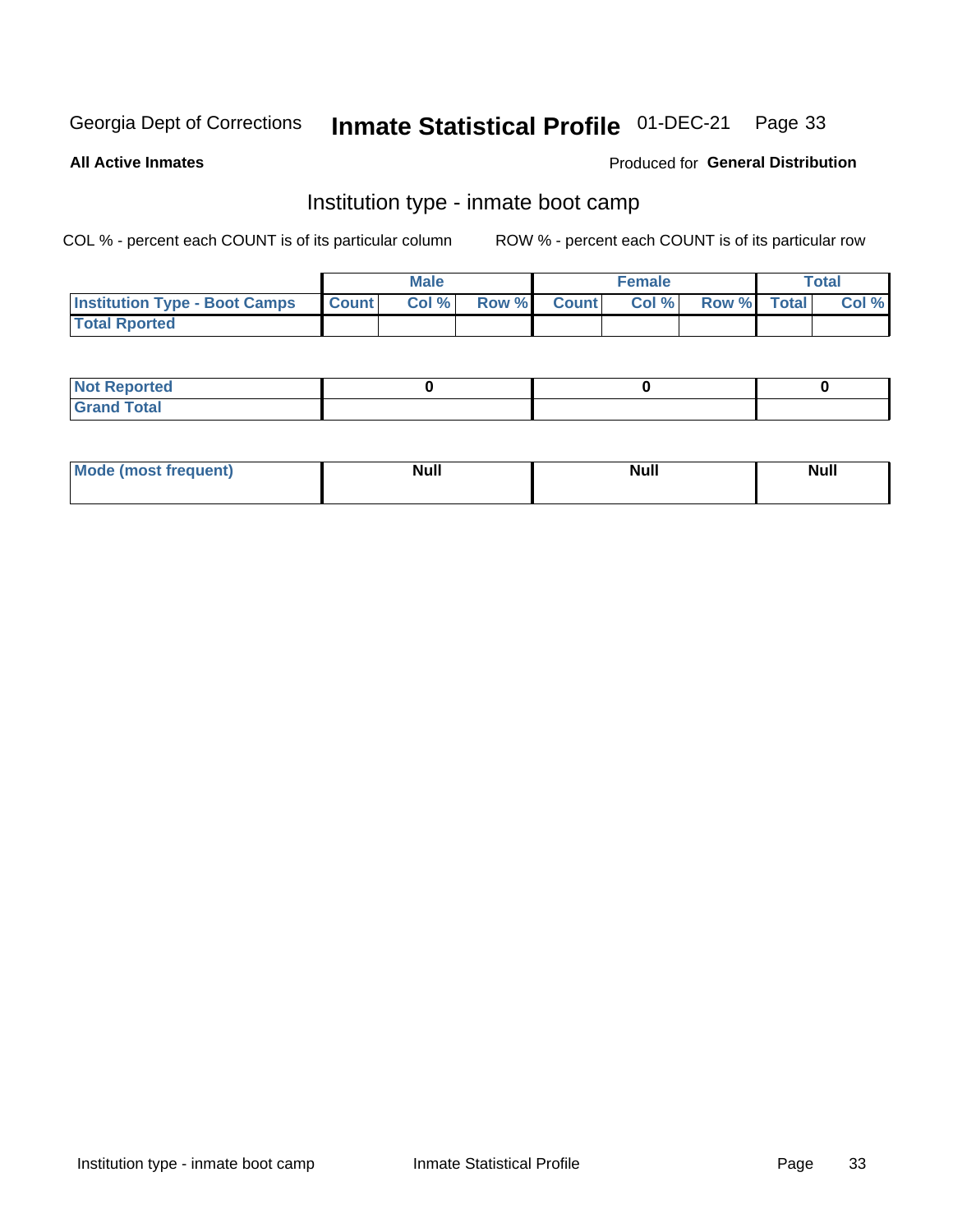#### Inmate Statistical Profile 01-DEC-21 Page 34

**All Active Inmates** 

#### Produced for General Distribution

### Number of disciplinary reports

COL % - percent each COUNT is of its particular column

|                                       |              | <b>Male</b> |             |       | <b>Female</b> |       |        | <b>Total</b> |
|---------------------------------------|--------------|-------------|-------------|-------|---------------|-------|--------|--------------|
| <b>Number of Disciplinary Reports</b> | <b>Count</b> | Col %       | Row % Count |       | Col %         | Row % | Total  | Col %        |
| $\bf{0}$                              | 20,476       | 46.68%      | 91.12%      | 1,995 | 65.80%        | 8.88% | 22,471 | 47.92%       |
|                                       | 5,173        | 11.79%      | 93.29%      | 372   | 12.27%        | 6.71% | 5,545  | 11.83%       |
| $\mathbf{2}$                          | 3,159        | 7.20%       | 94.72%      | 176   | 5.80%         | 5.28% | 3,335  | 7.11%        |
| 3                                     | 2,304        | 5.25%       | 95.44%      | 110   | 3.63%         | 4.56% | 2,414  | 5.15%        |
|                                       | 1,787        | 4.07%       | 96.39%      | 67    | 2.21%         | 3.61% | 1,854  | 3.95%        |
| 5                                     | 1,370        | 3.12%       | 96.28%      | 53    | 1.75%         | 3.72% | 1,423  | 3.03%        |
| <b>More Than 5</b>                    | 9,591        | 21.87%      | 97.37%      | 259   | 8.54%         | 2.63% | 9,850  | 21.01%       |
| <b>Total Reported</b>                 | 43,860       | 100%        | 93.53%      | 3,032 | 100%          | 6.47% | 46,892 | 100%         |

| orted<br><b>NOT</b> |        |       |        |
|---------------------|--------|-------|--------|
| Total               | 13.860 | 3,032 | 46,892 |

| Mean (average)       | 4.82 | 2.05 | 4.64 |
|----------------------|------|------|------|
| Median (middle)      |      |      |      |
| Mode (most frequent) |      |      |      |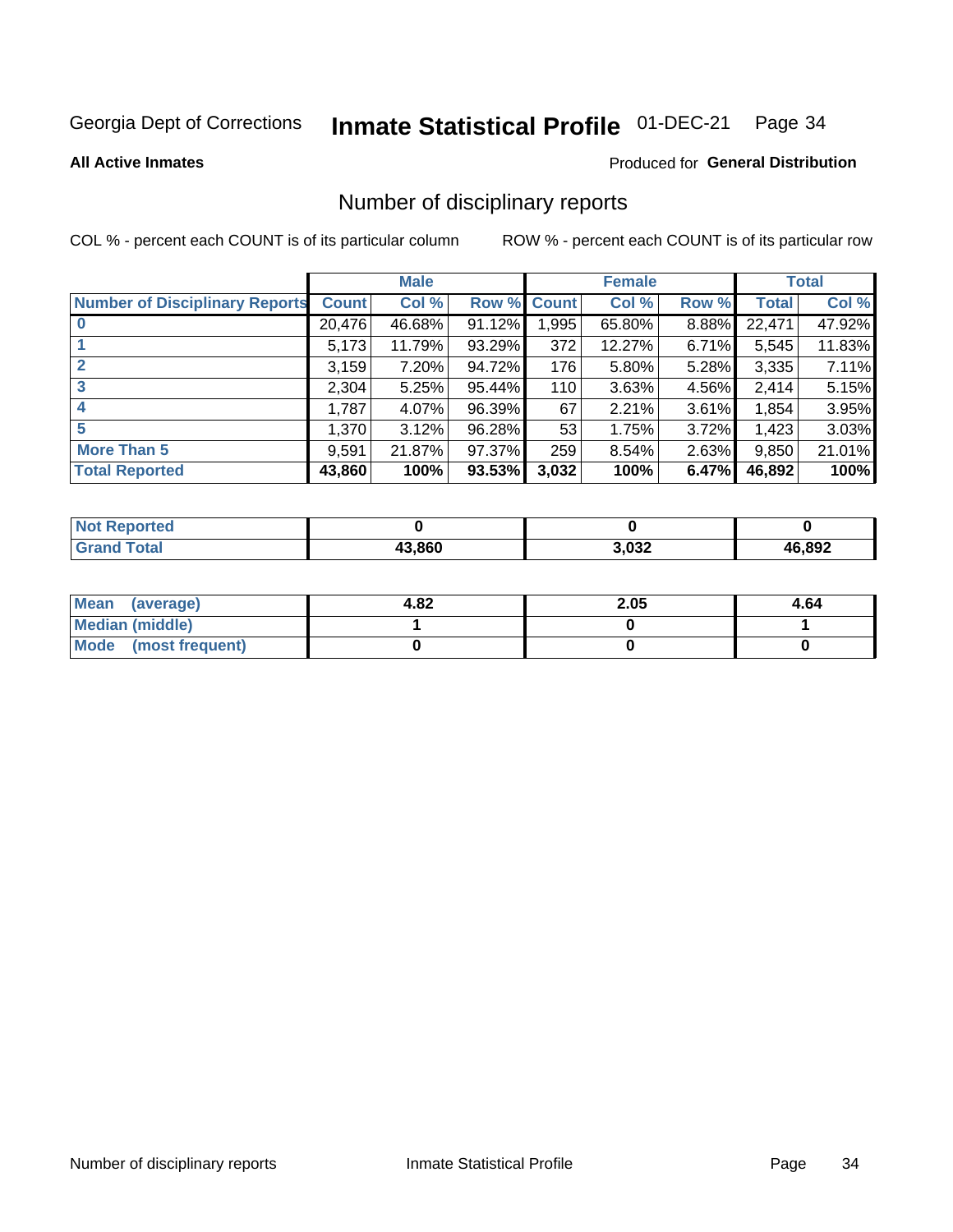# Inmate Statistical Profile 01-DEC-21 Page 35

#### **All Active Inmates**

#### **Produced for General Distribution**

### Number of transfers

COL % - percent each COUNT is of its particular column

|                            |         | <b>Male</b> |        |              | <b>Female</b> |           |              | <b>Total</b> |
|----------------------------|---------|-------------|--------|--------------|---------------|-----------|--------------|--------------|
| <b>Number of Transfers</b> | Count l | Col %       | Row %  | <b>Count</b> | Col %         | Row %     | <b>Total</b> | Col %        |
|                            | 2,499   | 5.70%       | 86.41% | 393          | 12.96%        | 13.59%    | 2,892        | 6.17%        |
|                            | 14,068  | 32.07%      | 89.86% | 1,588        | 52.37%        | $10.14\%$ | 15,656       | 33.39%       |
| $\mathbf{2}$               | 7,480   | 17.05%      | 94.14% | 466          | 15.37%        | 5.86%     | 7,946        | 16.95%       |
| 3                          | 4,650   | $10.60\%$   | 95.13% | 238          | 7.85%         | 4.87%     | 4,888        | 10.42%       |
|                            | 3,038   | 6.93%       | 96.29% | 117          | 3.86%         | $3.71\%$  | 3,155        | 6.73%        |
| 5                          | 2,200   | $5.02\%$    | 96.45% | 81           | 2.67%         | $3.55\%$  | 2,281        | 4.86%        |
| <b>More Than 5</b>         | 9,925   | 22.63%      | 98.52% | 149          | 4.91%         | $1.48\%$  | 10,074       | 21.48%       |
| <b>Total Reported</b>      | 43,860  | 100%        | 93.53% | 3,032        | 100%          | 6.47%     | 46,892       | 100%         |

| orted<br><b>NOT</b> |        |       |        |
|---------------------|--------|-------|--------|
| Total               | 13.860 | 3,032 | 46,892 |

| Mean (average)         | 4.30 | 1.78 | 4.14 |
|------------------------|------|------|------|
| <b>Median (middle)</b> |      |      |      |
| Mode (most frequent)   |      |      |      |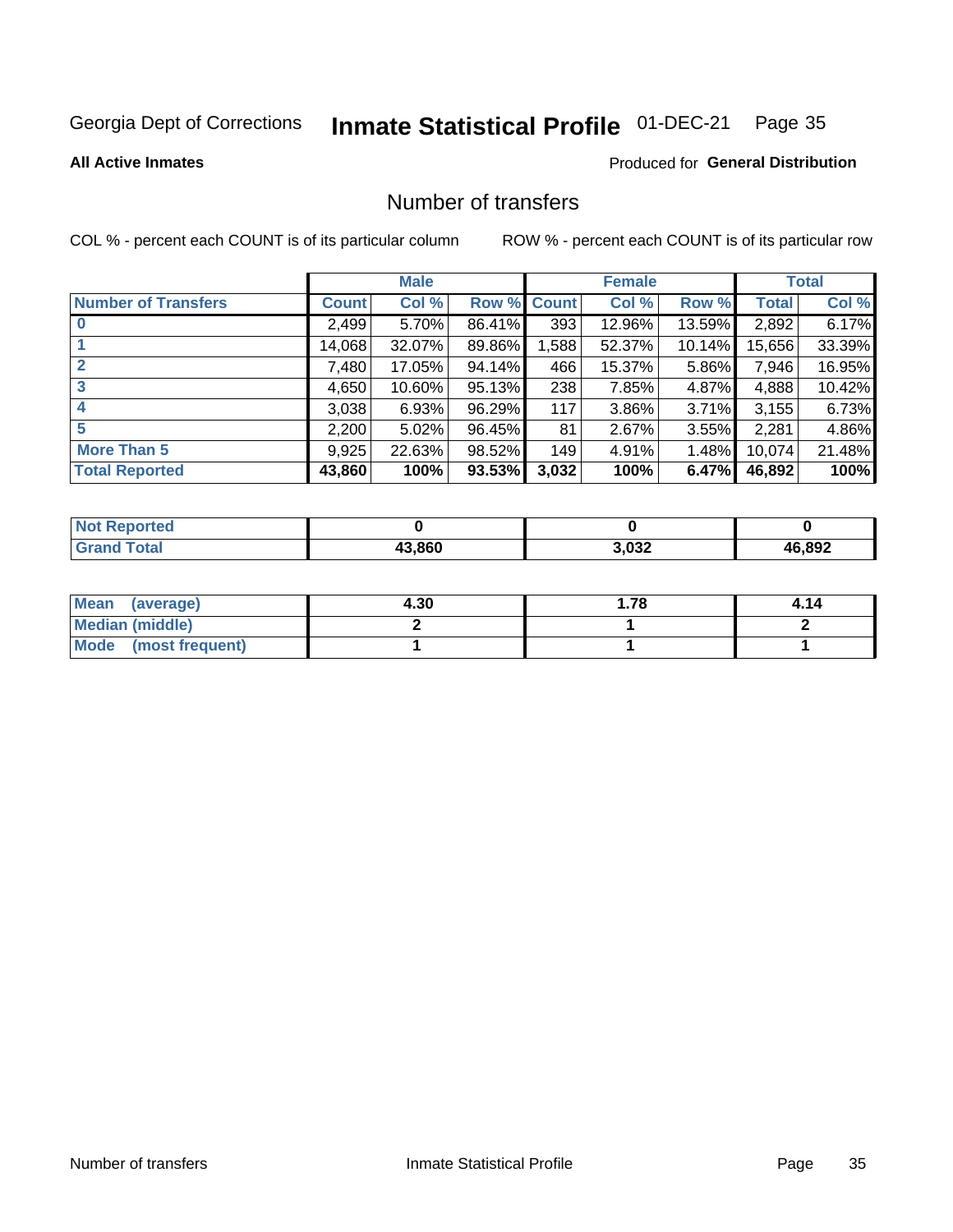# Inmate Statistical Profile 01-DEC-21 Page 36

**All Active Inmates** 

#### Produced for General Distribution

# Number of escapes

COL % - percent each COUNT is of its particular column

|                          | <b>Male</b>  |        | <b>Female</b> |                 |        | <b>Total</b> |              |           |
|--------------------------|--------------|--------|---------------|-----------------|--------|--------------|--------------|-----------|
| <b>Number of Escapes</b> | <b>Count</b> | Col %  | Row % Count   |                 | Col %  | Row %        | <b>Total</b> | Col %     |
|                          | 43,267       | 98.65% | 93.48%        | 3,018           | 99.54% | 6.52%        | 46,285       | 98.71%    |
|                          | 568          | 1.30%  | 97.59%        | 14 <sub>1</sub> | 0.46%  | 2.41%        | 582          | 1.24%     |
|                          | 21           | 0.05%  | 100.00%       |                 |        |              | 21           | 0.04%     |
|                          | 3            | 0.01%  | 100.00%       |                 |        |              | 3            | $0.01\%$  |
|                          |              | 0.01%  | 100.00%       |                 |        |              |              | 0.01%     |
| <b>Total Reported</b>    | 43,860       | 100%   | 93.53%        | 3,032           | 100%   | 6.47%        | 46,892       | $100.0\%$ |

| <b>Not Reported</b> |        |       |              |
|---------------------|--------|-------|--------------|
| <b>Total</b>        | 43.860 | 3,032 | 16,892<br>Дŀ |

| Mean (average)         |  | .0 <sup>4</sup> |
|------------------------|--|-----------------|
| <b>Median (middle)</b> |  |                 |
| Mode (most frequent)   |  |                 |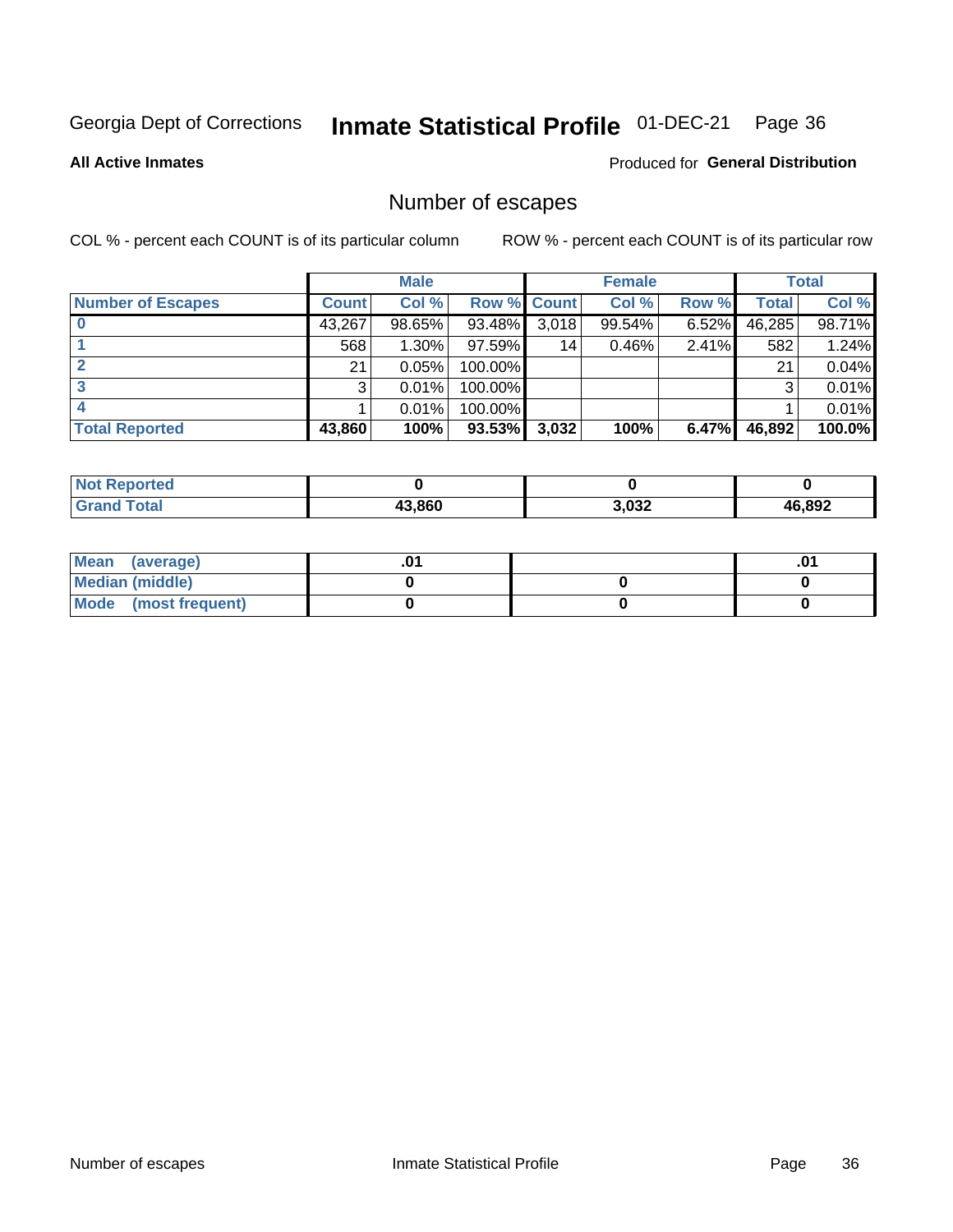#### Inmate Statistical Profile 01-DEC-21 Page 37

**All Active Inmates** 

#### Produced for General Distribution

# Split sentences - Probation to follow

COL % - percent each COUNT is of its particular column

|                            |              | <b>Male</b> |                    |     | <b>Female</b> |          |                 | <b>Total</b> |
|----------------------------|--------------|-------------|--------------------|-----|---------------|----------|-----------------|--------------|
| <b>Probation to follow</b> | <b>Count</b> | Col%        | <b>Row % Count</b> |     | Col %         | Row %    | <b>Total</b>    | Col %        |
| <b>Yes</b>                 | 32.549       | 74.21%      | 93.47% 2.275       |     | 75.03%        |          | $6.53\%$ 34,824 | 74.26%       |
| <b>No</b>                  | 11.311       | 25.79%      | 93.73%             | 757 | 24.97%        | $6.27\%$ | 12,068          | 25.74%       |
| <b>Total Reported</b>      | 43,860       | 100%        | $93.53\%$ 3,032    |     | 100%          | $6.47\%$ | 46,892          | 100%         |

| _______ | 13.860 | ההה ו<br>3,03∠<br>___ | 46,892 |
|---------|--------|-----------------------|--------|
|         |        |                       |        |

| <b>Mode</b><br>reauent)<br>Yes<br>v^c<br>0٥<br>.<br>. .<br>$\sim$ |
|-------------------------------------------------------------------|
|-------------------------------------------------------------------|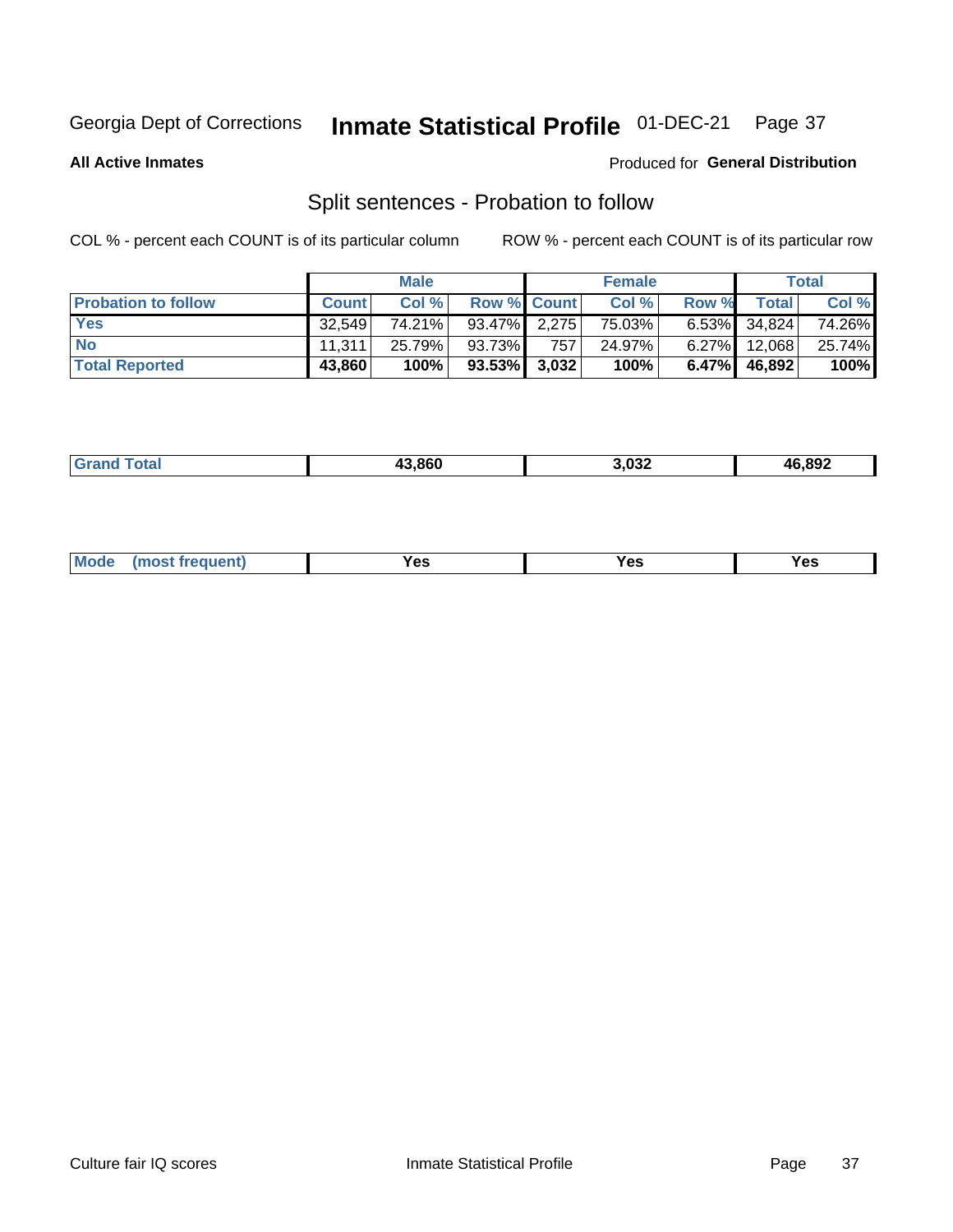#### Inmate Statistical Profile 01-DEC-21 Page 38

**All Active Inmates** 

### Produced for General Distribution

## Probable future release type of still active inmates

COL % - percent each COUNT is of its particular column

|                                         |              | <b>Male</b> |                    |     | <b>Female</b> |          | <b>Total</b> |        |
|-----------------------------------------|--------------|-------------|--------------------|-----|---------------|----------|--------------|--------|
| <b>Probable Future Release Type</b>     | <b>Count</b> | Col%        | <b>Row % Count</b> |     | Col %         | Row %    | <b>Total</b> | Col %  |
| <b>Paroled with probation to follow</b> | 17,957       | 41.82%      | 92.46% 1.465       |     | 49.48%        | 7.54%    | 19,422       | 42.32% |
| Paroled w/o probation to follow         | 5,077        | 11.83%      | 91.76%             | 456 | 15.40%        | 8.24%    | 5,533        | 12.06% |
| <b>Maxout with probation to follow</b>  | 12,599       | 29.35%      | 94.57%             | 723 | 24.42%        | 5.43%    | 13,322       | 29.03% |
| <b>Maxout w/o probation to follow</b>   | 1.712        | $3.99\%$    | 94.38%             | 102 | 3.44%         | 5.62%    | 1,814        | 3.95%  |
| Life, LWOP or death sentence            | 5,589        | 13.02%      | 96.30%             | 215 | 7.26%         | $3.70\%$ | 5,804        | 12.65% |
| <b>Total Reported</b>                   | 42,934       | 100%        | 93.55% 2,961       |     | 100%          | 6.45%    | 45,895       | 100%   |

| eleased     |                 |       |        |
|-------------|-----------------|-------|--------|
| <b>otal</b> | ,,,,,<br>42.YJP | 2,961 | 45,895 |

| <b>Mode (most frequent)</b> | <b>PAR with PROB follow</b> | <b>PAR with PROB follow</b> | <b>PAR with PROB</b> |
|-----------------------------|-----------------------------|-----------------------------|----------------------|
|                             |                             |                             | follow               |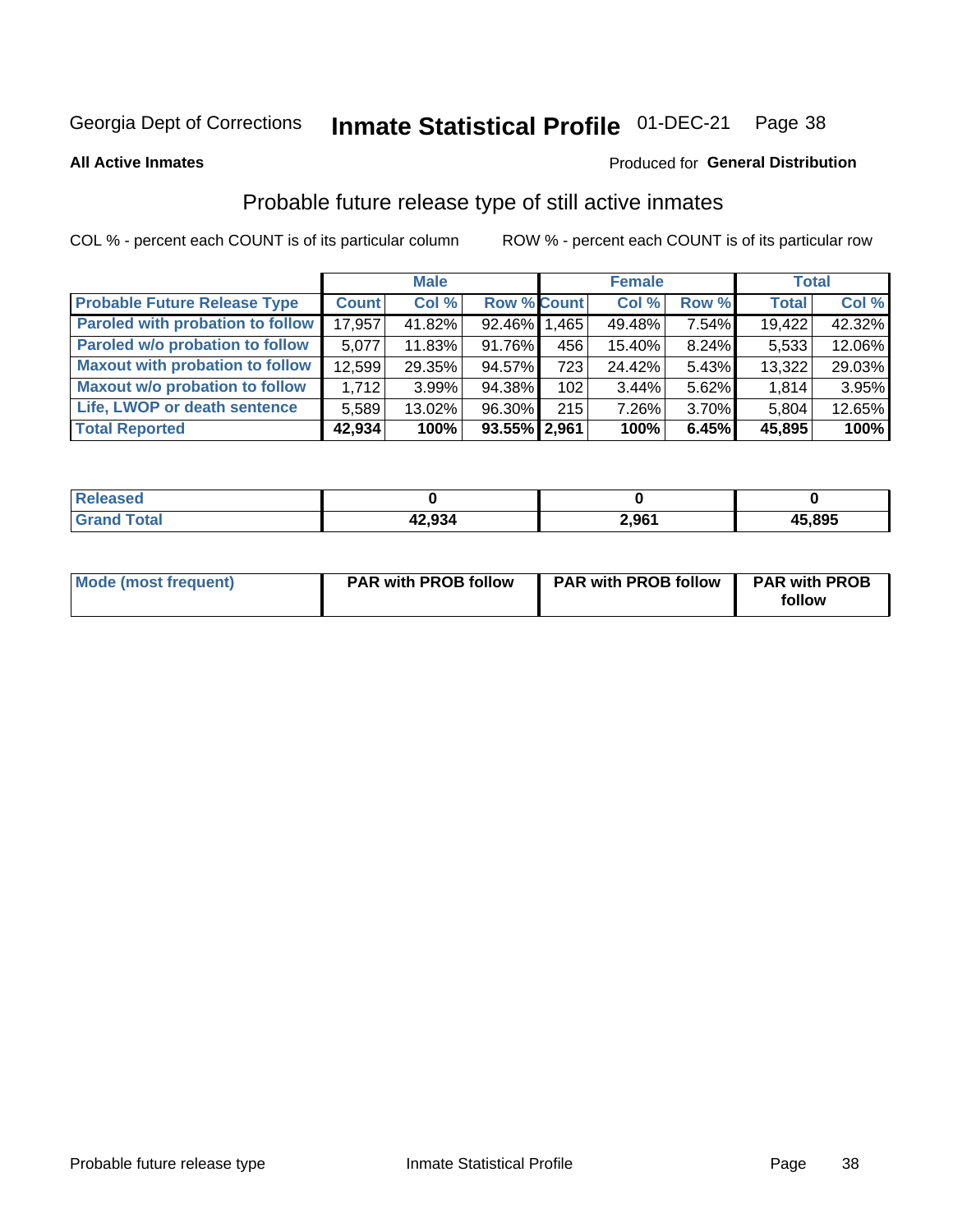## **All Active Inmates**

## Produced for General Distribution

# Time served in current (or last) institution

COL % - percent each COUNT is of its particular column

|                            |              | <b>Male</b> |        |              | <b>Female</b> |       |              | <b>Total</b> |
|----------------------------|--------------|-------------|--------|--------------|---------------|-------|--------------|--------------|
| <b>Time In Institution</b> | <b>Count</b> | Col %       | Row %  | <b>Count</b> | Col %         | Row % | <b>Total</b> | Col %        |
| 0 to 3 months              | 9,992        | 22.78%      | 90.76% | 1,017        | 33.54%        | 9.24% | 11,009       | 23.48%       |
| <b>3.01 to 6 months</b>    | 5,866        | 13.37%      | 93.68% | 396          | 13.06%        | 6.32% | 6,262        | 13.35%       |
| 6.01 to 9 months           | 2,667        | 6.08%       | 94.98% | 141          | 4.65%         | 5.02% | 2,808        | 5.99%        |
| 9.01 to 12 months          | 2,529        | 5.77%       | 93.84% | 166          | 5.47%         | 6.16% | 2,695        | 5.75%        |
| 12.01 to 18 months         | 2,478        | 5.65%       | 93.16% | 182          | 6.00%         | 6.84% | 2,660        | 5.67%        |
| <b>18.01 to 24 months</b>  | 3,368        | 7.68%       | 96.06% | 138          | 4.55%         | 3.94% | 3,506        | 7.48%        |
| $2.01$ to 3 years          | 5,943        | 13.55%      | 95.13% | 304          | 10.03%        | 4.87% | 6,247        | 13.32%       |
| $3.01$ to 4 years          | 3,587        | 8.18%       | 95.07% | 186          | 6.13%         | 4.93% | 3,773        | 8.05%        |
| 4.01 to 5 years            | 2,121        | 4.84%       | 94.56% | 122          | 4.02%         | 5.44% | 2,243        | 4.78%        |
| 5.01 to 6 years            | 1,410        | 3.21%       | 95.08% | 73           | 2.41%         | 4.92% | 1,483        | 3.16%        |
| 6.01 to 7 years            | 1,164        | 2.65%       | 95.18% | 59           | 1.95%         | 4.82% | 1,223        | 2.61%        |
| 7.01 to 8 years            | 731          | 1.67%       | 94.44% | 43           | 1.42%         | 5.56% | 774          | 1.65%        |
| 8.01 to 9 years            | 438          | 1.00%       | 90.68% | 45           | 1.48%         | 9.32% | 483          | 1.03%        |
| 9.01 to 10 years           | 304          | 0.69%       | 91.02% | 30           | 0.99%         | 8.98% | 334          | 0.71%        |
| Over 10 years              | 1,262        | 2.88%       | 90.66% | 130          | 4.29%         | 9.34% | 1,392        | 2.97%        |
| <b>Total Reported</b>      | 43,860       | 100%        | 93.53% | 3,032        | 100%          | 6.47% | 46,892       | 100%         |

| <b>NOT</b><br>чес |        |      |        |
|-------------------|--------|------|--------|
|                   | 43.860 | ,032 | 46,892 |

| <b>Mean</b><br>(average) | 34 months | 26 months | 33 months |
|--------------------------|-----------|-----------|-----------|
| Median (middle)          | 14 months | 8 months  | 14 months |
| Mode (most frequent)     | 0 months  | 1 months  | ' months  |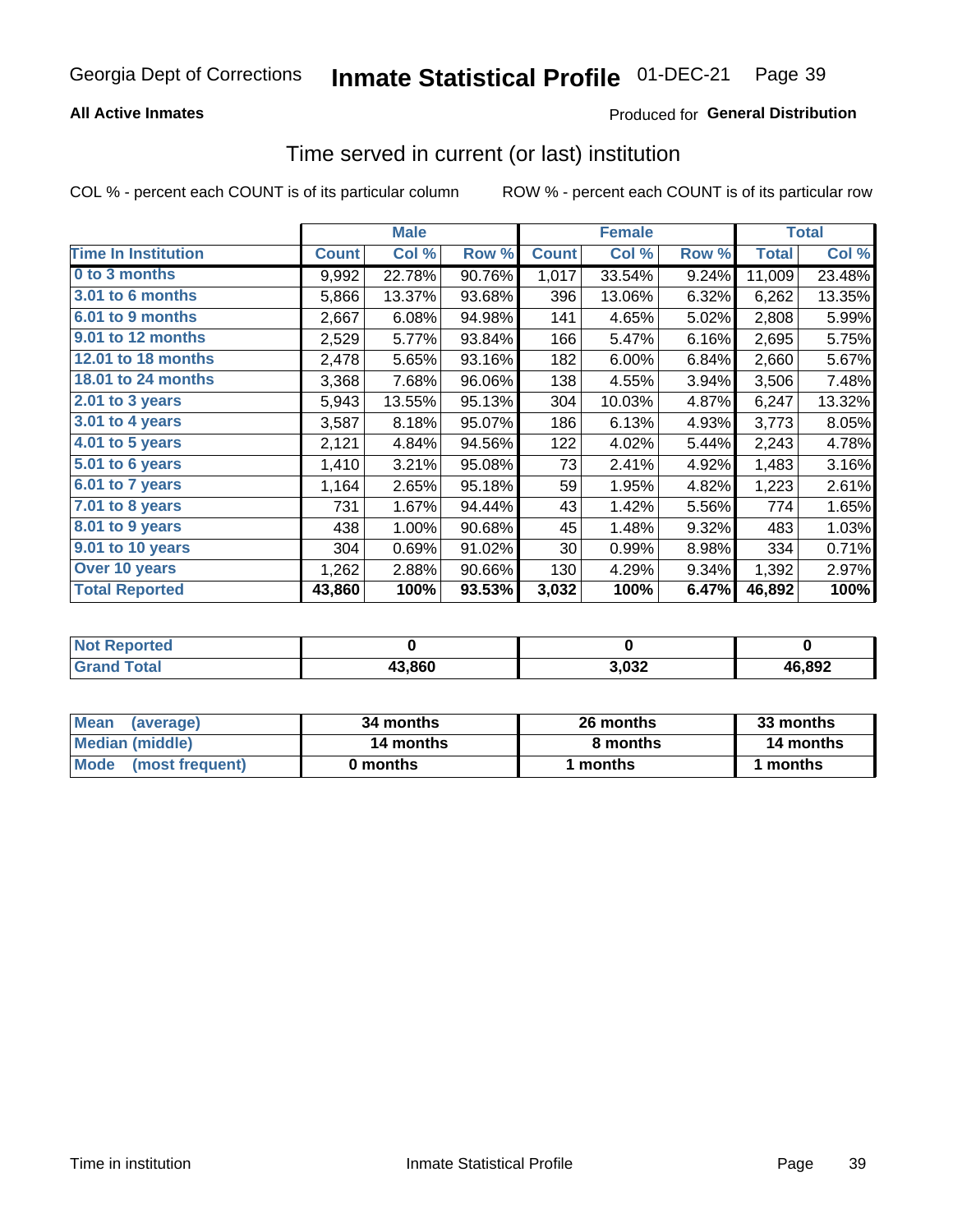#### Inmate Statistical Profile 01-DEC-21 Page 40

### **All Active Inmates**

### Produced for General Distribution

## Highest grade level attained

COL % - percent each COUNT is of its particular column

|                              |                 | <b>Male</b> |         |                | <b>Female</b> |        |                 | <b>Total</b> |
|------------------------------|-----------------|-------------|---------|----------------|---------------|--------|-----------------|--------------|
| <b>Grade Level</b>           | <b>Count</b>    | Col %       | Row %   | <b>Count</b>   | Col %         | Row %  | <b>Total</b>    | Col %        |
| No school at all             | $\overline{12}$ | 0.04%       | 100.00% |                |               |        | $\overline{12}$ | 0.04%        |
| <b>Grade 1</b>               | 14              | 0.05%       | 100.00% |                |               |        | 14              | 0.04%        |
| <b>Grade 2</b>               | 25              | 0.08%       | 100.00% |                |               |        | 25              | 0.08%        |
| Grade 3                      | 45              | 0.15%       | 97.83%  | $\mathbf{1}$   | 0.06%         | 2.17%  | 46              | 0.15%        |
| Grade 4                      | 59              | 0.20%       | 95.16%  | 3              | 0.19%         | 4.84%  | 62              | 0.20%        |
| Grade 5                      | 76              | 0.26%       | 93.83%  | 5              | 0.31%         | 6.17%  | 81              | 0.26%        |
| Grade 6                      | 256             | 0.87%       | 97.34%  | $\overline{7}$ | 0.44%         | 2.66%  | 263             | 0.84%        |
| <b>Grade 7</b>               | 527             | 1.78%       | 95.30%  | 26             | 1.62%         | 4.70%  | 553             | 1.78%        |
| Grade 8                      | 1,932           | 6.54%       | 94.99%  | 102            | 6.37%         | 5.01%  | 2,034           | 6.53%        |
| Grade 9                      | 3,628           | 12.28%      | 96.59%  | 128            | 7.99%         | 3.41%  | 3,756           | 12.06%       |
| Grade 10                     | 4,893           | 16.56%      | 96.62%  | 171            | 10.67%        | 3.38%  | 5,064           | 16.26%       |
| Grade 11                     | 4,743           | 16.06%      | 95.78%  | 209            | 13.05%        | 4.22%  | 4,952           | 15.90%       |
| <b>Grade 12 or GED</b>       | 10,601          | 35.89%      | 94.24%  | 648            | 40.45%        | 5.76%  | 11,249          | 36.12%       |
| <b>Some tech school</b>      | 199             | 0.67%       | 83.61%  | 39             | 2.43%         | 16.39% | 238             | 0.76%        |
| <b>Completed tech school</b> | 210             | 0.71%       | 85.02%  | 37             | 2.31%         | 14.98% | 247             | 0.79%        |
| College, 1 year              | 850             | 2.88%       | 92.79%  | 66             | 4.12%         | 7.21%  | 916             | 2.94%        |
| College, 2 year              | 883             | 2.99%       | 90.47%  | 93             | 5.81%         | 9.53%  | 976             | 3.13%        |
| College, 3 year              | 224             | 0.76%       | 86.82%  | 34             | 2.12%         | 13.18% | 258             | 0.83%        |
| <b>Bachelor's degree</b>     | 280             | 0.95%       | 91.80%  | 25             | 1.56%         | 8.20%  | 305             | 0.98%        |
| <b>Master's degree</b>       | 58              | 0.20%       | 92.06%  | 5              | 0.31%         | 7.94%  | 63              | 0.20%        |
| Ph.D. degree                 | 5               | 0.02%       | 83.33%  | 1              | 0.06%         | 16.67% | 6               | 0.02%        |
| Law degree                   | 11              | 0.04%       | 91.67%  | $\mathbf{1}$   | 0.06%         | 8.33%  | 12              | 0.04%        |
| <b>Some medical school</b>   | 1               | 0.01%       | 50.00%  | 1              | 0.06%         | 50.00% | $\overline{2}$  | 0.01%        |
| <b>Medical degree</b>        | 7               | 0.02%       | 100.00% |                |               |        | $\overline{7}$  | 0.02%        |
|                              | $\mathbf 1$     | 0.01%       | 100.00% |                |               |        | 1               | 0.01%        |
| <b>Total Reported</b>        | 29,540          | 100%        | 94.86%  | 1,602          | 100%          | 5.14%  | 31,142          | 100%         |

| 4,320<br>ıл | ,430          | 5.750  |
|-------------|---------------|--------|
| 43.860      | פרח ב<br>70JZ | 46.892 |

| <b>Mean</b><br>(average) | 10.86           | 11.40           | 10.89           |
|--------------------------|-----------------|-----------------|-----------------|
| Median (middle)          | Grade 11        | Grade 12 or GED | Grade 11        |
| Mode<br>(most frequent)  | Grade 12 or GED | Grade 12 or GED | Grade 12 or GED |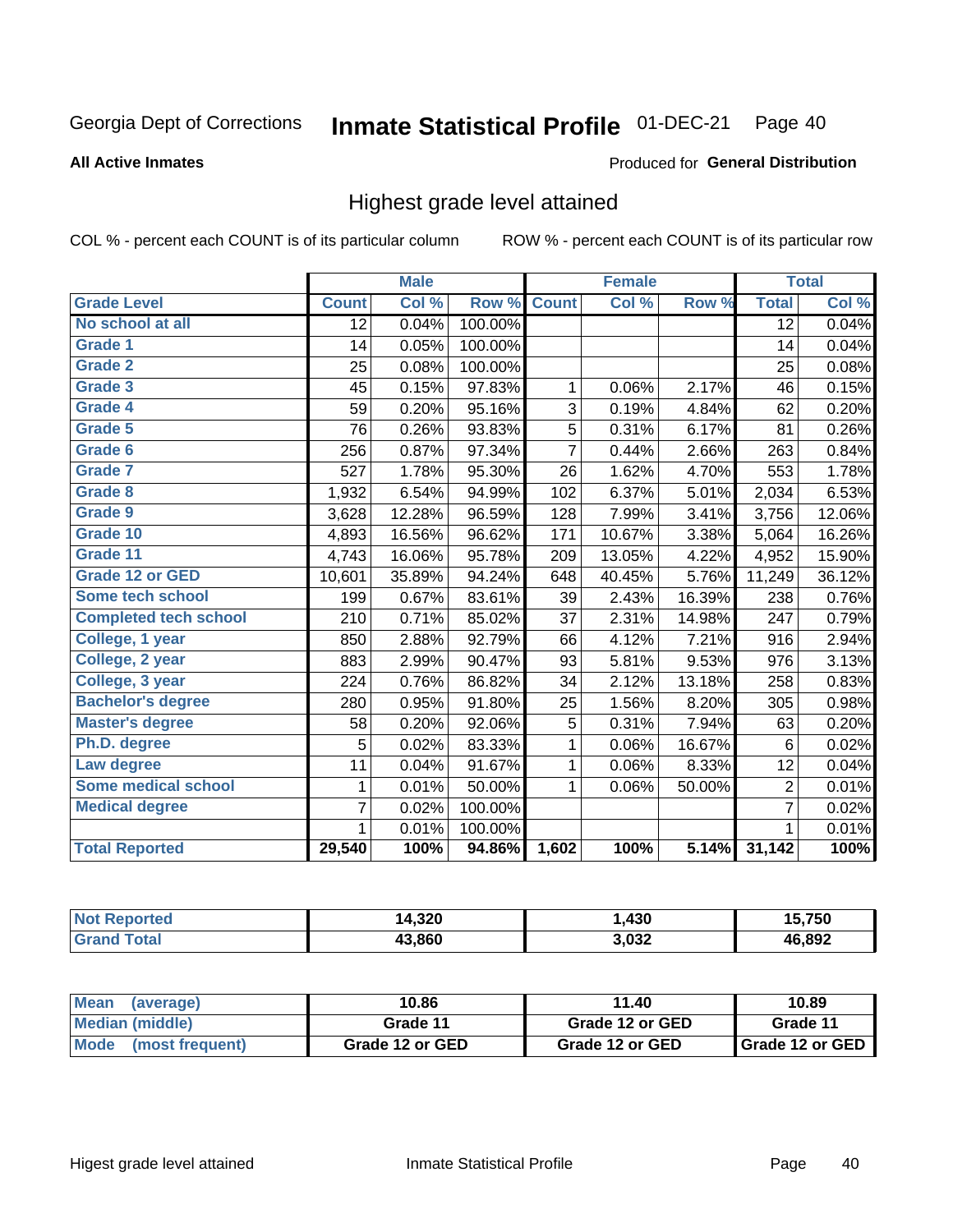# Inmate Statistical Profile 01-DEC-21 Page 41

### **All Active Inmates**

### **Produced for General Distribution**

## Culture fair IQ scores

COL % - percent each COUNT is of its particular column

|                       |              | <b>Male</b> |             |       | <b>Female</b> |        |              | <b>Total</b> |
|-----------------------|--------------|-------------|-------------|-------|---------------|--------|--------------|--------------|
| <b>IQ Scores</b>      | <b>Count</b> | Col %       | Row % Count |       | Col %         | Row %  | <b>Total</b> | Col %        |
| $60 - 69$             | 901          | 2.38%       | 93.85%      | 59    | 2.27%         | 6.15%  | 960          | 2.38%        |
| $70 - 79$             | 2,568        | 6.79%       | 93.25%      | 186   | 7.15%         | 6.75%  | 2,754        | 6.81%        |
| $80 - 89$             | 5,518        | 14.59%      | 89.43%      | 652   | 25.06%        | 10.57% | 6,170        | 15.27%       |
| $90 - 99$             | 10,373       | 27.43%      | 91.46%      | 968   | 37.20%        | 8.54%  | 11,341       | 28.06%       |
| $100 - 109$           | 10,456       | 27.65%      | 96.09%      | 426   | 16.37%        | 3.91%  | 10,882       | 26.93%       |
| $110 - 119$           | 6,572        | 17.38%      | 97.46%      | 171   | 6.57%         | 2.54%  | 6,743        | 16.68%       |
| $120 - 129$           | 1,371        | 3.63%       | 93.97%      | 88    | 3.38%         | 6.03%  | 1,459        | 3.61%        |
| $130 - 139$           | 53           | 0.14%       | 60.23%      | 35    | 1.35%         | 39.77% | 88           | 0.22%        |
| 140 & Up              |              | 0.01%       | 5.56%       | 17    | 0.65%         | 94.44% | 18           | 0.04%        |
| <b>Total Reported</b> | 37,813       | 100%        | 93.56%      | 2,602 | 100%          | 6.44%  | 40,415       | 100%         |

| <b>Not Reported</b>         | 5,409  | 298   | 5,707  |
|-----------------------------|--------|-------|--------|
| <b>Not Valid (under 60)</b> | 638    | 132   | 770    |
| <b>Grand Total</b>          | 43,860 | 3,032 | 46,892 |

| <b>Mean</b><br>(average)       | 98  | 95 | 98 |
|--------------------------------|-----|----|----|
| Median (middle)                | 99  | 94 | 99 |
| <b>Mode</b><br>(most frequent) | 103 | 92 | 99 |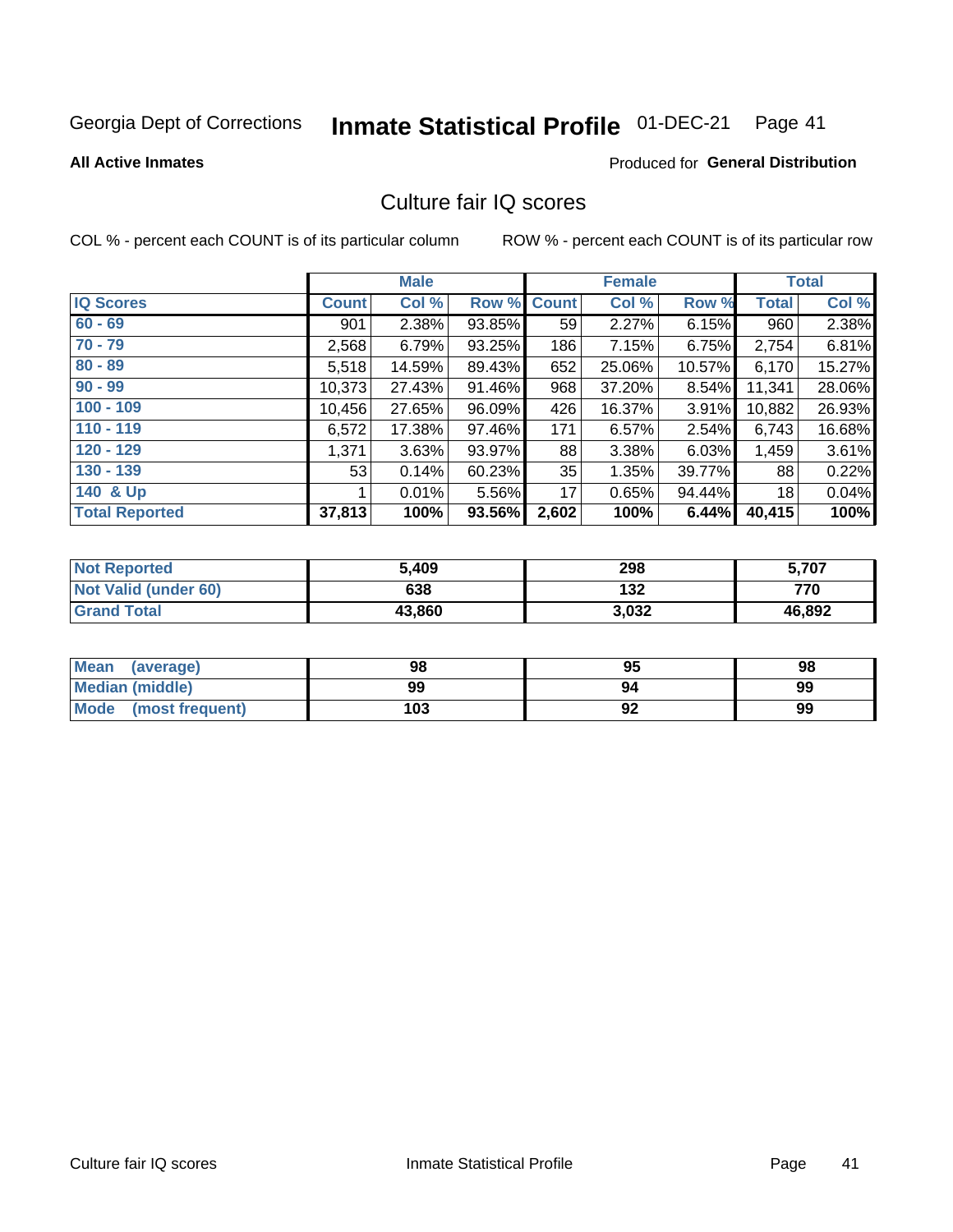#### Inmate Statistical Profile 01-DEC-21 Page 42

**All Active Inmates** 

### Produced for General Distribution

## Wide Range Achievement Test (WRAT) reading score

COL % - percent each COUNT is of its particular column

|                           |              | <b>Male</b> |        |              | <b>Female</b> |        |              | <b>Total</b> |
|---------------------------|--------------|-------------|--------|--------------|---------------|--------|--------------|--------------|
| <b>WRAT Reading Score</b> | <b>Count</b> | Col %       | Row %  | <b>Count</b> | Col %         | Row %  | <b>Total</b> | Col %        |
| 0.1 to 0.9                | 741          | 1.85%       | 99.20% | 6            | 0.22%         | 0.80%  | 747          | 1.74%        |
| 1.0 to 1.9                | 751          | 1.87%       | 99.21% | 6            | 0.22%         | 0.79%  | 757          | 1.77%        |
| 2.0 to 2.9                | 1,370        | 3.41%       | 98.00% | 28           | 1.02%         | 2.00%  | 1,398        | 3.26%        |
| 3.0 to 3.9                | 2,469        | 6.15%       | 96.18% | 98           | 3.59%         | 3.82%  | 2,567        | 5.99%        |
| 4.0 to 4.9                | 2,852        | 7.10%       | 94.47% | 167          | 6.11%         | 5.53%  | 3,019        | 7.04%        |
| 5.0 to 5.9                | 3,348        | 8.34%       | 95.22% | 168          | 6.15%         | 4.78%  | 3,516        | 8.20%        |
| 6.0 to 6.9                | 3,487        | 8.68%       | 94.88% | 188          | 6.88%         | 5.12%  | 3,675        | 8.57%        |
| 7.0 to 7.9                | 1,939        | 4.83%       | 95.52% | 91           | 3.33%         | 4.48%  | 2,030        | 4.73%        |
| 8.0 to 8.9                | 3,443        | 8.57%       | 95.22% | 173          | 6.33%         | 4.78%  | 3,616        | 8.43%        |
| 9.0 to 9.9                | 1,693        | 4.22%       | 94.06% | 107          | 3.92%         | 5.94%  | 1,800        | 4.20%        |
| 10.0 to 10.9              | 2,539        | 6.32%       | 93.04% | 190          | 6.95%         | 6.96%  | 2,729        | 6.36%        |
| 11.0 to 11.9              | 2,672        | 6.65%       | 89.51% | 313          | 11.45%        | 10.49% | 2,985        | 6.96%        |
| 12.0 to 12.9              | 12,399       | 30.88%      | 91.59% | 1,139        | 41.68%        | 8.41%  | 13,538       | 31.57%       |
| 13                        | 453          | 1.13%       | 88.48% | 59           | 2.16%         | 11.52% | 512          | 1.19%        |
| <b>Total Reported</b>     | 40,156       | 100%        | 93.63% | 2,733        | 100.0%        | 6.37%  | 42,889       | 100.0%       |

| วrted<br>NO        | 3.704  | 299   | .003   |
|--------------------|--------|-------|--------|
| $T \sim 4 \cdot 1$ | 43.860 | 3,032 | 46,892 |

| Mean<br>(average)    | 8.67 | 10.03 | 8.75 |
|----------------------|------|-------|------|
| Median (middle)      | 8.9  | 11.6  | 9.2  |
| Mode (most frequent) | 12.9 | 12.9  | 12.9 |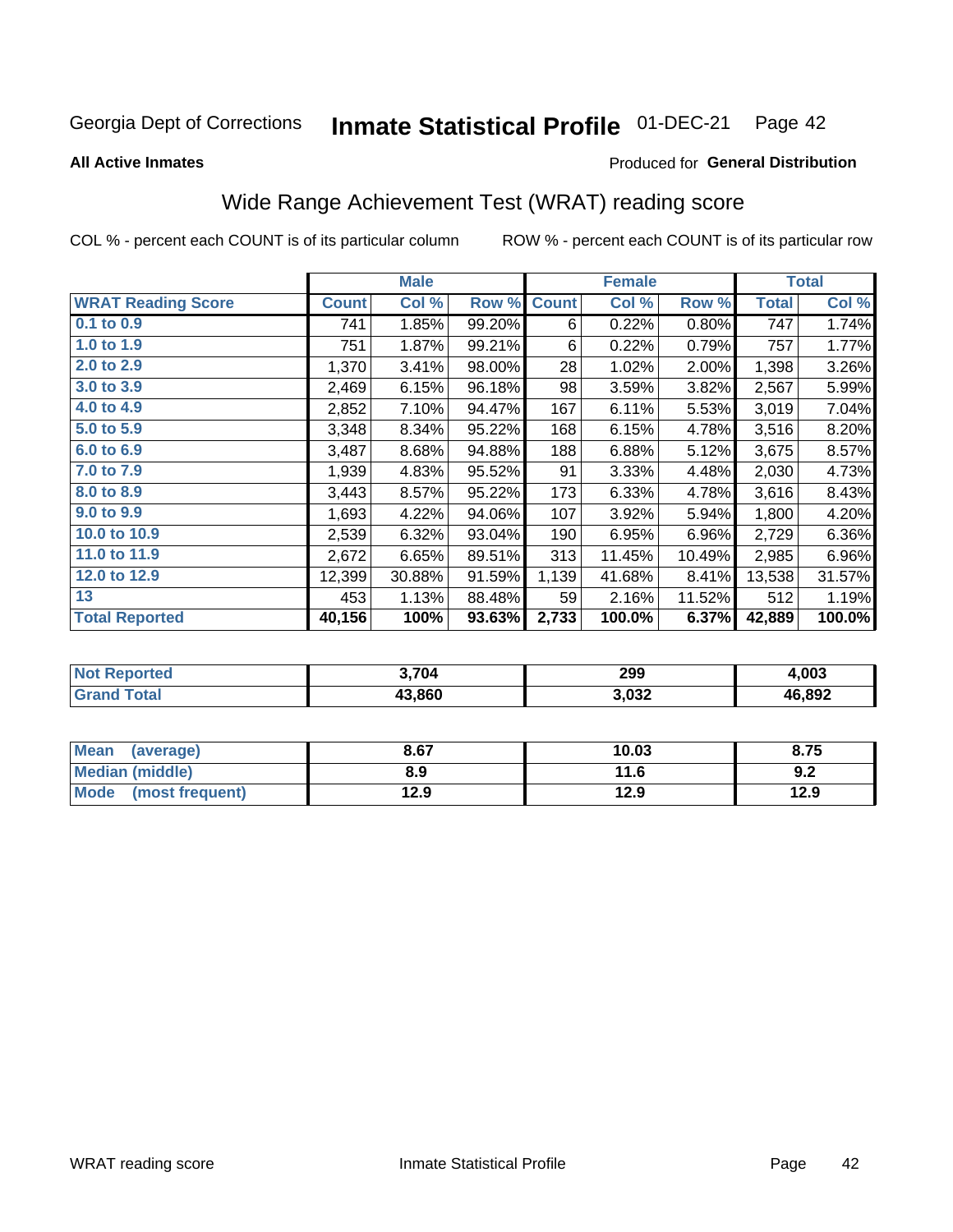#### Inmate Statistical Profile 01-DEC-21 Page 43

**All Active Inmates** 

### Produced for General Distribution

## Wide Range Achievement Test (WRAT) math score

COL % - percent each COUNT is of its particular column

|                              |              | <b>Male</b> |        |              | <b>Female</b> |        |              | <b>Total</b> |
|------------------------------|--------------|-------------|--------|--------------|---------------|--------|--------------|--------------|
| <b>WRAT Mathematic Score</b> | <b>Count</b> | Col %       | Row %  | <b>Count</b> | Col %         | Row %  | <b>Total</b> | Col %        |
| $0.1$ to $0.9$               | 220          | 0.55%       | 99.55% | 1            | 0.04%         | 0.45%  | 221          | 0.52%        |
| 1.0 to 1.9                   | 444          | 1.11%       | 96.94% | 14           | 0.51%         | 3.06%  | 458          | 1.07%        |
| 2.0 to 2.9                   | 1,107        | 2.76%       | 96.60% | 39           | 1.43%         | 3.40%  | 1,146        | 2.67%        |
| 3.0 to 3.9                   | 2,964        | 7.38%       | 97.63% | 72           | 2.63%         | 2.37%  | 3,036        | 7.08%        |
| 4.0 to 4.9                   | 5,307        | 13.21%      | 93.91% | 344          | 12.58%        | 6.09%  | 5,651        | 13.17%       |
| 5.0 to 5.9                   | 6,741        | 16.78%      | 93.46% | 472          | 17.26%        | 6.54%  | 7,213        | 16.81%       |
| 6.0 to 6.9                   | 7,190        | 17.90%      | 92.46% | 586          | 21.43%        | 7.54%  | 7,776        | 18.12%       |
| 7.0 to 7.9                   | 3,183        | 7.92%       | 94.12% | 199          | 7.28%         | 5.88%  | 3,382        | 7.88%        |
| 8.0 to 8.9                   | 3,455        | 8.60%       | 91.16% | 335          | 12.25%        | 8.84%  | 3,790        | 8.83%        |
| 9.0 to 9.9                   | 2,323        | 5.78%       | 93.78% | 154          | 5.63%         | 6.22%  | 2,477        | 5.77%        |
| 10.0 to 10.9                 | 1,079        | 2.69%       | 98.90% | 12           | 0.44%         | 1.10%  | 1,091        | 2.54%        |
| 11.0 to 11.9                 | 890          | 2.22%       | 89.18% | 108          | 3.95%         | 10.82% | 998          | 2.33%        |
| 12.0 to 12.9                 | 5,213        | 12.98%      | 93.17% | 382          | 13.97%        | 6.83%  | 5,595        | 13.04%       |
| 13                           | 54           | 0.13%       | 77.14% | 16           | 0.59%         | 22.86% | 70           | 0.16%        |
| <b>Total Reported</b>        | 40,170       | 100%        | 93.63% | 2,734        | 100%          | 6.37%  | 42,904       | 100%         |

| 'Not<br><b>Reported</b> | 3.690  | 298   | 3,988  |
|-------------------------|--------|-------|--------|
| 'otal                   | 13.860 | 3,032 | 46,892 |

| <b>Mean</b><br>(average) | 7.04 | 7.49 | 7.06 |
|--------------------------|------|------|------|
| Median (middle)          | ხ. J | 6.9  | ხ.მ  |
| Mode<br>(most frequent)  | 12.9 | 12.9 | 12.9 |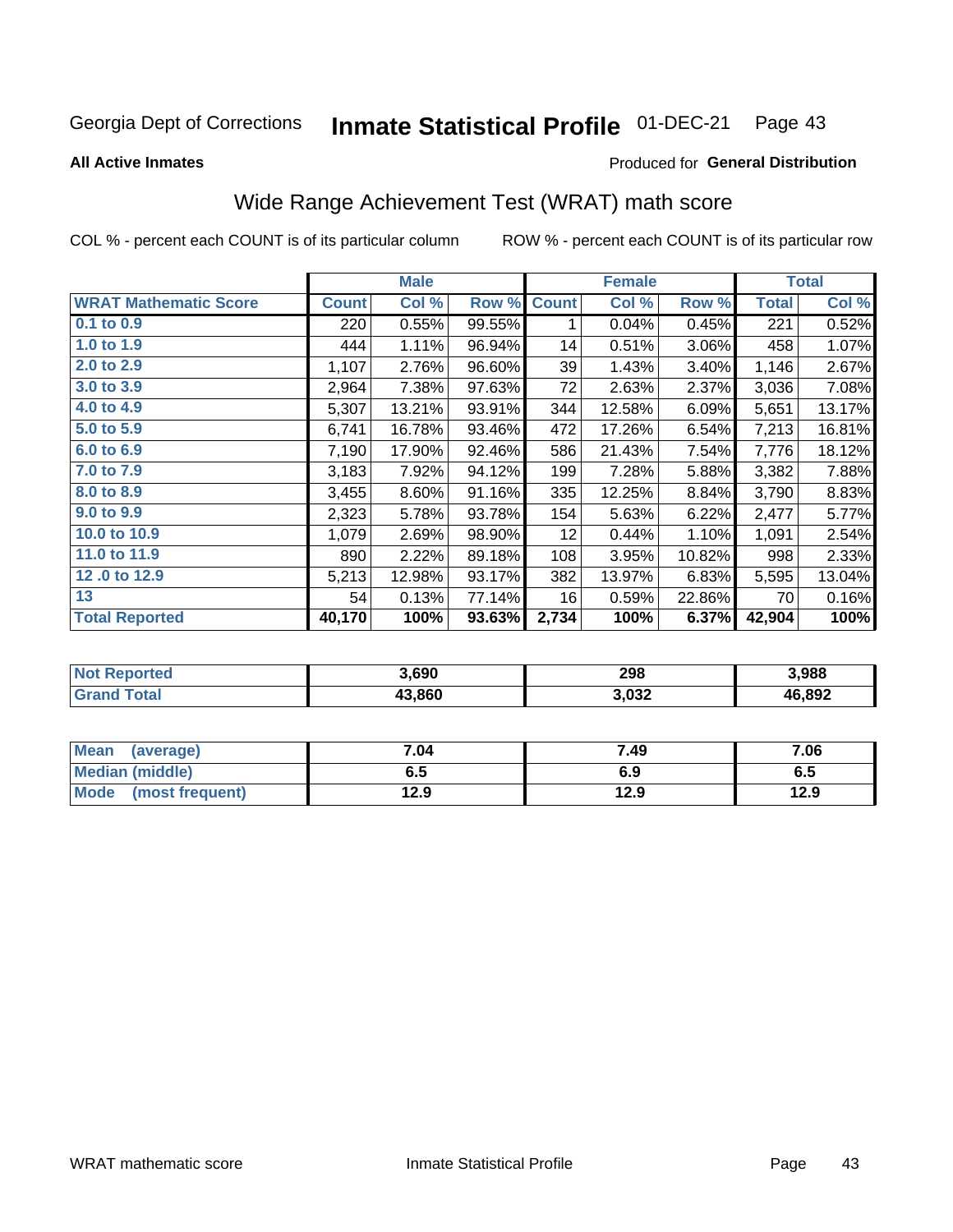#### **Inmate Statistical Profile 01-DEC-21** Page 44

### **All Active Inmates**

### Produced for General Distribution

## Wide Range Achievement Test (WRAT) spelling score

COL % - percent each COUNT is of its particular column

|                            |              | <b>Male</b> |        |                 | <b>Female</b> |        |              | <b>Total</b> |
|----------------------------|--------------|-------------|--------|-----------------|---------------|--------|--------------|--------------|
| <b>WRAT Spelling Score</b> | <b>Count</b> | Col %       | Row %  | <b>Count</b>    | Col %         | Row %  | <b>Total</b> | Col %        |
| 0.1 to 0.9                 | 788          | 1.96%       | 98.99% | 8               | 0.29%         | 1.01%  | 796          | 1.86%        |
| 1.0 to 1.9                 | 1,149        | 2.86%       | 98.97% | 12 <sub>2</sub> | 0.44%         | 1.03%  | 1,161        | 2.71%        |
| 2.0 to 2.9                 | 2,262        | 5.63%       | 98.52% | 34              | 1.24%         | 1.48%  | 2,296        | 5.35%        |
| 3.0 to 3.9                 | 3,298        | 8.21%       | 98.24% | 59              | 2.16%         | 1.76%  | 3,357        | 7.82%        |
| 4.0 to 4.9                 | 2,893        | 7.20%       | 96.85% | 94              | 3.44%         | 3.15%  | 2,987        | 6.96%        |
| 5.0 to 5.9                 | 3,233        | 8.05%       | 94.73% | 180             | 6.58%         | 5.27%  | 3,413        | 7.95%        |
| 6.0 to 6.9                 | 3,747        | 9.33%       | 95.01% | 197             | 7.21%         | 4.99%  | 3,944        | 9.19%        |
| 7.0 to 7.9                 | 3,545        | 8.82%       | 94.63% | 201             | 7.35%         | 5.37%  | 3,746        | 8.73%        |
| 8.0 to 8.9                 | 3,568        | 8.88%       | 94.79% | 196             | 7.17%         | 5.21%  | 3,764        | 8.77%        |
| 9.0 to 9.9                 | 2,063        | 5.13%       | 94.20% | 127             | 4.65%         | 5.80%  | 2,190        | 5.10%        |
| 10.0 to 10.9               | 1,948        | 4.85%       | 93.43% | 137             | 5.01%         | 6.57%  | 2,085        | 4.86%        |
| 11.0 to 11.9               | 2,488        | 6.19%       | 90.05% | 275             | 10.06%        | 9.95%  | 2,763        | 6.44%        |
| 12.0 to 12.9               | 8,983        | 22.36%      | 88.37% | 1,182           | 43.23%        | 11.63% | 10,165       | 23.69%       |
| 13                         | 212          | 0.53%       | 86.89% | 32              | 1.17%         | 13.11% | 244          | 0.57%        |
| <b>Total Reported</b>      | 40,177       | 100%        | 93.63% | 2,734           | 100%          | 6.37%  | 42,911       | 100%         |

| orted<br>NO     | 3,683  | 298   | 3,981  |
|-----------------|--------|-------|--------|
| $\sim$ follows: | 43.860 | 3,032 | 46,892 |

| <b>Mean</b><br>(average) | 7.84 | 10.05 | 7.98 |
|--------------------------|------|-------|------|
| <b>Median (middle)</b>   | .    | 11.3  | .    |
| Mode (most frequent)     | 12.9 | 12.9  | 12.9 |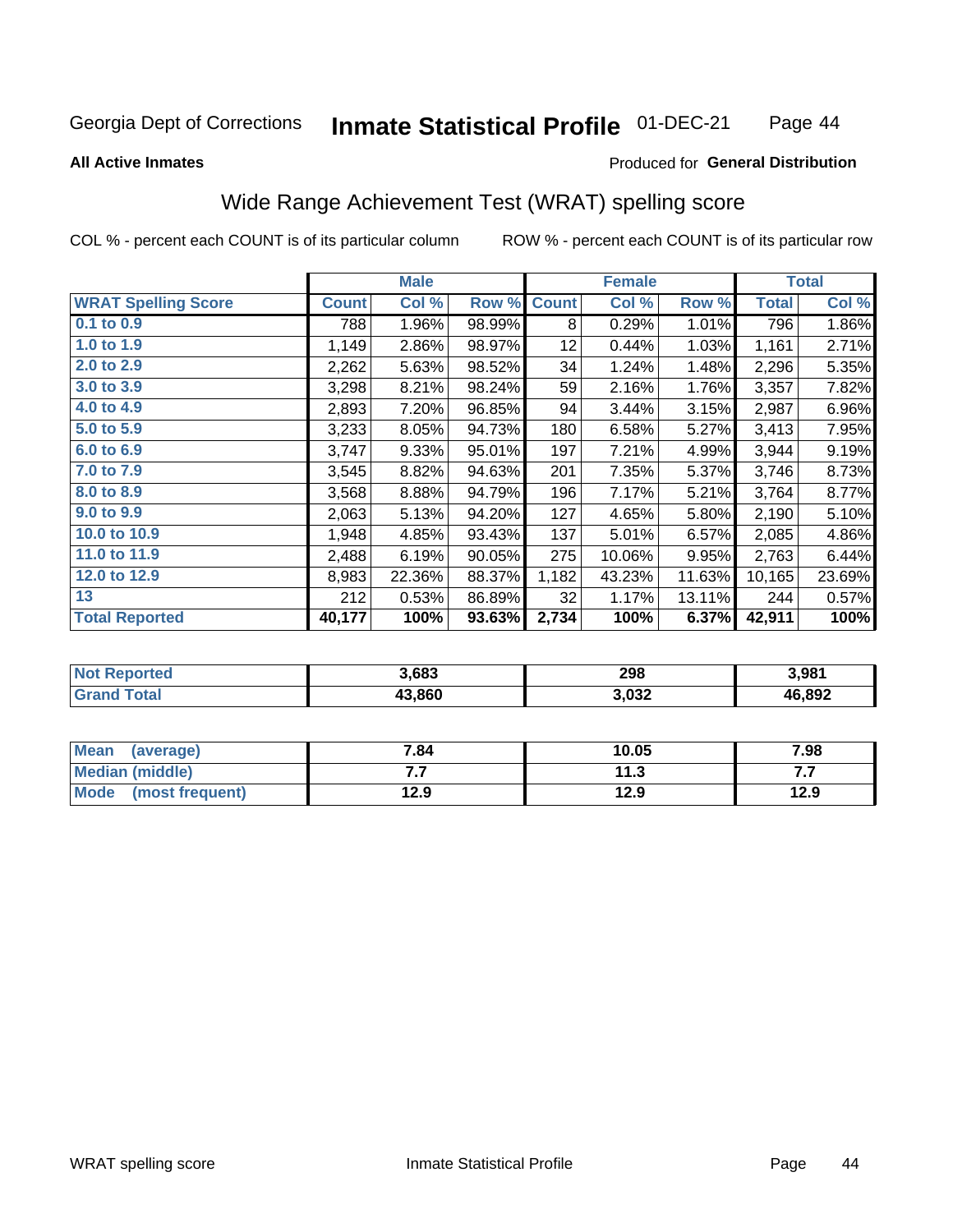# Inmate Statistical Profile 01-DEC-21 Page 45

**All Active Inmates** 

### **Produced for General Distribution**

## Current / last mental health treatment level

COL % - percent each COUNT is of its particular column

|                                    |              | <b>Male</b> |         |              | <b>Female</b> |        |              | <b>Total</b> |
|------------------------------------|--------------|-------------|---------|--------------|---------------|--------|--------------|--------------|
| <b>Mental Health Treatment Lev</b> | <b>Count</b> | Col %       | Row %   | <b>Count</b> | Col %         | Row %  | <b>Total</b> | Col %        |
| 1 No problem at current time       | 7,442        | 45.94%      | 92.61%  | 594          | 23.40%        | 7.39%  | 8,036        | 42.89%       |
| 2 Receiving outpatient             | 7,097        | 43.81%      | 78.88%  | 1,900        | 74.86%        | 21.12% | 8,997        | 48.02%       |
| <b>Treatment</b>                   |              |             |         |              |               |        |              |              |
| 3 Inpatient, moderate              | 1,312        | 8.10%       | 97.40%  | 35           | 1.38%         | 2.60%  | 1,347        | 7.19%        |
| <b>Treatment</b>                   |              |             |         |              |               |        |              |              |
| 4 Inpatient, intensive             | 318          | 1.96%       | 97.25%  | 9            | 0.35%         | 2.75%  | 327          | 1.75%        |
| <b>Treatment</b>                   |              |             |         |              |               |        |              |              |
| <b>5 Undergoing crisis</b>         | 28           | 0.17%       | 100.00% |              |               |        | 28           | 0.15%        |
| <b>stabilization</b>               |              |             |         |              |               |        |              |              |
| <b>6 Hospital for criminally</b>   |              | 0.01%       | 100.00% |              |               |        |              | 0.01%        |
| <b>Tinsane</b>                     |              |             |         |              |               |        |              |              |
| <b>Total Evaluated</b>             | 16,198       | 100%        | 86.45%  | 2,538        | 100%          | 13.55% | 18,736       | 100.0%       |

| Never had MH evaluation | 27,662 | 494   | 28,156 |
|-------------------------|--------|-------|--------|
| <b>Grand Total</b>      | 43,860 | 3,032 | 46,892 |

| <b>Median (middle)</b>         | <b>Receiving outpatient</b><br>treatment | <b>Receiving outpatient</b><br>treatment | <b>Receiving</b><br>outpatient<br>treatment |  |
|--------------------------------|------------------------------------------|------------------------------------------|---------------------------------------------|--|
| <b>Mode</b><br>(most frequent) | No problem at current time               | <b>Receiving outpatient</b><br>treatment | Receiving<br>outpatient<br>treatment        |  |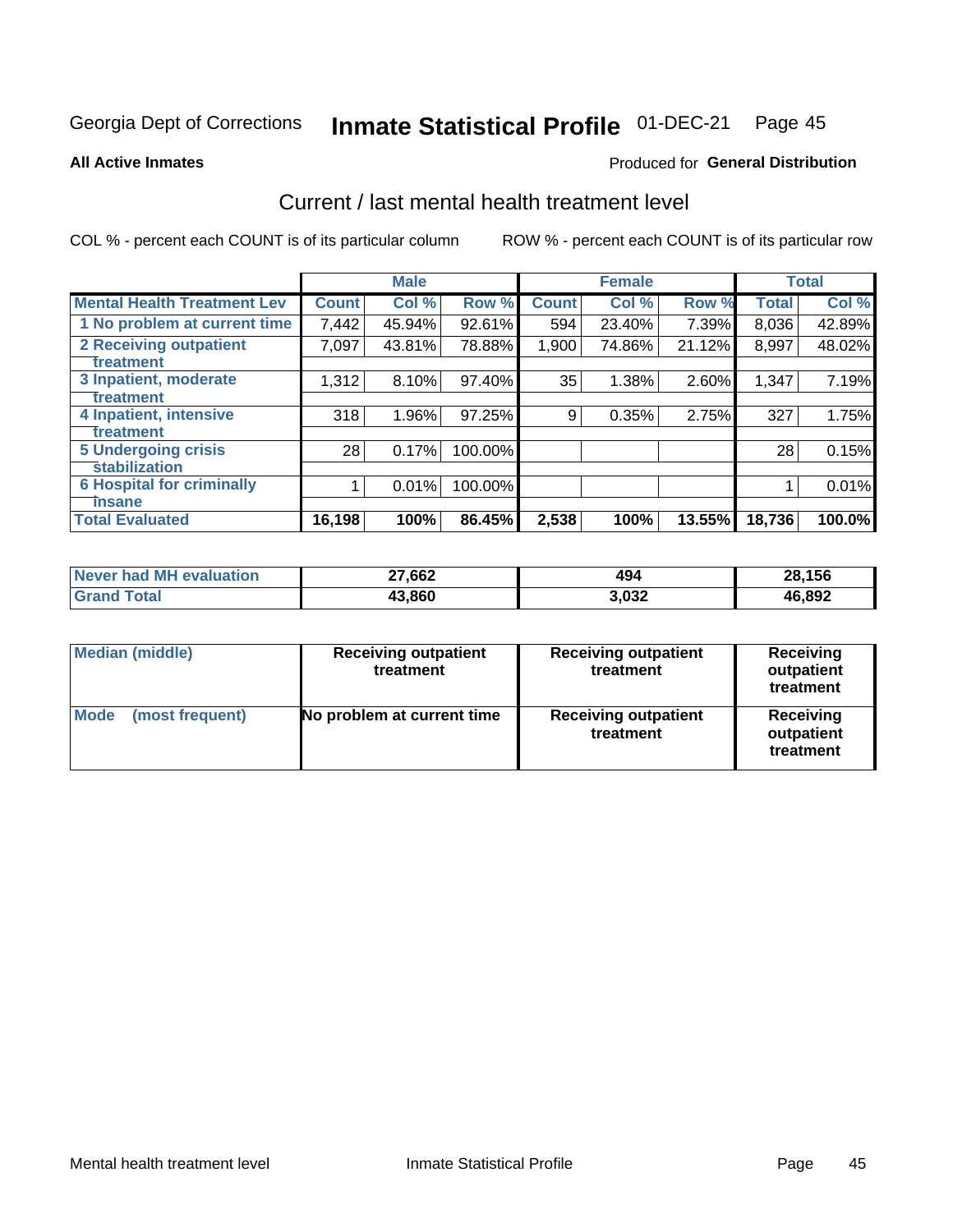## **All Active Inmates**

## Produced for General Distribution

## PULHESDWIT medical scale - 'P' overall condition ('P'hysical)

COL % - percent each COUNT is of its particular column

|                                  |              | <b>Male</b> |        |              | <b>Female</b> |         |              | <b>Total</b> |
|----------------------------------|--------------|-------------|--------|--------------|---------------|---------|--------------|--------------|
| 'P' Overall Condition            | <b>Count</b> | Col %       | Row %  | <b>Count</b> | Col %         | Row %   | <b>Total</b> | Col %        |
| 1 No medical illness             | 29,298       | 72.82%      | 93.62% | 1.997        | 68.34%        | 6.38%   | 31,295       | 72.51%       |
| 2 Well-controlled chronic        | 10,098       | 25.10%      | 92.19% | 855          | 29.26%        | 7.81%   | 10,953       | 25.38%       |
| <b>illness</b>                   |              |             |        |              |               |         |              |              |
| 3 Poorly-controlled chronic      | 774          | 1.92%       | 93.25% | 56           | 1.92%         | 6.75%   | 830          | 1.92%        |
| <b>illness</b>                   |              |             |        |              |               |         |              |              |
| 4 Significant problems requiring | 62           | 0.15%       | 92.54% | 5            | 0.17%         | 7.46%   | 67           | 0.16%        |
| special housing                  |              |             |        |              |               |         |              |              |
| 5 Terminal illness, < 6 months   | 4            | 0.01%       | 80.00% |              | 0.03%         | 20.00%  | 5            | 0.01%        |
| to live                          |              |             |        |              |               |         |              |              |
| 6 Inmate is pregnant             |              |             |        | 8            | 0.27%         | 100.00% | 8            | 0.02%        |
| <b>Total Reported</b>            | 40,236       | 100%        | 93.23% | 2,922        | 100%          | 6.77%   | 43,158       | 100%         |

| orted | ,624   | 10   | 701    |
|-------|--------|------|--------|
| 'ota. | 43.860 | .032 | 46,892 |

| Mode | (most frequent) | 1 No medical illness | 1 No medical illness | 1 No medical<br>illness |
|------|-----------------|----------------------|----------------------|-------------------------|
|------|-----------------|----------------------|----------------------|-------------------------|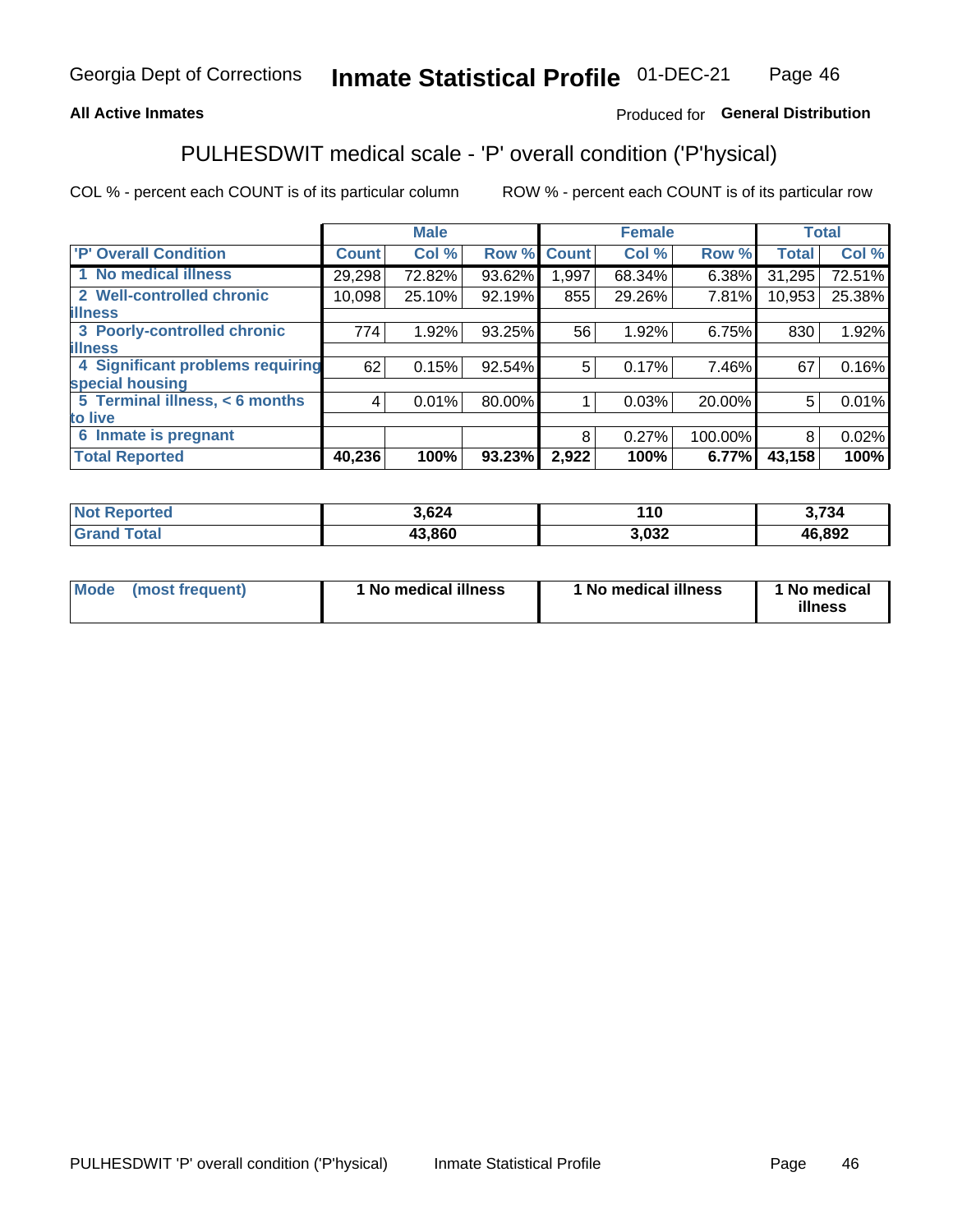## **All Active Inmates**

## Produced for General Distribution

# PULHESDWIT medical scale - 'U' upper body

COL % - percent each COUNT is of its particular column

|                              |              | <b>Male</b> |         |              | <b>Female</b> |        |              | <b>Total</b> |
|------------------------------|--------------|-------------|---------|--------------|---------------|--------|--------------|--------------|
| <b>U' Upper Body</b>         | <b>Count</b> | Col %       | Row %   | <b>Count</b> | Col %         | Row %  | <b>Total</b> | Col %        |
| 1 Upper bones, joints,       | 38,145       | 95.42%      | 93.22%  | 2,776        | 95.04%        | 6.78%  | 40,921       | 95.39%       |
| muscles all OK               |              |             |         |              |               |        |              |              |
| 2 One or both arms minimally | 1,630        | 4.08%       | 92.93%  | 124          | 4.25%         | 7.07%  | 1,754        | 4.09%        |
| limited                      |              |             |         |              |               |        |              |              |
| 3 One or both arms           | 176          | 0.44%       | 90.72%  | 18           | 0.62%         | 9.28%  | 194          | 0.45%        |
| <b>moderately limited</b>    |              |             |         |              |               |        |              |              |
| 4 One arm disabled,          | 25           | 0.06%       | 89.29%  | 3            | 0.10%         | 10.71% | 28           | 0.07%        |
| paralyzed, or amputated      |              |             |         |              |               |        |              |              |
| 5 Both arms disabled,        |              | 0.01%       | 100.00% |              |               |        |              | 0.01%        |
| paralyzed, or amputated      |              |             |         |              |               |        |              |              |
| <b>Total Reported</b>        | 39,977       | 100%        | 93.19%  | 2,921        | 100%          | 6.81%  | 42,898       | 100.0%       |

| <b>Not Reported</b> | 3,883  | 1 4 A | 3,994  |
|---------------------|--------|-------|--------|
| <b>Grand Total</b>  | 43,860 | 3,032 | 46,892 |

| Mode (most frequent) | 1 Upper bones, joints,<br>muscles all OK | 1 Upper bones, joints,<br>muscles all OK | 1 Upper bones,<br>joints, muscles all<br>ΟK |
|----------------------|------------------------------------------|------------------------------------------|---------------------------------------------|
|----------------------|------------------------------------------|------------------------------------------|---------------------------------------------|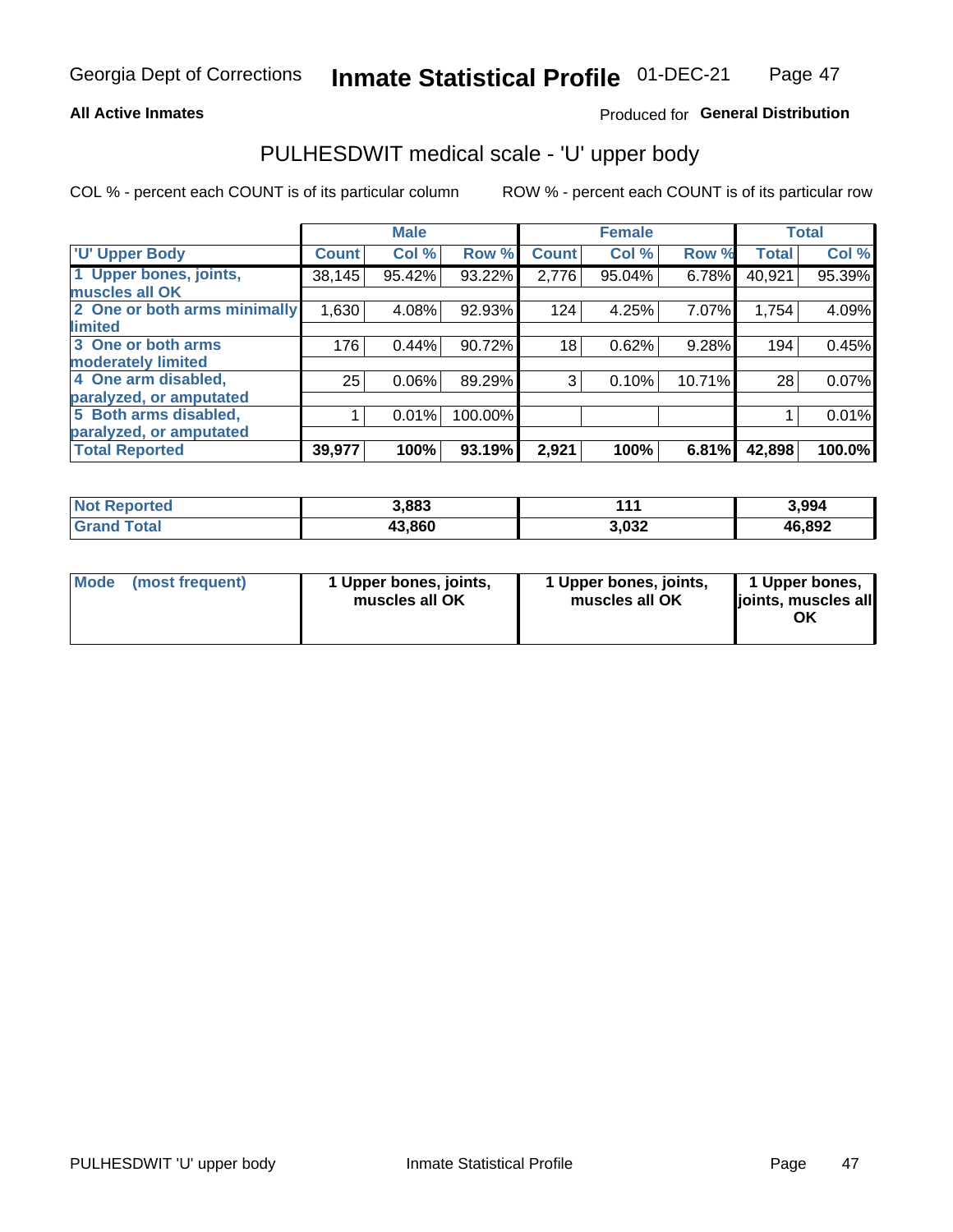## **All Active Inmates**

## Produced for General Distribution

## PULHESDWIT medical scale - 'L' lower body

COL % - percent each COUNT is of its particular column

|                                |              | <b>Male</b> |         |              | <b>Female</b> |       |              | <b>Total</b> |
|--------------------------------|--------------|-------------|---------|--------------|---------------|-------|--------------|--------------|
| 'L' Lower Body                 | <b>Count</b> | Col %       | Row %   | <b>Count</b> | Col %         | Row % | <b>Total</b> | Col %        |
| 1 Lower bones, joints,         | 36,232       | 90.63%      | 93.18%  | 2,652        | 90.82%        | 6.82% | 38,884       | 90.65%       |
| muscles all OK                 |              |             |         |              |               |       |              |              |
| 2 One or both legs minimally   | 3,105        | 7.77%       | 93.22%  | 226          | 7.74%         | 6.78% | 3,331        | 7.77%        |
| limited                        |              |             |         |              |               |       |              |              |
| 3 One or both legs             | 527          | 1.32%       | 93.44%  | 37           | 1.27%         | 6.56% | 564          | 1.31%        |
| moderately limited             |              |             |         |              |               |       |              |              |
| 4 One leg disabled, paralyzed, | 97           | 0.24%       | 95.10%  | 5            | 0.17%         | 4.90% | 102          | 0.24%        |
| or amputated                   |              |             |         |              |               |       |              |              |
| 5 Both legs disabled,          | 15           | 0.04%       | 100.00% |              |               |       | 15           | 0.03%        |
| paralyzed, or amputated        |              |             |         |              |               |       |              |              |
| <b>Total Reported</b>          | 39,976       | 100%        | 93.19%  | 2,920        | 100%          | 6.81% | 42,896       | 100%         |

| <b>Not Reported</b> | 3,884  | 149<br>. . <i>.</i> | 3,996  |
|---------------------|--------|---------------------|--------|
| Total<br>Grand      | 43,860 | 3,032               | 46,892 |

| Mode (most frequent) | 1 Lower bones, joints,<br>muscles all OK | 1 Lower bones, joints,<br>muscles all OK | 1 Lower bones,<br>joints, muscles all<br>ОK |
|----------------------|------------------------------------------|------------------------------------------|---------------------------------------------|
|----------------------|------------------------------------------|------------------------------------------|---------------------------------------------|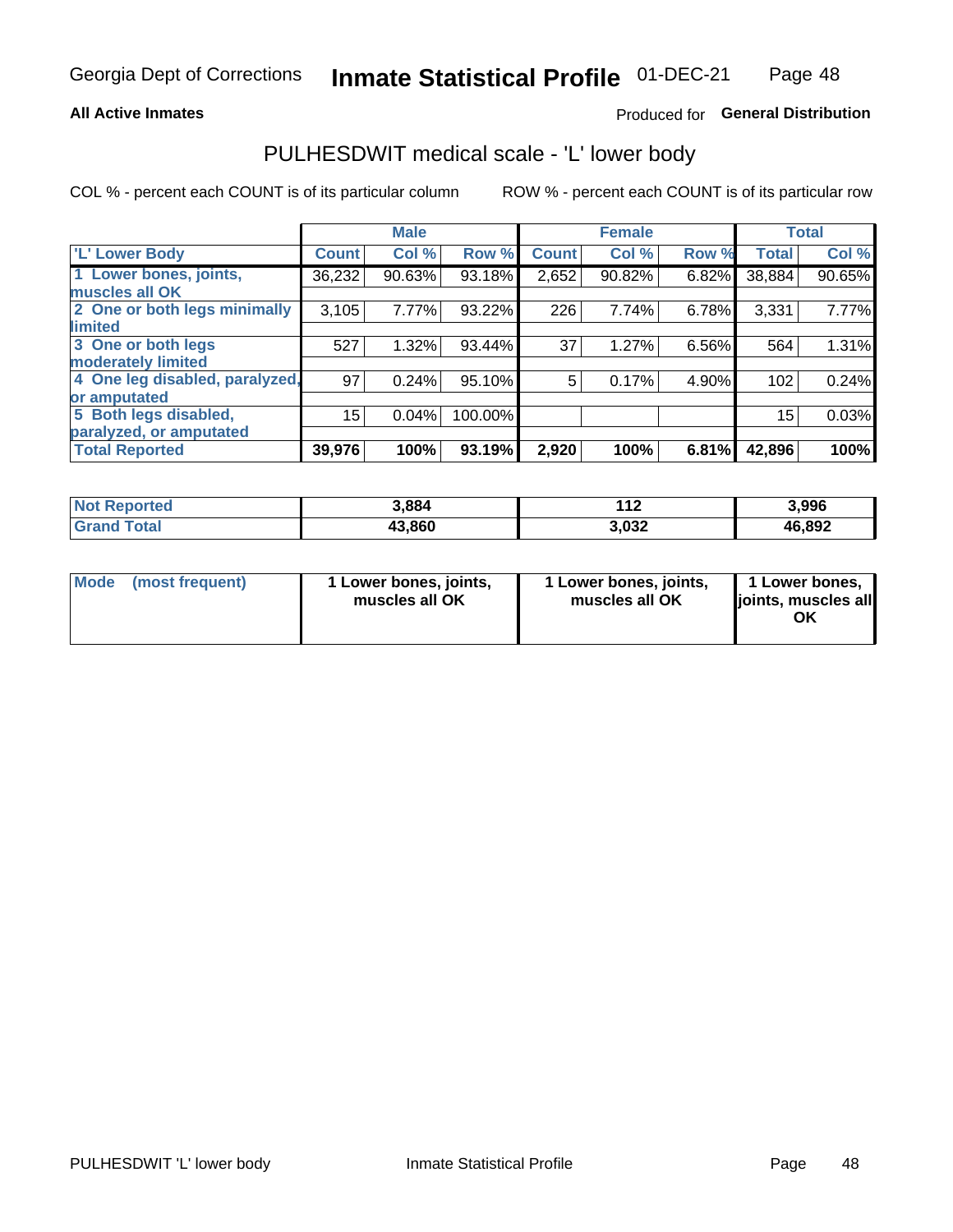## **All Active Inmates**

## Produced for General Distribution

## PULHESDWIT medical scale - 'H' hearing

COL % - percent each COUNT is of its particular column

|                                |              | <b>Male</b> |             |       | <b>Female</b> |        | <b>Total</b> |        |
|--------------------------------|--------------|-------------|-------------|-------|---------------|--------|--------------|--------|
| <b>H' Hearing</b>              | <b>Count</b> | Col %       | Row % Count |       | Col %         | Row %  | <b>Total</b> | Col %  |
| 1 Normal hearing both ears     | 39,332       | 98.46%      | 93.20%      | 2,870 | $98.32\%$     | 6.80%  | 42,202       | 98.45% |
| 2 Some loss in one ear with    | 469          | 1.17%       | 92.32%      | 39    | 1.34%         | 7.68%  | 508          | 1.19%  |
| other OK, or mild loss in both |              |             |             |       |               |        |              |        |
| 3 Total loss in one ear with   | 98           | 0.25%       | 95.15%      | 5     | 0.17%         | 4.85%  | 103          | 0.24%  |
| mild loss in other             |              |             |             |       |               |        |              |        |
| 4 Severe loss in both ears     | 29           | 0.07%       | 87.88%      | 4     | 0.14%         | 12.12% | 33           | 0.08%  |
| 5 Total loss in both ears,     | 19           | 0.05%       | 95.00%      |       | 0.03%         | 5.00%  | 20           | 0.05%  |
| requiring special housing      |              |             |             |       |               |        |              |        |
| <b>Total Reported</b>          | 39,947       | 100%        | 93.19%      | 2,919 | 100%          | 6.81%  | 42,866       | 100.0% |

| <b>Not Renc</b><br>≅norted i | 3,913  | AA<br>. | 1.026  |
|------------------------------|--------|---------|--------|
| Гоtal                        | 43.860 | 3,032   | 46,892 |

| Mode (most frequent) | 1 Normal hearing both ears 11 Normal hearing both ears 1 Normal hearing | both ears |
|----------------------|-------------------------------------------------------------------------|-----------|
|                      |                                                                         |           |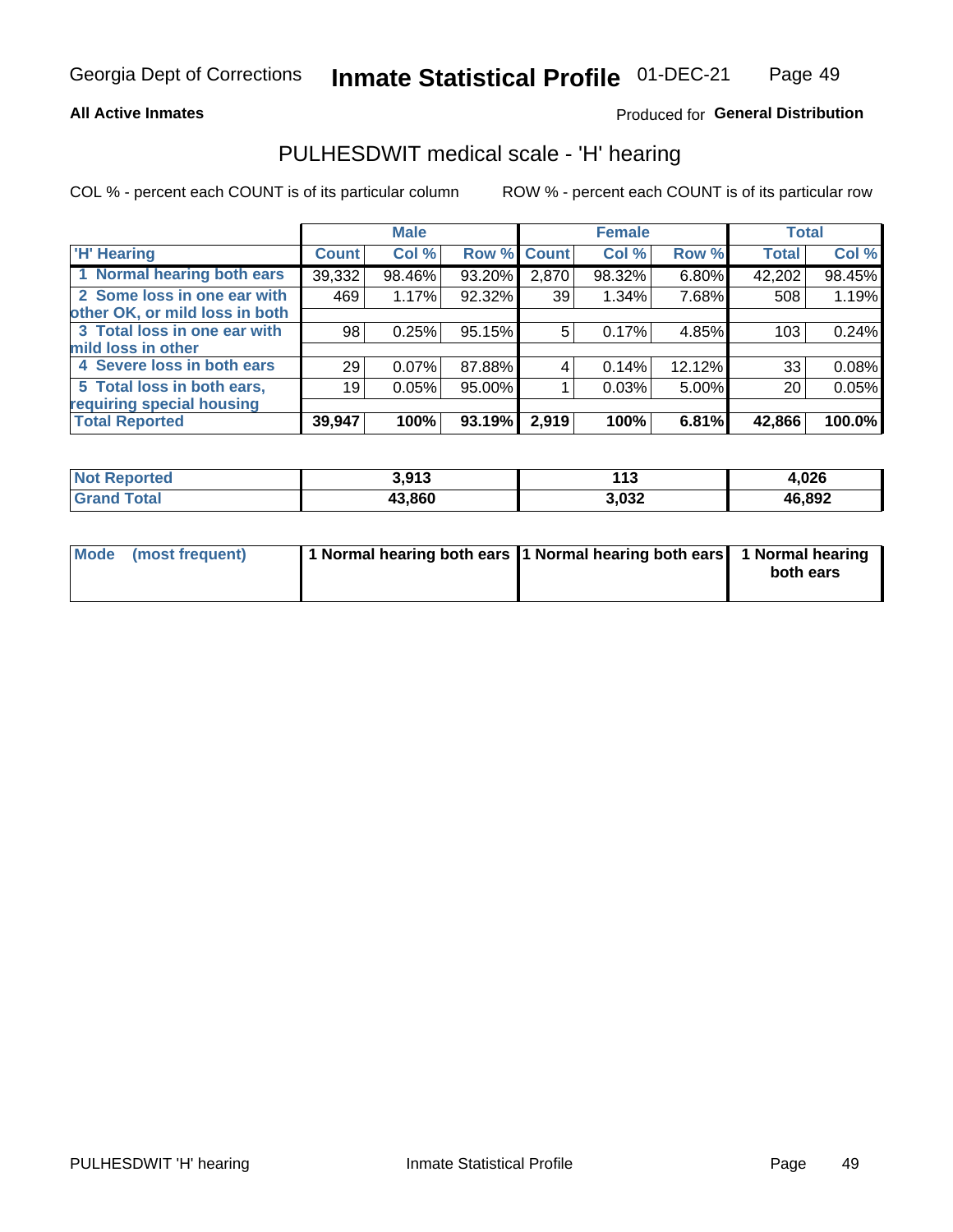## **All Active Inmates**

## Produced for General Distribution

## PULHESDWIT medical scale - 'E' vision

COL % - percent each COUNT is of its particular column

|                                 |              | <b>Male</b> |        |              | <b>Female</b> |        |              | <b>Total</b> |
|---------------------------------|--------------|-------------|--------|--------------|---------------|--------|--------------|--------------|
| <b>E' Vision</b>                | <b>Count</b> | Col %       | Row %  | <b>Count</b> | Col %         | Row %  | <b>Total</b> | Col %        |
| 1 Correctable to 20/40 in both  | 30,151       | 75.96%      | 95.42% | .448         | 49.78%        | 4.58%  | 31,599       | 74.17%       |
| eyes                            |              |             |        |              |               |        |              |              |
| 2 Correctable to 20/70 in one   | 8,332        | 20.99%      | 87.96% | 1,141        | 39.22%        | 12.04% | 9,473        | 22.24%       |
| eye, may be blind in other      |              |             |        |              |               |        |              |              |
| 3 Correctable to 20/200 in one  | 1,053        | 2.65%       | 80.50% | 255          | 8.77%         | 19.50% | 1,308        | 3.07%        |
| eye, may be blind in other      |              |             |        |              |               |        |              |              |
| 4 One eye not correctable to    | 142          | 0.36%       | 68.93% | 64           | 2.20%         | 31.07% | 206          | 0.48%        |
| 20/200, other may be blind      |              |             |        |              |               |        |              |              |
| 5 Blind in both eyes, requiring | 17           | 0.04%       | 94.44% |              | 0.03%         | 5.56%  | 18           | 0.04%        |
| special housing                 |              |             |        |              |               |        |              |              |
| <b>Total Reported</b>           | 39,695       | 100%        | 93.17% | 2,909        | 100%          | 6.83%  | 42,604       | 100%         |

| <b>Not Reported</b> | ,165   | 123   | 4,288  |
|---------------------|--------|-------|--------|
| <b>Total</b>        | 43,860 | 3,032 | 46,892 |

| Mode (most frequent) | 1 Correctable to 20/40 in both<br>eves | 1 Correctable to 20/40 in   1 Correctable to  <br>both eves | 20/40 in both eyes |
|----------------------|----------------------------------------|-------------------------------------------------------------|--------------------|
|                      |                                        |                                                             |                    |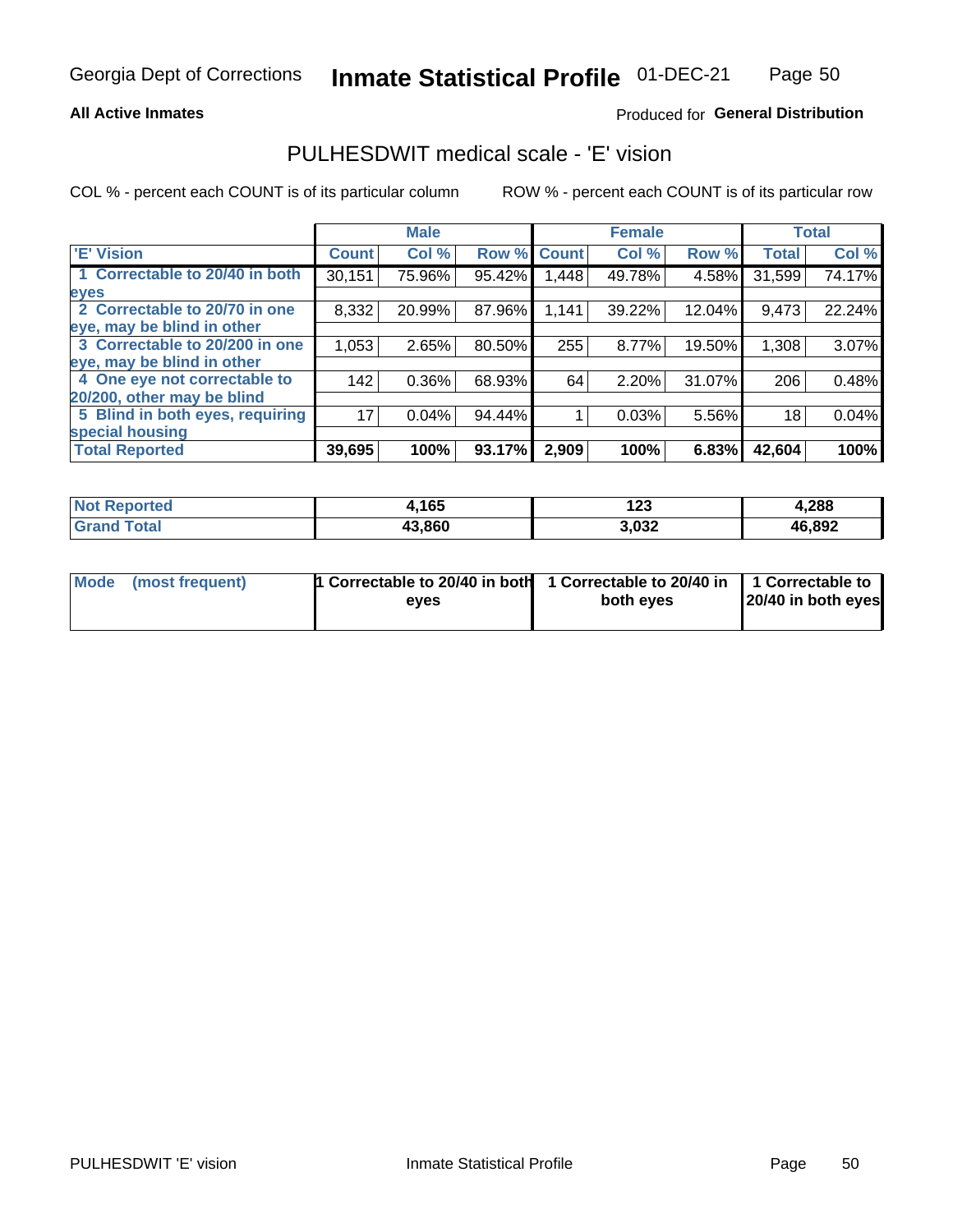## **All Active Inmates**

## Produced for General Distribution

## PULHESDWIT medical scale - 'S' pSychiatric

COL % - percent each COUNT is of its particular column

|                                        |              | <b>Male</b> |         |              | <b>Female</b> |        |              | <b>Total</b> |
|----------------------------------------|--------------|-------------|---------|--------------|---------------|--------|--------------|--------------|
| 'S' pSychiatric                        | <b>Count</b> | Col %       | Row %   | <b>Count</b> | Col %         | Row %  | <b>Total</b> | Col %        |
| 1 No impairment or disorders           | 35,029       | 89.23%      | 97.43%  | 924          | 33.15%        | 2.57%  | 35,953       | 85.51%       |
| 2 Stable, or in remission, or          | 3,548        | $9.04\%$    | 65.80%  | 1,844        | 66.16%        | 34.20% | 5,392        | 12.82%       |
| mild impairment or retardation         |              |             |         |              |               |        |              |              |
| 3 Requires moderate inpatient          | 543          | 1.38%       | 97.31%  | 15           | 0.54%         | 2.69%  | 558          | 1.33%        |
| treatment                              |              |             |         |              |               |        |              |              |
| 4 Requires intensive inpatient         | 130          | 0.33%       | 97.01%  | 4            | 0.14%         | 2.99%  | 134          | 0.32%        |
| treatment                              |              |             |         |              |               |        |              |              |
| <b>5 Requires Crisis Stabilization</b> |              | 0.02%       | 100.00% |              |               |        |              | 0.02%        |
| Unit (CSU) inpatient care              |              |             |         |              |               |        |              |              |
| <b>6 Severe disorders require</b>      |              | 0.01%       | 100.00% |              |               |        |              | 0.01%        |
| psychiatric hospitalization            |              |             |         |              |               |        |              |              |
| <b>Total Reported</b>                  | 39,258       | 100%        | 93.37%  | 2,787        | 100%          | 6.63%  | 42,045       | 100.0%       |

| <b>Not Reported</b>  | ,602   | 245   | 4,847  |
|----------------------|--------|-------|--------|
| <b>Total</b><br>Gran | 43,860 | 3,032 | 46,892 |

| Mode | (most frequent) | <b>1 No impairment or disorders</b> 2 Stable, or in remission, 1 No impairment or |                       |           |
|------|-----------------|-----------------------------------------------------------------------------------|-----------------------|-----------|
|      |                 |                                                                                   | or mild impairment or | disorders |
|      |                 |                                                                                   | retardation           |           |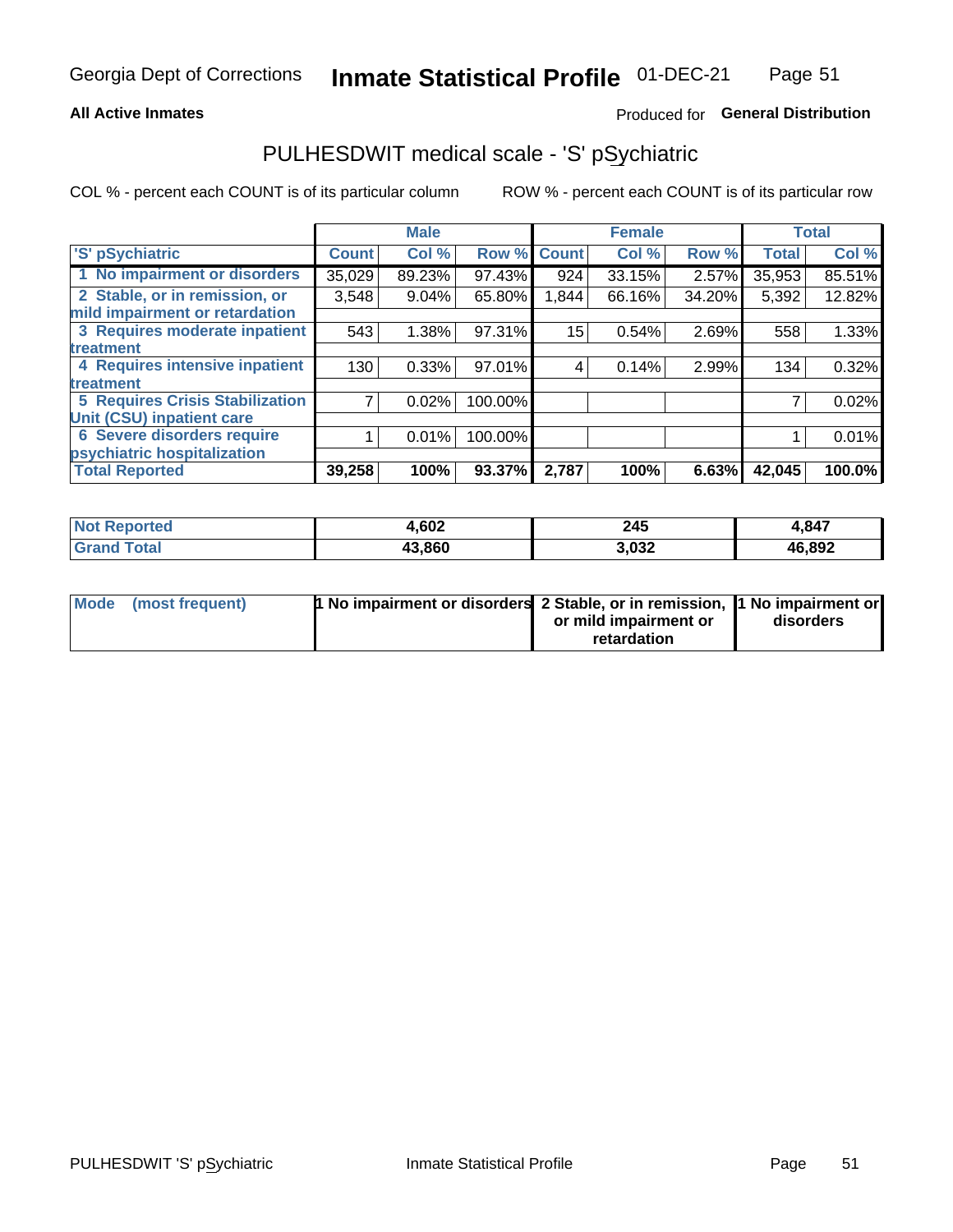## **All Active Inmates**

## Produced for General Distribution

## PULHESDWIT medical scale - 'D' dental

COL % - percent each COUNT is of its particular column

|                                 |              | <b>Male</b> |         |              | <b>Female</b> |        |              | <b>Total</b> |
|---------------------------------|--------------|-------------|---------|--------------|---------------|--------|--------------|--------------|
| <b>D'</b> Dental                | <b>Count</b> | Col %       | Row %   | <b>Count</b> | Col %         | Row %  | <b>Total</b> | Col %        |
| 1 Minimal routine dental health | 21,877       | 58.41%      | 89.59%  | 2,542        | 90.40%        | 10.41% | 24,419       | 60.64%       |
| <b>needs</b>                    |              |             |         |              |               |        |              |              |
| 2 Moderate cavities and/or gum  | 13,637       | 36.41%      | 98.52%  | 205          | 7.29%         | 1.48%  | 13,842       | 34.37%       |
| disease                         |              |             |         |              |               |        |              |              |
| 3 Extensive gum disease         | 1,925        | 5.14%       | 96.78%  | 64           | 2.28%         | 3.22%  | 1,989        | 4.94%        |
| and/or widespread decay         |              |             |         |              |               |        |              |              |
| 4 Urgent need for dental        | 17           | 0.05%       | 94.44%  |              | 0.04%         | 5.56%  | 18           | 0.04%        |
| <b>services</b>                 |              |             |         |              |               |        |              |              |
| 5 Life-threatening disease or   |              | 0.01%       | 100.00% |              |               |        |              | 0.01%        |
| extreme pain or infection       |              |             |         |              |               |        |              |              |
| <b>Total Reported</b>           | 37,457       | 100%        | 93.02%  | 2,812        | 100%          | 6.98%  | 40,269       | 100%         |

| <b>Not Reported</b>   | 6,403  | 220   | 6,623  |
|-----------------------|--------|-------|--------|
| <b>Total</b><br>Grand | 43,860 | 3,032 | 46,892 |

| Mode<br><b>Minimal routine dental</b><br>(most frequent)<br>health needs | 1 Minimal routine dental<br>health needs | 1 Minimal routine<br>dental health<br>needs |
|--------------------------------------------------------------------------|------------------------------------------|---------------------------------------------|
|--------------------------------------------------------------------------|------------------------------------------|---------------------------------------------|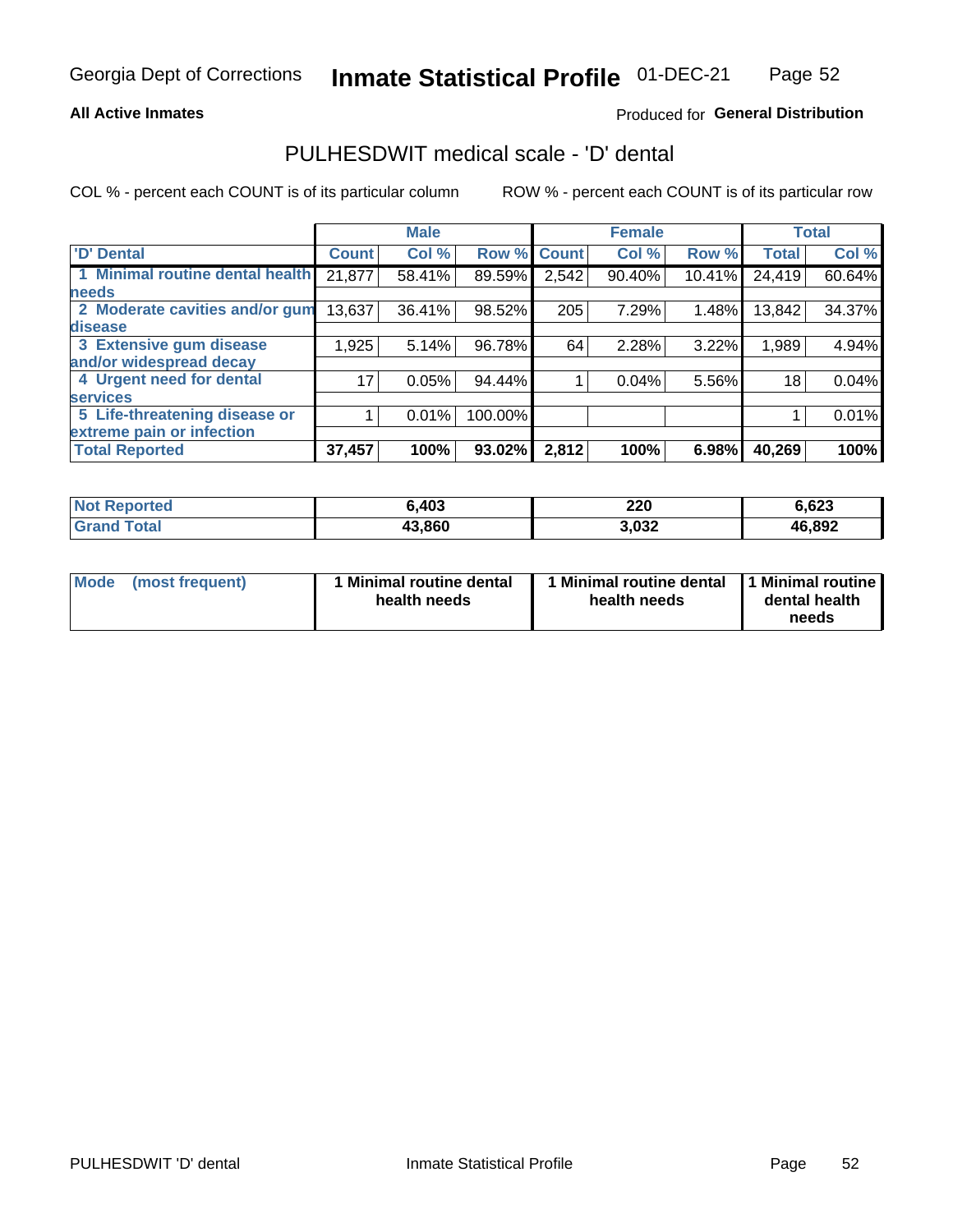## **All Active Inmates**

## Produced for General Distribution

## PULHESDWIT medical scale - 'W' work ability

COL % - percent each COUNT is of its particular column

|                                 |              | <b>Male</b> |                    |       | <b>Female</b> |          |              | <b>Total</b> |
|---------------------------------|--------------|-------------|--------------------|-------|---------------|----------|--------------|--------------|
| <b>W' work ability</b>          | <b>Count</b> | Col %       | <b>Row % Count</b> |       | Col %         | Row %    | <b>Total</b> | Col %        |
| 1 Unrestricted work or activity | 34,143       | 85.46%      | 93.11%             | 2,528 | 86.55%        | $6.89\%$ | 36,671       | 85.53%       |
| 2 Minor restrictions on type of | 4,615        | 11.55%      | 93.31%             | 331   | 11.33%        | 6.69%    | 4,946        | 11.54%       |
| <b>work</b>                     |              |             |                    |       |               |          |              |              |
| 3 Moderate restrictions on type | 824          | $2.06\%$    | 95.26%             | 41    | $1.40\%$      | 4.74%    | 865          | 2.02%        |
| of work                         |              |             |                    |       |               |          |              |              |
| 4 Major restrictions on type of | 272          | 0.68%       | 96.11%             | 11    | 0.38%         | 3.89%    | 283          | 0.66%        |
| <b>work</b>                     |              |             |                    |       |               |          |              |              |
| 5 Cannot work under any         | 99           | 0.25%       | 90.83%             | 10    | $0.34\%$      | 9.17%    | 109          | 0.25%        |
| <b>circumstances</b>            |              |             |                    |       |               |          |              |              |
| <b>Total Reported</b>           | 39,953       | 100%        | 93.19%             | 2,921 | 100%          | 6.81%    | 42,874       | 100%         |

| <b>Not Reported</b> | 3,907  | 4 A   | 4,018  |
|---------------------|--------|-------|--------|
| Total<br>Grand      | 43,860 | 3,032 | 46,892 |

| Mode (most frequent) | 1 Unrestricted work or | 1 Unrestricted work or | 1 Unrestricted   |
|----------------------|------------------------|------------------------|------------------|
|                      | activity               | activity               | work or activity |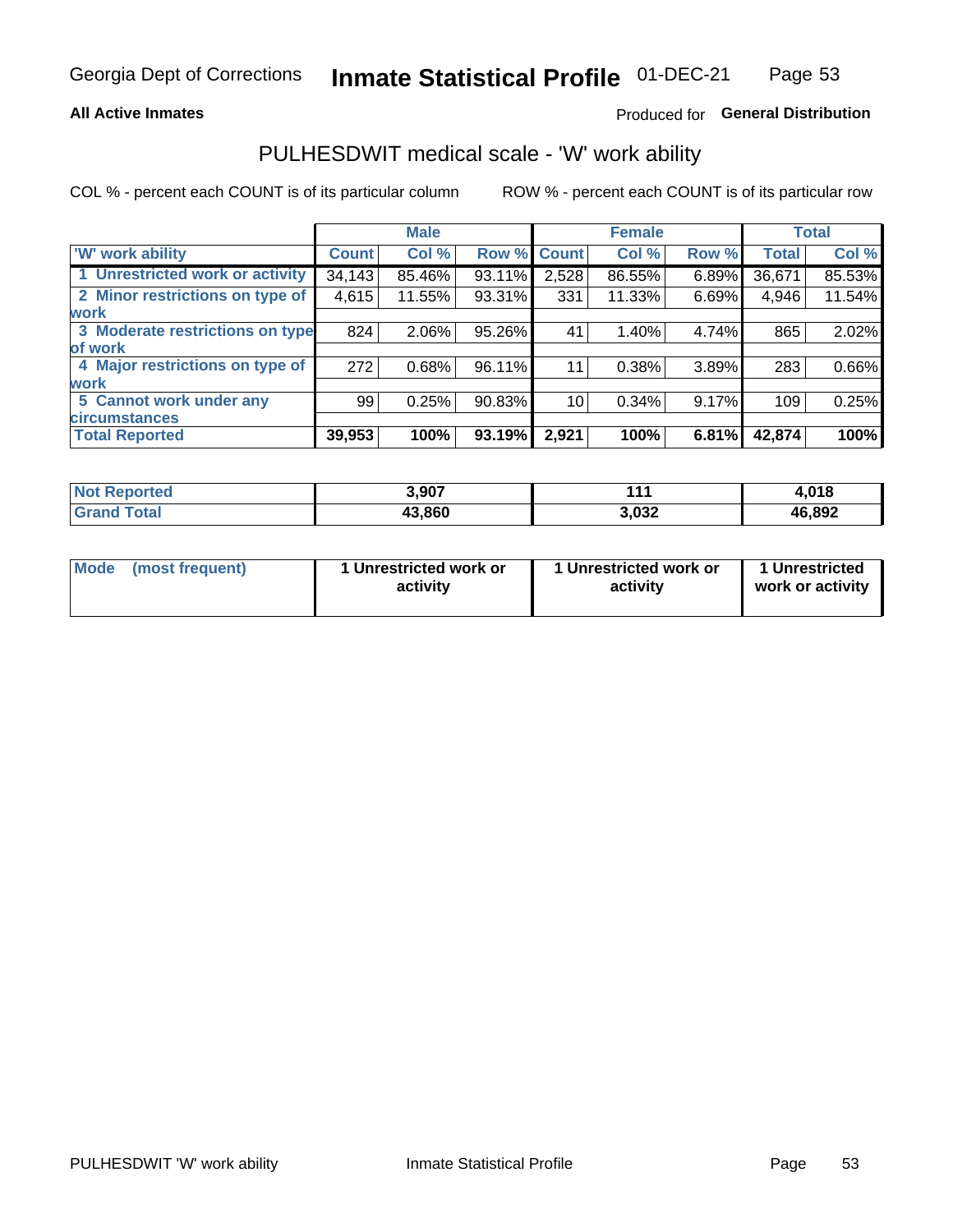## **All Active Inmates**

## Produced for General Distribution

## PULHESDWIT medical scale - 'I' impairment

COL % - percent each COUNT is of its particular column

|                                                              |              | <b>Male</b> |        |             | <b>Female</b> |       | <b>Total</b> |          |
|--------------------------------------------------------------|--------------|-------------|--------|-------------|---------------|-------|--------------|----------|
| <b>T' Impairment</b>                                         | <b>Count</b> | Col %       |        | Row % Count | Col %         | Row % | <b>Total</b> | Col %    |
| 1 No impairments or<br>disabilities                          | 39,574       | 99.05%      | 93.17% | 2,902       | 99.42%        | 6.83% | 42,476       | 99.07%   |
| 2 Wheelchair-bound but                                       | 223          | 0.56%       | 95.71% | 10          | 0.34%         | 4.29% | 233          | 0.54%    |
| otherwise OK<br><b>3 Needs low-level Assisted</b>            | 47           | 0.12%       | 97.92% |             | 0.03%         | 2.08% | 48           | 0.11%    |
| Living (level I)                                             |              |             |        |             |               |       |              |          |
| 4 Needs moderate Assisted<br>Living (level II)               | 24           | $0.06\%$    | 96.00% |             | 0.03%         | 4.00% | 25           | $0.06\%$ |
| <b>5 Needs maximal Assisted</b><br><b>Living (level III)</b> | 87           | 0.22%       | 94.57% | 5           | 0.17%         | 5.43% | 92           | 0.21%    |
| <b>Total Reported</b>                                        | 39,955       | 100%        | 93.19% | 2,919       | 100%          | 6.81% | 42,874       | 100%     |

| $N$<br><b>Reported</b>       | 3,905  | 142<br>,,, | 4,018  |
|------------------------------|--------|------------|--------|
| <b>Total</b><br><b>Grand</b> | 43,860 | 3,032      | 46,892 |

| Mode | (most frequent) | 1 No impairments or<br>disabilities | 1 No impairments or<br>disabilities | 1 No impairments<br>or disabilities |
|------|-----------------|-------------------------------------|-------------------------------------|-------------------------------------|
|------|-----------------|-------------------------------------|-------------------------------------|-------------------------------------|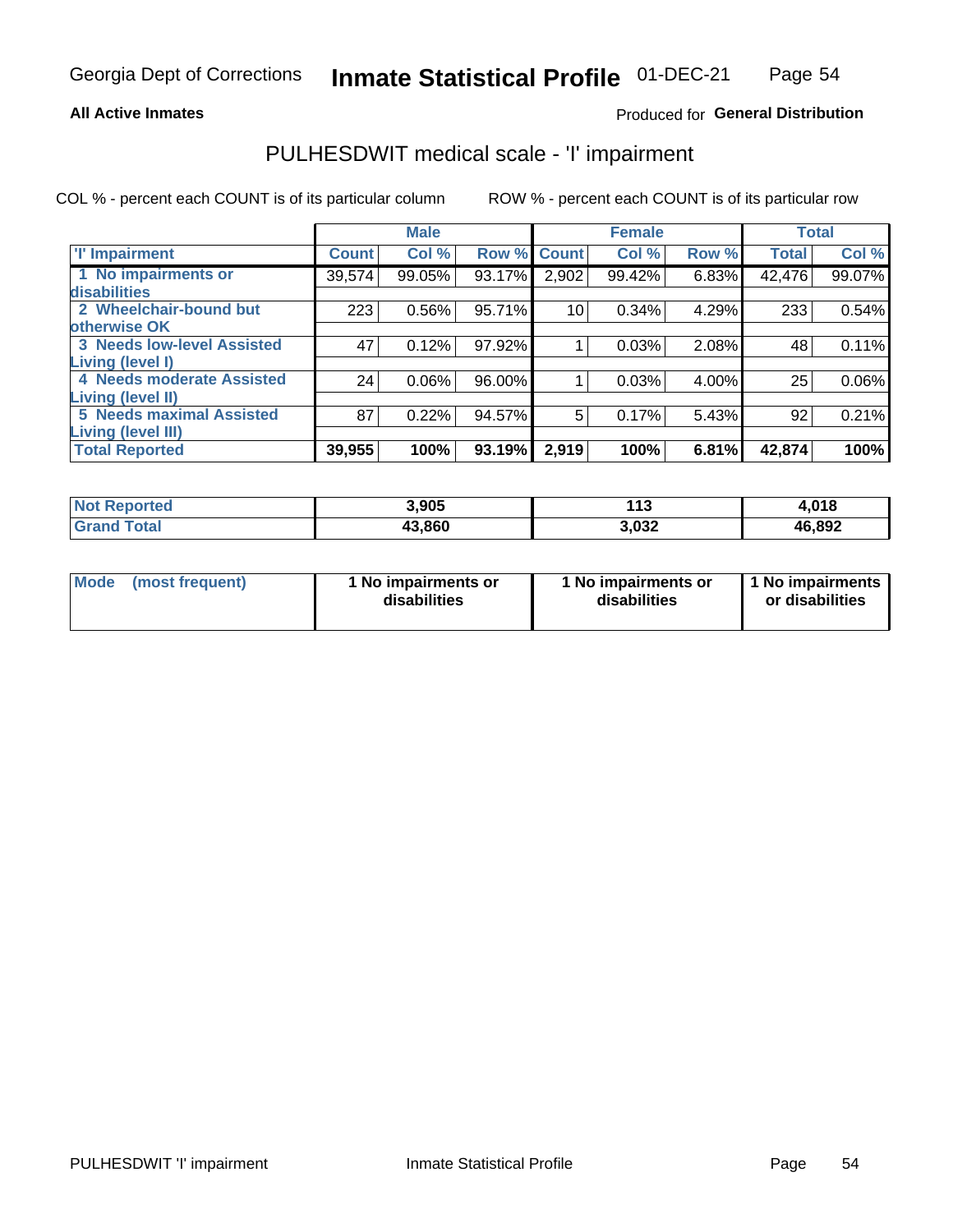## **All Active Inmates**

## Produced fo General Distribution

## PULHESDWIT medical scale - 'T' transportability

COL % - percent each COUNT is of its particular column

|                              |              | <b>Male</b> |        |              | <b>Female</b> |        | <b>Total</b> |        |
|------------------------------|--------------|-------------|--------|--------------|---------------|--------|--------------|--------|
| <b>T' Transportability</b>   | <b>Count</b> | Col %       | Row %  | <b>Count</b> | Col %         | Row %  | <b>Total</b> | Col %  |
| 1 Can be transported in any  | 39,878       | 99.19%      | 93.22% | 2,901        | 99.59%        | 6.78%  | 42,779       | 99.21% |
| ordinary approved vehicle    |              |             |        |              |               |        |              |        |
| 2 Wheelchair-bound, not      | 90           | 0.22%       | 98.90% |              | 0.03%         | 1.10%  | 91           | 0.21%  |
| needing special vehicle      |              |             |        |              |               |        |              |        |
| 3 Wheelchair-bound, requires | 24           | 0.06%       | 92.31% | 2            | 0.07%         | 7.69%  | 26           | 0.06%  |
| special vehicle              |              |             |        |              |               |        |              |        |
| 4 Needs specially-equipped   | 3            | 0.01%       | 60.00% | 2            | 0.07%         | 40.00% | 5            | 0.01%  |
| medical vehicle              |              |             |        |              |               |        |              |        |
| <b>5 Requires ambulance</b>  | 210          | 0.52%       | 96.77% | 7            | 0.24%         | 3.23%  | 217          | 0.50%  |
| transport                    |              |             |        |              |               |        |              |        |
| <b>Total Reported</b>        | 40,205       | 100%        | 93.24% | 2,913        | 100%          | 6.76%  | 43,118       | 100%   |

| <b>Not</b><br><b>Reported</b> | 3,655  | 119   | 3,774  |
|-------------------------------|--------|-------|--------|
| <b>otal</b>                   | 43.860 | 3,032 | 46,892 |

|  | Mode (most frequent) | 1 Can be transported in any 1 Can be transported in any<br>ordinary approved vehicle   ordinary approved vehicle   transported in any |  | 1 Can be<br>  ordinary approved  <br>vehicle |
|--|----------------------|---------------------------------------------------------------------------------------------------------------------------------------|--|----------------------------------------------|
|--|----------------------|---------------------------------------------------------------------------------------------------------------------------------------|--|----------------------------------------------|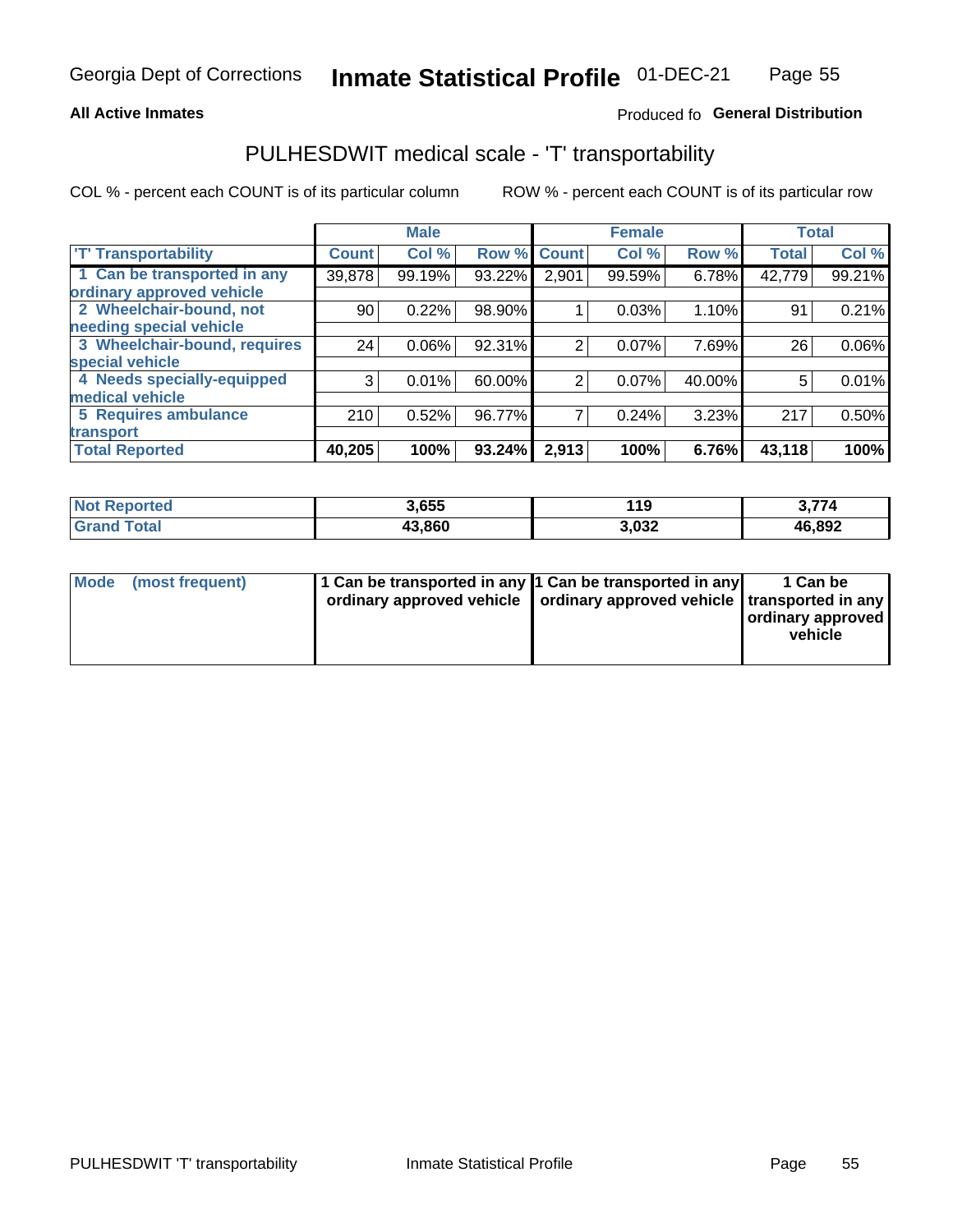#### Inmate Statistical Profile 01-DEC-21 Page 56

**All Active Inmates** 

## **Produced for General Distribution**

## Number of prior Georgia incarcerations

COL % - percent each COUNT is of its particular column

|                                       |              | <b>Male</b> |                    |       | <b>Female</b> |       |        | <b>Total</b> |
|---------------------------------------|--------------|-------------|--------------------|-------|---------------|-------|--------|--------------|
| <b>Num of Prior GA Incarcerations</b> | <b>Count</b> | Col %       | <b>Row % Count</b> |       | Col %         | Row % | Total  | Col %        |
| $\bf{0}$                              | 24,513       | 55.89%      | 91.84%             | 2,177 | 71.80%        | 8.16% | 26,690 | 56.92%       |
|                                       | 8,018        | 18.28%      | 94.69%             | 450   | 14.84%        | 5.31% | 8,468  | 18.06%       |
| 2                                     | 4,622        | 10.54%      | 95.79%             | 203   | 6.70%         | 4.21% | 4,825  | 10.29%       |
| 3                                     | 2,869        | 6.54%       | 97.16%             | 84    | 2.77%         | 2.84% | 2,953  | 6.30%        |
| 4                                     | 1,600        | 3.65%       | 96.85%             | 52    | 1.72%         | 3.15% | 1,652  | 3.52%        |
| 5                                     | 969          | 2.21%       | 97.68%             | 23    | 0.76%         | 2.32% | 992    | 2.12%        |
| <b>More Than 5</b>                    | 1,269        | 2.89%       | 96.72%             | 43    | 1.42%         | 3.28% | 1,312  | 2.80%        |
| <b>Total Reported</b>                 | 43,860       | 100%        | 93.53%             | 3,032 | 100.0%        | 6.47% | 46,892 | 100.0%       |

| orted<br>NO.     |        |      |        |
|------------------|--------|------|--------|
| <b>ota</b><br>Gr | 13.860 | 032, | 46,892 |

| Mean (average)       | 06.، | 1.02 |
|----------------------|------|------|
| Median (middle)      |      |      |
| Mode (most frequent) |      |      |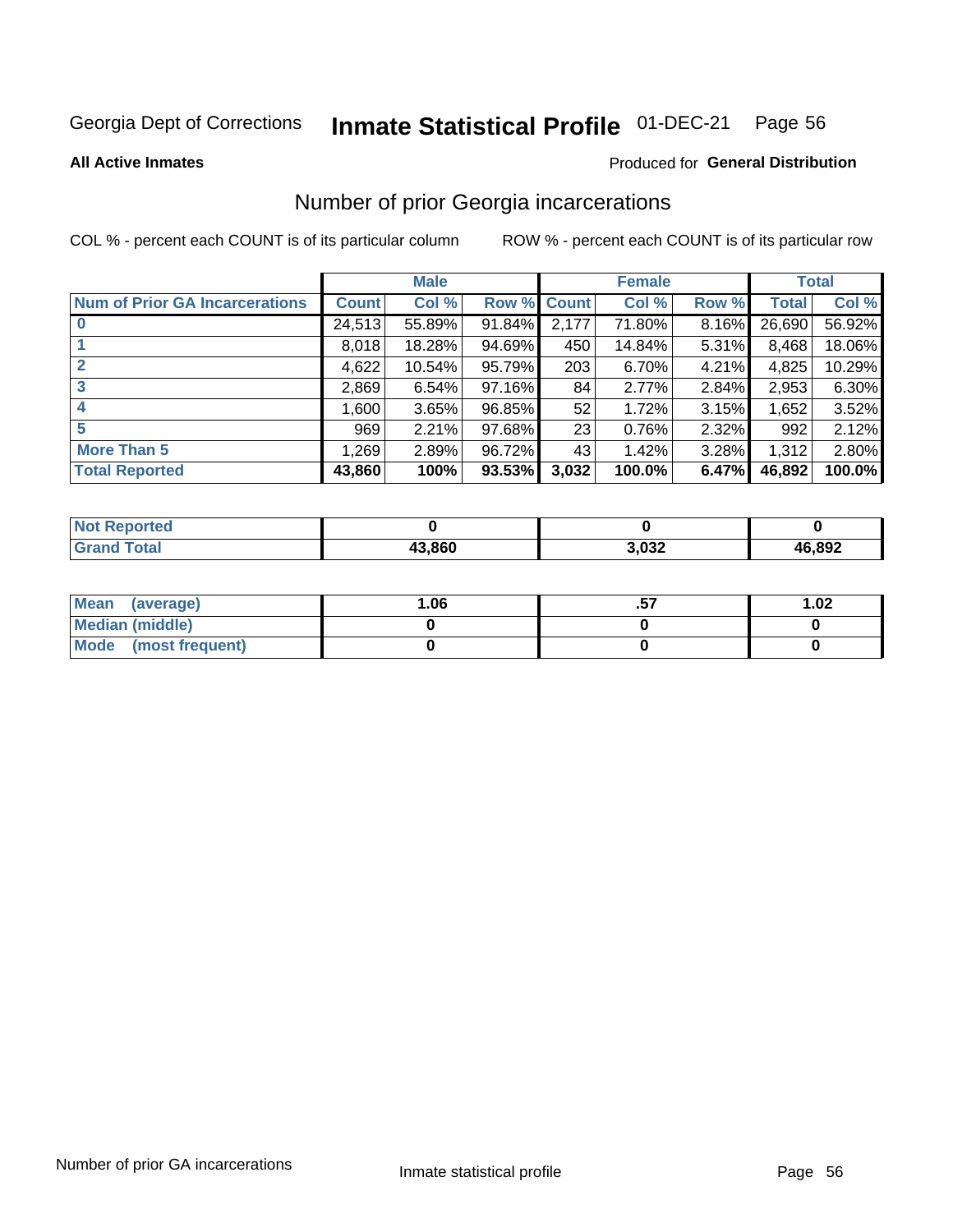#### Inmate Statistical Profile 01-DEC-21 Page 57

### **All Active Inmates**

### Produced for General Distribution

## Prison sentence in years

COL % - percent each COUNT is of its particular column

ROW % - percent each COUNT is of its particular row

|                                 |              | <b>Male</b> |         |              | <b>Female</b> |       |              | <b>Total</b> |
|---------------------------------|--------------|-------------|---------|--------------|---------------|-------|--------------|--------------|
| <b>Prison Sentence In Years</b> | <b>Count</b> | Col %       | Row %   | <b>Count</b> | Col %         | Row % | <b>Total</b> | Col %        |
| $0 - 1$                         | 488          | 1.11%       | 92.60%  | 39           | 1.29%         | 7.40% | 527          | 1.12%        |
| $1.1 - 2$                       | 552          | 1.26%       | 91.69%  | 50           | 1.65%         | 8.31% | 602          | 1.28%        |
| $2.1 - 3$                       | 869          | 1.98%       | 90.43%  | 92           | 3.03%         | 9.57% | 961          | 2.05%        |
| $3.1 - 4$                       | 796          | 1.81%       | 92.67%  | 63           | 2.08%         | 7.33% | 859          | 1.83%        |
| $4.1 - 5$                       | 1,351        | 3.08%       | 90.92%  | 135          | 4.45%         | 9.08% | 1,486        | 3.17%        |
| $5.1 - 6$                       | 838          | 1.91%       | 91.09%  | 82           | 2.70%         | 8.91% | 920          | 1.96%        |
| $6.1 - 7$                       | 795          | 1.81%       | 91.59%  | 73           | 2.41%         | 8.41% | 868          | 1.85%        |
| $7.1 - 8$                       | 919          | 2.10%       | 90.81%  | 93           | 3.07%         | 9.19% | 1,012        | 2.16%        |
| $8.1 - 9$                       | 1,002        | 2.28%       | 94.53%  | 58           | 1.91%         | 5.47% | 1,060        | 2.26%        |
| $9.1 - 10$                      | 2,484        | 5.66%       | 90.76%  | 253          | 8.34%         | 9.24% | 2,737        | 5.84%        |
| $10.1 - 12$                     | 1,599        | 3.65%       | 91.74%  | 144          | 4.75%         | 8.26% | 1,743        | 3.72%        |
| $12.1 - 15$                     | 3,838        | 8.75%       | 92.39%  | 316          | 10.42%        | 7.61% | 4,154        | 8.86%        |
| $15.1 - 20$                     | 8,183        | 18.66%      | 93.39%  | 579          | 19.10%        | 6.61% | 8,762        | 18.69%       |
| 20.1 - Over                     | 11,294       | 25.75%      | 94.72%  | 630          | 20.78%        | 5.28% | 11,924       | 25.43%       |
| Life                            | 7,152        | 16.31%      | 95.13%  | 366          | 12.07%        | 4.87% | 7,518        | 16.03%       |
| <b>Life Without Parole</b>      | 1,629        | 3.71%       | 96.56%  | 58           | 1.91%         | 3.44% | 1,687        | 3.60%        |
| <b>Death</b>                    | 37           | 0.08%       | 97.37%  | 1            | 0.03%         | 2.63% | 38           | 0.08%        |
| <b>Youthful Offenders</b>       | 34           | 0.08%       | 100.00% |              |               |       | 34           | 0.07%        |
| <b>Total Reported</b>           | 43,860       | 100%        | 93.53%  | 3,032        | 100%          | 6.47% | 46,892       | 100%         |

| <b>Not Reported</b> |        |       |        |
|---------------------|--------|-------|--------|
| <b>otal</b>         | 13.860 | 032,ا | 46,892 |

### **Determinate (numeric) sentences only**

| <b>Mean</b> | 26.06 | 26.86 | 26.07 |
|-------------|-------|-------|-------|
|             |       |       |       |

All sentences (including determinate), with life, life without parole, and death sentences figured at 45 years

| 39.97<br>2779<br><b>Me</b><br>37.84 |  |  |
|-------------------------------------|--|--|
|                                     |  |  |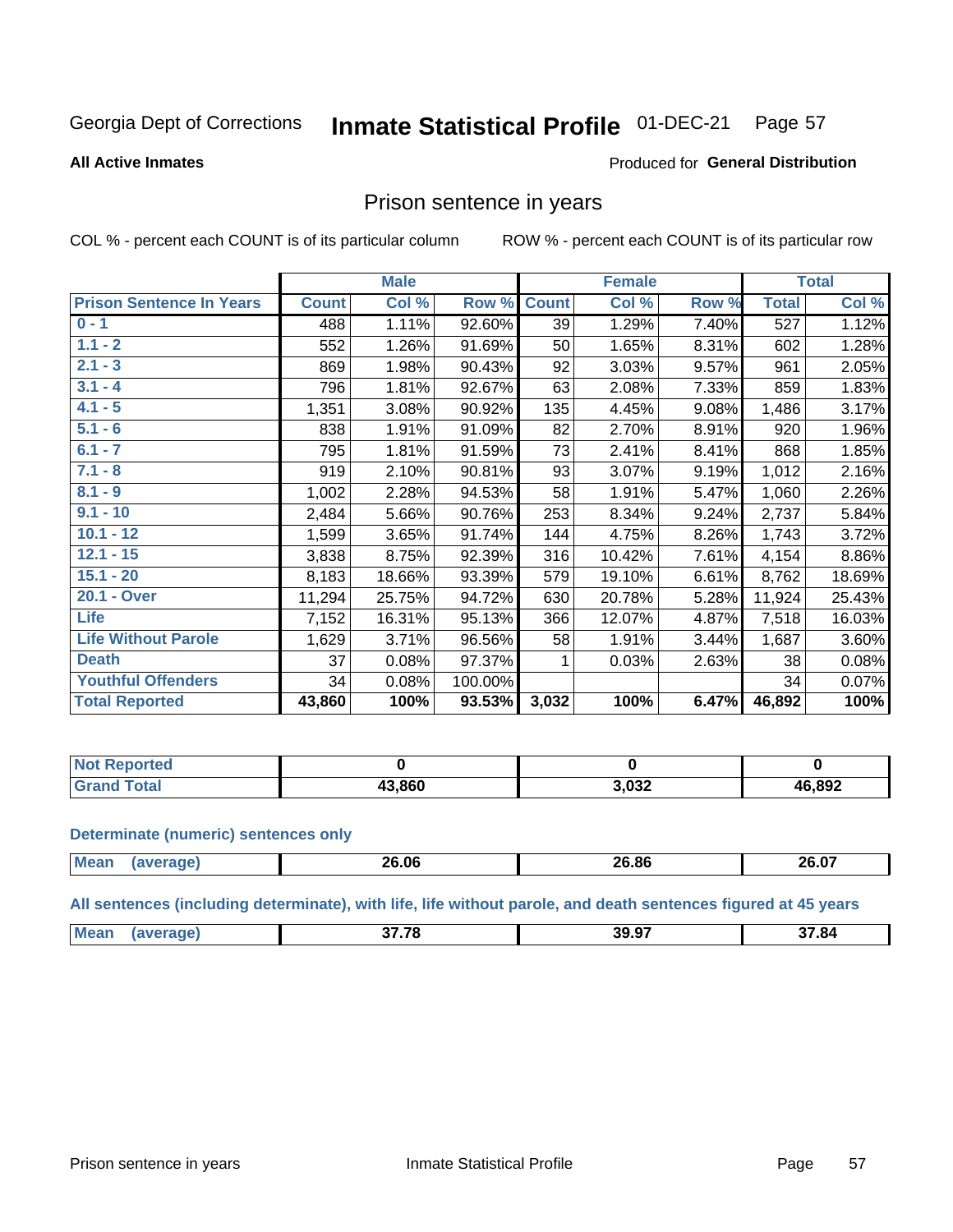#### Inmate Statistical Profile 01-DEC-21 Page 58

## **All Active Inmates**

### **Produced for General Distribution**

## Primary offense, broken out into felonies vs misdemeanors

COL % - percent each COUNT is of its particular column

|                                  |              | <b>Male</b> |           |                    | <b>Female</b> |       |              | Total  |
|----------------------------------|--------------|-------------|-----------|--------------------|---------------|-------|--------------|--------|
| <b>Felonies and Misdemeanors</b> | <b>Count</b> | Col%        |           | <b>Row % Count</b> | Col%          | Row % | <b>Total</b> | Col%   |
| <b>Felonies</b>                  | 43,608       | 99.74%      | $93.52\%$ | 3.020              | 99.87%        | 6.48% | 46,628       | 99.75% |
| <b>Misdemeanors</b>              | 112          | .26%        | 96.55%    |                    | .13%          | 3.45% | 116          | .25%   |
| <b>Total Reported</b>            | 43,720       | 100%        | $93.53\%$ | 3,024              | 100%          | 6.47% | 46,744       | 100%   |

| <b>Not</b><br>Reported | 140    |       | 48     |
|------------------------|--------|-------|--------|
| Gran<br>™otaï          | 13 ጸ60 | 20 פו | 46,892 |

| M      | .    | nes | onies |
|--------|------|-----|-------|
| nuenti | ____ | .   | .     |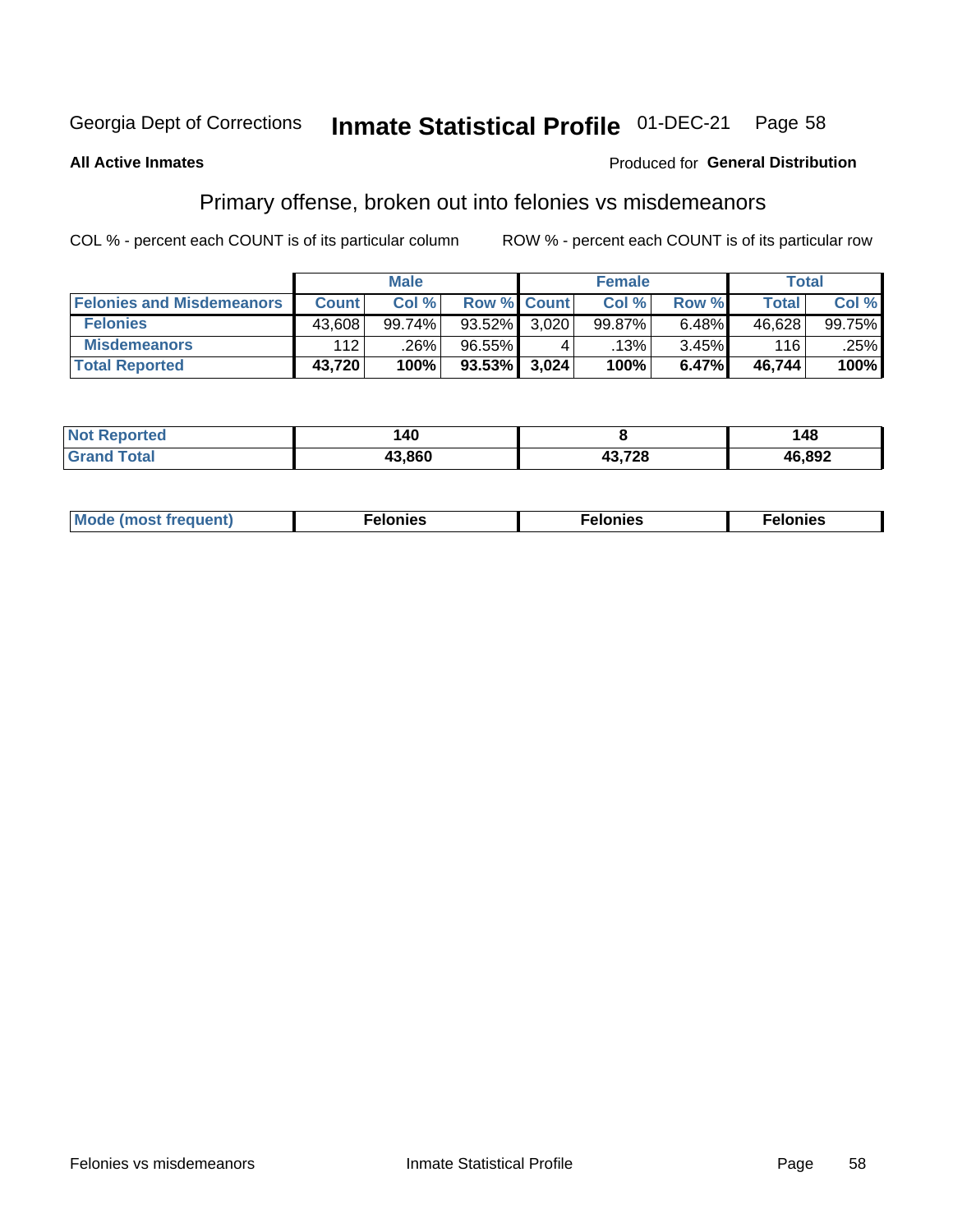#### Inmate Statistical Profile 01-DEC-21 Page 59

### **All Active Inmates**

### Produced for General Distribution

## Primary offense, broken out into six broad crime categories

COL % - percent each COUNT is of its particular column

|                                 |                  |              | <b>Male</b> |        |             | <b>Female</b> |        |              | <b>Total</b> |
|---------------------------------|------------------|--------------|-------------|--------|-------------|---------------|--------|--------------|--------------|
| <b>Crime Categories</b>         |                  | <b>Count</b> | Col %       |        | Row % Count | Col %         | Row %  | <b>Total</b> | Col %        |
| <b>Violent</b>                  |                  | 24,261       | 55.45%      | 93.97% | 1,556       | 51.35%        | 6.03%  | 25,817       | 55.18%       |
| 2                               | <b>Sex Crime</b> | 8,021        | 18.33%      | 98.48% | 124         | 4.09%         | 1.52%  | 8,145        | 17.41%       |
| $\mathbf{3}$<br><b>Property</b> |                  | 5,264        | 12.03%      | 91.10% | 514         | 16.96%        | 8.90%  | 5,778        | 12.35%       |
| <b>Drug</b><br>4                |                  | 3,979        | $9.09\%$    | 85.85% | 656         | 21.65%        | 14.15% | 4,635        | 9.91%        |
| <b>Habit/DUI</b><br>5           |                  | 66           | .15%        | 85.71% | 11          | .36%          | 14.29% | 77           | .16%         |
| <b>Other</b><br>6               |                  | 2,164        | 4.95%       | 92.76% | 169         | 5.58%         | 7.24%  | 2,333        | 4.99%        |
| <b>Total Reported</b>           |                  | 43,755       | 100%        | 93.52% | 3,030       | 100%          | 6.48%  | 46,785       | 100%         |

| rtea<br>NO        | 105        |               | 107    |
|-------------------|------------|---------------|--------|
| $T \sim$ follows: | .860<br>40 | ר מח<br>∍,∪ა∠ | 46,892 |

| M | $\overline{\phantom{a}}$<br>- --<br>100011 | .<br><b>VIOIGIIL</b> | 1.91311 |
|---|--------------------------------------------|----------------------|---------|
|   |                                            |                      |         |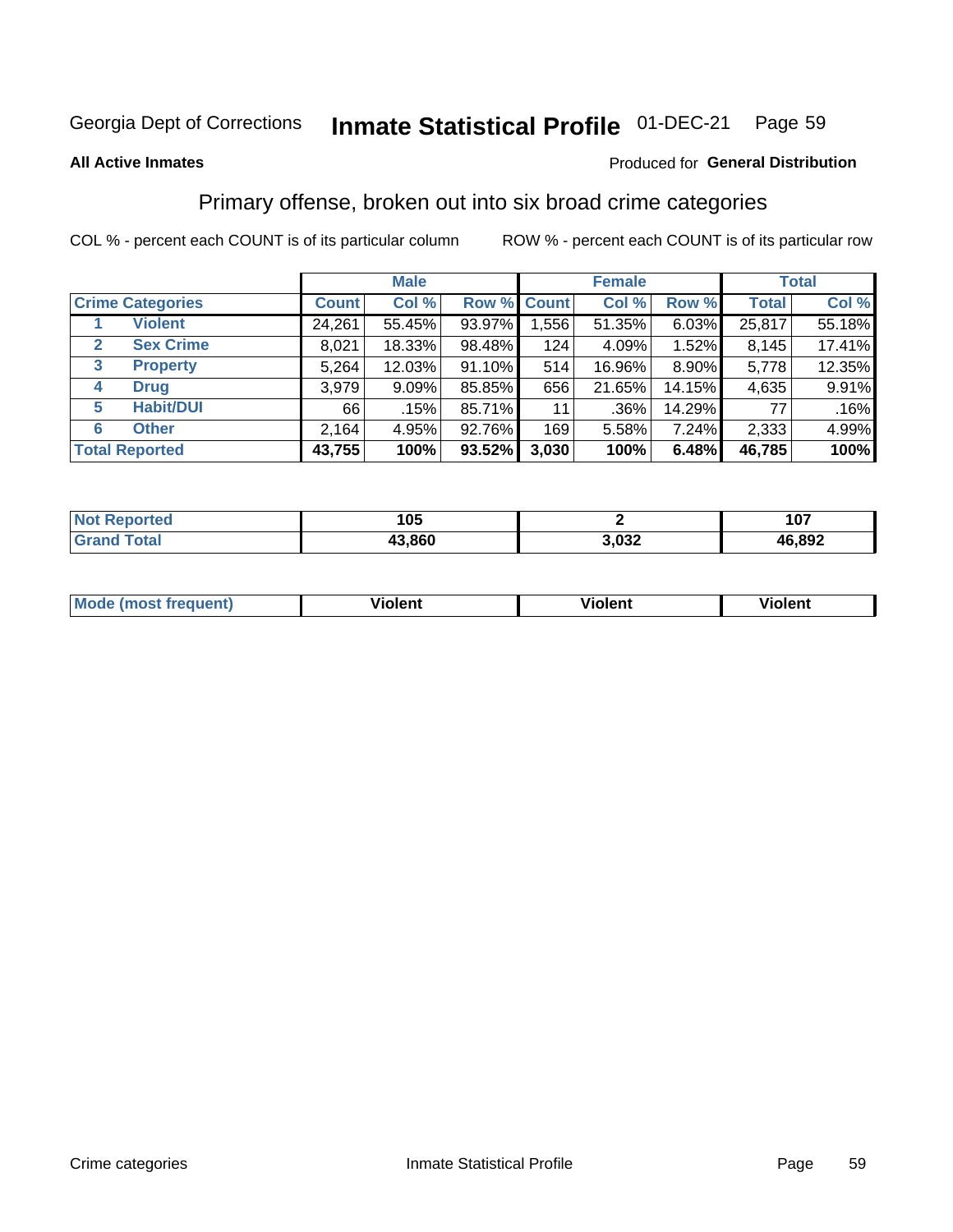#### Inmate Statistical Profile 01-DEC-21 Page 60

**All Active Inmates** 

## **Produced for General Distribution**

## Primary offense, detailed offense code

COL % - percent each COUNT is of its particular column

|                                            |                     | <b>Male</b> |         |                | <b>Female</b> |         |                         | <b>Total</b> |
|--------------------------------------------|---------------------|-------------|---------|----------------|---------------|---------|-------------------------|--------------|
| <b>Primary Offense</b>                     | <b>Count</b>        | Col %       | Row %   | <b>Count</b>   | Col %         | Row %   | <b>Total</b>            | Col %        |
| <b>Abuse Neglect Elder/Disab (2812)</b>    | 22                  | .05%        | 73.33%  | 8              | .26%          | 26.67%  | 30                      | .06%         |
| Agg Aslt W Intnt To Rape (2095)            | 68                  | .16%        | 100.00% |                |               |         | 68                      | .15%         |
| <b>Agg Sex Battery Atmpt (2099)</b>        | 3                   | .01%        | 100.00% |                |               |         | 3                       | .01%         |
| <b>Aggrav Assault (1302)</b>               | 4,731               | 10.81%      | 94.79%  | 260            | 8.58%         | 5.21%   | 4,991                   | 10.67%       |
| <b>Aggrav Assault Peace Ofcr</b>           | 370                 | .85%        | 95.61%  | 17             | .56%          | 4.39%   | 387                     | .83%         |
| (1314)                                     |                     |             |         |                |               |         |                         |              |
| <b>Aggrav Battery (1305)</b>               | 1,196               | 2.73%       | 92.71%  | 94             | 3.10%         | 7.29%   | 1,290                   | 2.76%        |
| <b>Aggrav Battery Peace Ofcr</b><br>(1315) | 22                  | .05%        | 91.67%  | $\overline{2}$ | .07%          | 8.33%   | 24                      | .05%         |
| <b>Aggrav Ch Molest Atmpt (2096)</b>       | $\overline{4}$      | .01%        | 100.00% |                |               |         | 4                       | .01%         |
| <b>Aggrav Child Molestation (2021)</b>     | 1,277               | 2.92%       | 98.23%  | 23             | .76%          | 1.77%   | 1,300                   | 2.78%        |
| <b>Aggrav Cruelty To Animals</b><br>(2972) | 12                  | .03%        | 85.71%  | $\overline{2}$ | .07%          | 14.29%  | 14                      | .03%         |
| <b>Aggrav Sexual Battery (2009)</b>        | 239                 | .55%        | 99.17%  | $\overline{2}$ | .07%          | .83%    | 241                     | .52%         |
| <b>Aggrav Sodomy (2003)</b>                | 222                 | .51%        | 98.67%  | 3              | .10%          | 1.33%   | 225                     | .48%         |
| <b>Aggrav Stalking (1321)</b>              | 291                 | .67%        | 97.00%  | 9              | .30%          | 3.00%   | 300                     | .64%         |
| <b>Aggravated Assault On 65+</b><br>(1304) | 3                   | .01%        | 100.00% |                |               |         | 3                       | .01%         |
| <b>Alter Id (1506)</b>                     | 1                   | .01%        | 100.00% |                |               |         | 1                       | .01%         |
| <b>Armed Robbery (1902)</b>                | 5,086               | 11.62%      | 96.42%  | 189            | 6.24%         | 3.58%   | 5,275                   | 11.27%       |
| Arson 1st Degree (1401)                    | 55                  | .13%        | 84.62%  | 10             | .33%          | 15.38%  | 65                      | .14%         |
| <b>Arson 2nd Degree (1402)</b>             | 8                   | .02%        | 100.00% |                |               |         | 8                       | .02%         |
| <b>Arson 3rd Degree (1403)</b>             | $\overline{2}$      | .01%        | 66.67%  | 1              | .03%          | 33.33%  | 3                       | .01%         |
| <b>Arson Misc (1400)</b>                   |                     |             |         | 1              | .03%          | 100.00% | $\mathbf{1}$            | .01%         |
| <b>Atmpt Aggrav Assault (1303)</b>         | 5                   | .01%        | 83.33%  | 1              | .03%          | 16.67%  | 6                       | .01%         |
| <b>Atmpt Aggrav Sodomy (2093)</b>          | 4                   | .01%        | 100.00% |                |               |         | 4                       | .01%         |
| <b>Atmpt Armed Robbery (1992)</b>          | 65                  | .15%        | 95.59%  | 3              | .10%          | 4.41%   | 68                      | .15%         |
| <b>Atmpt Burglary (1690)</b>               | 10                  | .02%        | 90.91%  | 1              | .03%          | 9.09%   | 11                      | .02%         |
| <b>Atmpt Child Molestation (2094)</b>      | 28                  | .06%        | 100.00% |                |               |         | 28                      | .06%         |
| <b>Atmpt Cruelty To Children (2802)</b>    | 1                   | .01%        | 100.00% |                |               |         | 1                       | .01%         |
| <b>Atmpt Finan Ident Frd (7014)</b>        | 1                   | .01%        | 100.00% |                |               |         | 1                       | .01%         |
| <b>Atmpt Forgery (1790)</b>                |                     |             |         | 1              | .03%          | 100.00% | 1                       | .01%         |
| <b>Atmpt Kidnap (1390)</b>                 | $\overline{\omega}$ | .01%        | 75.00%  | 1              | .03%          | 25.00%  | $\overline{\mathbf{4}}$ | .01%         |
| <b>Atmpt Murder (1190)</b>                 | 158                 | .36%        | 92.94%  | 12             | .40%          | 7.06%   | 170                     | .36%         |
| Atmpt Rape (2091)                          | 40                  | .09%        | 97.56%  | $\mathbf{1}$   | .03%          | 2.44%   | 41                      | .09%         |
| <b>Atmpt Robbery (1991)</b>                | 13                  | .03%        | 100.00% |                |               |         | 13                      | .03%         |
| <b>Atmpt Sodomy (2092)</b>                 | 1                   | .01%        | 100.00% |                |               |         | 1                       | .01%         |
| <b>Atmpt Theft By Taking (1812)</b>        | 3                   | .01%        | 100.00% |                |               |         | 3                       | .01%         |
| <b>Atmpt Viol Substance Act (4090)</b>     | $\infty$            | .02%        | 88.89%  | $\mathbf{1}$   | .03%          | 11.11%  | $\boldsymbol{9}$        | .02%         |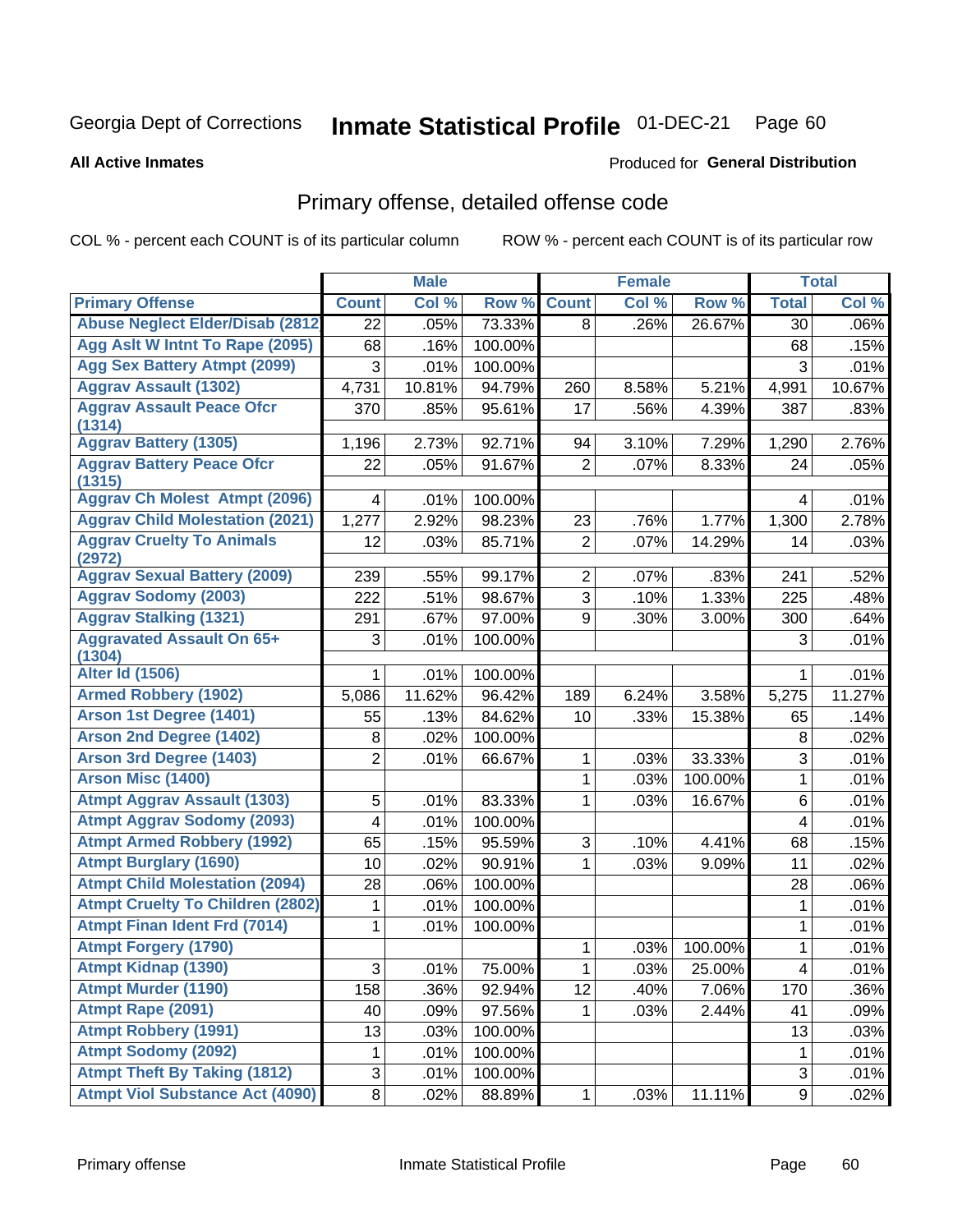#### Inmate Statistical Profile 01-DEC-21 Page 61

### **All Active Inmates**

## **Produced for General Distribution**

## Primary offense, detailed offense code

COL % - percent each COUNT is of its particular column

|                                           |                         | <b>Male</b> |         |                | <b>Female</b> |        |                | <b>Total</b> |
|-------------------------------------------|-------------------------|-------------|---------|----------------|---------------|--------|----------------|--------------|
| <b>Primary Offense</b>                    | <b>Count</b>            | Col %       | Row %   | <b>Count</b>   | Col %         | Row %  | <b>Total</b>   | Col %        |
| <b>Att/Consprcy Commt C/S/Of</b>          | 20                      | .05%        | 95.24%  | $\mathbf{1}$   | .03%          | 4.76%  | 21             | .04%         |
| (4134)<br><b>Bad Checks (1704)</b>        |                         |             |         |                |               |        |                |              |
|                                           | 1                       | .01%        | 100.00% |                |               |        | 1              | .01%         |
| <b>Bail Jumping (2511)</b>                | 1                       | .01%        | 100.00% |                |               |        | 1              | .01%         |
| <b>Bestiality (2004)</b>                  | 1                       | .01%        | 100.00% |                |               |        | 1              | .01%         |
| <b>Bigamy (2007)</b>                      | 3                       | .01%        | 100.00% |                |               |        | 3              | .01%         |
| <b>Bribery Govt Officer (2301)</b>        | 3                       | .01%        | 100.00% |                |               |        | $\overline{3}$ | .01%         |
| Burg 1st Aft 6/30/12 (1611)               | 1,625                   | 3.71%       | 94.26%  | 99             | 3.27%         | 5.74%  | 1,724          | 3.68%        |
| Burg 2nd Aft 6/30/12 (1612)               | 605                     | 1.38%       | 96.80%  | 20             | .66%          | 3.20%  | 625            | 1.34%        |
| <b>Burg Bef 7/1/12 (1601)</b>             | 1,135                   | 2.59%       | 98.27%  | 20             | .66%          | 1.73%  | 1,155          | 2.47%        |
| <b>Burglary Smash And Grab (7044)</b>     | 12                      | .03%        | 100.00% |                |               |        | 12             | .03%         |
| <b>Carjacking Attempted (1912)</b>        | 1                       | .01%        | 100.00% |                |               |        | 1              | .01%         |
| <b>Carry Pistl Without Licns (2903)</b>   | 1                       | .01%        | 100.00% |                |               |        | 1              | .01%         |
| <b>Carry Weapon At School (2915)</b>      | 1                       | .01%        | 100.00% |                |               |        | 1              | .01%         |
| <b>Child Molestation (2019)</b>           | 2,327                   | 5.32%       | 98.02%  | 47             | 1.55%         | 1.98%  | 2,374          | 5.07%        |
| <b>Chop Shop Violation (5003)</b>         | 1                       | .01%        | 100.00% |                |               |        | 1              | .01%         |
| <b>Cnspire Traffic Cntrl Sub (4130)</b>   | 3                       | .01%        | 100.00% |                |               |        | 3              | .01%         |
| <b>Computer Pornography (1760)</b>        | 115                     | .26%        | 99.14%  | 1              | .03%          | .86%   | 116            | .25%         |
| <b>Computer Theft (1761)</b>              | 3                       | .01%        | 75.00%  | 1              | .03%          | 25.00% | 4              | .01%         |
| <b>Conceal Death Of Another (1125)</b>    | 13                      | .03%        | 92.86%  | 1              | .03%          | 7.14%  | 14             | .03%         |
| <b>Conspiracy (9901)</b>                  | 20                      | .05%        | 95.24%  | 1              | .03%          | 4.76%  | 21             | .04%         |
| Crim Use W/Alt Id Mark (7010)             | 3                       | .01%        | 100.00% |                |               |        | $\mathfrak{S}$ | .01%         |
| <b>Crml Atmpt Felony (7027)</b>           | 32                      | .07%        | 94.12%  | $\overline{2}$ | .07%          | 5.88%  | 34             | .07%         |
| Crmnl Atmpt (9905)                        | 1                       | .01%        | 100.00% |                |               |        | 1              | .01%         |
| Crmnl Damage 1st Degree (1501)            | 16                      | .04%        | 94.12%  | 1              | .03%          | 5.88%  | 17             | .04%         |
| <b>Crmnl Damage 2nd Degree</b><br>(1502)  | 72                      | .16%        | 88.89%  | 9              | .30%          | 11.11% | 81             | .17%         |
| <b>Crmnl Interfere Govt Prop (2613)</b>   | 23                      | .05%        | 95.83%  | 1              | .03%          | 4.17%  | 24             | .05%         |
| <b>Crmnl Solicitation (9910)</b>          | $\overline{2}$          | .01%        | 100.00% |                |               |        | $\overline{2}$ | .01%         |
| <b>Cruelty To Children (2801)</b>         | 241                     | .55%        | 77.00%  | 72             | 2.38%         | 23.00% | 313            | .67%         |
| <b>Cruelty To Elder Person (2811)</b>     | 8                       | .02%        | 57.14%  | 6              | .20%          | 42.86% | 14             | .03%         |
| <b>Damage Destroy Secr Prop</b><br>(1504) | 1                       | .01%        | 100.00% |                |               |        | 1              | .01%         |
| <b>Distributing Obscene Mat (2101)</b>    | 1                       | .01%        | 100.00% |                |               |        | 1              | .01%         |
| Dogfighting (2718)                        | $\overline{2}$          | .01%        | 100.00% |                |               |        | $\overline{2}$ | .01%         |
| Drv W/ Improp Veh Reg (7013)              | $\overline{\mathbf{4}}$ | .01%        | 100.00% |                |               |        | 4              | .01%         |
| <b>Drv W/Susp License (7011)</b>          | 5                       | .01%        | 100.00% |                |               |        | 5              | .01%         |
| <b>Drvng Habtl Violator (5004)</b>        | $\overline{2}$          | .01%        | 100.00% |                |               |        | $\overline{c}$ | .01%         |
| Eavesdrop & Surveillance (3001)           | $\mathbf{1}$            | .01%        | 100.00% |                |               |        | 1              | .01%         |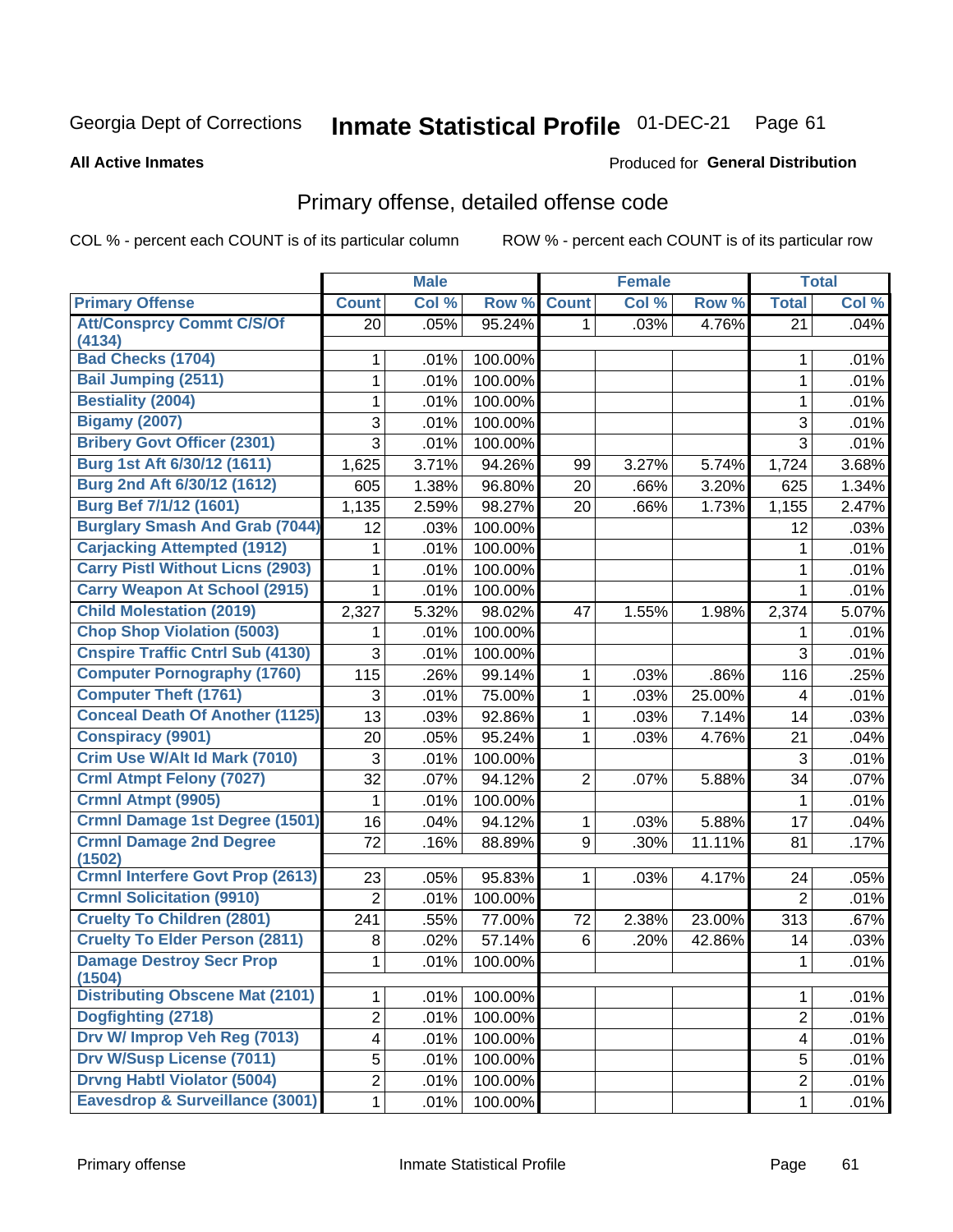#### Inmate Statistical Profile 01-DEC-21 Page 62

**Produced for General Distribution** 

### **All Active Inmates**

## Primary offense, detailed offense code

COL % - percent each COUNT is of its particular column

| Col %<br><b>Count</b><br>Col%<br>Row %<br><b>Primary Offense</b><br><b>Count</b><br>Row %<br><b>Total</b> | Col % |
|-----------------------------------------------------------------------------------------------------------|-------|
|                                                                                                           |       |
| <b>Entering Vehicle (1880)</b><br>95.71%<br>4.29%<br>.15%<br>3<br>.10%<br>67<br>70                        | .15%  |
| <b>Entice Child Attempted (2090)</b><br>$\overline{c}$<br>$\overline{2}$<br>.01%<br>100.00%               | .01%  |
| <b>Enticing Child-Indec Purp (2020)</b><br>67<br>93.06%<br>.15%<br>5<br>.17%<br>6.94%<br>72               | .15%  |
| <b>Escape (2501)</b><br>.04%<br>94.74%<br>1<br>.03%<br>5.26%<br>18<br>19                                  | .04%  |
| <b>Exhib Sex Shows To Minors</b><br>.01%<br>100.00%<br>1<br>1                                             | .01%  |
| (2112)                                                                                                    |       |
| <b>Exploit Disabled/Elder (7022)</b><br>53.33%<br>16<br>.04%<br>14<br>.46%<br>46.67%<br>30                | .06%  |
| <b>False Certificates (2311)</b><br>1<br>.01%<br>100.00%<br>1                                             | .01%  |
| <b>False Imprisonment (1308)</b><br>155<br>96.27%<br>.35%<br>6<br>3.73%<br>161<br>.20%                    | .34%  |
| <b>False Statements Govt (2408)</b><br>3<br>76.92%<br>23.08%<br>10<br>.02%<br>.10%<br>13                  | .03%  |
| <b>False Swearing (2402)</b><br>.01%<br>50.00%<br>1<br>50.00%<br>$\overline{2}$<br>.03%<br>1              | .01%  |
| <b>False Swearng Writtn Stmt</b><br>1<br>100.00%<br>1<br>.03%<br>(2205)                                   | .01%  |
| <b>Family Violence Battery (1301)</b><br>.33%<br>99.31%<br>143<br>.03%<br>.69%<br>144<br>1                | .31%  |
| Feticide (1121)<br>2<br>.01%<br>100.00%<br>$\overline{2}$                                                 | .01%  |
| <b>Feticide By Vehicle (1118)</b><br>$\overline{7}$<br>7<br>.02%<br>100.00%                               | .01%  |
| <b>Financial Identity Fraud (1756)</b><br>50<br>.11%<br>79.37%<br>13<br>20.63%<br>63<br>.43%              | .13%  |
| <b>Fleeing/Eluding Police (2316)</b><br>.97%<br>94.85%<br>23<br>.76%<br>5.15%<br>424<br>447               | .96%  |
| Forg 1st Aft 6/30/12 (1711)<br>21.21%<br>78<br>.18%<br>78.79%<br>21<br>.69%<br>99                         | .21%  |
| Forg 1st Bef 7/1/12 (1701)<br>62<br>75.61%<br>24.39%<br>.14%<br>20<br>.66%<br>82                          | .18%  |
| Forg 2nd Aft 6/30/12 (1712)<br>30<br>.07%<br>81.08%<br>7<br>18.92%<br>37<br>.23%                          | .08%  |
| Forg 3rd Aft 6/30/12 (1713)<br>63.64%<br>36.36%<br>28<br>.06%<br>16<br>.53%<br>44                         | .09%  |
| Forg 4th Aft 6/30/12 (1714)<br>82.35%<br>3<br>14<br>.03%<br>17.65%<br>17<br>.10%                          | .04%  |
| <b>Forgery Credit Card (1752)</b><br>$\overline{2}$<br>$\overline{2}$<br>.01%<br>100.00%                  | .01%  |
| <b>Fraudulent Access Compute</b><br>100.00%<br>1<br>1<br>.03%                                             | .01%  |
| (1796)<br><b>Fraudulent Credit Card (1753)</b><br>76.36%<br>42<br>.10%<br>13<br>.43%<br>23.64%<br>55      | .12%  |
| <b>Gang Participation (9914)</b><br>44<br>.10%<br>97.78%<br>2.22%<br>45<br>1<br>.03%                      | .10%  |
| <b>Guard Line W/Weapon/Drugs</b><br>.04%<br>33.33%<br>66.67%<br>8<br>.26%<br>24<br>16                     | .05%  |
| (2963)                                                                                                    |       |
| <b>Habit Traf Viol/Impaired (5005)</b><br>100.00%<br>1<br>.03%<br>1                                       | .01%  |
| <b>Habit Traf Viol/Other (5006)</b><br>2<br>.01%<br>66.67%<br>.07%<br>33.33%<br>6<br>4                    | .01%  |
| <b>Hijacking Motor Vehicle (1911)</b><br>$\overline{2}$<br>.10%<br>95.65%<br>.07%<br>4.35%<br>46<br>44    | .10%  |
| <b>Hindering Appreh Or Pun (2503)</b><br>$\overline{2}$<br>3<br>5<br>.01%<br>40.00%<br>.10%<br>60.00%     | .01%  |
| Hit-Run W/Injury/Fatality (5007)<br>5<br>38<br>88.37%<br>.09%<br>.17%<br>11.63%<br>43                     | .09%  |
| Hom Vehicle 2nd Degree (7041)<br>.01%<br>$\mathbf{1}$<br>1<br>100.00%                                     | .01%  |
| Home Invasion 1st Degree (7007)<br>21<br>22<br>.05%<br>95.45%<br>1<br>.03%<br>4.55%                       | .05%  |
| <b>Home Invasion 2nd Degree</b><br>$\overline{2}$<br>100.00%<br>.01%<br>$\overline{2}$<br>(7008)          | .01%  |
| <b>Homicide By Vessel (1124)</b><br>86.27%<br>$\overline{7}$<br>44<br>.23%<br>13.73%<br>51<br>.10%        | .11%  |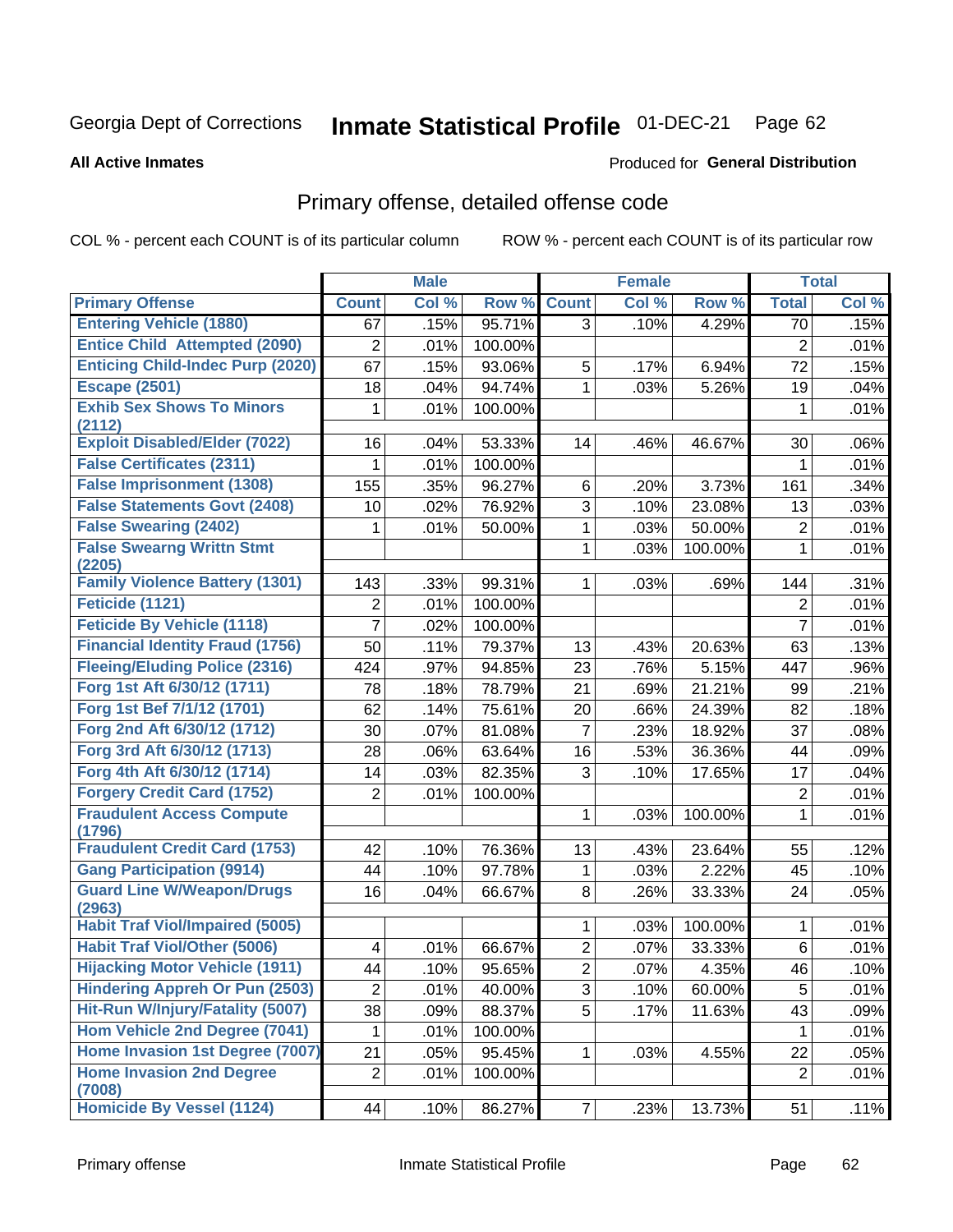#### Inmate Statistical Profile 01-DEC-21 Page 63

### **All Active Inmates**

## **Produced for General Distribution**

## Primary offense, detailed offense code

COL % - percent each COUNT is of its particular column

|                                          |                 | <b>Male</b> |         |                | <b>Female</b> |         |                         | <b>Total</b> |
|------------------------------------------|-----------------|-------------|---------|----------------|---------------|---------|-------------------------|--------------|
| <b>Primary Offense</b>                   | <b>Count</b>    | Col %       | Row %   | <b>Count</b>   | Col %         | Row %   | <b>Total</b>            | Col %        |
| <b>Illegal Attm To Obt Drugs (4011)</b>  |                 |             |         | $\mathbf 1$    | .03%          | 100.00% | 1                       | .01%         |
| <b>Illegal Poss/Manf Liquor (4010)</b>   | 1               | .01%        | 100.00% |                |               |         | $\mathbf{1}$            | .01%         |
| <b>Impersonating Officer (2405)</b>      | 3               | .01%        | 100.00% |                |               |         | 3                       | .01%         |
| <b>Impersonation (2404)</b>              | 3               | .01%        | 75.00%  | 1              | .03%          | 25.00%  | 4                       | .01%         |
| <b>Incest (2006)</b>                     | 234             | .53%        | 97.10%  | $\overline{7}$ | .23%          | 2.90%   | 241                     | .52%         |
| <b>Incest Atmpt (2098)</b>               | 1               | .01%        | 100.00% |                |               |         | 1                       | .01%         |
| <b>Inciting To Insurrection (2203)</b>   | $\overline{2}$  | .01%        | 100.00% |                |               |         | $\overline{2}$          | .01%         |
| <b>Influencing Witness (2313)</b>        | 4               | .01%        | 80.00%  | 1              | .03%          | 20.00%  | 5                       | .01%         |
| <b>Injury By Vehicle (1318)</b>          | 69              | .16%        | 79.31%  | 18             | .59%          | 20.69%  | 87                      | .19%         |
| <b>Insurance Fraud (7023)</b>            | $\overline{c}$  | .01%        | 100.00% |                |               |         | $\boldsymbol{2}$        | .01%         |
| <b>Insurrection (2202)</b>               | 6               | .01%        | 85.71%  | 1              | .03%          | 14.29%  | $\overline{7}$          | .01%         |
| <b>Interfere Electronic Dvce (2614)</b>  | $\overline{2}$  | .01%        | 100.00% |                |               |         | $\overline{2}$          | .01%         |
| <b>Interference With Custody (1312)</b>  | 11              | .03%        | 91.67%  | 1              | .03%          | 8.33%   | 12                      | .03%         |
| <b>Involuntary Manslaughter (1103)</b>   | 147             | .34%        | 87.50%  | 21             | .69%          | 12.50%  | 168                     | .36%         |
| Keep Plc Pros Under 18 (7033)            | 1               | .01%        | 100.00% |                |               |         | 1                       | .01%         |
| Kidnapping (1311)                        | 1,360           | 3.11%       | 96.80%  | 45             | 1.49%         | 3.20%   | 1,405                   | 3.00%        |
| <b>Livestock Theft (1817)</b>            | 6               | .01%        | 100.00% |                |               |         | 6                       | .01%         |
| <b>Lottery Violation (2730)</b>          | $\overline{c}$  | .01%        | 100.00% |                |               |         | $\overline{2}$          | .01%         |
| <b>Machine Gun Activities (2906)</b>     | 1               | .01%        | 100.00% |                |               |         | 1                       | .01%         |
| Manf Methamph 200-399 Gm                 | 4               | .01%        | 100.00% |                |               |         | $\overline{\mathbf{4}}$ | .01%         |
| (4144)                                   |                 |             |         |                |               |         |                         |              |
| <b>Manf Methamph 28-199 Gm</b><br>(4143) | $\overline{7}$  | .02%        | 77.78%  | $\overline{2}$ | .07%          | 22.22%  | 9                       | .02%         |
| <b>Manf Methamph Unspec Amt</b>          | 54              | .12%        | 93.10%  | $\overline{4}$ | .13%          | 6.90%   | 58                      | .12%         |
| (4147)                                   |                 |             |         |                |               |         |                         |              |
| <b>Manufac Marijuana (7012)</b>          | 10 <sup>1</sup> | .02%        | 100.00% |                |               |         | 10                      | .02%         |
| <b>Manufact Meth Near Child (2803)</b>   | 7               | .02%        | 77.78%  | 2              | .07%          | 22.22%  | 9                       | .02%         |
| <b>Misc Assault/Battery (1300)</b>       | 8               | .02%        | 100.00% |                |               |         | 8                       | .02%         |
| <b>Misc Correctionl Inst Off (6200)</b>  | 4               | .01%        | 100.00% |                |               |         | $\overline{\mathbf{4}}$ | .01%         |
| <b>Misc Drugs Trafficking (4100)</b>     | 3               | .01%        | 100.00% |                |               |         | 3                       | .01%         |
| <b>Misc Forgery (1700)</b>               | 3               | .01%        | 100.00% |                |               |         | 3                       | .01%         |
| <b>Misc Fraud (1799)</b>                 | $\overline{5}$  | .01%        | 71.43%  | $\overline{2}$ | .07%          | 28.57%  | $\overline{7}$          | .01%         |
| <b>Misc Homicide Offense (1100)</b>      | 5               | .01%        | 83.33%  | $\mathbf{1}$   | .03%          | 16.67%  | 6                       | .01%         |
| <b>Misc Mrals/Pblic H/Safty (6000)</b>   | $\overline{2}$  | .01%        | 100.00% |                |               |         | $\overline{2}$          | .01%         |
| <b>Misc Obscenity (2100)</b>             | 13              | .03%        | 100.00% |                |               |         | 13                      | .03%         |
| <b>Misc Sexual Offense (2000)</b>        | 25              | .06%        | 96.15%  | 1              | .03%          | 3.85%   | 26                      | .06%         |
| <b>Murder (1101)</b>                     | 6,179           | 14.12%      | 93.54%  | 427            | 14.09%        | 6.46%   | 6,606                   | 14.12%       |
| <b>Murder Conspire To Commit</b>         | 15              | .03%        | 93.75%  | 1.             | .03%          | 6.25%   | 16                      | .03%         |
| (1191)                                   |                 |             |         |                |               |         |                         |              |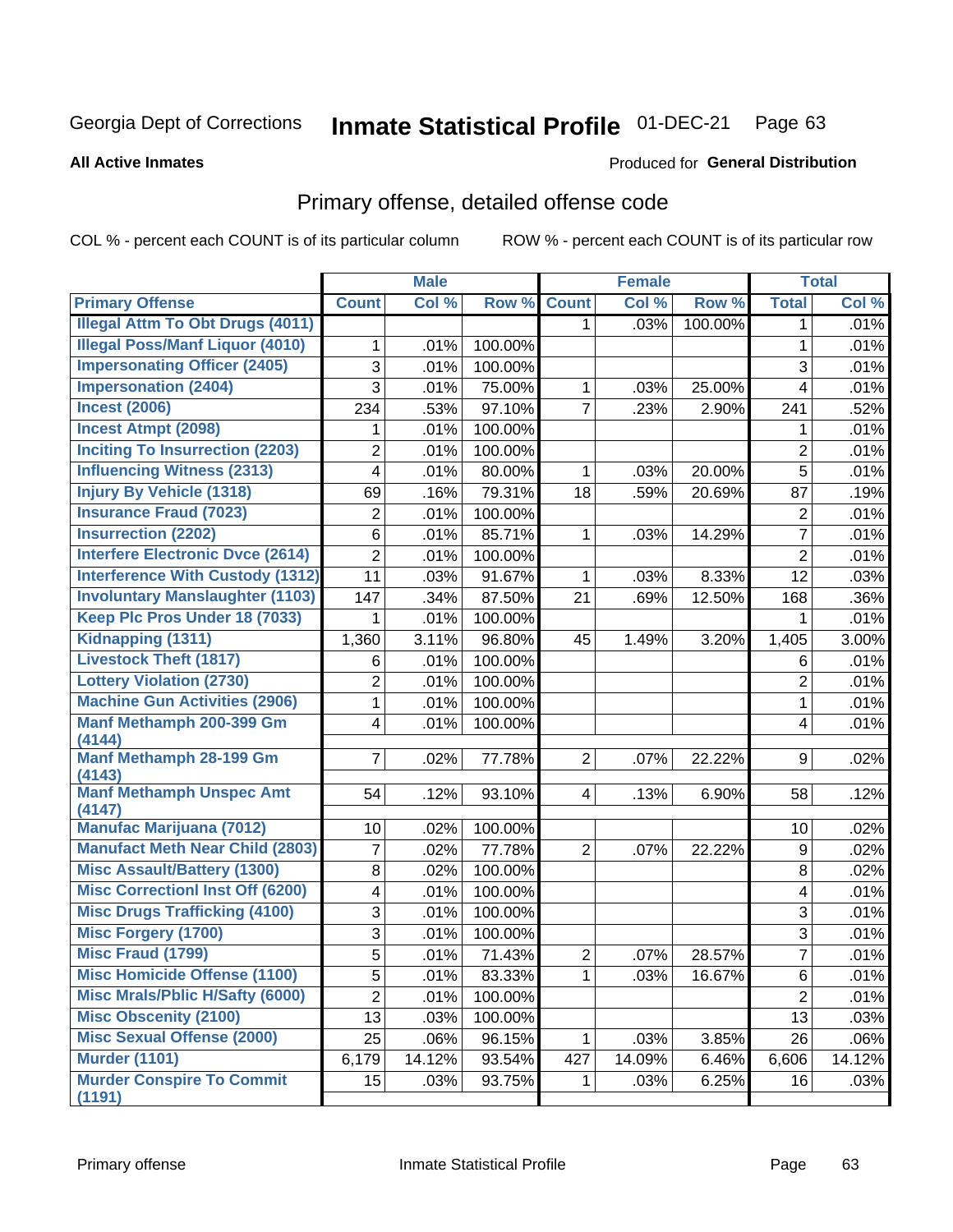#### Inmate Statistical Profile 01-DEC-21 Page 64

**All Active Inmates** 

### **Produced for General Distribution**

## Primary offense, detailed offense code

COL % - percent each COUNT is of its particular column

|                                            |                         | <b>Male</b> |         |                | <b>Female</b> |        |                | <b>Total</b> |
|--------------------------------------------|-------------------------|-------------|---------|----------------|---------------|--------|----------------|--------------|
| <b>Primary Offense</b>                     | <b>Count</b>            | Col %       | Row %   | <b>Count</b>   | Col %         | Row %  | <b>Total</b>   | Col %        |
| Mutiny In Penal Inst (2507)                | 14                      | .03%        | 100.00% |                |               |        | 14             | .03%         |
| Necrophilia (2022)                         | 1                       | .01%        | 100.00% |                |               |        | 1              | .01%         |
| <b>Obstr Of Law Enf Officer (2314)</b>     | 287                     | .66%        | 89.97%  | 32             | 1.06%         | 10.03% | 319            | .68%         |
| <b>Pandering By Compulsion (2017)</b>      | 2                       | .01%        | 100.00% |                |               |        | $\overline{2}$ | .01%         |
| Party To A Crime (9911)                    | $\mathbf{1}$            | .01%        | 100.00% |                |               |        | $\mathbf{1}$   | .01%         |
| Peeping Tom (3002)                         | 9                       | .02%        | 100.00% |                |               |        | 9              | .02%         |
| Pimping A Minor Under 18 (2016)            | 9                       | .02%        | 75.00%  | 3              | .10%          | 25.00% | 12             | .03%         |
| Poss Alprazolam (7003)                     | 6                       | .01%        | 85.71%  | $\mathbf{1}$   | .03%          | 14.29% | $\overline{7}$ | .01%         |
| Poss By Inm Proh Items (7015)              | 15                      | .03%        | 78.95%  | 4              | .13%          | 21.05% | 19             | .04%         |
| <b>Poss Contraband Articles (5171)</b>     | 1                       | .01%        | 50.00%  | 1              | .03%          | 50.00% | $\overline{2}$ | .01%         |
| <b>Poss Dep Stim Cntrf Drugs</b><br>(4007) | 40                      | .09%        | 75.47%  | 13             | .43%          | 24.53% | 53             | .11%         |
| Poss Drug Related Matrl (4016)             | 15                      | .03%        | 71.43%  | 6              | .20%          | 28.57% | 21             | .04%         |
| Poss Firearm 1st Offender (2913)           | 101                     | .23%        | 91.82%  | 9              | .30%          | 8.18%  | 110            | .24%         |
| <b>Poss Firearm Convct Felon</b>           | 948                     | 2.17%       | 96.05%  | 39             | 1.29%         | 3.95%  | 987            | 2.11%        |
| (2914)                                     |                         |             |         |                |               |        |                |              |
| Poss Hydrocodone (7004)                    | 14                      | .03%        | 73.68%  | 5              | .17%          | 26.32% | 19             | .04%         |
| <b>Poss Knife During Crime (2911)</b>      | $\overline{\mathbf{4}}$ | .01%        | 100.00% |                |               |        | $\overline{4}$ | .01%         |
| Poss Mda/Extsy (4033)                      | $\mathbf 1$             | .01%        | 100.00% |                |               |        | $\mathbf{1}$   | .01%         |
| Poss Methamphetamine (4031)                | 406                     | .93%        | 76.17%  | 127            | 4.19%         | 23.83% | 533            | 1.14%        |
| <b>Poss Narcotics Opiates (4006)</b>       | 35                      | .08%        | 76.09%  | 11             | .36%          | 23.91% | 46             | .10%         |
| <b>Poss Of Certain Weapons (2912)</b>      | 18                      | .04%        | 94.74%  | $\mathbf{1}$   | .03%          | 5.26%  | 19             | .04%         |
| <b>Poss Of Cocaine (4022)</b>              | 173                     | .40%        | 87.82%  | 24             | .79%          | 12.18% | 197            | .42%         |
| <b>Poss Of Firearm Dur Crime</b><br>(2910) | 894                     | 2.04%       | 94.40%  | 53             | 1.75%         | 5.60%  | 947            | 2.02%        |
| <b>Poss Of Lsd (4008)</b>                  | $\overline{2}$          | .01%        | 100.00% |                |               |        | $\overline{2}$ | .01%         |
| Poss Of Marijuana (4009)                   | 31                      | .07%        | 83.78%  | 6              | .20%          | 16.22% | 37             | .08%         |
| Poss Schedule I Drug (7034)                | 24                      | .05%        | 82.76%  | 5              | .17%          | 17.24% | 29             | $.06\%$      |
| <b>Poss Tools Commit Crime (1602)</b>      | 10                      | .02%        | 100.00% |                |               |        | 10             | .02%         |
| Poss W Int Dis Other Drug (4053)           | 85                      | .19%        | 86.73%  | 13             | .43%          | 13.27% | 98             | .21%         |
| Poss W Int Dist Cocaine (4050)             | 180                     | .41%        | 97.30%  | 5              | .17%          | 2.70%  | 185            | .40%         |
| Poss W Int Dist Marijuana (4051)           | 398                     | .91%        | 93.43%  | 28             | .92%          | 6.57%  | 426            | .91%         |
| Poss W Int Dist Meth (4052)                | 476                     | 1.09%       | 80.00%  | 119            | 3.93%         | 20.00% | 595            | 1.27%        |
| Poss Within 1000 Hous Pjt (7009)           | 5                       | .01%        | 100.00% |                |               |        | 5              | .01%         |
| <b>Poss Wpn Drugs By Prisnr</b>            | 26                      | .06%        | 83.87%  | 5 <sup>1</sup> | .17%          | 16.13% | 31             | .07%         |
| (2965)                                     |                         |             |         |                |               |        |                |              |
| Racketeering (3404)                        | 113                     | .26%        | 75.33%  | 37             | 1.22%         | 24.67% | 150            | .32%         |
| Rape (2001)                                | 1,827                   | 4.18%       | 99.62%  | $\overline{7}$ | .23%          | .38%   | 1,834          | 3.92%        |
| <b>Reck Cond Infected Person</b>           | 3                       | .01%        | 100.00% |                |               |        | 3              | .01%         |
| (1317)                                     |                         |             |         |                |               |        |                |              |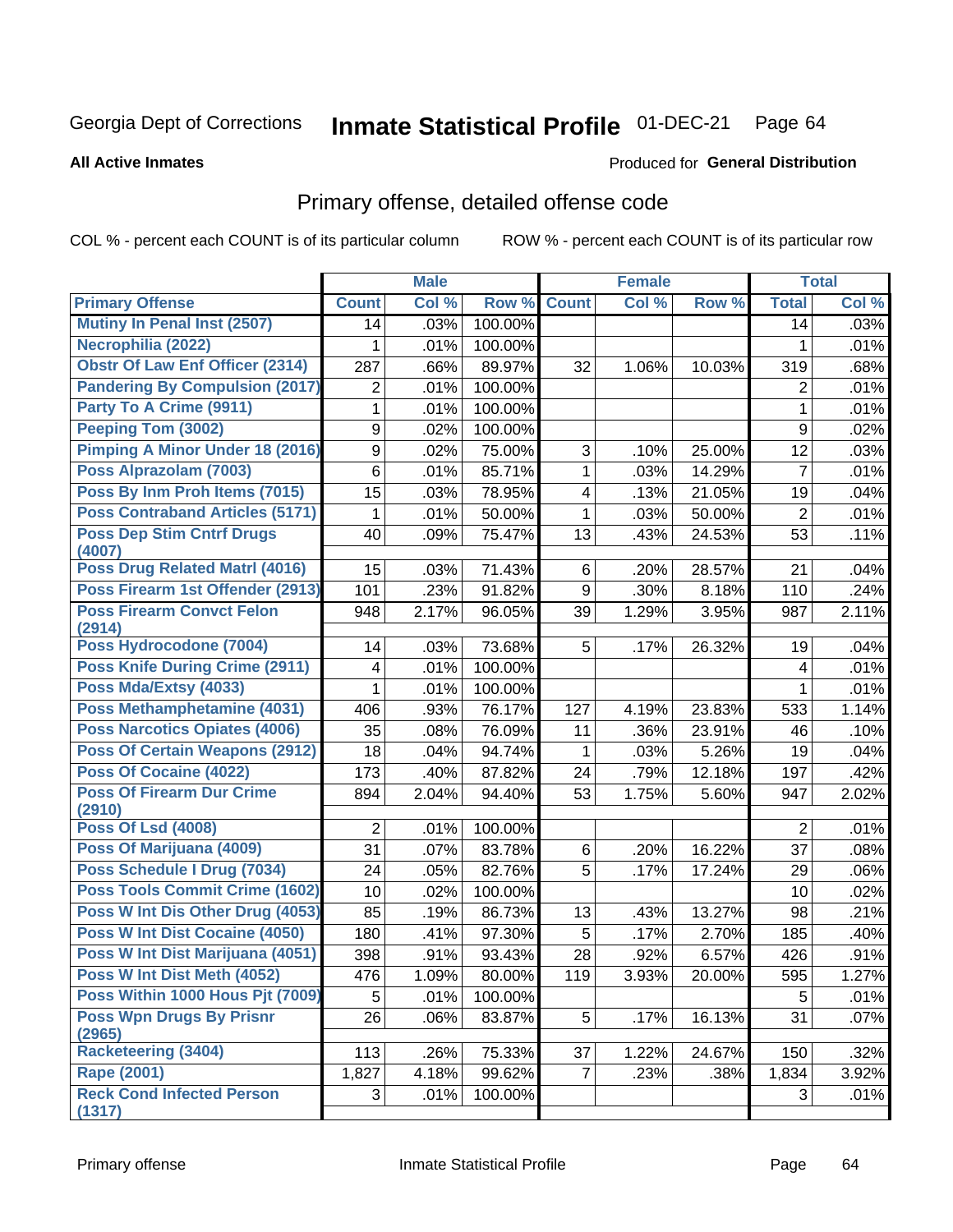#### Inmate Statistical Profile 01-DEC-21 Page 65

**All Active Inmates** 

### **Produced for General Distribution**

## Primary offense, detailed offense code

COL % - percent each COUNT is of its particular column

|                                            |                | <b>Male</b> |         |                         | <b>Female</b> |         |                         | <b>Total</b> |
|--------------------------------------------|----------------|-------------|---------|-------------------------|---------------|---------|-------------------------|--------------|
| <b>Primary Offense</b>                     | <b>Count</b>   | Col %       | Row %   | <b>Count</b>            | Col%          | Row %   | <b>Total</b>            | Col %        |
| <b>Recv Gds Srvs Fraud Obtnd</b>           | 1.             | .01%        | 100.00% |                         |               |         | 1                       | .01%         |
| (1755)<br><b>Remov/Atmpt Wpn Pub Offl</b>  | 1              |             |         |                         |               |         | 1                       | .01%         |
| (7021)                                     |                | .01%        | 100.00% |                         |               |         |                         |              |
| <b>Removal Baggage Cargo Etc</b>           | 1              | .01%        | 100.00% |                         |               |         | 1                       | .01%         |
| (2761)                                     |                |             |         |                         |               |         |                         |              |
| <b>Robbery (1901)</b>                      | 721            | 1.65%       | 95.24%  | 36                      | 1.19%         | 4.76%   | 757                     | 1.62%        |
| <b>Robbery By Force (1903)</b>             | 149            | .34%        | 96.13%  | 6                       | .20%          | 3.87%   | 155                     | .33%         |
| <b>Robbery By Intimidation (1904)</b>      | 220            | .50%        | 90.91%  | 22                      | .73%          | 9.09%   | 242                     | .52%         |
| <b>Robbery By Sudden Snatch</b><br>(1905)  | 106            | .24%        | 92.98%  | 8                       | .26%          | 7.02%   | 114                     | .24%         |
| S/D Cocaine (4021)                         | 211            | .48%        | 95.91%  | 9                       | .30%          | 4.09%   | 220                     | .47%         |
| S/D Cont Sub Public (4017)                 | 13             | .03%        | 100.00% |                         |               |         | 13                      | .03%         |
| S/D Cont Sub School (4018)                 | 15             | .03%        | 93.75%  | 1                       | .03%          | 6.25%   | 16                      | .03%         |
| S/D Dep Stim Cntrf Drugs (4002)            | 23             | .05%        | 85.19%  | $\overline{\mathbf{4}}$ | .13%          | 14.81%  | 27                      | .06%         |
| <b>S/D Narcotics Opiates (4001)</b>        | 7              | .02%        | 100.00% |                         |               |         | $\overline{7}$          | .01%         |
| S/D Of Marijuana (4004)                    | 94             | .21%        | 94.95%  | 5                       | .17%          | 5.05%   | 99                      | .21%         |
| Sale Mda/Extsy (4034)                      | $\overline{2}$ | .01%        | 100.00% |                         |               |         | $\overline{2}$          | .01%         |
| Sale Methamphetamine (4032)                | 188            | .43%        | 84.30%  | 35                      | 1.16%         | 15.70%  | 223                     | .48%         |
| <b>Sex Exploitation Child (2843)</b>       | 258            | .59%        | 99.61%  | 1                       | .03%          | .39%    | 259                     | .55%         |
| <b>Sex Offender Fail Registr (2026)</b>    | 435            | .99%        | 98.19%  | 8                       | .26%          | 1.81%   | 443                     | .95%         |
| <b>Sex Offender Fail To Move (2028)</b>    | 3              | .01%        | 100.00% |                         |               |         | 3                       | .01%         |
| Sexl/Asslt/Agn/Pers/Cstdy (2023)           | 18             | .04%        | 94.74%  | 1                       | .03%          | 5.26%   | 19                      | .04%         |
| <b>Sexual Battery (2011)</b>               | 123            | .28%        | 98.40%  | $\overline{2}$          | .07%          | 1.60%   | 125                     | .27%         |
| <b>Simple Battery (1316)</b>               | 13             | .03%        | 81.25%  | 3                       | .10%          | 18.75%  | 16                      | .03%         |
| <b>Sodomy (2002)</b>                       | 18             | .04%        | 100.00% |                         |               |         | 18                      | .04%         |
| <b>Solicit Sodomy From Minor</b><br>(2025) | $\overline{2}$ | .01%        | 100.00% |                         |               |         | $\overline{2}$          | .01%         |
| <b>Solicit/Accepting Bribe (2712)</b>      |                |             |         | $\mathbf 1$             | .03%          | 100.00% | 1                       | .01%         |
| <b>Stalking (1320)</b>                     | 4              | .01%        | 100.00% |                         |               |         | $\overline{\mathbf{4}}$ | .01%         |
| <b>Statutory Rape (2018)</b>               | 642            | 1.47%       | 98.32%  | 11                      | .36%          | 1.68%   | 653                     | 1.40%        |
| <b>Tampering With Evidence (2315)</b>      | 14             | .03%        | 87.50%  | $\overline{2}$          | .07%          | 12.50%  | 16                      | .03%         |
| <b>Telecommunications Fraud</b><br>(1759)  | 1              | .01%        | 100.00% |                         |               |         | 1                       | .01%         |
| <b>Terrorist Threats &amp; Acts (1307)</b> | 293            | .67%        | 95.44%  | 14                      | .46%          | 4.56%   | 307                     | .66%         |
| <b>Theft Bring Prop In State (1815)</b>    | 10             | .02%        | 83.33%  | $\overline{c}$          | .07%          | 16.67%  | 12                      | .03%         |
| <b>Theft By Conversion (1808)</b>          | 12             | .03%        | 85.71%  | $\overline{c}$          | .07%          | 14.29%  | 14                      | .03%         |
| <b>Theft By Deception (1803)</b>           | 22             | .05%        | 88.00%  | 3                       | .10%          | 12.00%  | 25                      | .05%         |
| <b>Theft By Rec Stolen Prop (1806)</b>     | 351            | .80%        | 93.10%  | 26                      | .86%          | 6.90%   | 377                     | .81%         |
| <b>Theft By Shoplifting (1821)</b>         | 244            | .56%        | 73.27%  | 89                      | 2.94%         | 26.73%  | 333                     | .71%         |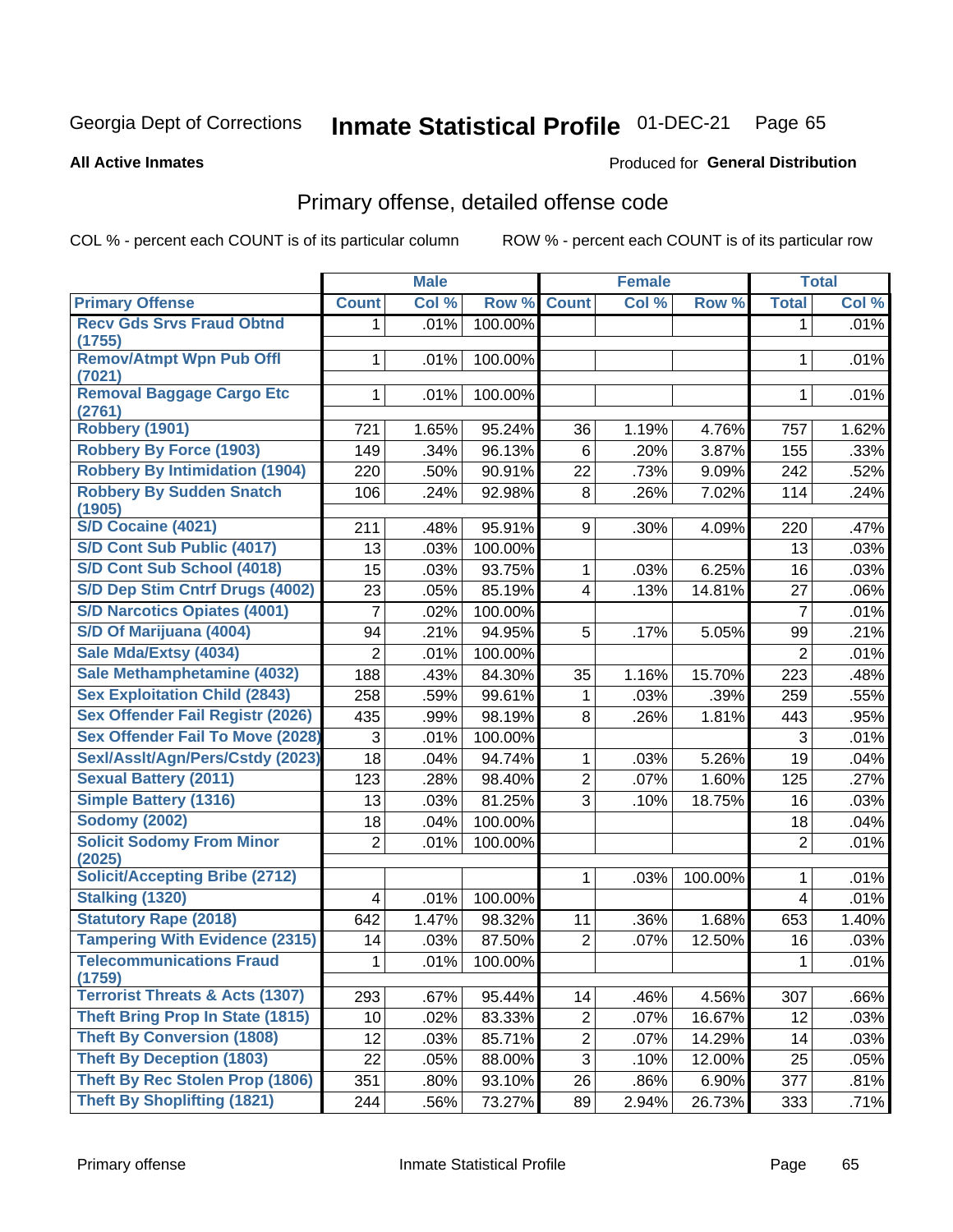#### Inmate Statistical Profile 01-DEC-21 Page 66

**All Active Inmates** 

### **Produced for General Distribution**

## Primary offense, detailed offense code

COL % - percent each COUNT is of its particular column

|                                                 |                | <b>Male</b> |         |                | <b>Female</b> |        |                         | <b>Total</b> |
|-------------------------------------------------|----------------|-------------|---------|----------------|---------------|--------|-------------------------|--------------|
| <b>Primary Offense</b>                          | <b>Count</b>   | Col %       | Row %   | <b>Count</b>   | Col %         | Row %  | <b>Total</b>            | Col %        |
| <b>Theft By Taking (1802)</b>                   | 458            | 1.05%       | 84.50%  | 84             | 2.77%         | 15.50% | 542                     | 1.16%        |
| <b>Theft Credit Card (1751)</b>                 | 11             | .03%        | 73.33%  | 4              | .13%          | 26.67% | 15                      | .03%         |
| <b>Theft Motorveh Or Part (1813)</b>            | 15             | .03%        | 93.75%  | 1              | .03%          | 6.25%  | 16                      | .03%         |
| <b>Theft Of Lost Property (1805)</b>            | 4              | .01%        | 100.00% |                |               |        | 4                       | .01%         |
| <b>Theft Of Services (1807)</b>                 | 1              | .01%        | 100.00% |                |               |        | 1                       | .01%         |
| <b>Theft Recv Prop Out State (1816)</b>         | 4              | .01%        | 100.00% |                |               |        | $\overline{\mathbf{4}}$ | .01%         |
| <b>Traf Amphtmine 200-399 Gm</b><br>(4127)      | 7              | .02%        | 77.78%  | $\overline{2}$ | .07%          | 22.22% | 9                       | .02%         |
| <b>Traf Amphtmine 28-199 Gm</b><br>(4126)       | 6              | .01%        | 75.00%  | $\overline{2}$ | .07%          | 25.00% | 8                       | .02%         |
| Traf Amphtmine 400+ Gm (4128)                   | 3              | .01%        | 100.00% |                |               |        | 3                       | .01%         |
| <b>Traf Cocaine 201-400 Gm (4102)</b>           | 83             | .19%        | 92.22%  | 7              | .23%          | 7.78%  | 90                      | .19%         |
| <b>Traf Cocaine 401+ Gm (4103)</b>              | 77             | .18%        | 97.47%  | $\overline{2}$ | .07%          | 2.53%  | 79                      | .17%         |
| Traf Cocaine Less 200 Gm (4101)                 | 130            | .30%        | 96.30%  | 5              | .17%          | 3.70%  | 135                     | .29%         |
| <b>Traf Marijna 10-2000 Lb (4121)</b>           | 31             | .07%        | 86.11%  | 5              | .17%          | 13.89% | 36                      | .08%         |
| Traf Mda/Extsy 200-399gm                        | 3              | .01%        | 100.00% |                |               |        | 3                       | .01%         |
| (4151)                                          |                |             |         |                |               |        |                         |              |
| <b>Traf Mda/Extsy 28-199gm (4150)</b>           | 13             | .03%        | 100.00% |                |               |        | 13                      | .03%         |
| Traf Mda/Extsy 400+Gm (4152)                    | $\overline{2}$ | .01%        | 100.00% |                |               |        | $\overline{2}$          | .01%         |
| Traf Methamph 200-399 Gm<br>(4141)              | 158            | .36%        | 85.87%  | 26             | .86%          | 14.13% | 184                     | .39%         |
| <b>Traf Methamph 28-199 Gm</b>                  | 466            | 1.07%       | 80.76%  | 111            | 3.66%         | 19.24% | 577                     | 1.23%        |
| (4140)                                          |                |             |         |                |               |        |                         |              |
| Traf Methamph 400+ Gm (4142)                    | 109            | .25%        | 87.20%  | 16             | .53%          | 12.80% | 125                     | .27%         |
| <b>Traf Methamph Unspec Amt</b>                 | 89             | .20%        | 82.41%  | 19             | .63%          | 17.59% | 108                     | .23%         |
| (4146)                                          |                |             |         |                |               |        |                         |              |
| <b>Traf Methaqualone&lt; 400 Gm</b><br>(4124)   | 3              | .01%        | 100.00% |                |               |        | 3                       | .01%         |
| <b>Traf Narcotic 15-28 Gm (4112)</b>            | 45             | .10%        | 91.84%  | 4              | .13%          | 8.16%  | 49                      | .10%         |
| Traf Narcotic 29+ Gm (4113)                     | 37             | .08%        | 94.87%  | $\overline{2}$ | .07%          | 5.13%  | 39                      | .08%         |
| <b>Traf Narcotic Less 14 Gm (4111)</b>          | 50             | .11%        | 87.72%  | 7              | .23%          | 12.28% | 57                      | .12%         |
| <b>Traffick Labor Servitude (1330)</b>          | 1              | .01%        | 100.00% |                |               |        | 1                       | .01%         |
| <b>Traffick Sexual Servitude (1331)</b>         | 24             | .05%        | 92.31%  | $\overline{2}$ | .07%          | 7.69%  | 26                      | .06%         |
| <b>Unauth Dist Recrd Devices</b>                | $\mathbf{1}$   | .01%        | 100.00% |                |               |        | $\mathbf{1}$            | .01%         |
| (9907)                                          |                |             |         |                |               |        |                         |              |
| <b>Unknown Offense (9999)</b>                   | 6              | .01%        | 85.71%  |                | .03%          | 14.29% | 7                       | .01%         |
| Uniwfl Mfg/Del/Dist N-C S (4014)                | 4              | .01%        | 100.00% |                |               |        | 4                       | .01%         |
| <b>Use Comm Facity Vio C Sub</b>                | 6              | .01%        | 75.00%  | $\overline{2}$ | .07%          | 25.00% | 8                       | .02%         |
| (4133)<br><b>Vandalism To Church Etc (1505)</b> |                |             |         |                |               |        |                         |              |
| <b>Vehicular Homicide (1123)</b>                | 1              | .01%        | 100.00% |                |               |        | 1                       | .01%         |
|                                                 | 293            | .67%        | 78.98%  | 78             | 2.57%         | 21.02% | 371                     | .79%         |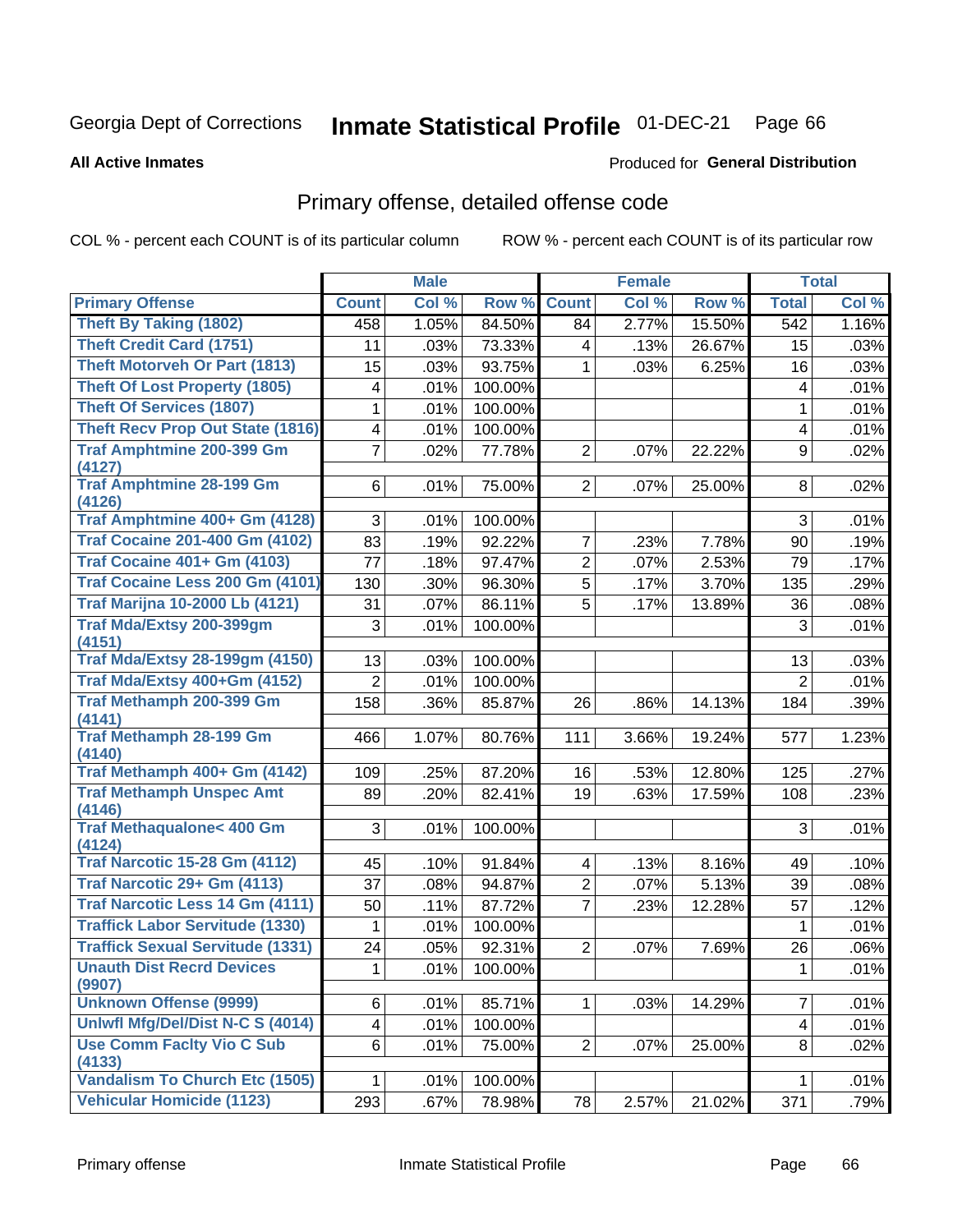#### Inmate Statistical Profile 01-DEC-21 Page 67

**Produced for General Distribution** 

### **All Active Inmates**

# Primary offense, detailed offense code

COL % - percent each COUNT is of its particular column

|                                                |                         | <b>Male</b> |                   |                | <b>Female</b> |         |                         | <b>Total</b> |
|------------------------------------------------|-------------------------|-------------|-------------------|----------------|---------------|---------|-------------------------|--------------|
| <b>Primary Offense</b>                         | <b>Count</b>            | Col %       | Row %             | <b>Count</b>   | Col %         | Row %   | <b>Total</b>            | Col %        |
| <b>Viol Dngrous Drgs Act (4013)</b>            | $\overline{97}$         | .22%        | 84.35%            | 18             | .59%          | 15.65%  | 115                     | .25%         |
| <b>Viol Motor Vehicle Laws (5001)</b>          | 18                      | .04%        | 85.71%            | 3              | .10%          | 14.29%  | 21                      | .04%         |
| <b>Violatn Othr States Law (8001)</b>          | 25                      | .06%        | 86.21%            | $\overline{4}$ | .13%          | 13.79%  | 29                      | .06%         |
| <b>Vol Manslaughter Of Fetus</b>               | $\overline{2}$          | .01%        | 100.00%           |                |               |         | $\overline{2}$          | .01%         |
| (1119)<br><b>Voluntary Manslaughter (1102)</b> |                         | 2.46%       | 88.94%            | 134            | 4.42%         |         |                         | 2.59%        |
| <b>Abandonment Of Dep Child (11)</b>           | 1,078<br>3              | .01%        | 100.00%           |                |               | 11.06%  | 1,212                   | .01%         |
| <b>Abusive Language (63)</b>                   | $\mathbf{1}$            | .01%        | 100.00%           |                |               |         | 3<br>$\mathbf{1}$       | .01%         |
| <b>Assault &amp; Battery (21)</b>              | $\overline{5}$          | .01%        |                   |                |               |         | 5                       |              |
| <b>Bad Checks (52)</b>                         | $\overline{2}$          | .01%        | 100.00%<br>66.67% | 1              |               |         | 3                       | .01%         |
| <b>Burglary (45)</b>                           | 9                       | .02%        | 100.00%           |                | .03%          | 33.33%  | 9                       | .01%<br>.02% |
| <b>Cheating &amp; Swindling (51)</b>           | $\overline{1}$          | .01%        | 100.00%           |                |               |         | $\mathbf{1}$            | .01%         |
| <b>Cpwl &amp; Concealed Weapon (93)</b>        | 6                       | .01%        | 100.00%           |                |               |         | $\,6$                   | .01%         |
| <b>Crmnl Attempt (98)</b>                      | $\mathbf{1}$            | .01%        | 100.00%           |                |               |         | $\mathbf{1}$            | .01%         |
| <b>Cruelty To Children (37)</b>                | $\mathbf 1$             | .01%        | 100.00%           |                |               |         | $\mathbf{1}$            | .01%         |
| <b>Dui</b> (72)                                | $\overline{\mathbf{4}}$ | .01%        | 100.00%           |                |               |         | $\overline{\mathbf{4}}$ | .01%         |
| Escape (92)                                    | $\overline{3}$          | .01%        | 100.00%           |                |               |         | $\overline{3}$          | .01%         |
| Forgery (55)                                   | $\overline{3}$          | .01%        | 100.00%           |                |               |         | $\overline{3}$          | .01%         |
| Lottery (54)                                   | 1                       | .01%        | 100.00%           |                |               |         | 1                       | .01%         |
| <b>Misc Misdemeanor (500)</b>                  | 1                       | .01%        | 100.00%           |                |               |         | $\mathbf 1$             | .01%         |
| <b>Obstr Of Law Enf Officer (73)</b>           | $\mathbf{1}$            | .01%        | 100.00%           |                |               |         | $\mathbf{1}$            | .01%         |
| <b>Other Misdemeanor (99)</b>                  | 18                      | .04%        | 94.74%            | 1              | .03%          | 5.26%   | 19                      | .04%         |
| <b>Pointing Gun At Another (96)</b>            | $\mathbf{1}$            | .01%        | 100.00%           |                |               |         | $\mathbf 1$             | .01%         |
| Poss Ntp Whiskey (64)                          | 3                       | .01%        | 100.00%           |                |               |         | 3                       | .01%         |
| <b>Prostitution (81)</b>                       |                         |             |                   | 1              | .03%          | 100.00% | $\mathbf{1}$            | .01%         |
| <b>Public Drunkenness (61)</b>                 | 4                       | .01%        | 100.00%           |                |               |         | $\overline{\mathbf{4}}$ | .01%         |
| <b>Shoplifting (94)</b>                        |                         |             |                   | 1              | .03%          | 100.00% | $\mathbf{1}$            | .01%         |
| <b>Simple Assault (24)</b>                     | 1                       | .01%        | 100.00%           |                |               |         | $\mathbf 1$             | .01%         |
| <b>Simple Battery (25)</b>                     | $\overline{2}$          | .01%        | 100.00%           |                |               |         | $\overline{2}$          | .01%         |
| <b>Terroristic Threats (78)</b>                | $\mathbf{1}$            | .01%        | 100.00%           |                |               |         | $\mathbf{1}$            | .01%         |
| <b>Theft By Taking - Larceny (41)</b>          | 35                      | .08%        | 100.00%           |                |               |         | 35                      | .07%         |
| Viol Motor Veh Law (71)                        | 4                       | .01%        | 100.00%           |                |               |         | $\overline{4}$          | .01%         |
| <b>Wife Beating (28)</b>                       | $\overline{2}$          | .01%        | 100.00%           |                |               |         | $\overline{2}$          | .01%         |
| <b>Total Rported</b>                           | 43,755                  | 101%        | 93.52%            | 3,030          | 100%          | 6.48%   | 46,785                  | 101%         |

| TAL. | 105    |       | 107<br>ιv<br>$ -$ |
|------|--------|-------|-------------------|
|      | 43,860 | 3,032 | 46,892            |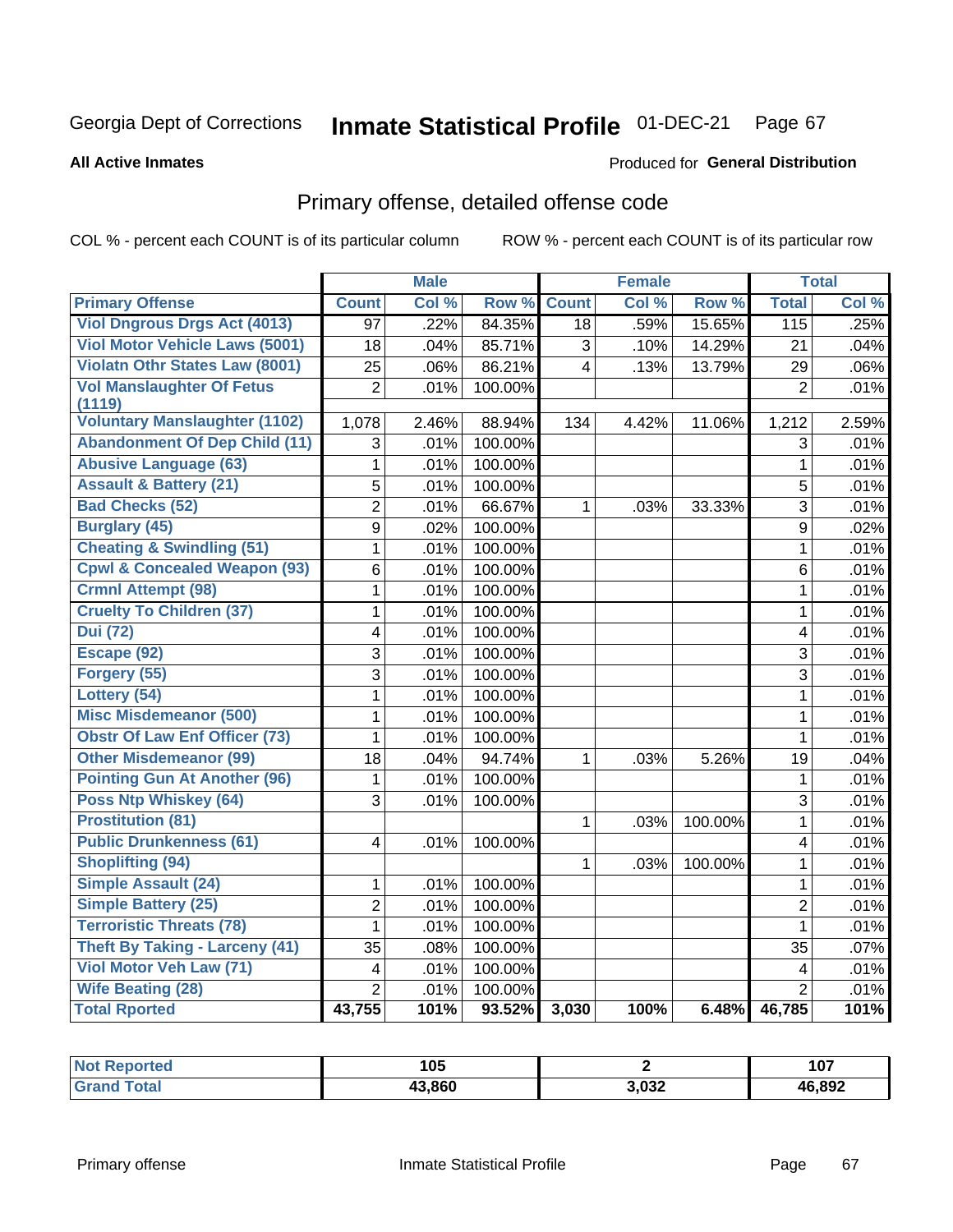#### Inmate Statistical Profile 01-DEC-21 Page 68

**All Active Inmates** 

**Produced for General Distribution** 

## Primary offense, detailed offense code

COL % - percent each COUNT is of its particular column

|                      | <b>Male</b> | Female      | Total       |
|----------------------|-------------|-------------|-------------|
| Mode (most frequent) | 1101 Murder | 1101 Murder | 1101 Murder |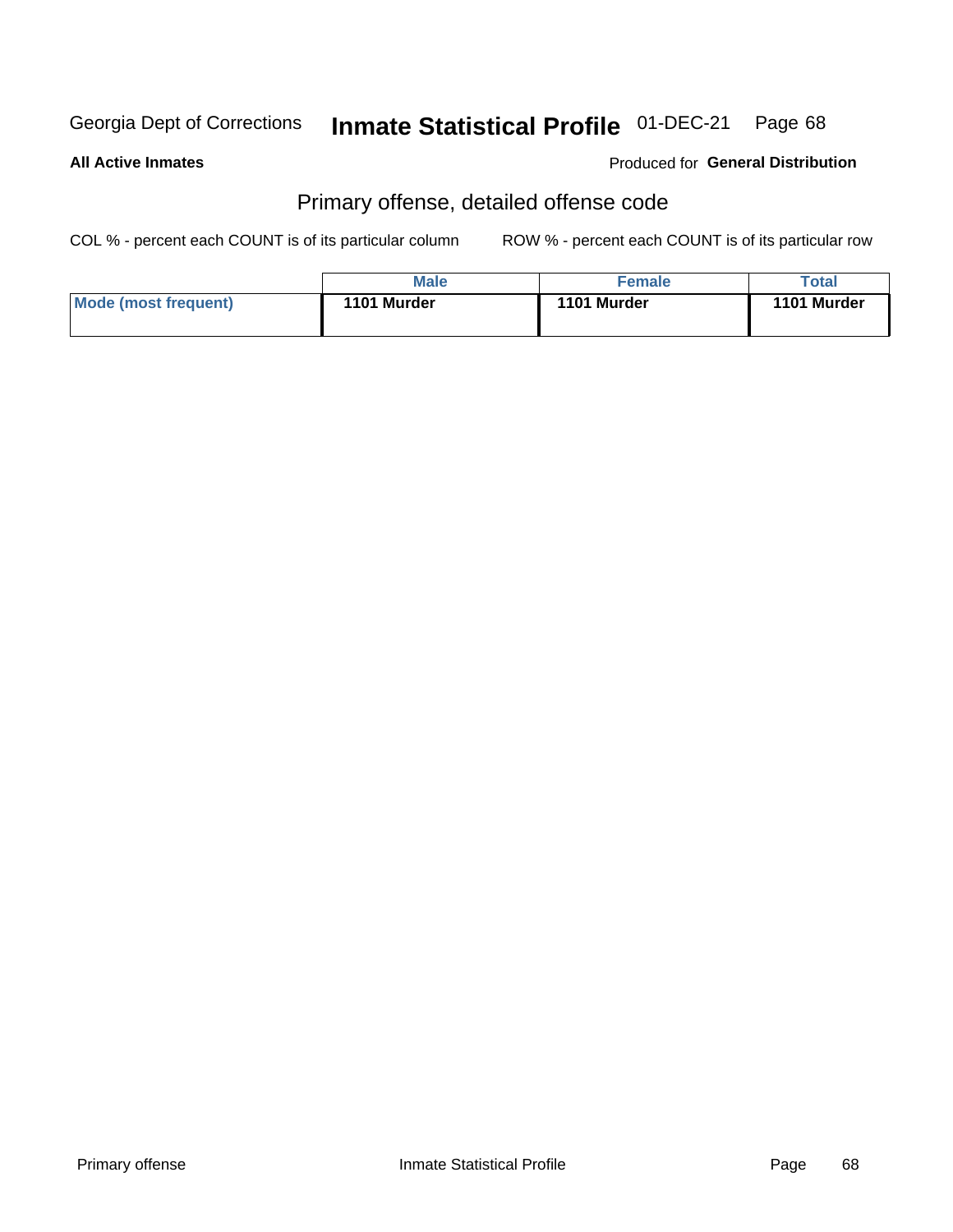# Inmate Statistical Profile 01-DEC-21 Page 68

**All Active Inmates** 

## **Produced for General Distribution**

## County of conviction of primary offense

COL % - percent each COUNT is of its particular column

|                                    |              | <b>Male</b> |         |                         | <b>Female</b> |        |              | <b>Total</b> |
|------------------------------------|--------------|-------------|---------|-------------------------|---------------|--------|--------------|--------------|
| <b>County of Conviction</b>        | <b>Count</b> | Col %       | Row %   | <b>Count</b>            | Col %         | Row %  | <b>Total</b> | Col %        |
| <b>Unknown</b><br>000              | 174          | .40%        | 93.05%  | 13                      | .43%          | 6.95%  | 187          | .40%         |
| <b>Appling County</b><br>001       | 110          | .25%        | 98.21%  | $\overline{2}$          | .07%          | 1.79%  | 112          | .24%         |
| <b>Atkinson County</b><br>002      | 39           | .09%        | 97.50%  | 1                       | .03%          | 2.50%  | 40           | .09%         |
| <b>Bacon County</b><br>003         | 69           | .16%        | 92.00%  | 6                       | .20%          | 8.00%  | 75           | .16%         |
| <b>Baker County</b><br>004         | 14           | .03%        | 82.35%  | 3                       | .10%          | 17.65% | 17           | .04%         |
| <b>Baldwin County</b><br>005       | 283          | .65%        | 92.18%  | 24                      | .79%          | 7.82%  | 307          | .65%         |
| <b>Banks County</b><br>006         | 62           | .14%        | 88.57%  | 8                       | .26%          | 11.43% | 70           | .15%         |
| <b>Barrow County</b><br>007        | 321          | .73%        | 90.93%  | 32                      | 1.06%         | 9.07%  | 353          | .75%         |
| <b>Bartow County</b><br>008        | 597          | 1.36%       | 91.01%  | 59                      | 1.95%         | 8.99%  | 656          | 1.40%        |
| <b>Ben Hill County</b><br>009      | 235          | .54%        | 94.00%  | 15                      | .49%          | 6.00%  | 250          | .53%         |
| <b>Berrien County</b><br>010       | 100          | .23%        | 95.24%  | 5                       | .16%          | 4.76%  | 105          | .22%         |
| <b>Bibb County</b><br>011          | 948          | 2.16%       | 95.09%  | 49                      | 1.62%         | 4.91%  | 997          | 2.13%        |
| <b>Bleckley County</b><br>012      | 59           | .13%        | 92.19%  | 5                       | .16%          | 7.81%  | 64           | .14%         |
| <b>Brantley County</b><br>013      | 90           | .21%        | 90.00%  | 10                      | .33%          | 10.00% | 100          | .21%         |
| <b>Brooks County</b><br>014        | 40           | .09%        | 97.56%  | 1                       | .03%          | 2.44%  | 41           | .09%         |
| 015<br><b>Bryan County</b>         | 43           | .10%        | 95.56%  | $\overline{2}$          | .07%          | 4.44%  | 45           | .10%         |
| <b>Bulloch County</b><br>016       | 435          | .99%        | 93.15%  | 32                      | 1.06%         | 6.85%  | 467          | 1.00%        |
| <b>Burke County</b><br>017         | 205          | .47%        | 97.16%  | 6                       | .20%          | 2.84%  | 211          | .45%         |
| <b>Butts County</b><br>018         | 123          | .28%        | 89.78%  | 14                      | .46%          | 10.22% | 137          | .29%         |
| <b>Calhoun County</b><br>019       | 26           | .06%        | 89.66%  | 3                       | .10%          | 10.34% | 29           | .06%         |
| <b>Camden County</b><br>020        | 170          | .39%        | 93.41%  | 12                      | .40%          | 6.59%  | 182          | .39%         |
| <b>Candler County</b><br>021       | 101          | .23%        | 93.52%  | $\overline{7}$          | .23%          | 6.48%  | 108          | .23%         |
| <b>Carroll County</b><br>022       | 541          | 1.23%       | 95.08%  | 28                      | .92%          | 4.92%  | 569          | 1.21%        |
| <b>Catoosa County</b><br>023       | 342          | .78%        | 93.19%  | 25                      | .82%          | 6.81%  | 367          | .78%         |
| <b>Charlton County</b><br>024      | 54           | .12%        | 88.52%  | $\overline{7}$          | .23%          | 11.48% | 61           | .13%         |
| 025<br><b>Chatham County</b>       | 1,560        | 3.56%       | 96.59%  | 55                      | 1.81%         | 3.41%  | 1,615        | 3.44%        |
| <b>Chattahoochee County</b><br>026 | 14           | .03%        | 100.00% |                         |               |        | 14           | .03%         |
| <b>Chattooga County</b><br>027     | 178          | .41%        | 91.75%  | 16                      | .53%          | 8.25%  | 194          | .41%         |
| <b>Cherokee County</b><br>028      | 484          | 1.10%       | 92.90%  | 37                      | 1.22%         | 7.10%  | 521          | 1.11%        |
| <b>Clarke County</b><br>029        | 450          | 1.03%       | 93.75%  | 30                      | .99%          | 6.25%  | 480          | 1.02%        |
| <b>Clay County</b><br>030          | 15           | .03%        | 78.95%  | $\overline{\mathbf{4}}$ | .13%          | 21.05% | 19           | .04%         |
| 031<br><b>Clayton County</b>       | 1,116        | 2.54%       | 93.55%  | 77                      | 2.54%         | 6.45%  | 1,193        | 2.54%        |
| <b>Clinch County</b><br>032        | 40           | .09%        | 93.02%  | 3                       | .10%          | 6.98%  | 43           | .09%         |
| <b>Cobb County</b><br>033          | 2,065        | 4.71%       | 93.61%  | 141                     | 4.65%         | 6.39%  | 2,206        | 4.70%        |
| <b>Coffee County</b><br>034        | 277          | .63%        | 93.27%  | 20                      | .66%          | 6.73%  | 297          | .63%         |
| <b>Colquitt County</b><br>035      | 216          | .49%        | 92.70%  | 17                      | .56%          | 7.30%  | 233          | .50%         |
| <b>Columbia County</b><br>036      | 338          | .77%        | 91.60%  | 31                      | 1.02%         | 8.40%  | 369          | .79%         |
| <b>Cook County</b><br>037          | 105          | .24%        | 92.11%  | 9                       | .30%          | 7.89%  | 114          | .24%         |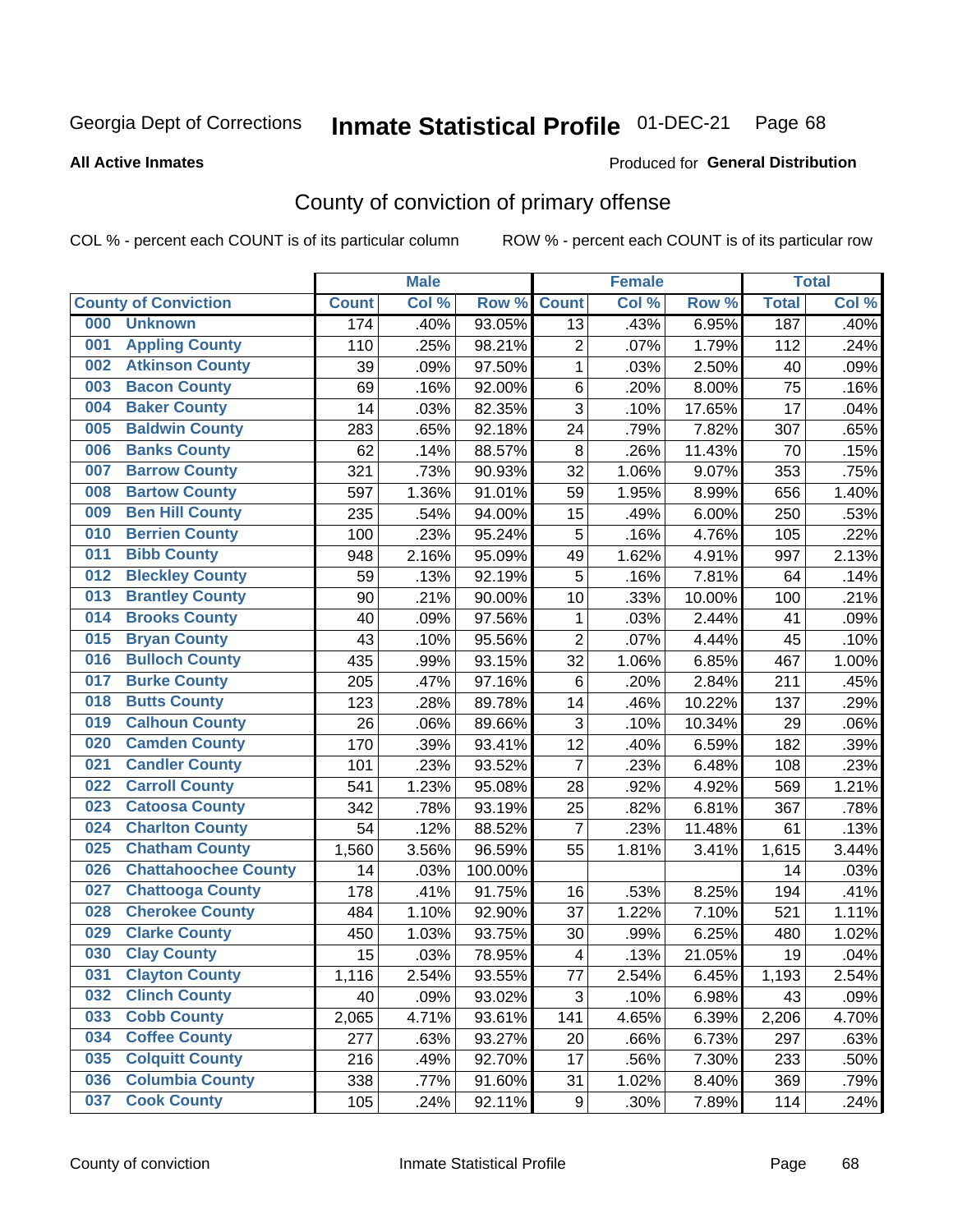#### Inmate Statistical Profile 01-DEC-21 Page 69

Produced for General Distribution

### **All Active Inmates**

## County of conviction of primary offense

COL % - percent each COUNT is of its particular column

|                                |                         |              | <b>Male</b> |         |                         | <b>Female</b> |        |              | <b>Total</b> |
|--------------------------------|-------------------------|--------------|-------------|---------|-------------------------|---------------|--------|--------------|--------------|
| <b>County of Conviction</b>    |                         | <b>Count</b> | Col %       | Row %   | <b>Count</b>            | Col %         | Row %  | <b>Total</b> | Col %        |
| <b>Coweta County</b><br>038    |                         | 539          | 1.23%       | 94.73%  | 30                      | .99%          | 5.27%  | 569          | 1.21%        |
| <b>Crawford County</b><br>039  |                         | 21           | .05%        | 95.45%  | 1                       | .03%          | 4.55%  | 22           | .05%         |
| <b>Crisp County</b><br>040     |                         | 329          | .75%        | 93.73%  | 22                      | .73%          | 6.27%  | 351          | .75%         |
| <b>Dade County</b><br>041      |                         | 81           | .18%        | 94.19%  | $\mathbf 5$             | .16%          | 5.81%  | 86           | .18%         |
| 042<br><b>Dawson County</b>    |                         | 96           | .22%        | 93.20%  | $\overline{7}$          | .23%          | 6.80%  | 103          | .22%         |
| <b>Decatur County</b><br>043   |                         | 226          | .52%        | 96.17%  | 9                       | .30%          | 3.83%  | 235          | .50%         |
| <b>Dekalb County</b><br>044    |                         | 2,330        | 5.31%       | 95.69%  | 105                     | 3.46%         | 4.31%  | 2,435        | 5.19%        |
| <b>Dodge County</b><br>045     |                         | 105          | .24%        | 86.78%  | 16                      | .53%          | 13.22% | 121          | .26%         |
| 046<br><b>Dooly County</b>     |                         | 123          | .28%        | 95.35%  | 6                       | .20%          | 4.65%  | 129          | .28%         |
| 047                            | <b>Dougherty County</b> | 716          | 1.63%       | 95.59%  | 33                      | 1.09%         | 4.41%  | 749          | 1.60%        |
| <b>Douglas County</b><br>048   |                         | 895          | 2.04%       | 92.17%  | 76                      | 2.51%         | 7.83%  | 971          | 2.07%        |
| <b>Early County</b><br>049     |                         | 82           | .19%        | 98.80%  | $\mathbf{1}$            | .03%          | 1.20%  | 83           | .18%         |
| <b>Echols County</b><br>050    |                         | 11           | .03%        | 100.00% |                         |               |        | 11           | .02%         |
| 051<br><b>Effingham County</b> |                         | 216          | .49%        | 90.38%  | 23                      | .76%          | 9.62%  | 239          | .51%         |
| 052<br><b>Elbert County</b>    |                         | 128          | .29%        | 94.81%  | $\overline{7}$          | .23%          | 5.19%  | 135          | .29%         |
| <b>Emanuel County</b><br>053   |                         | 153          | .35%        | 93.29%  | 11                      | .36%          | 6.71%  | 164          | .35%         |
| <b>Evans County</b><br>054     |                         | 73           | .17%        | 94.81%  | $\overline{\mathbf{4}}$ | .13%          | 5.19%  | 77           | .16%         |
| <b>Fannin County</b><br>055    |                         | 94           | .21%        | 88.68%  | 12                      | .40%          | 11.32% | 106          | .23%         |
| <b>Fayette County</b><br>056   |                         | 311          | .71%        | 95.11%  | 16                      | .53%          | 4.89%  | 327          | .70%         |
| <b>Floyd County</b><br>057     |                         | 861          | 1.96%       | 90.54%  | 90                      | 2.97%         | 9.46%  | 951          | 2.03%        |
| <b>Forsyth County</b><br>058   |                         | 351          | .80%        | 91.17%  | 34                      | 1.12%         | 8.83%  | 385          | .82%         |
| <b>Franklin County</b><br>059  |                         | 142          | .32%        | 85.54%  | 24                      | .79%          | 14.46% | 166          | .35%         |
| <b>Fulton County</b><br>060    |                         | 4,199        | 9.57%       | 96.24%  | 164                     | 5.41%         | 3.76%  | 4,363        | 9.30%        |
| <b>Gilmer County</b><br>061    |                         | 100          | .23%        | 93.46%  | 7                       | .23%          | 6.54%  | 107          | .23%         |
| 062<br><b>Glascock County</b>  |                         | 8            | .02%        | 100.00% |                         |               |        | 8            | .02%         |
| <b>Glynn County</b><br>063     |                         | 470          | 1.07%       | 95.33%  | 23                      | .76%          | 4.67%  | 493          | 1.05%        |
| <b>Gordon County</b><br>064    |                         | 353          | .80%        | 91.21%  | 34                      | 1.12%         | 8.79%  | 387          | .83%         |
| <b>Grady County</b><br>065     |                         | 156          | .36%        | 94.55%  | $\boldsymbol{9}$        | .30%          | 5.45%  | 165          | .35%         |
| <b>Greene County</b><br>066    |                         | 95           | .22%        | 95.96%  | 4                       | .13%          | 4.04%  | 99           | .21%         |
| <b>Gwinnett County</b><br>067  |                         | 2,263        | 5.16%       | 93.86%  | 148                     | 4.88%         | 6.14%  | 2,411        | 5.14%        |
| 068                            | <b>Habersham County</b> | 108          | .25%        | 88.52%  | 14                      | .46%          | 11.48% | 122          | .26%         |
| 069<br><b>Hall County</b>      |                         | 628          | 1.43%       | 92.76%  | 49                      | 1.62%         | 7.24%  | 677          | 1.44%        |
| <b>Hancock County</b><br>070   |                         | 40           | .09%        | 95.24%  | $\overline{2}$          | .07%          | 4.76%  | 42           | .09%         |
| <b>Haralson County</b><br>071  |                         | 115          | .26%        | 91.27%  | 11                      | .36%          | 8.73%  | 126          | .27%         |
| 072<br><b>Harris County</b>    |                         | 86           | .20%        | 93.48%  | 6                       | .20%          | 6.52%  | 92           | .20%         |
| <b>Hart County</b><br>073      |                         | 159          | .36%        | 91.91%  | 14                      | .46%          | 8.09%  | 173          | .37%         |
| <b>Heard County</b><br>074     |                         | 37           | .08%        | 97.37%  | $\mathbf 1$             | .03%          | 2.63%  | 38           | .08%         |
| <b>Henry County</b><br>075     |                         | 588          | 1.34%       | 91.88%  | 52                      | 1.72%         | 8.13%  | 640          | 1.36%        |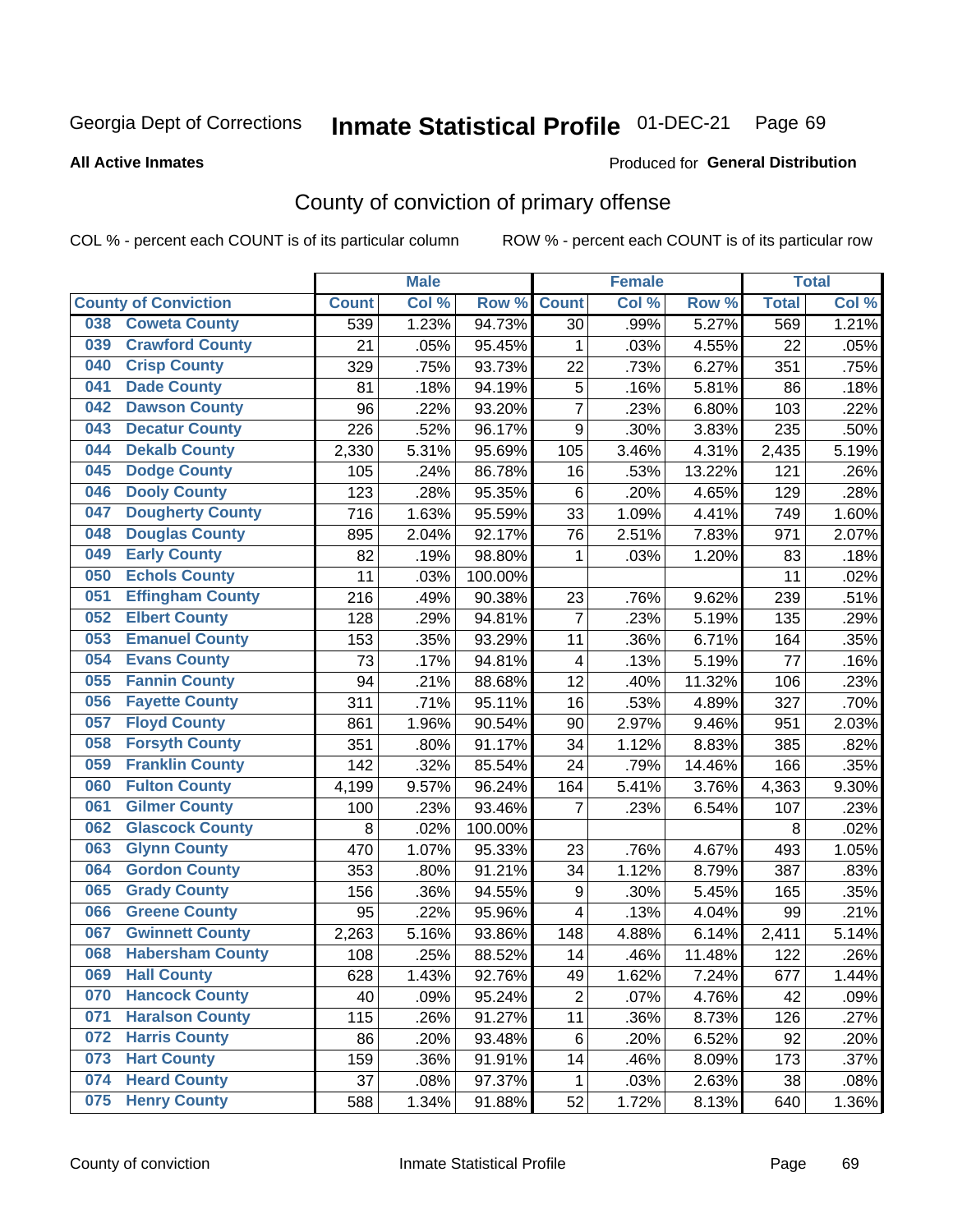# Inmate Statistical Profile 01-DEC-21 Page 70

### **All Active Inmates**

### Produced for General Distribution

## County of conviction of primary offense

COL % - percent each COUNT is of its particular column

|     |                             |              | <b>Male</b> |         |                           | <b>Female</b> |        |              | <b>Total</b> |
|-----|-----------------------------|--------------|-------------|---------|---------------------------|---------------|--------|--------------|--------------|
|     | <b>County of Conviction</b> | <b>Count</b> | Col %       | Row %   | <b>Count</b>              | Col %         | Row %  | <b>Total</b> | Col %        |
| 076 | <b>Houston County</b>       | 702          | 1.60%       | 91.76%  | 63                        | 2.08%         | 8.24%  | 765          | 1.63%        |
| 077 | <b>Irwin County</b>         | 56           | .13%        | 98.25%  | 1                         | .03%          | 1.75%  | 57           | .12%         |
| 078 | <b>Jackson County</b>       | 255          | .58%        | 91.73%  | 23                        | .76%          | 8.27%  | 278          | .59%         |
| 079 | <b>Jasper County</b>        | 52           | .12%        | 94.55%  | $\ensuremath{\mathsf{3}}$ | .10%          | 5.45%  | 55           | .12%         |
| 080 | <b>Jeff Davis County</b>    | 78           | .18%        | 93.98%  | 5                         | .16%          | 6.02%  | 83           | .18%         |
| 081 | <b>Jefferson County</b>     | 133          | .30%        | 92.36%  | 11                        | .36%          | 7.64%  | 144          | .31%         |
| 082 | <b>Jenkins County</b>       | 60           | .14%        | 93.75%  | $\overline{\mathbf{4}}$   | .13%          | 6.25%  | 64           | .14%         |
| 083 | <b>Johnson County</b>       | 38           | .09%        | 97.44%  | $\mathbf{1}$              | .03%          | 2.56%  | 39           | .08%         |
| 084 | <b>Jones County</b>         | 167          | .38%        | 86.53%  | 26                        | .86%          | 13.47% | 193          | .41%         |
| 085 | <b>Lamar County</b>         | 73           | .17%        | 85.88%  | 12                        | .40%          | 14.12% | 85           | .18%         |
| 086 | <b>Lanier County</b>        | 48           | .11%        | 88.89%  | 6                         | .20%          | 11.11% | 54           | .12%         |
| 087 | <b>Laurens County</b>       | 261          | .60%        | 93.55%  | 18                        | .59%          | 6.45%  | 279          | .59%         |
| 088 | <b>Lee County</b>           | 67           | .15%        | 90.54%  | $\overline{7}$            | .23%          | 9.46%  | 74           | .16%         |
| 089 | <b>Liberty County</b>       | 180          | .41%        | 92.78%  | 14                        | .46%          | 7.22%  | 194          | .41%         |
| 090 | <b>Lincoln County</b>       | 32           | .07%        | 88.89%  | $\overline{\mathbf{4}}$   | .13%          | 11.11% | 36           | .08%         |
| 091 | <b>Long County</b>          | 64           | .15%        | 94.12%  | 4                         | .13%          | 5.88%  | 68           | .15%         |
| 092 | <b>Lowndes County</b>       | 429          | .98%        | 95.55%  | 20                        | .66%          | 4.45%  | 449          | .96%         |
| 093 | <b>Lumpkin County</b>       | 72           | .16%        | 92.31%  | 6                         | .20%          | 7.69%  | 78           | .17%         |
| 094 | <b>Macon County</b>         | 41           | .09%        | 95.35%  | $\overline{2}$            | .07%          | 4.65%  | 43           | .09%         |
| 095 | <b>Madison County</b>       | 136          | .31%        | 91.89%  | 12                        | .40%          | 8.11%  | 148          | .32%         |
| 096 | <b>Marion County</b>        | 24           | .05%        | 96.00%  | $\mathbf{1}$              | .03%          | 4.00%  | 25           | .05%         |
| 097 | <b>Mcduffie County</b>      | 161          | .37%        | 94.15%  | 10                        | .33%          | 5.85%  | 171          | .36%         |
| 098 | <b>Mcintosh County</b>      | 57           | .13%        | 90.48%  | 6                         | .20%          | 9.52%  | 63           | .13%         |
| 099 | <b>Meriwether County</b>    | 151          | .34%        | 92.07%  | 13                        | .43%          | 7.93%  | 164          | .35%         |
| 100 | <b>Miller County</b>        | 27           | .06%        | 100.00% |                           |               |        | 27           | .06%         |
| 101 | <b>Mitchell County</b>      | 137          | .31%        | 93.20%  | 10                        | .33%          | 6.80%  | 147          | .31%         |
| 102 | <b>Monroe County</b>        | 151          | .34%        | 89.88%  | 17                        | .56%          | 10.12% | 168          | .36%         |
| 103 | <b>Montgomery County</b>    | 24           | .05%        | 96.00%  | 1                         | .03%          | 4.00%  | 25           | .05%         |
| 104 | <b>Morgan County</b>        | 146          | .33%        | 91.25%  | 14                        | .46%          | 8.75%  | 160          | .34%         |
| 105 | <b>Murray County</b>        | 206          | .47%        | 89.18%  | 25                        | .82%          | 10.82% | 231          | .49%         |
| 106 | <b>Muscogee County</b>      | 981          | 2.24%       | 95.06%  | 51                        | 1.68%         | 4.94%  | 1,032        | 2.20%        |
| 107 | <b>Newton County</b>        | 643          | 1.47%       | 91.86%  | 57                        | 1.88%         | 8.14%  | 700          | 1.49%        |
| 108 | <b>Oconee County</b>        | 44           | .10%        | 100.00% |                           |               |        | 44           | .09%         |
| 109 | <b>Oglethorpe County</b>    | 61           | .14%        | 100.00% |                           |               |        | 61           | .13%         |
| 110 | <b>Paulding County</b>      | 223          | .51%        | 93.31%  | 16                        | .53%          | 6.69%  | 239          | .51%         |
| 111 | <b>Peach County</b>         | 59           | .13%        | 93.65%  | 4                         | .13%          | 6.35%  | 63           | .13%         |
| 112 | <b>Pickens County</b>       | 99           | .23%        | 89.19%  | 12                        | .40%          | 10.81% | 111          | .24%         |
| 113 | <b>Pierce County</b>        | 101          | .23%        | 94.39%  | 6                         | .20%          | 5.61%  | 107          | .23%         |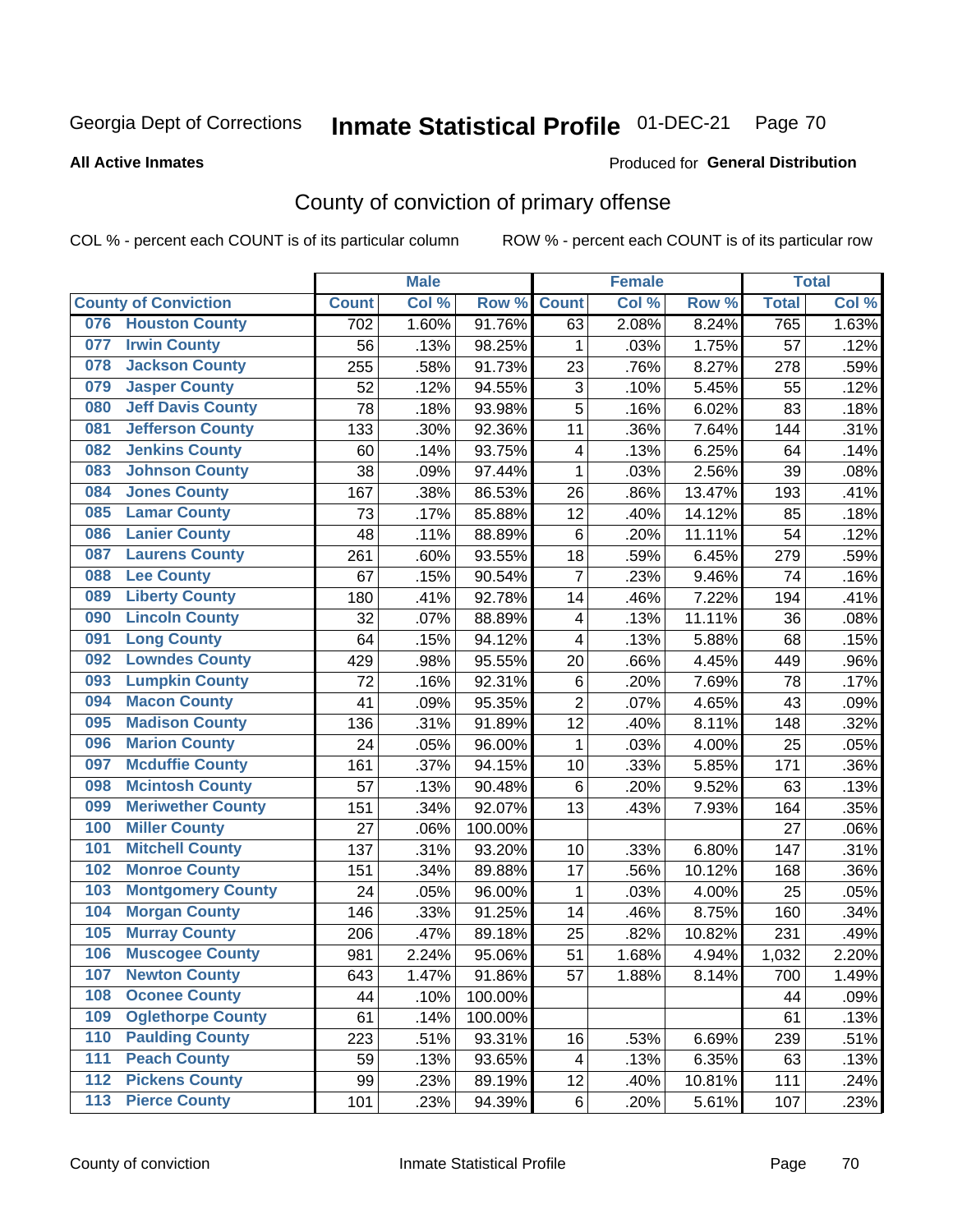# Inmate Statistical Profile 01-DEC-21 Page 71

### **All Active Inmates**

### Produced for General Distribution

## County of conviction of primary offense

COL % - percent each COUNT is of its particular column

|                                          |              | <b>Male</b> |         |                          | <b>Female</b> |        |              | <b>Total</b> |
|------------------------------------------|--------------|-------------|---------|--------------------------|---------------|--------|--------------|--------------|
| <b>County of Conviction</b>              | <b>Count</b> | Col %       | Row %   | <b>Count</b>             | Col %         | Row %  | <b>Total</b> | Col %        |
| <b>Pike County</b><br>114                | 46           | .10%        | 92.00%  | $\overline{4}$           | .13%          | 8.00%  | 50           | .11%         |
| <b>Polk County</b><br>$\overline{115}$   | 194          | .44%        | 90.23%  | 21                       | .69%          | 9.77%  | 215          | .46%         |
| <b>Pulaski County</b><br>116             | 27           | .06%        | 81.82%  | 6                        | .20%          | 18.18% | 33           | .07%         |
| <b>Putnam County</b><br>117              | 153          | .35%        | 93.29%  | 11                       | .36%          | 6.71%  | 164          | .35%         |
| <b>Quitman County</b><br>118             | 11           | .03%        | 100.00% |                          |               |        | 11           | .02%         |
| <b>Rabun County</b><br>119               | 60           | .14%        | 83.33%  | 12                       | .40%          | 16.67% | 72           | .15%         |
| <b>Randolph County</b><br>120            | 44           | .10%        | 97.78%  | $\mathbf{1}$             | .03%          | 2.22%  | 45           | .10%         |
| <b>Richmond County</b><br>121            | 1,541        | 3.51%       | 94.89%  | 83                       | 2.74%         | 5.11%  | 1,624        | 3.46%        |
| <b>Rockdale County</b><br>122            | 404          | .92%        | 93.52%  | 28                       | .92%          | 6.48%  | 432          | .92%         |
| 123<br><b>Schley County</b>              | 20           | .05%        | 100.00% |                          |               |        | 20           | .04%         |
| <b>Screven County</b><br>124             | 99           | .23%        | 94.29%  | $\,6$                    | .20%          | 5.71%  | 105          | .22%         |
| <b>Seminole County</b><br>125            | 63           | .14%        | 86.30%  | 10                       | .33%          | 13.70% | 73           | .16%         |
| <b>Spalding County</b><br>126            | 419          | .96%        | 93.11%  | 31                       | 1.02%         | 6.89%  | 450          | .96%         |
| <b>Stephens County</b><br>127            | 119          | .27%        | 96.75%  | $\overline{\mathcal{A}}$ | .13%          | 3.25%  | 123          | .26%         |
| <b>Stewart County</b><br>128             | 18           | .04%        | 85.71%  | 3                        | .10%          | 14.29% | 21           | .04%         |
| <b>Sumter County</b><br>129              | 188          | .43%        | 96.41%  | $\overline{7}$           | .23%          | 3.59%  | 195          | .42%         |
| <b>Talbot County</b><br>130              | 21           | .05%        | 95.45%  | 1                        | .03%          | 4.55%  | 22           | .05%         |
| <b>Taliaferro County</b><br>131          | 18           | .04%        | 100.00% |                          |               |        | 18           | .04%         |
| <b>Tattnall County</b><br>132            | 160          | .36%        | 87.91%  | 22                       | .73%          | 12.09% | 182          | .39%         |
| 133<br><b>Taylor County</b>              | 47           | .11%        | 94.00%  | $\sqrt{3}$               | .10%          | 6.00%  | 50           | .11%         |
| <b>Telfair County</b><br>134             | 92           | .21%        | 92.93%  | $\overline{7}$           | .23%          | 7.07%  | 99           | .21%         |
| <b>Terrell County</b><br>135             | 71           | .16%        | 97.26%  | $\overline{2}$           | .07%          | 2.74%  | 73           | .16%         |
| <b>Thomas County</b><br>136              | 195          | .44%        | 96.53%  | $\overline{7}$           | .23%          | 3.47%  | 202          | .43%         |
| <b>Tift County</b><br>137                | 309          | .70%        | 97.48%  | 8                        | .26%          | 2.52%  | 317          | .68%         |
| <b>Toombs County</b><br>138              | 277          | .63%        | 91.42%  | 26                       | .86%          | 8.58%  | 303          | .65%         |
| <b>Towns County</b><br>139               | 49           | .11%        | 81.67%  | 11                       | .36%          | 18.33% | 60           | .13%         |
| <b>Treutlen County</b><br>140            | 69           | .16%        | 100.00% |                          |               |        | 69           | .15%         |
| <b>Troup County</b><br>141               | 526          | 1.20%       | 93.76%  | 35                       | 1.15%         | 6.24%  | 561          | 1.20%        |
| <b>Turner County</b><br>142              | 55           | .13%        | 93.22%  | $\overline{\mathcal{A}}$ | .13%          | 6.78%  | 59           | .13%         |
| $\overline{143}$<br><b>Twiggs County</b> | 32           | .07%        | 88.89%  | $\overline{\mathbf{4}}$  | .13%          | 11.11% | 36           | .08%         |
| <b>Union County</b><br>144               | 87           | .20%        | 82.86%  | 18                       | .59%          | 17.14% | 105          | .22%         |
| 145<br><b>Upson County</b>               | 158          | .36%        | 96.34%  | 6                        | .20%          | 3.66%  | 164          | $.35\%$      |
| <b>Walker County</b><br>146              | 407          | .93%        | 90.24%  | 44                       | 1.45%         | 9.76%  | 451          | .96%         |
| 147<br><b>Walton County</b>              | 600          | 1.37%       | 90.36%  | 64                       | 2.11%         | 9.64%  | 664          | 1.42%        |
| <b>Ware County</b><br>148                | 223          | .51%        | 92.92%  | 17                       | .56%          | 7.08%  | 240          | .51%         |
| <b>Warren County</b><br>149              | 26           | .06%        | 86.67%  | 4                        | .13%          | 13.33% | 30           | .06%         |
| <b>Washington County</b><br>150          | 173          | .39%        | 92.51%  | 14                       | .46%          | 7.49%  | 187          | .40%         |
| <b>Wayne County</b><br>151               | 195          | .44%        | 89.86%  | 22                       | .73%          | 10.14% | 217          | .46%         |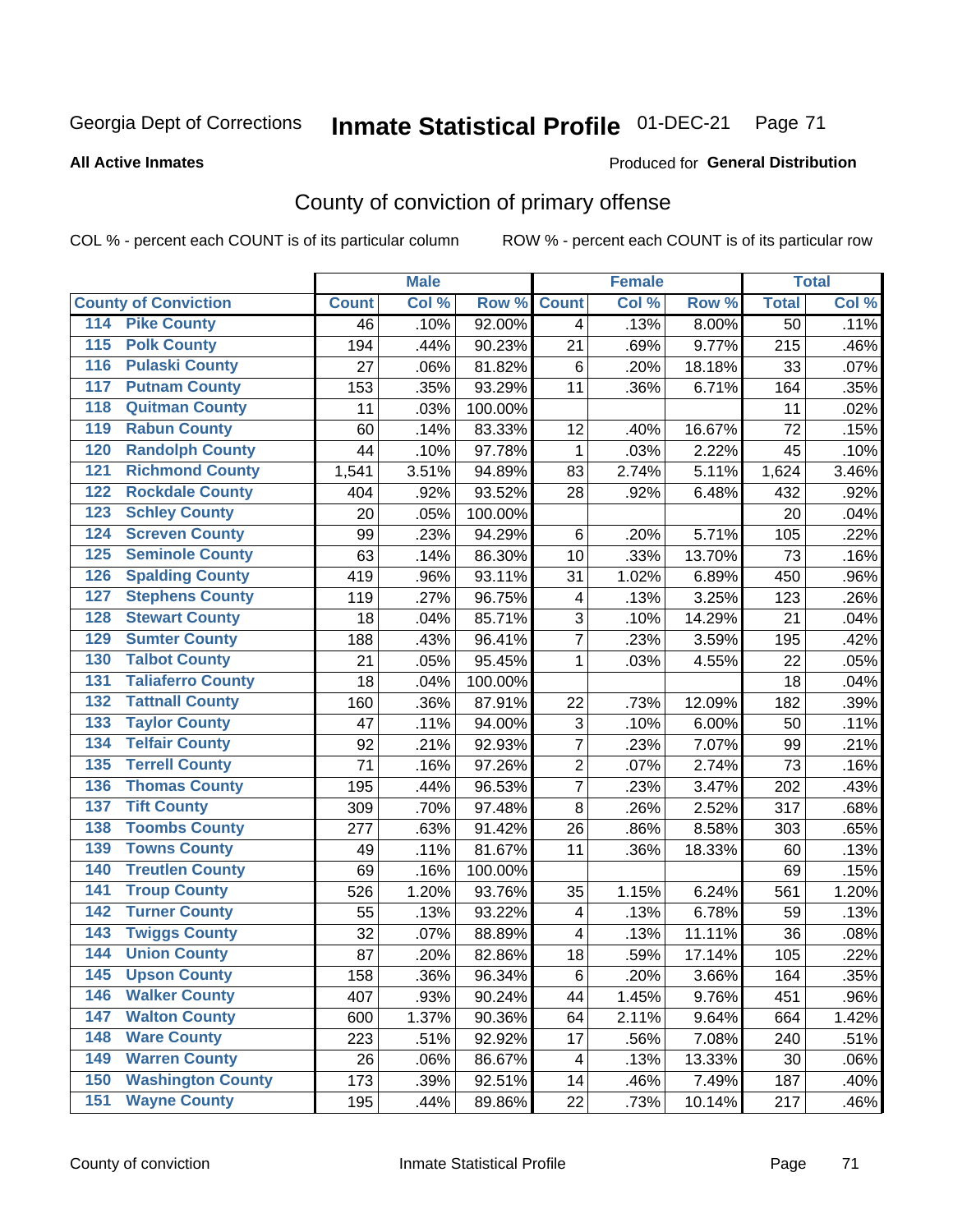# Inmate Statistical Profile 01-DEC-21 Page 72

**All Active Inmates** 

### Produced for General Distribution

## County of conviction of primary offense

COL % - percent each COUNT is of its particular column

|                                |              | <b>Male</b> |             |       | <b>Female</b> |        |              | <b>Total</b> |
|--------------------------------|--------------|-------------|-------------|-------|---------------|--------|--------------|--------------|
| <b>County of Conviction</b>    | <b>Count</b> | Col %       | Row % Count |       | Col %         | Row %  | <b>Total</b> | Col %        |
| <b>Webster County</b><br>152   | 5            | .01%        | 71.43%      | 2     | $.07\%$       | 28.57% |              | .01%         |
| <b>Wheeler County</b><br>153   | 17           | $.04\%$     | 89.47%      | 2     | $.07\%$       | 10.53% | 19           | .04%         |
| <b>White County</b><br>154     | 72           | .16%        | 94.74%      | 4     | .13%          | 5.26%  | 76           | .16%         |
| <b>Whitfield County</b><br>155 | 726          | 1.66%       | 88.64%      | 93    | 3.07%         | 11.36% | 819          | 1.75%        |
| <b>Wilcox County</b><br>156    | 49           | $.11\%$     | 96.08%      | 2     | $.07\%$       | 3.92%  | 51           | .11%         |
| <b>Wilkes County</b><br>157    | 63           | .14%        | 96.92%      | 2     | $.07\%$       | 3.08%  | 65           | .14%         |
| <b>Wilkinson County</b><br>158 | 42           | .10%        | 95.45%      | 2     | $.07\%$       | 4.55%  | 44           | .09%         |
| <b>Worth County</b><br>159     | 124          | .28%        | 89.21%      | 15    | .49%          | 10.79% | 139          | .30%         |
| <b>Total Rported</b>           | 43,860       | 100%        | 93.53%      | 3,032 | 100%          | 6.47%  | 46,892       | 100%         |

| <b>Not Reported</b> |        |       |        |
|---------------------|--------|-------|--------|
| <b>Grand Total</b>  | 43,860 | 3,032 | 46,892 |

| Mode (most frequent) | <b>Fulton County</b> | <b>Fulton County</b> | <b>Fulton County</b> |
|----------------------|----------------------|----------------------|----------------------|
|                      |                      |                      |                      |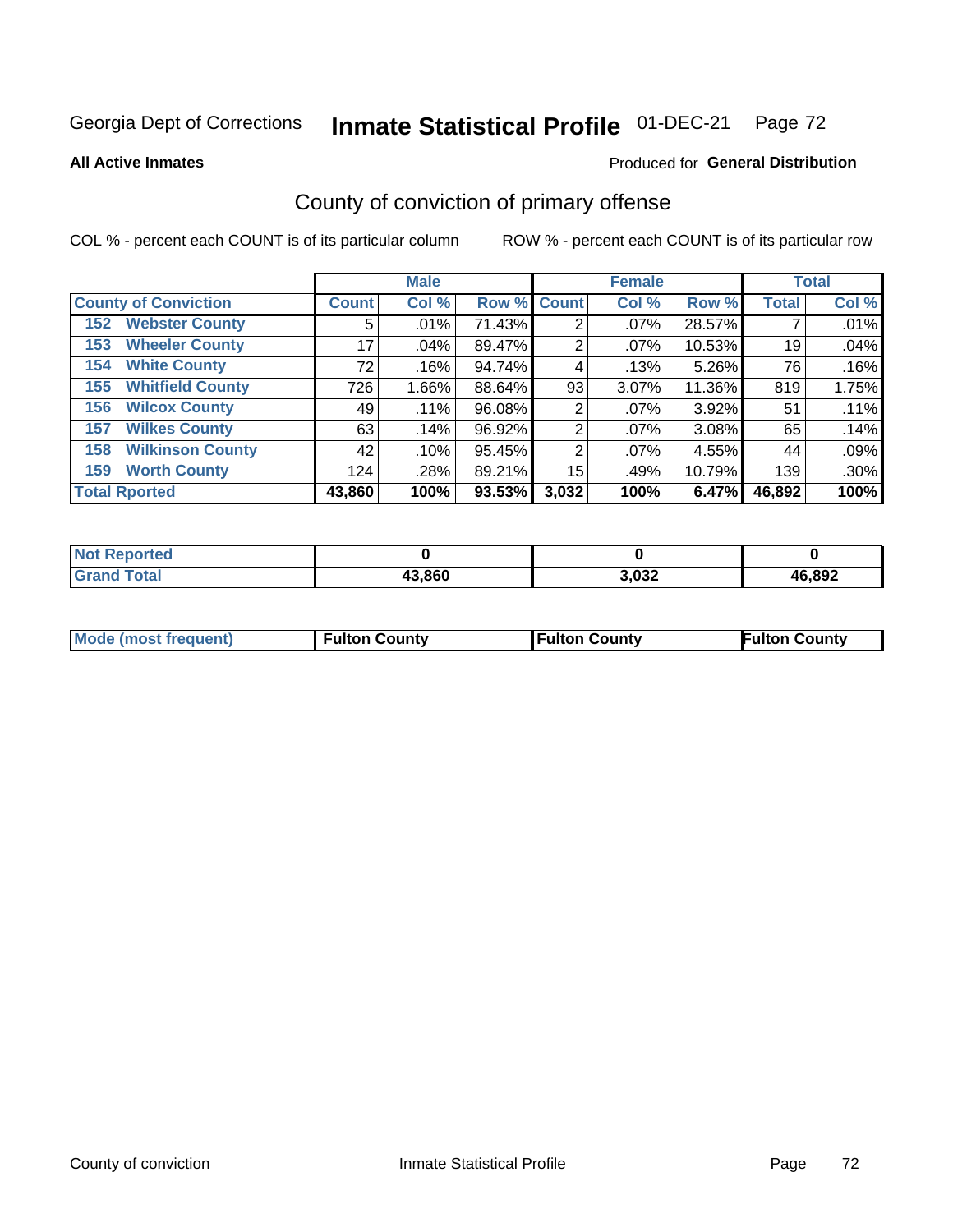### Georgia Dept of Corrections **All Active Inmates**

#### Inmate Statistical Profile 01-DEC-21 Page 73

Produced for General Distribution

# Circuit of conviction of primary offense

|                         |                                 |              | <b>Male</b> |        |                 | <b>Female</b> |        |              | <b>Total</b> |
|-------------------------|---------------------------------|--------------|-------------|--------|-----------------|---------------|--------|--------------|--------------|
|                         | <b>Circuit of Conviction</b>    | <b>Count</b> | Col %       | Row %  | <b>Count</b>    | Col %         | Row %  | <b>Total</b> | Col %        |
| 1                       | <b>Alapaha Circuit</b>          | 332          | .76%        | 93.26% | $\overline{24}$ | .79%          | 6.74%  | 356          | .76%         |
| $\overline{2}$          | <b>Alcovy Circuit</b>           | 1,243        | 2.85%       | 91.13% | 121             | 4.01%         | 8.87%  | 1,364        | 2.92%        |
| $\overline{\mathbf{3}}$ | <b>Atlanta Circuit</b>          | 4,199        | 9.61%       | 96.24% | 164             | 5.43%         | 3.76%  | 4,363        | 9.34%        |
| 4                       | <b>Atlantic Circuit</b>         | 577          | 1.32%       | 91.73% | 52              | 1.72%         | 8.27%  | 629          | 1.35%        |
| 5                       | <b>Augusta Circuit</b>          | 2,084        | 4.77%       | 94.56% | 120             | 3.97%         | 5.44%  | 2,204        | 4.72%        |
| $\overline{\bf{6}}$     | <b>Blue Ridge Circuit</b>       | 484          | 1.11%       | 92.90% | 37              | 1.23%         | 7.10%  | 521          | 1.12%        |
| 7                       | <b>Brunswick Circuit</b>        | 1,023        | 2.34%       | 94.11% | 64              | 2.12%         | 5.89%  | 1,087        | 2.33%        |
| $\overline{\mathbf{8}}$ | <b>Chattahoochee Circuit</b>    | 1,173        | 2.69%       | 94.98% | 62              | 2.05%         | 5.02%  | 1,235        | 2.64%        |
| $\overline{9}$          | <b>Cherokee Circuit</b>         | 950          | 2.17%       | 91.08% | 93              | 3.08%         | 8.92%  | 1,043        | 2.23%        |
| 10                      | <b>Clayton Circuit</b>          | 1,116        | 2.55%       | 93.55% | 77              | 2.55%         | 6.45%  | 1,193        | 2.55%        |
| $\overline{11}$         | <b>Cobb Circuit</b>             | 2,065        | 4.73%       | 93.61% | 141             | 4.67%         | 6.39%  | 2,206        | 4.72%        |
| $\overline{12}$         | <b>Conasauga Circuit</b>        | 932          | 2.13%       | 88.76% | 118             | 3.91%         | 11.24% | 1,050        | 2.25%        |
| 13                      | <b>Cordele Circuit</b>          | 736          | 1.68%       | 94.24% | 45              | 1.49%         | 5.76%  | 781          | 1.67%        |
| $\overline{14}$         | <b>Coweta Circuit</b>           | 1,794        | 4.11%       | 94.37% | 107             | 3.54%         | 5.63%  | 1,901        | 4.07%        |
| 15                      | <b>Dougherty Circuit</b>        | 716          | 1.64%       | 95.59% | 33              | 1.09%         | 4.41%  | 749          | 1.60%        |
| 16                      | <b>Dublin Circuit</b>           | 400          | .92%        | 94.56% | 23              | .76%          | 5.44%  | 423          | .91%         |
| 17                      | <b>Eastern Circuit</b>          | 1,560        | 3.57%       | 96.59% | 55              | 1.82%         | 3.41%  | 1,615        | 3.46%        |
| $\overline{18}$         | <b>Flint Circuit</b>            | 588          | 1.35%       | 91.88% | 52              | 1.72%         | 8.13%  | 640          | 1.37%        |
| 19                      | <b>Griffin Circuit</b>          | 934          | 2.14%       | 94.25% | 57              | 1.89%         | 5.75%  | 991          | 2.12%        |
| $\overline{20}$         | <b>Gwinnett Circuit</b>         | 2,263        | 5.18%       | 93.86% | 148             | 4.90%         | 6.14%  | 2,411        | 5.16%        |
| $\overline{21}$         | <b>Houston Circuit</b>          | 702          | 1.61%       | 91.76% | 63              | 2.09%         | 8.24%  | 765          | 1.64%        |
| $\overline{22}$         | <b>Lookout Mountain Circuit</b> | 1,008        | 2.31%       | 91.80% | 90              | 2.98%         | 8.20%  | 1,098        | 2.35%        |
| 23                      | <b>Macon Circuit</b>            | 1,028        | 2.35%       | 95.01% | 54              | 1.79%         | 4.99%  | 1,082        | 2.32%        |
| $\overline{24}$         | <b>Middle Circuit</b>           | 837          | 1.92%       | 92.38% | 69              | 2.29%         | 7.62%  | 906          | 1.94%        |
| $\overline{25}$         | <b>Mountain Circuit</b>         | 287          | .66%        | 90.54% | 30              | .99%          | 9.46%  | 317          | .68%         |
| 26                      | <b>Northeastern Circuit</b>     | 724          | 1.66%       | 92.82% | 56              | 1.85%         | 7.18%  | 780          | 1.67%        |
| $\overline{27}$         | <b>Northern Circuit</b>         | 626          | 1.43%       | 91.65% | 57              | 1.89%         | 8.35%  | 683          | 1.46%        |
| 28                      | <b>Ocmulgee Circuit</b>         | 978          | 2.24%       | 91.92% | 86              | 2.85%         | 8.08%  | 1,064        | 2.28%        |
| 29                      | <b>Oconee Circuit</b>           | 324          | .74%        | 89.75% | 37              | 1.23%         | 10.25% | 361          | .77%         |
| 30                      | <b>Ogeechee Circuit</b>         | 810          | 1.85%       | 92.57% | 65              | 2.15%         | 7.43%  | 875          | 1.87%        |
| $\overline{31}$         | <b>Pataula Circuit</b>          | 313          | .72%        | 94.56% | 18              | .60%          | 5.44%  | 331          | .71%         |
| 32                      | <b>Piedmont Circuit</b>         | 638          | 1.46%       | 91.01% | 63              | 2.09%         | 8.99%  | 701          | 1.50%        |
| 33                      | <b>Rome Circuit</b>             | 861          | 1.97%       | 90.54% | 90              | 2.98%         | 9.46%  | 951          | 2.04%        |
| 34                      | <b>South Georgia Circuit</b>    | 559          | 1.28%       | 94.27% | 34              | 1.13%         | 5.73%  | 593          | 1.27%        |
| 35                      | <b>Southern Circuit</b>         | 891          | 2.04%       | 95.19% | 45              | 1.49%         | 4.81%  | 936          | 2.00%        |
| 36                      | <b>Southwestern Circuit</b>     | 339          | .78%        | 94.17% | 21              | .70%          | 5.83%  | 360          | .77%         |
| 37                      | <b>Stone Mountain Circuit</b>   | 2,330        | 5.33%       | 95.69% | 105             | 3.48%         | 4.31%  | 2,435        | 5.21%        |
| 38                      | <b>Tallapoosa Circuit</b>       | 309          | .71%        | 90.62% | 32              | 1.06%         | 9.38%  | 341          | .73%         |
| 39                      | <b>Tifton Circuit</b>           | 544          | 1.25%       | 95.10% | 28              | .93%          | 4.90%  | 572          | 1.22%        |
| 40                      | <b>Toombs Circuit</b>           | 308          | .71%        | 93.90% | 20              | .66%          | 6.10%  | 328          | .70%         |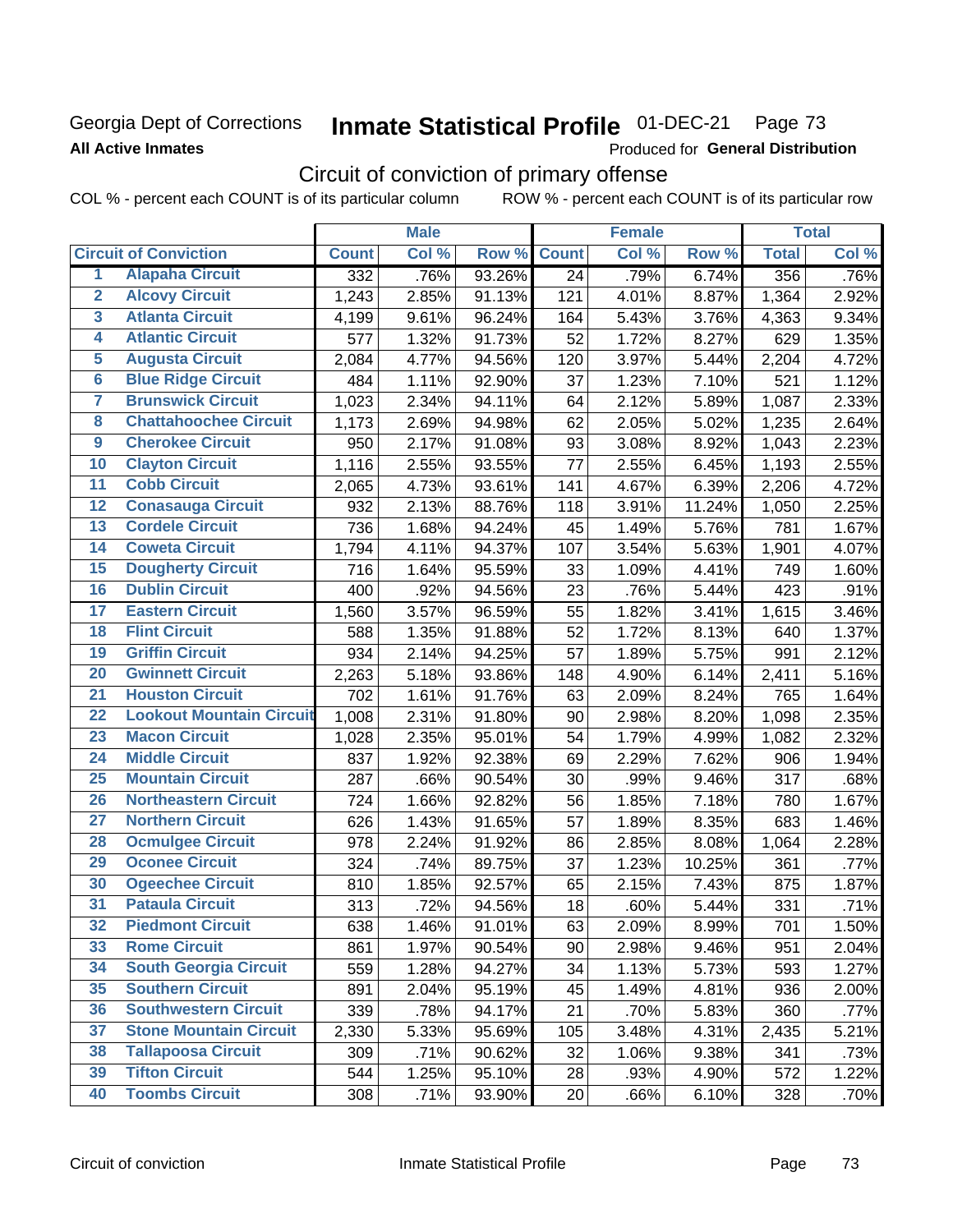## Georgia Dept of Corrections **All Active Inmates**

#### Inmate Statistical Profile 01-DEC-21 Page 74

Produced for General Distribution

# Circuit of conviction of primary offense

|    |                                  |        | <b>Male</b> |        |              | <b>Female</b> |        |              | <b>Total</b> |
|----|----------------------------------|--------|-------------|--------|--------------|---------------|--------|--------------|--------------|
|    | <b>Circuit of Conviction</b>     |        | Col %       | Row %  | <b>Count</b> | Col %         | Row %  | <b>Total</b> | Col %        |
| 41 | <b>Waycross Circuit</b>          | 814    | 1.86%       | 92.50% | 66           | 2.19%         | 7.50%  | 880          | 1.88%        |
| 42 | <b>Western Circuit</b>           | 494    | 1.13%       | 94.27% | 30           | .99%          | 5.73%  | 524          | 1.12%        |
| 43 | <b>Rockdale Circuit</b>          | 404    | .92%        | 93.52% | 28           | .93%          | 6.48%  | 432          | .92%         |
| 44 | <b>Douglas Circuit</b>           | 895    | 2.05%       | 92.17% | 76           | 2.52%         | 7.83%  | 971          | 2.08%        |
| 45 | <b>Appalachian Circuit</b>       | 293    | .67%        | 90.43% | 31           | 1.03%         | 9.57%  | 324          | .69%         |
| 46 | <b>Enotah Circuit</b>            | 280    | .64%        | 87.77% | 39           | 1.29%         | 12.23% | 319          | .68%         |
| 47 | <b>Bell-Forsyth J.C.</b>         | 351    | $.80\%$     | 91.17% | 34           | 1.13%         | 8.83%  | 385          | .82%         |
| 48 | <b>Towaliga Judicial Circuit</b> | 347    | .79%        | 88.97% | 43           | 1.42%         | 11.03% | 390          | .84%         |
| 49 | <b>Paulding Circuit</b>          | 223    | .51%        | 93.31% | 16           | .53%          | 6.69%  | 239          | .51%         |
|    | <b>Total Rported</b>             | 43,686 | 100%        | 93.54% | 3,019        | 100%          | 6.46%  | 46,705       | 100%         |
|    | <b>Not Reported</b>              |        | 174         |        |              | 13            |        |              | 187          |
|    | <b>Grand Total</b>               |        | 43,860      |        |              | 3,032         |        |              | 46,892       |

| Mc<br><b>Tent</b> | .                  | ˈantɛ |     |
|-------------------|--------------------|-------|-----|
| $\cdots$          | ιισ<br>- --------- |       | uua |
|                   |                    |       |     |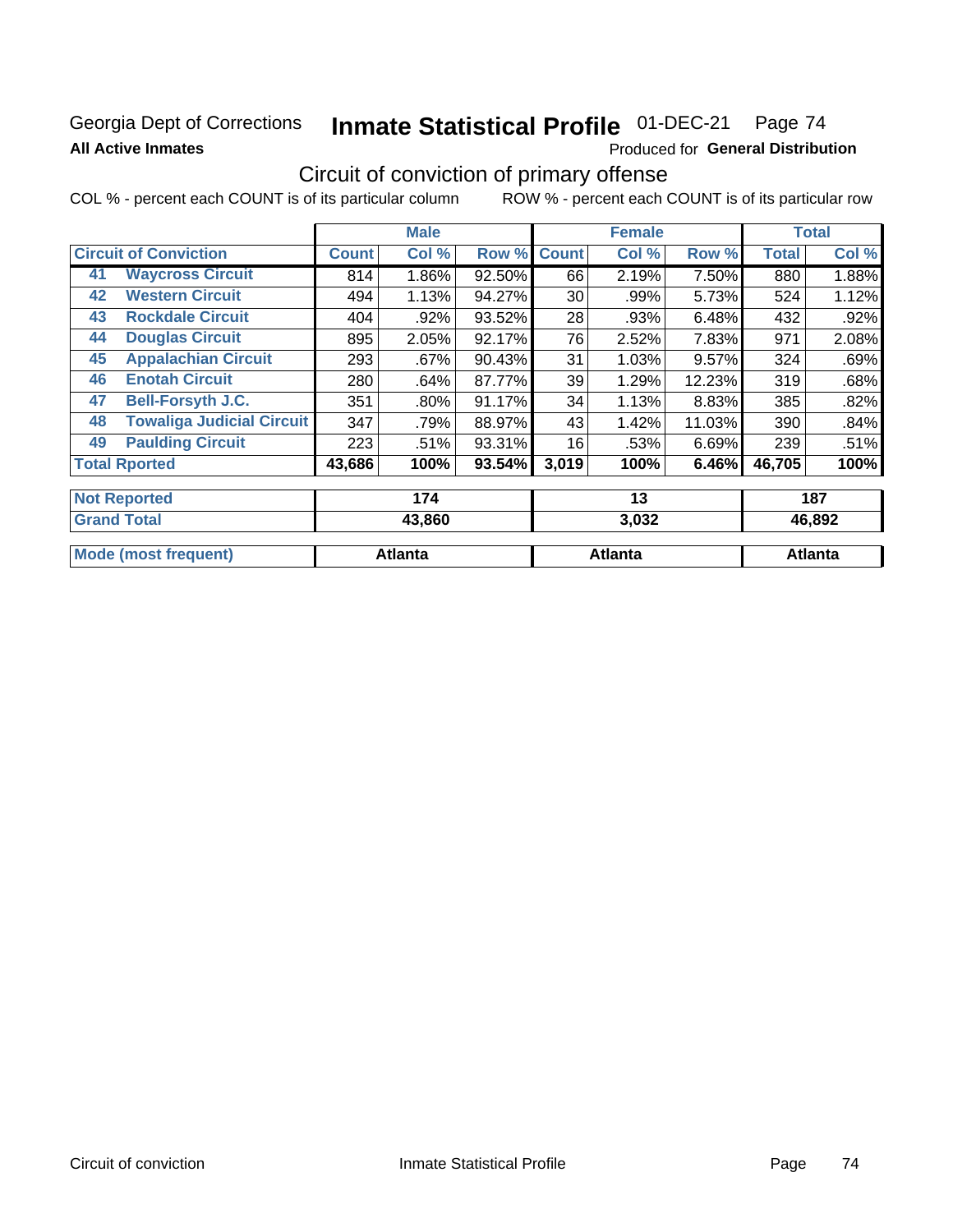### **All Active Inmates**

### Produced for **General Distribution**

## Years served (jail + prison) in this incarceration

|                       |              | <b>Male</b> |        |                         | <b>Female</b> |       |              | <b>Total</b> |
|-----------------------|--------------|-------------|--------|-------------------------|---------------|-------|--------------|--------------|
| <b>Years Served</b>   | <b>Count</b> | Col %       | Row %  | <b>Count</b>            | Col %         | Row % | <b>Total</b> | Col %        |
| Less than one year    | 7,327        | 16.73%      | 91.94% | 642                     | 21.20%        | 8.06% | 7,969        | 17.02%       |
| 1 to 1.99 years       | 3,731        | 8.52%       | 91.49% | 347                     | 11.46%        | 8.51% | 4,078        | 8.71%        |
| 2 to 2.99 years       | 4,929        | 11.25%      | 91.41% | 463                     | 15.29%        | 8.59% | 5,392        | 11.51%       |
| 3 to 3.99 years       | 3,907        | 8.92%       | 91.86% | 346                     | 11.42%        | 8.14% | 4,253        | 9.08%        |
| 4 to 4.99 years       | 3,198        | 7.30%       | 93.10% | 237                     | 7.82%         | 6.90% | 3,435        | 7.33%        |
| 5 to 5.99 years       | 2,606        | 5.95%       | 94.25% | 159                     | 5.25%         | 5.75% | 2,765        | 5.90%        |
| 6 to 6.99 years       | 2,143        | 4.89%       | 93.83% | 141                     | 4.66%         | 6.17% | 2,284        | 4.88%        |
| 7 to 7.99 years       | 1,851        | 4.23%       | 94.58% | 106                     | 3.50%         | 5.42% | 1,957        | 4.18%        |
| 8 to 8.99 years       | 1,675        | 3.82%       | 95.01% | 88                      | 2.91%         | 4.99% | 1,763        | 3.76%        |
| 9 to 9.99 years       | 1,406        | 3.21%       | 94.55% | 81                      | 2.67%         | 5.45% | 1,487        | 3.18%        |
| 10 to 10.99 years     | 1,194        | 2.73%       | 95.75% | 53                      | 1.75%         | 4.25% | 1,247        | 2.66%        |
| 11 to 11.99 years     | 944          | 2.16%       | 94.97% | 50                      | 1.65%         | 5.03% | 994          | 2.12%        |
| 12 to 12.99 years     | 848          | 1.94%       | 94.96% | 45                      | 1.49%         | 5.04% | 893          | 1.91%        |
| 13 to 13.99 years     | 764          | 1.74%       | 96.59% | 27                      | 0.89%         | 3.41% | 791          | 1.69%        |
| 14 to 14.99 years     | 798          | 1.82%       | 96.14% | 32                      | 1.06%         | 3.86% | 830          | 1.77%        |
| 15 to 15.99 years     | 601          | 1.37%       | 96.62% | 21                      | 0.69%         | 3.38% | 622          | 1.33%        |
| 16 to 16.99 years     | 503          | 1.15%       | 95.09% | 26                      | 0.86%         | 4.91% | 529          | 1.13%        |
| 17 to 17.99 years     | 448          | 1.02%       | 94.71% | 25                      | 0.83%         | 5.29% | 473          | 1.01%        |
| 18 to 18.99 years     | 455          | 1.04%       | 95.79% | 20                      | 0.66%         | 4.21% | 475          | 1.01%        |
| 19 to 19.99 years     | 434          | 0.99%       | 95.59% | 20                      | 0.66%         | 4.41% | 454          | 0.97%        |
| 20 to 20.99 years     | 354          | 0.81%       | 97.52% | 9                       | 0.30%         | 2.48% | 363          | 0.78%        |
| 21 to 21.99 years     | 336          | 0.77%       | 96.00% | 14                      | 0.46%         | 4.00% | 350          | 0.75%        |
| 22 to 22.99 years     | 294          | 0.67%       | 95.45% | 14                      | 0.46%         | 4.55% | 308          | 0.66%        |
| 23 to 23.99 years     | 310          | 0.71%       | 95.68% | 14                      | 0.46%         | 4.32% | 324          | 0.69%        |
| 24 to 24.99 years     | 333          | 0.76%       | 97.08% | 10                      | 0.33%         | 2.92% | 343          | 0.73%        |
| 25 to 25.99 years     | 309          | 0.71%       | 98.10% | 6                       | 0.20%         | 1.90% | 315          | 0.67%        |
| 26 to 26.99 years     | 274          | 0.63%       | 97.51% | $\overline{7}$          | 0.23%         | 2.49% | 281          | 0.60%        |
| 27 to 27.99 years     | 222          | 0.51%       | 97.80% | 5                       | 0.17%         | 2.20% | 227          | 0.48%        |
| 28 to 28.99 years     | 207          | 0.47%       | 98.10% | $\overline{\mathbf{4}}$ | 0.13%         | 1.90% | 211          | 0.45%        |
| 29 to 29.99 years     | 146          | 0.33%       | 97.99% | 3                       | 0.10%         | 2.01% | 149          | 0.32%        |
| Thirty + years        | 1,256        | 2.87%       | 98.90% | 14                      | 0.46%         | 1.10% | 1,270        | 2.71%        |
| <b>Total Reported</b> | 43,803       | 100%        | 93.53% | 3,029                   | 100%          | 6.47% | 46,832       | 100%         |

| тео |        |               | 60     |
|-----|--------|---------------|--------|
|     | 43.860 | n nnn<br>⊾טעי | 46,892 |

| Mean<br>(average)    | 7.91               | 5.08               | 7.72          |
|----------------------|--------------------|--------------------|---------------|
| Median (middle)      | 4.58               | 3.17               | 4.46          |
| Mode (most frequent) | Less than one year | Less than one year | Less than one |
|                      |                    |                    | vear          |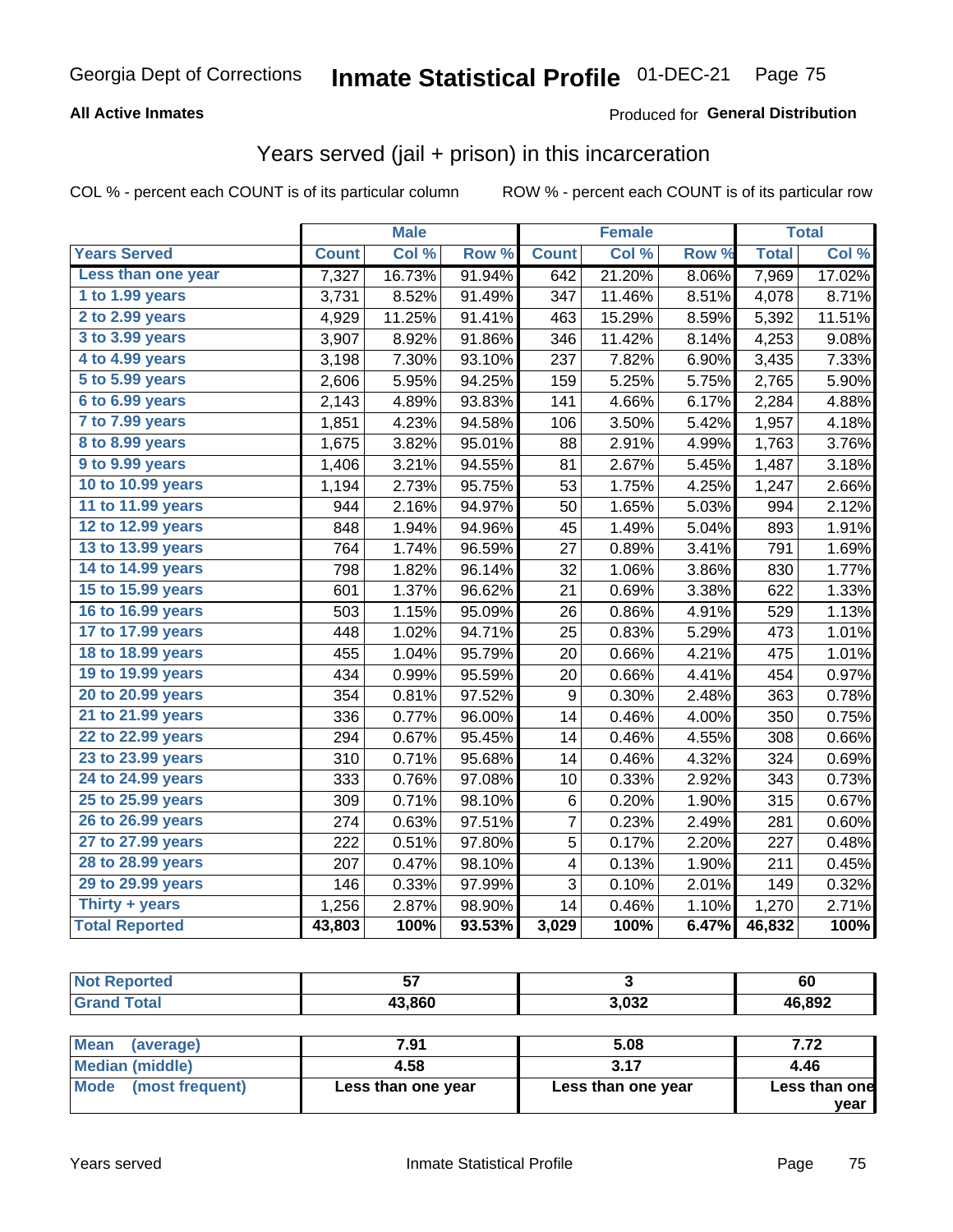#### **All Active Inmates**

Produced for **General Distribution**

### Results of most recent HIV tests

|                         |              | <b>Male</b> |         |              | <b>Female</b> |          |        | Total  |
|-------------------------|--------------|-------------|---------|--------------|---------------|----------|--------|--------|
| <b>HIV Test Results</b> | <b>Count</b> | Col%        | Row %I  | <b>Count</b> | Col %         | Row %    | Total  | Col %  |
| <b>Positive</b>         | 488          | 1.22%       | 93.67%  | 33           | 1.32%         | $6.33\%$ | 521    | 1.22%  |
| <b>Negative</b>         | 39,611       | 98.78%      | 94.12%  | 2,476        | $98.68\%$     | 5.88%    | 42,087 | 98.77% |
| Indeterminate           | າ            | 0.01%       | 100.00% |              |               |          |        | 0.01%  |
| <b>Total Reported</b>   | 40,102       | 100%        | 94.11%  | 2,509        | 100%          | 5.89%    | 42,611 | 100%   |

| <b>Not Reported</b> | 3,758  | roe.<br>ວ∠ວ | 4,281  |
|---------------------|--------|-------------|--------|
| Total<br>Grand      | 43,860 | 3,032       | 46,892 |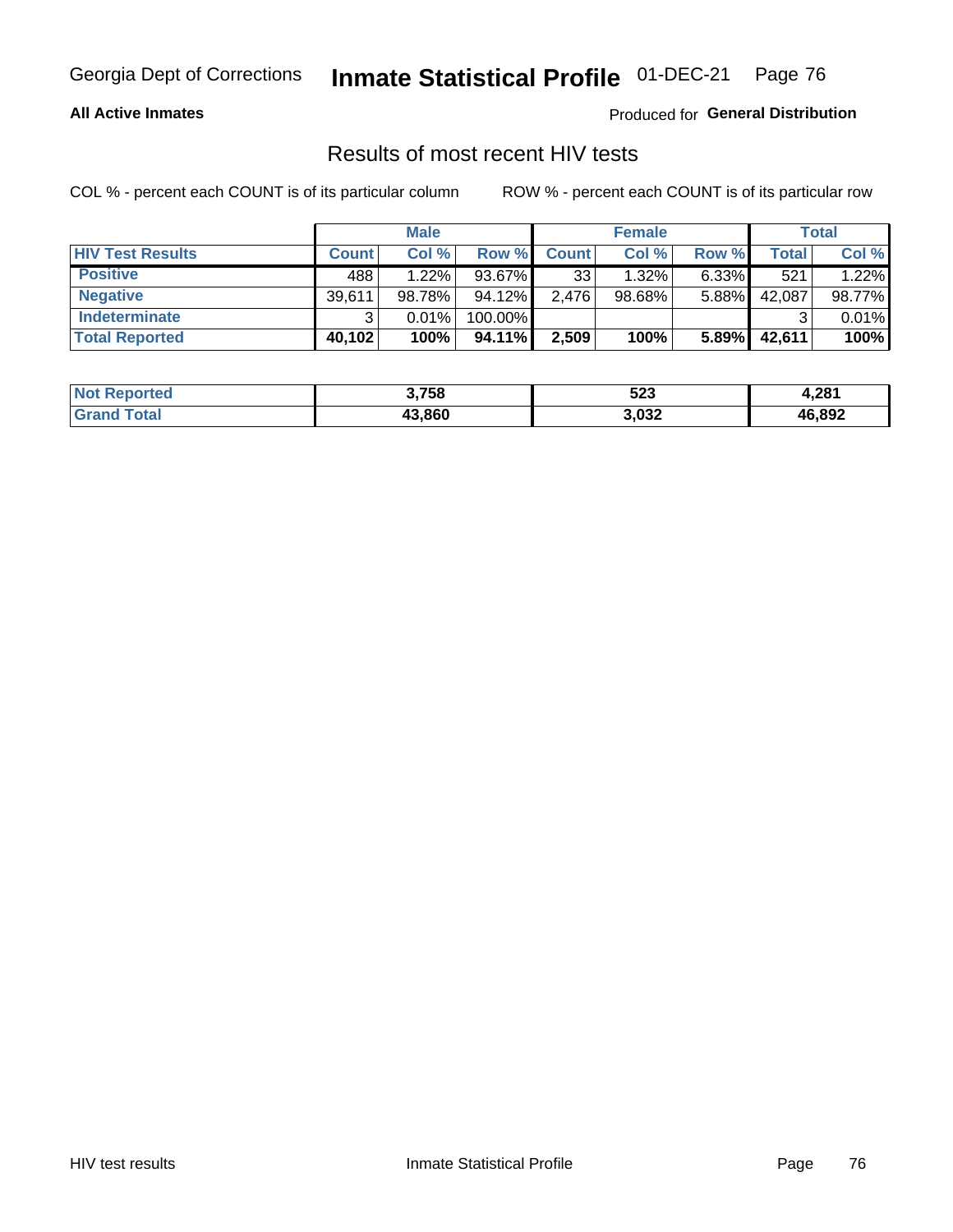#### **All Active Inmates**

### Produced for **General Distribution**

## Results of most recent tuberculosis test

|                                  |              | <b>Male</b> |           |              | <b>Female</b> |          |              | Total  |
|----------------------------------|--------------|-------------|-----------|--------------|---------------|----------|--------------|--------|
| <b>Tuberculosis Test Results</b> | <b>Count</b> | Col %       | Row %     | <b>Count</b> | Col %         | Row %    | <b>Total</b> | Col %  |
| <b>Positive on current test</b>  | 4.856        | 11.76%      | 98.00%    | 99           | 3.75%         | 2.00%    | 4,955        | 11.28% |
| <b>Positive on previous test</b> |              | 0.01%       | 100.00%   |              |               |          |              | 0.01%  |
| <b>Negative</b>                  | 36.420       | 88.23%      | 93.48%    | 2,540        | 96.25%        | $6.52\%$ | 38,960       | 88.71% |
| <b>Total Reported</b>            | 41,278       | 100%        | $93.99\%$ | 2,639        | 100%          | $6.01\%$ | 43,917       | 100%   |

| <b>Not Reported</b> | 2,582  | 393   | 2,975  |
|---------------------|--------|-------|--------|
| Total               | 43.860 | 3,032 | 46,892 |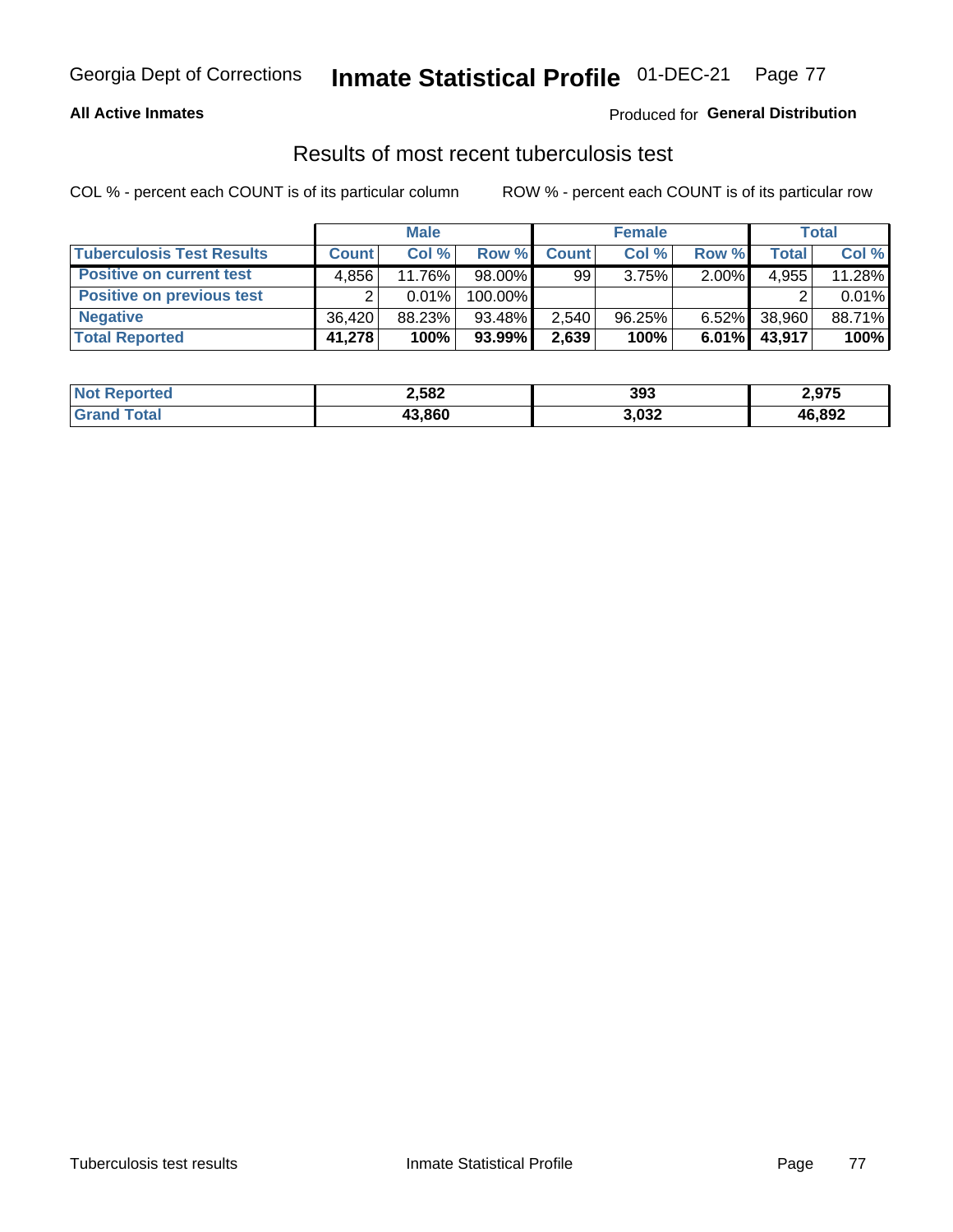#### **All Active Inmates**

Produced for **General Distribution**

### Results of most recent syphilis test

|                                 |              | <b>Male</b> |        |                  | <b>Female</b> |          |       | Total  |
|---------------------------------|--------------|-------------|--------|------------------|---------------|----------|-------|--------|
| <b>Syphilis Test Results</b>    | <b>Count</b> | Col%        | Row %  | <b>Count</b>     | Col %         | Row %    | Total | Col %  |
| <b>Positive on current test</b> | 126          | 1.43%       | 94.74% |                  | $2.26\%$      | $5.26\%$ | 133   | .45%   |
| <b>Negative</b>                 | 8.711        | $98.57\%$   | 96.64% | 303 <sub>1</sub> | $97.74\%$     | $3.36\%$ | 9,014 | 98.55% |
| <b>Total Reported</b>           | 8,837        | 100%        | 96.61% | 310              | 100%          | 3.39%    | 9.147 | 100%   |

| <b>Not Reported</b> | 35,023 | 2,722 | 37,745 |
|---------------------|--------|-------|--------|
| <b>Grand Total</b>  | 43,860 | 3,032 | 46,892 |